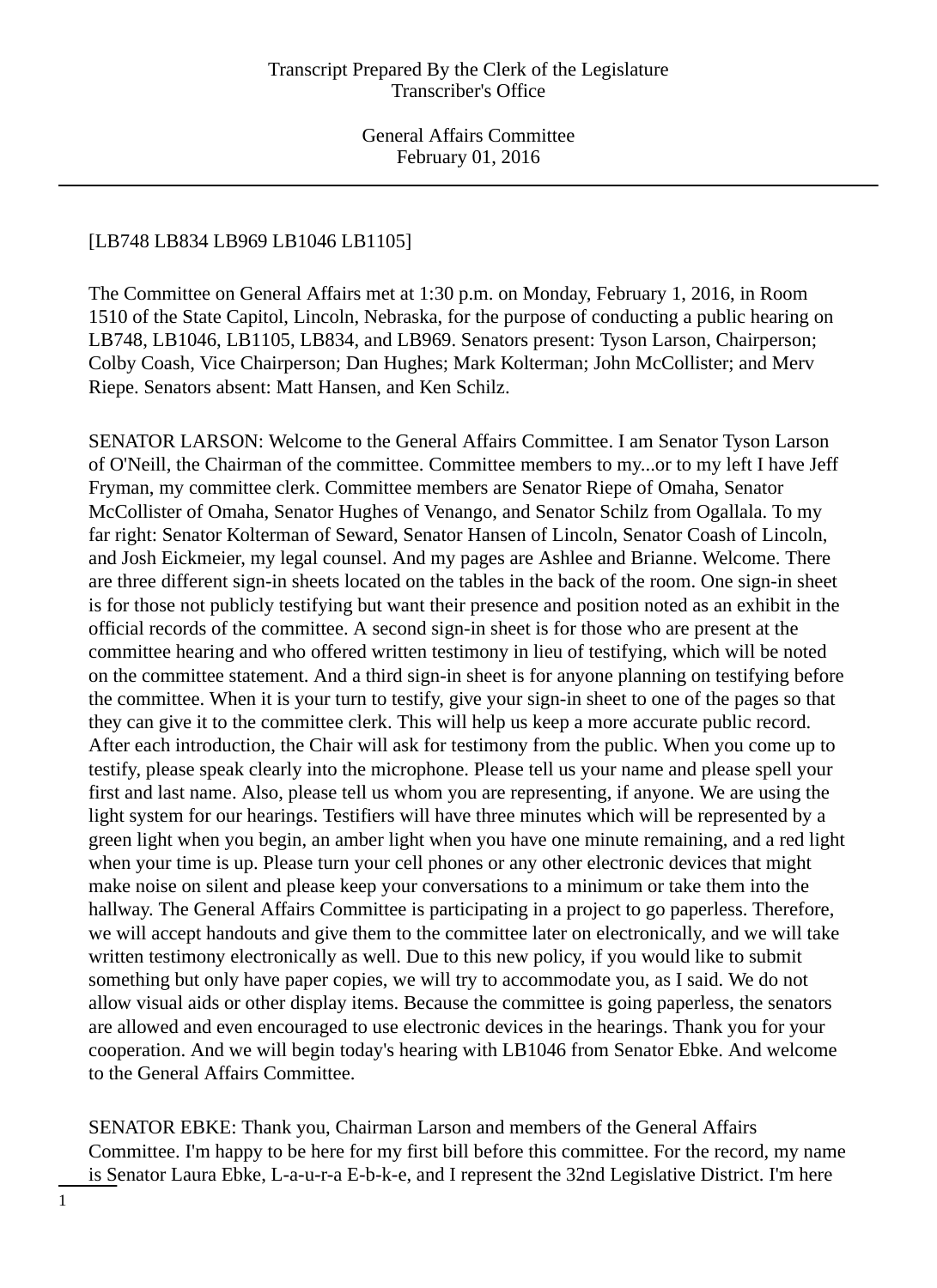General Affairs Committee February 01, 2016

today to introduce LB1046. LB1046 would change the citizenship requirement of the Nebraska Liquor Control Act. Currently, a resident living in Nebraska legally but who is not yet a citizen of the United States cannot obtain a liquor license. In some cases, this has prevented business owners from expanding their operations. LB1046 would remove the citizenship requirement and allow residents who are, again, legally able to work in Nebraska to obtain a liquor license. I introduced this bill because I'm sympathetic to the business owners who thought...who would really like to do more but are being held back by this requirement. I really thought they had a cause that deserved a chance to be addressed by the Legislature. And while I will admit that I am not well-versed in the Liquor Control Act, I felt that these business owners needed an advocate in the Legislature. Perry Pirsch, who is a local attorney, has more knowledge of this law and of some of the cases involved, and he's here to testify following me today. Mr. Pirsch will be able to tell you more about the current regulations under the Liquor Control Act and give you some details about situations where this burdensome regulation is affecting businesses. I believe we also may have a few business owners, if they weren't scared away by the weather, who will testify as well. These folks will be able to address your specific questions better than I can. From what I know of the current regulation and of these situations, I think this is a common-sense reform needed in regulatory authority. And I hope you'll come to the same conclusion after hearing the testimony today. And I would be happy to take any questions you might have. [LB1046]

SENATOR LARSON: Thank you, Senator Ebke. Questions from the committee? One question: As I looked through the bill...and I think it's something that we can fix and I kind of addressed it with you a little bit. As you change the citizenship requirements you...my one concern, if I'm remembering right, what if someone were to live in Iowa but have their bar in Nebraska? It seems a little unclear whether or not they would be able to get that liquor license within the state of Nebraska. So... [LB1046]

SENATOR EBKE: Sure. [LB1046]

SENATOR LARSON: ...would you be open to looking at possible amendments to ensure that, keeping your original intent of the bill, but... [LB1046]

SENATOR EBKE: Sure. Sure. [LB1046]

SENATOR LARSON: ...to just clean it up a little bit? [LB1046]

SENATOR EBKE: I'd be happy to address that with you. [LB1046]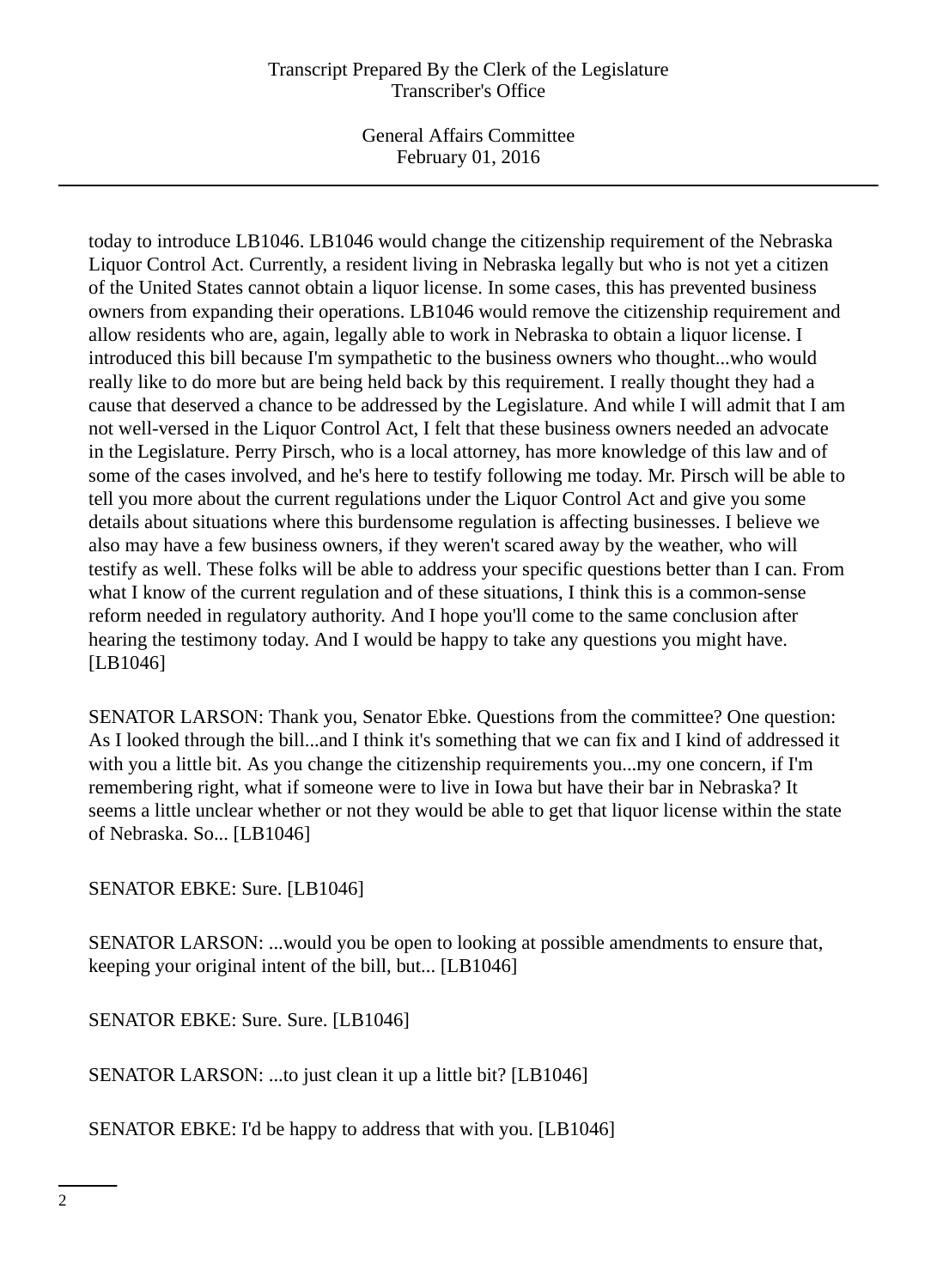SENATOR LARSON: Sounds good. Thank you, Senator Ebke. [LB1046]

SENATOR EBKE: Uh-huh. [LB1046]

SENATOR LARSON: Any further questions? Seeing none, thank you. Proponents. [LB1046]

PERRY PIRSCH: Good afternoon. I'm Perry Pirsch with the Berry Law Firm. I do a lot of work with small businesses in Nebraska. [LB1046]

SENATOR LARSON: Will you spell your name real quick? [LB1046]

PERRY PIRSCH: Sure, Pirsch, P-i-r-s-c-h. [LB1046]

SENATOR LARSON: Thank you. [LB1046]

PERRY PIRSCH: And I have a client, Perfect Diner, which is actually doing its soft grand opening tonight a block south of 27th and Cornhusker. Perfect Diner has invested over \$1 million in this north Lincoln neighborhood between the buildout, they actually built their building, had the land purchased for them, and just did an amazing job creating just a gorgeous restaurant to dine. In the process of setting up the business, we found, in working with the state Liquor Commission, that none of the members of the LLC would be eligible to hold a liquor license in Nebraska individually, although collectively their Nebraska LLC could hold a license. And this was despite the fact that they were permanent resident aliens of the United States working here legally. They had been here for years and they are just a few years away from gaining their U.S. citizenship. So I think for people such as these investors, who are putting in their personal fortunes and developing property, who are committed to being in the United States and here legally, they ought to have the right to be a liquor manager of their own LLC. [LB1046]

SENATOR LARSON: Senator Coash. [LB1046]

SENATOR COASH: Thank you, Senator Larson. Mr. Pirsch, when your clients went and worked with the commission, is it your conclusion that this legislative change is the only way that your clients can obtain a liquor license? [LB1046]

PERRY PIRSCH: Well, in fact, Perfect Diner has obtained a liquor license and they did it because I was willing to serve as their liquor manager. But I think that the state is looking at a potential 1983 action against it, a lawsuit against it, because I think requiring citizenship should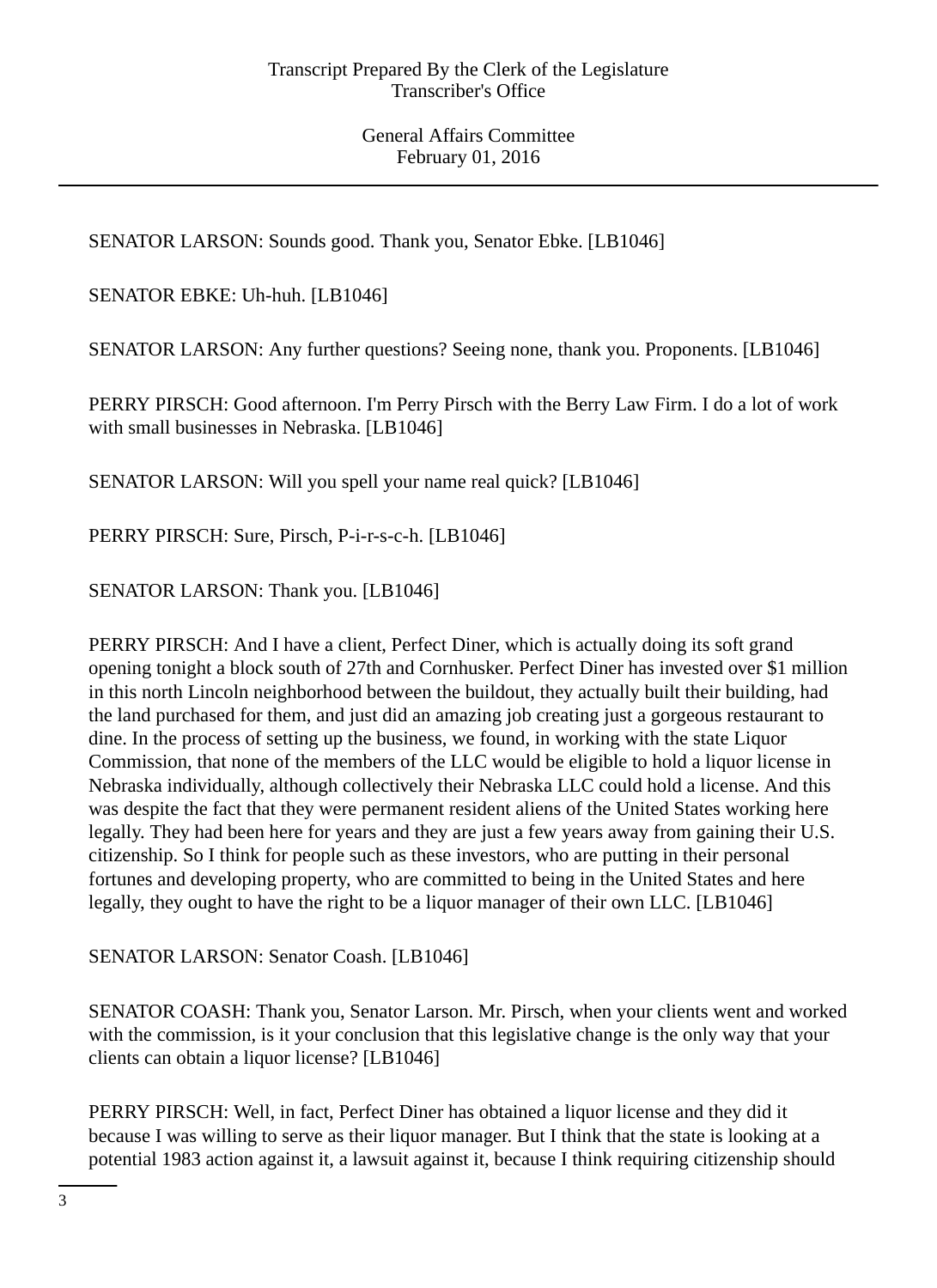be considered unlawful discrimination against national origin and that anybody who can work in the United States legally, invest in the United States legally, who resides in Nebraska should be able to hold a liquor license. [LB1046]

SENATOR COASH: But when you and your clients were working with the commission, you didn't come across a waiver provision? The only solution you came to was you, as their attorney, would serve as their liquor manager. [LB1046]

PERRY PIRSCH: The only solution we could find was either me or an American citizen partnering with them, or the alternative would be to file a lawsuit. There was...because the statute sets forward clearly that it had to be a United States citizen, the state Liquor Commission had no discretion. They had to uphold that provision. [LB1046]

SENATOR COASH: Okay. Thank you, Mr. Pirsch. [LB1046]

SENATOR LARSON: Thank you, Senator Coash. Senator McCollister. [LB1046]

SENATOR McCOLLISTER: Yeah, thank you, Mr. Chairman. I generally support, Perry, this effort that you're undergoing. But if litigation were to occur, does the fact that you're not a citizen impede that process in any way? [LB1046]

PERRY PIRSCH: The constitution does provide rights for noncitizens as well as citizens. I don't think that there's anything that would preclude my clients from filing a lawsuit under 1983. I can't guarantee the success of the lawsuit. In consultation with Mr. Rupe, who I believe will be testifying today, the executive director of the Liquor Commission, he believes that any lawsuit would be reviewed under the rational basis test as opposed to strict scrutiny, and that there's a chance that the law would be upheld. But my clients elected not to go that route. In consultation with me and with gracious Senator Ebke, who agreed to introduce the bill, the point was to avoid the need for litigation by coming in, getting it changed in the Legislature. [LB1046]

SENATOR McCOLLISTER: So they have full legal standing. [LB1046]

PERRY PIRSCH: Oh yeah. Yeah. These are permanent resident aliens, lawfully here working on citizenship. And I believe a couple of them will be eligible for citizenship within two years. [LB1046]

SENATOR McCOLLISTER: Yeah, thank you, Mr. Pirsch. [LB1046]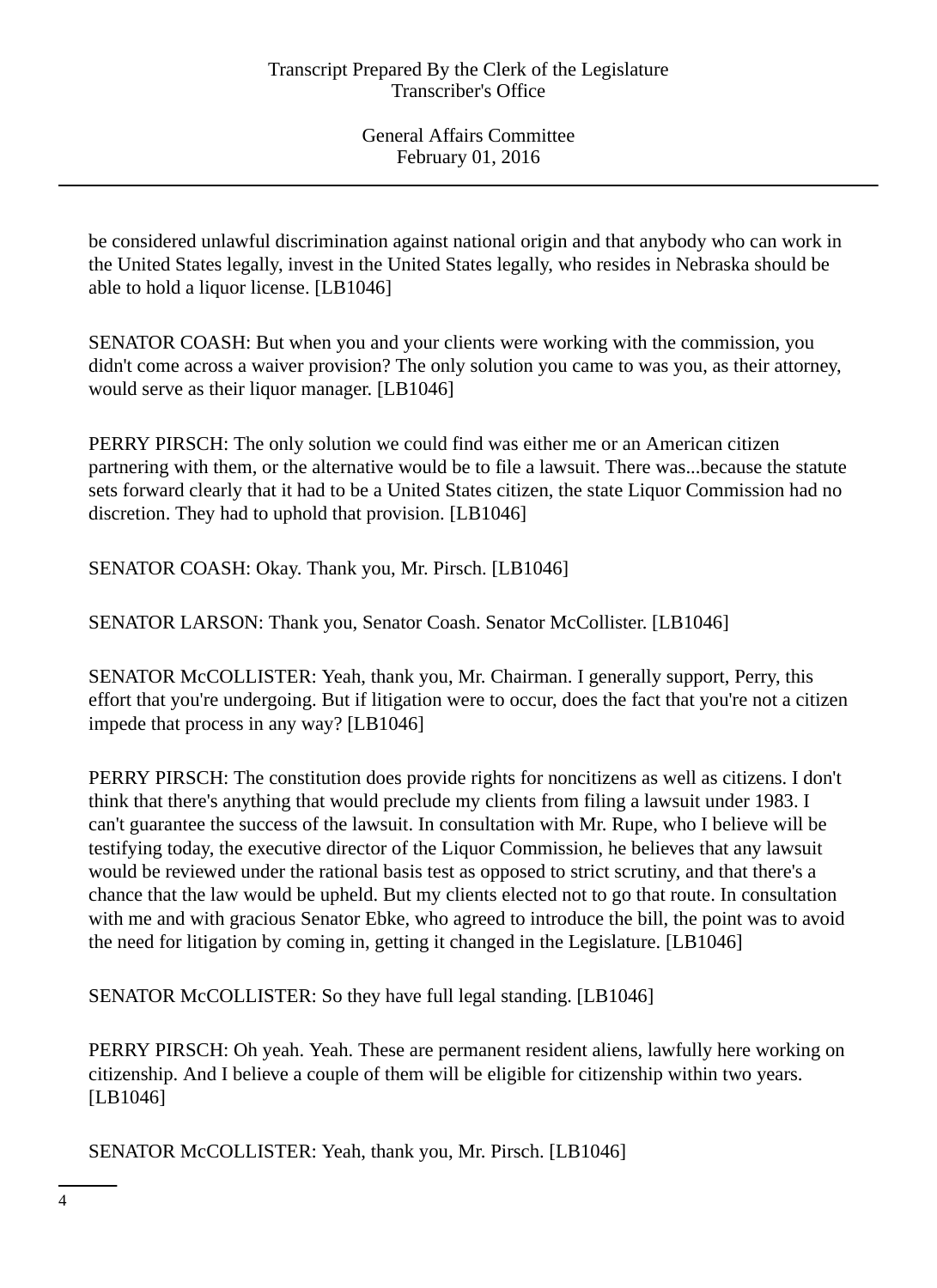SENATOR LARSON: Thank you, Senator McCollister. Just one...seeing no other questions, thank you. I just wanted to double-check that. Any more proponents? Opponents? Neutral testifiers? Senator Ebke, would you like to close? [LB1046]

SENATOR COASH: Hobie is coming down. [LB1046]

SENATOR LARSON: Oh, Hobie. Welcome to the General Affairs Committee, Mr. Rupe. [LB1046]

HOBERT RUPE: Thank you, Chairman Larson. Hobert Rupe, H-o-b-e-r-t R-u-p-e, executive director of Nebraska Liquor Control Commission. I guess I'd like to just say we're neutral on this one. The requirements of a citizen...of a license are up to the Legislature to decide. I guess I was here to give you a little history and maybe a little legal analysis based on Mr. Pirsch's comments. Historically, you remember, go turn back the way-way-back machine a little bit, corporations couldn't get liquor licenses. It was purely a personal privilege. Only a person could get a liquor license. That changed and evolved. But what happened when LLCs or corporations were allowed to get liquor licenses so that, say, Hilton Hotels could get a liquor license, because either they're not residents or citizens, then the manager had to meet the requirements as an individual would meet those requirements, in which case that required there be residency and citizenship. So that's sort of the historical backdrop of why you have residency and citizenship requirements. I guess I would dispute a little bit Perry's legal analysis and his thought that a 1983 case would be successful. I think the Southern Wine and Spirits case versus Missouri ABC, Eighth Circuit, clearly (inaudible) went forth that in that case Missouri had a requirement that dealt with wholesalers, that most of the majority of the citizen wholesalers had to be residents of the state of Missouri. Southern Wine and Spirits challenged that. They lost. Went to the Eighth Circuit and the Eighth Circuit affirmed the loss that, you know, that when you're looking at Granholm, you got to remember anytime you're looking at liquor laws, vis-a-vis a 1983 or issue, you're dealing with two competing constitutional rights: the state's rights in the Twenty-First Amendment versus individual's rights. So you're down to a much lower standard than a traditional 1983 case would be, i.e., strict scrutiny. You're now looking at a rational basis. There's a rational basis for the state-based regulation. And so, you know, legally I'm not sure that I would agree with Perry, but, you know, he's appeared in front of me enough as a hearing officer. He would agree that he and I disagree on the law occasionally. But I just want to give you a background on it as to the history of why the citizenship and residency are required. One of the main reasons for...that I think where the commission would be different, if we're looking at citizenship versus residency, the residency I think is required because that's where our subpoena power is. If you're not a resident, you're outside the state, we might lack enforcement authority against you outside the state, outside the boundaries. So with that, I'd be happy to answer any questions. [LB1046]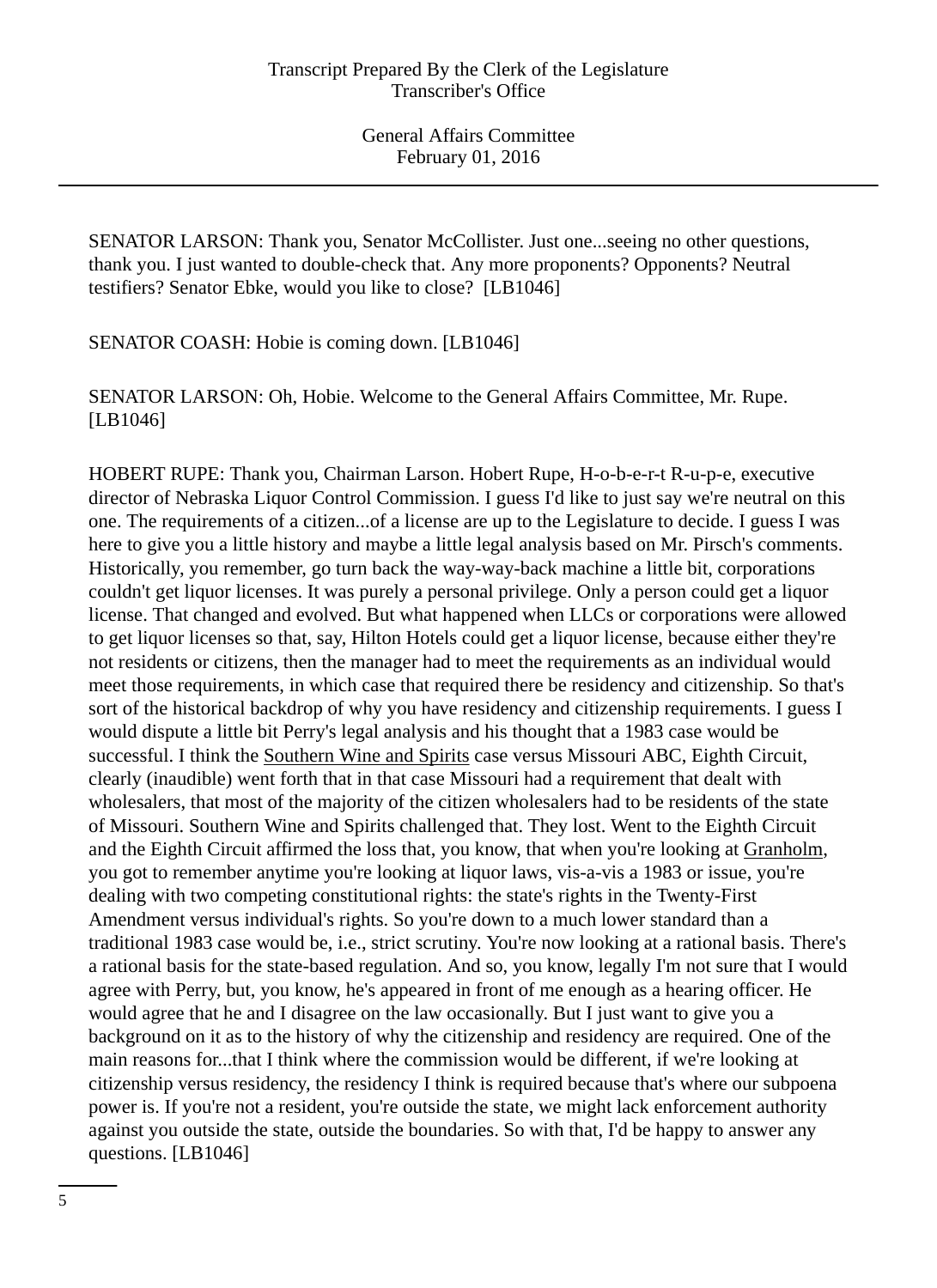SENATOR LARSON: Thank you, Mr. Rupe. Questions from the committee? Senator Coash. [LB1046]

SENATOR COASH: Thank you, Senator Larson. Mr. Rupe, if in the example that you ended with where you would not be able to subpoena them should this become law, would you be able to cancel their liquor license? [LB1046]

HOBERT RUPE: Probably you could. You know the area where it gets messed up a little bit is you have to remember that there are both the civil...there's both the civil actions underneath the Liquor Control Act. There's also criminal actions for criminal violations of the act. And so I think that might be where the disconnect would happen, is the liquor license might be able to be sanctioned but you might not be able to go forth on the criminal act outside of it. Because generally, if it's a corporation, they've got to be licensed here in Nebraska and we can't handle the license. So that's sort of the disconnect where the subpoena power goes over and also maybe discovery. You know, if the offices are in Iowa, we might not be able to get the documents (inaudible) without a fight. [LB1046]

SENATOR COASH: But you would be able to take action on a licensee... [LB1046]

HOBERT RUPE: Yes. [LB1046]

SENATOR COASH: ...absent that and say, well, if you're not going to come and deliver, the Liquor Commission is going to suspend your license, right? [LB1046]

HOBERT RUPE: Yeah. The bigger part of it of course is if you're a manager of a licensee and we're subpoenaing you to testify and you don't want to testify, and you're staying in your home and your records are always kept at home. You know, I mean right now if you refuse to obey a subpoena of the Liquor Control Commission, we can seek redress to the district court. They can order you to show up. If you're outside of the jurisdiction, that can be more problematic. [LB1046]

SENATOR COASH: Okay. Thanks for the insight, Hobie. [LB1046]

SENATOR LARSON: Thank you, Senator Coash. Seeing none, thank you. Senator Ebke, would you like to close now? Senator Ebke waives closing and that will close the hearing on LB1046. Moving forward to LB834...LB748, excuse me, LB748. Welcome to General Affairs Committee, Senator Lindstrom. [LB1046]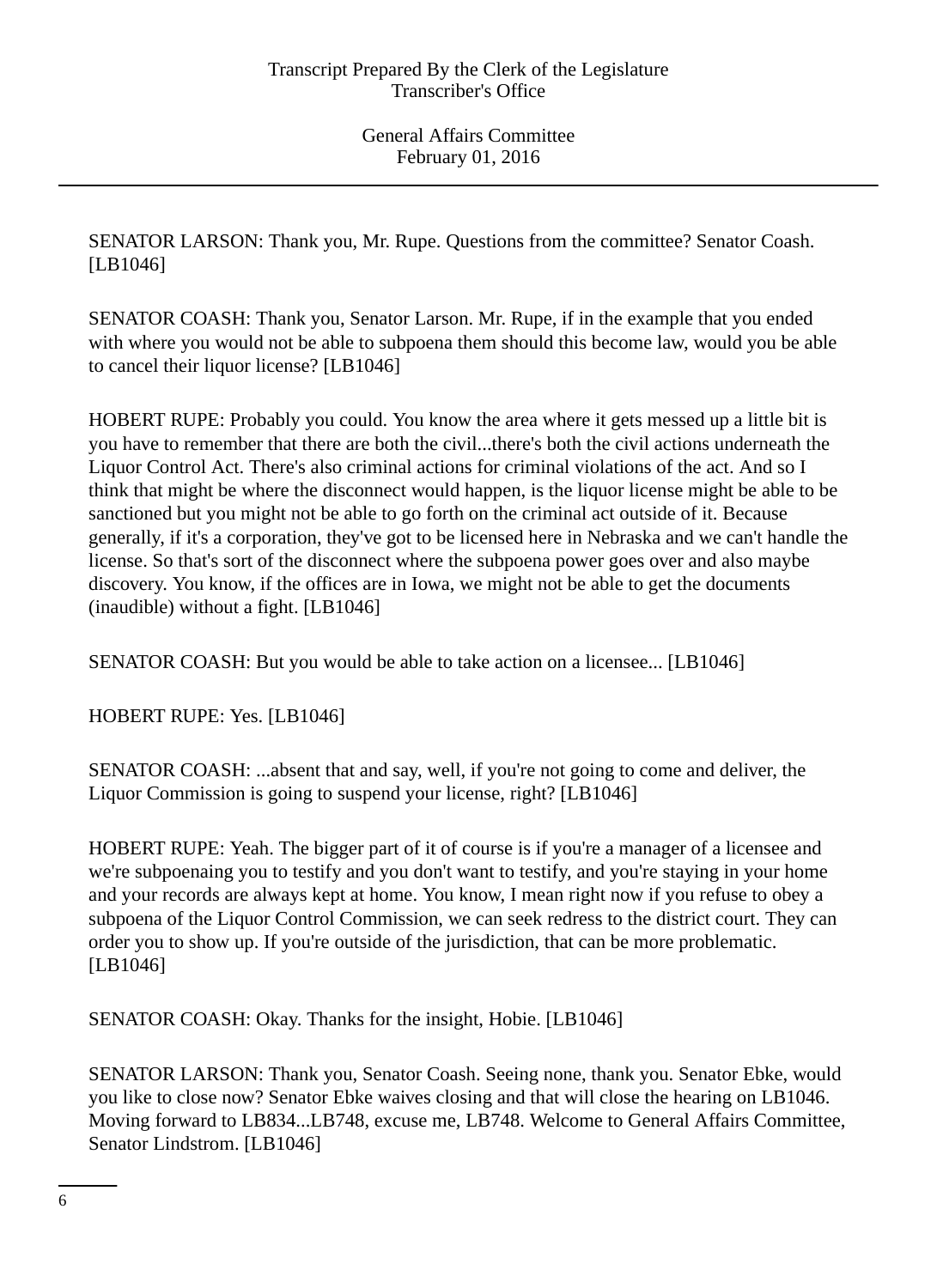General Affairs Committee February 01, 2016

SENATOR LINDSTROM: (Exhibit 1) Thank you, Chairman Larson. Thank you, members of the General Affairs Committee. My name is Brett Lindstrom, L-i-n-d-s-t-r-o-m, and I'm bringing LB748 for your consideration. LB748 gives an avenue for someone who wants to ship alcohol from another state to their home for personal consumption. Currently, consumers are limited to nine liters of alcohol, or the equivalent of one case of wine per month. And this bill would keep the limit of 108 liters, or 12 cases, of wine per year without a monthly limit. After discussions with the Nebraska Liquor Control Commission, I'm bringing an amendment which will ensure that we are not legalizing bootlegging in the state of Nebraska. The amendment allows 108 liters, or the equivalent of 12 cases of wine, to be shipped to a consumer for personal use in a one-year time period as long as the consumer ships it from a business holding a Nebraska direct-sale shipping license. This provides a way for those who want to ship in alcohol from a source outside of our state for a big event, such as a wedding, or to ship home a few cases of wine from a vacation, to be able to do so without the possibility of facing charges for violating our Liquor Control Act. At the same time, the shipment is only legal if the consumer is using the alcohol for themselves or for any family or guests, and only if the alcohol is shipped from a provider with the appropriate license, which is a Class S1 license. This does not allow someone to buy 12 cases of wine from Missouri and drive it across state lines. Thank you for your consideration of LB748. I hope you'll accept the amendment and vote for LB748 out of committee. With that, I'll take any questions. [LB748]

SENATOR LARSON: Thank you, Senator Lindstrom. Questions from the committee? Senator McCollister. [LB748]

SENATOR McCOLLISTER: Yeah. Thank you, Senator Larson. Is it difficult to obtain one of those licenses in order to ship product into Nebraska? [LB748]

SENATOR LINDSTROM: No, I wouldn't say it's difficult. You just have to pay the fee, which is \$500. There's quite a few wineries outside of the state that do participate in that. Not everybody does because it's a little bit inconvenient right now. When you do sign up to, say, be a member of a winery, for example, like California, typically they want to ship a little bit more. If you go out there, you can only ship one case. Again, if you go out there, say you're planning for a wedding or some type of an event, to be able to ship that back. [LB748]

SENATOR McCOLLISTER: Is that fee, that fee of \$500, pretty typical for states around the country? [LB748]

SENATOR LINDSTROM: I believe it is. You know, we try not to price ourselves out of I guess the reciprocity of it. You know, a lot of...and actually I think there's a lot of Nebraska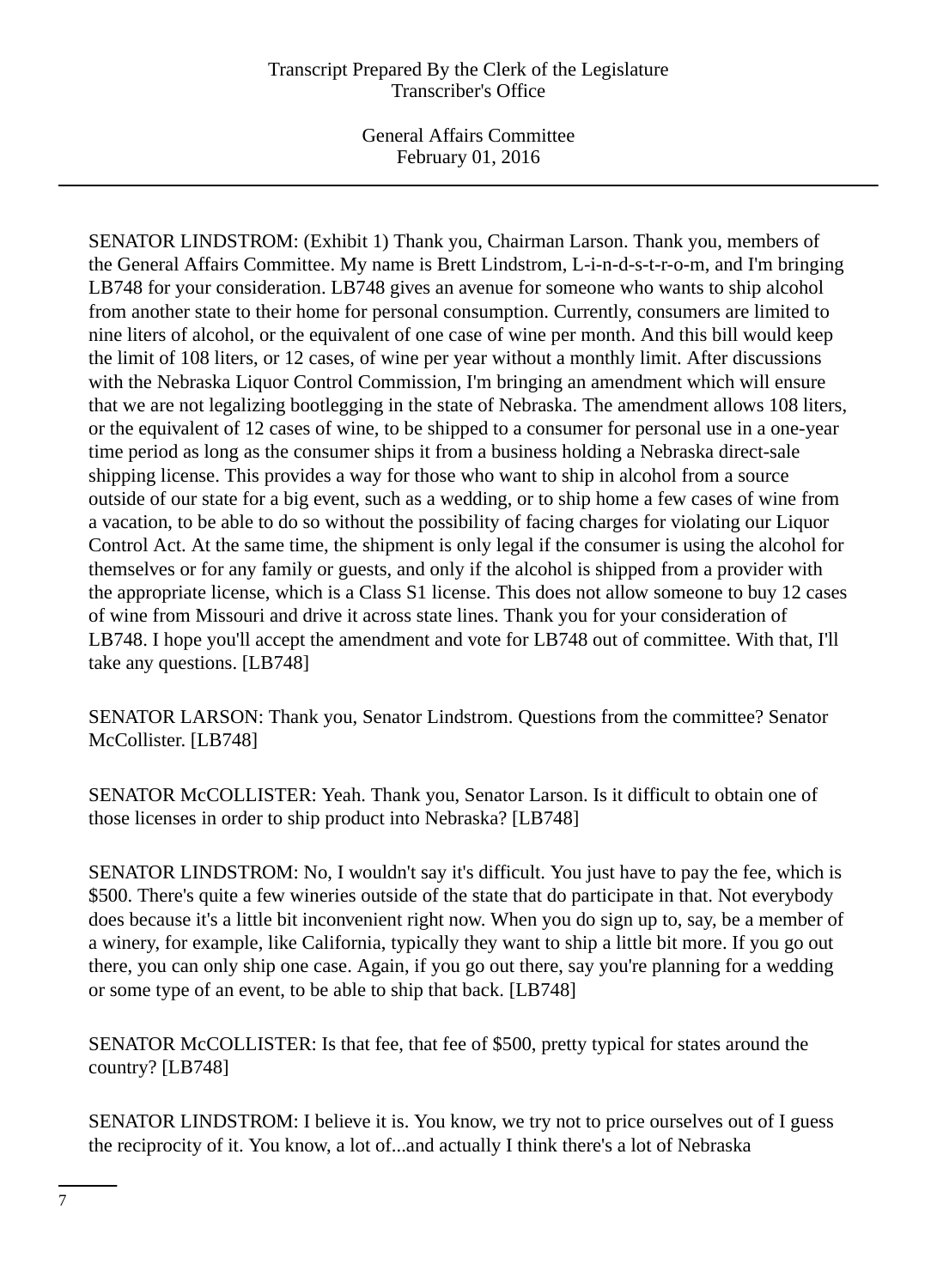winemakers here today that would like to ship their product outside of the state. So there's just an understanding that we want to be prudent how we do that. [LB748]

SENATOR McCOLLISTER: When a shipment occurs or is shipped into Nebraska, what's the mechanism by which you get your tax money? [LB748]

SENATOR LINDSTROM: Can you...I'm sorry, can you repeat that question? [LB748]

SENATOR McCOLLISTER: Yeah. There's taxes on that product that comes into Nebraska. What's the mechanism by which the tax is remitted to the state? [LB748]

SENATOR LINDSTROM: Well, you pay the fee. You have to make sure you put down what type of wine, but I would probably ask the following individuals behind me about that for specifics on the taxation of that. [LB748]

SENATOR McCOLLISTER: Thank you, Senator. Thanks. [LB748]

SENATOR LARSON: Thank you, Senator McCollister. Any further questions? Senator Hughes. [LB748]

SENATOR HUGHES: Thank you, Mr. Chairman. Senator Lindstrom, who is the government agency that's in charge of tracking this to make sure we don't get more than we're allotted in a given year? [LB748]

SENATOR LINDSTROM: The alcohol commission. [LB748]

SENATOR LARSON: Liquor Control Commission. [LB748]

SENATOR LINDSTROM: The Control Commission, yeah. [LB748]

SENATOR HUGHES: The commission? [LB748]

SENATOR LINDSTROM: Yeah. [LB748]

SENATOR HUGHES: The whole commission? Okay. [LB748]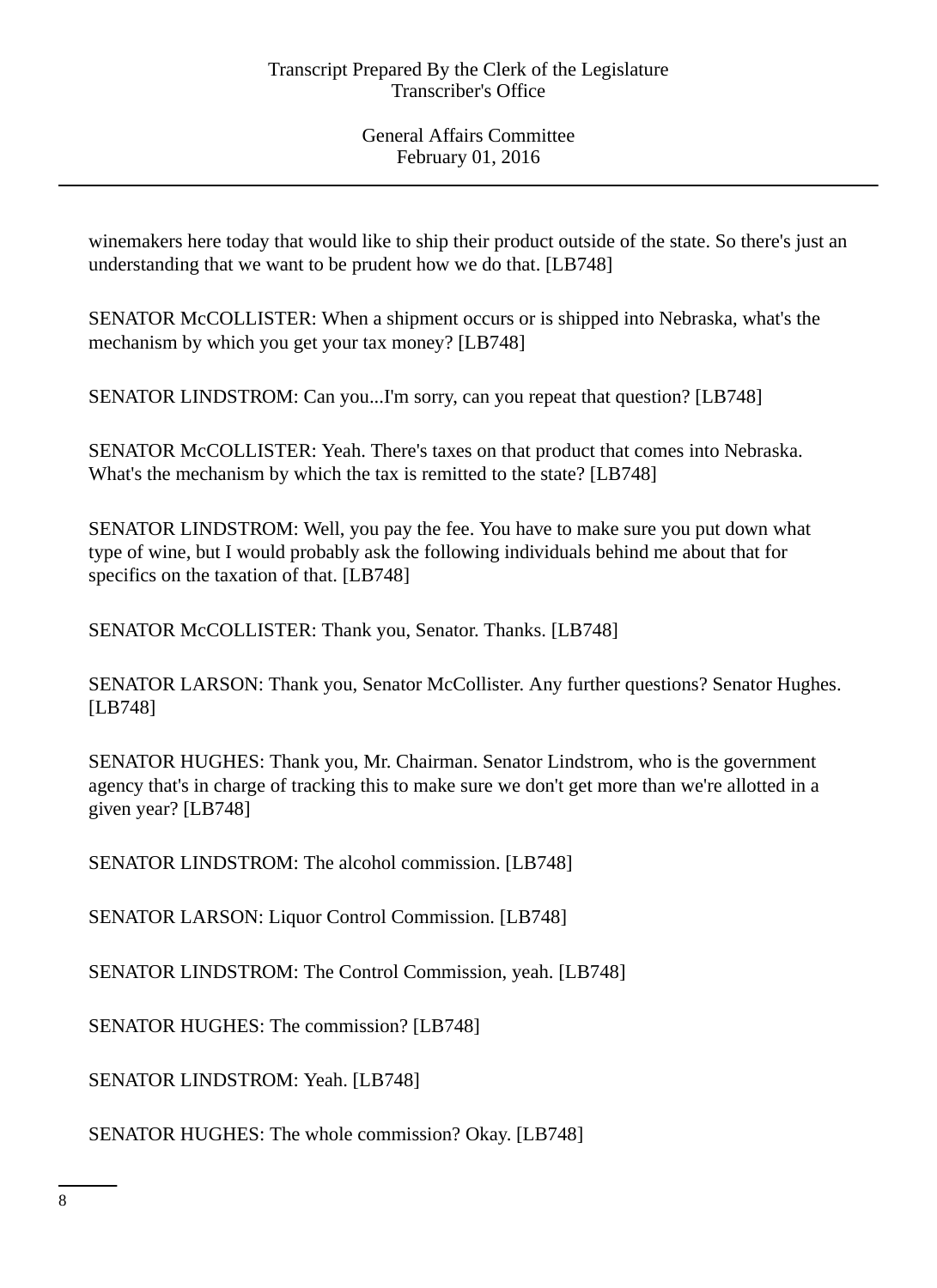SENATOR LARSON: I'm guessing, Hobie, you'll follow. [LB748]

SENATOR LINDSTROM: Right. [LB748]

SENATOR LARSON: Yes. [LB748]

SENATOR HUGHES: Okay. [LB748]

SENATOR LARSON: Thank you, Mr. Rupe. [LB748]

SENATOR HUGHES: I'll ask any further...thank you. [LB748]

SENATOR LINDSTROM: Sure. [LB748]

SENATOR LARSON: Thank you, Senator Lindstrom. [LB748]

SENATOR LINDSTROM: Thank you. [LB748]

SENATOR LARSON: I will now take proponents. Opponents. Neutral testimony. Neutral, Mr. Brady? Welcome to General Affairs Committee. [LB748]

JUSTIN BRADY: Senator Larson and members of the committee, my name is Justin Brady, J-us-t-i-n B-r-a-d-y. I appear before you today as the registered lobbyist for the Nebraska Liquor Wholesalers in a neutral capacity. They were opposed to the green copy of the bill, but with discussions with the Liquor Commission and with Senator Lindstrom we are neutral with the amendment that he spoke about today. So with that, I can try to answer any questions if you have any. [LB748]

SENATOR LARSON: Seeing none, thank you for coming. Oh, oh, Senator McCollister. [LB748]

SENATOR McCOLLISTER: Yeah. Thank you, Senator Larson. Can you answer any of the questions that Senator Hughes or I raised? [LB748]

JUSTIN BRADY: Well, as Senator Lindstrom said, yes, the Liquor Control Commission is the government agency that tracks it. As I understand it, Senator, the out-of-state companies will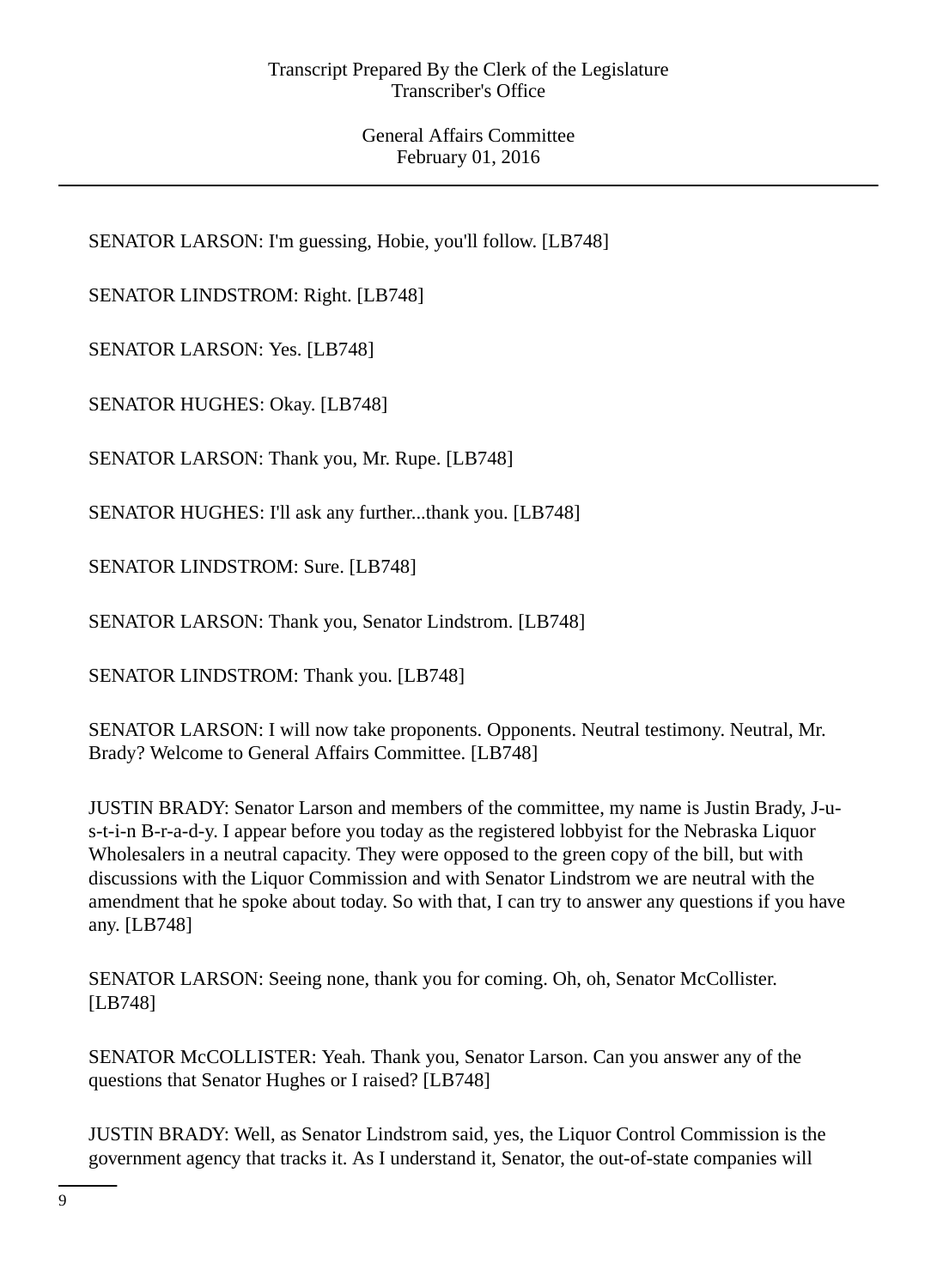have to pay a \$500 fee to get a shipping license. They then report to the Liquor Commission what was shipped in and, with that, remit the taxes that were paid to the state. That's how the state collects it. The Liquor Commission collects that and then turns it over to the General Fund. As far as the tracking, that all happens in their offices on the quantity and who all is shipping in. [LB748]

SENATOR McCOLLISTER: I know you probably don't know, but is there any effort to audit those numbers or verify that the shipments into Nebraska are in fact correct? [LB748]

JUSTIN BRADY: That would be something I think you could ask Mr. Rupe on. I don't know. [LB748]

SENATOR LARSON: I think Mr. Rupe is following Mr. Brady. [LB748]

SENATOR McCOLLISTER: Oh, thank you, Senator. [LB748]

SENATOR LARSON: For all those questions. [LB748]

SENATOR McCOLLISTER: Thank you. [LB748]

JUSTIN BRADY: Uh-huh. [LB748]

SENATOR LARSON: Seeing no other questions, thank you, Mr. Brady. [LB748]

JUSTIN BRADY: Thank you. [LB748]

SENATOR LARSON: Mr. Rupe, welcome back to the General Affairs Committee. [LB748]

HOBERT RUPE: Thank you, Chairman Larson. Once again, Hobert Rupe, H-o-b-e-r-t R-u-p-e, executive director of Nebraska Liquor Control Commission. The commission was in opposition to the bill as originally drafted. I want to thank Senator Lindstrom for working with us. It's one of those interesting things where he knew what he wanted to do but was unaware of the secondary effects, primarily the fact that you could have a problem, you know, the trunkload of beer coming across, as long as you're under 10-12 cases. They can say, hey, this is just mine for the year, and do it every weekend, which we've had problems with in the state. I will be the first to admit that we do have a bootlegging problem in the state. So I want to thank him for working for it. To answer the questions, the S1 license, we were one of the first of the states to have an S1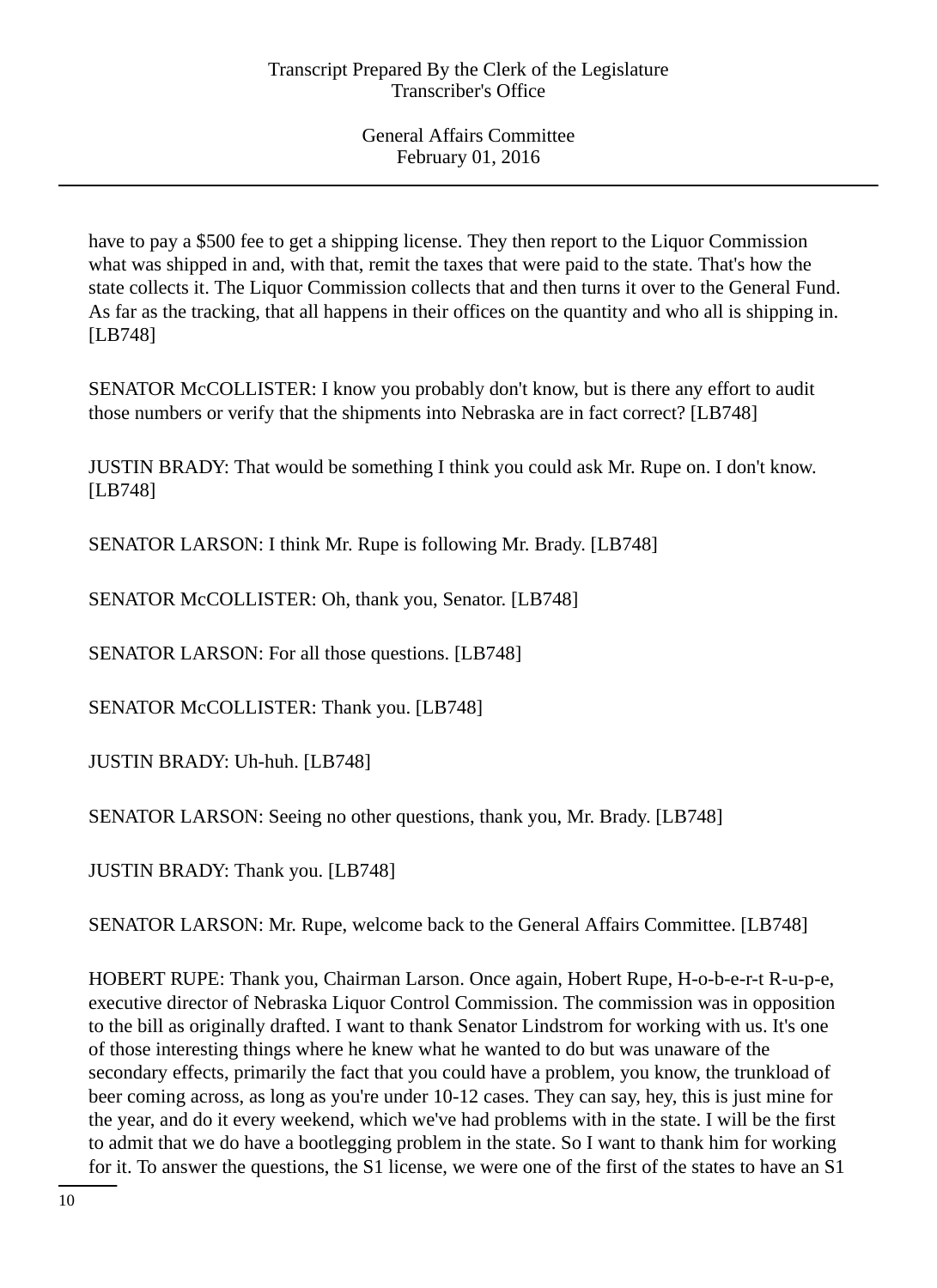General Affairs Committee February 01, 2016

license or type of license. I would say our fee is probably a little higher than average, but you know, that's one of the things you get when you go...when you're one of the early adopters. It's roughly now half of a regular S license. A shipping license for a wholesaler is \$1,000. An S1 to ship to a final consumer is \$500. A lot of your big wineries will have both so they can do both. Oftentimes smaller wineries will obtain an agent who will have a liquor license and be required for it. So five or six smaller wineries would be going through one clearinghouse, usually in San Francisco. That's where they're usually located at. The commission is...there are just under 400 of those S1 liquor licenses, so we're pretty well served. The commission does...the S1 license has to file an annual report. We oftentimes will also do audits. We'll cross-reference those. Primarily we will...we do...we'll do subpoenas to Fed-Ex and UPS if something flags up out of the ordinary to see what kind...because generally those shippings are going through either one or two of those servers. The Postal Service won't deal with alcohol but UPS and Fed-Ex will, so we have subpoenaed them in the past. Next year in fact you might be seeing us for requests to tighten up some of those laws so we can get some of that information, just give you a little hint on that one. But we do actively look at that and we do cross-reference those reports and so we try to make sure. And for the most part most of the S1s have learned. We've had to rap a couple knuckles where we've seen they've shipped in too much or it's on the edge. And we've sort of looked at...under the theory that you can ship in nine liters per month. If you've been shipping in more than two cases per month, because we assume that most people might be married and that, therefore, they should be able to each...each of those applicants should be able to, you know, a husband and wife each should be able to bring in a case. We've had a couple cases where it's flagged up above that and we've taken enforcement actions. [LB748]

SENATOR LARSON: Thank you, Mr. Rupe. Senator Hughes. [LB748]

SENATOR HUGHES: So you're telling me the S1 license really has to be a distributor that buys that, not necessarily the individual winery? [LB748]

HOBERT RUPE: No. Generally, the S1s will be held either by a importer, which can...importing out of the country, you know, so I'm thinking Italian wines would come through an import. Oftentimes you know we actually a couple years ago changed it to allow some of the on-line retailers to acquire that license as well so long as they're licensed by the state where they're at. You know the theory behind it is you've got to be generally a first-tier entity. And so what will happen is you'll have some of these small wineries will form a co-op effectively and that co-op entity will then get the license just so they're spreading the costs out a little bit more. And they'll do most of the...they'll serve as a service provider because most of the ways...actually I visited one of these warehouses in San Francisco when I was there a couple years ago. You know they'll have a small...you know, they'll have one area which is set up for one winery, another, another, another, and then they'll do a pick and pull out of it. But they would be licensed in the state. [LB748]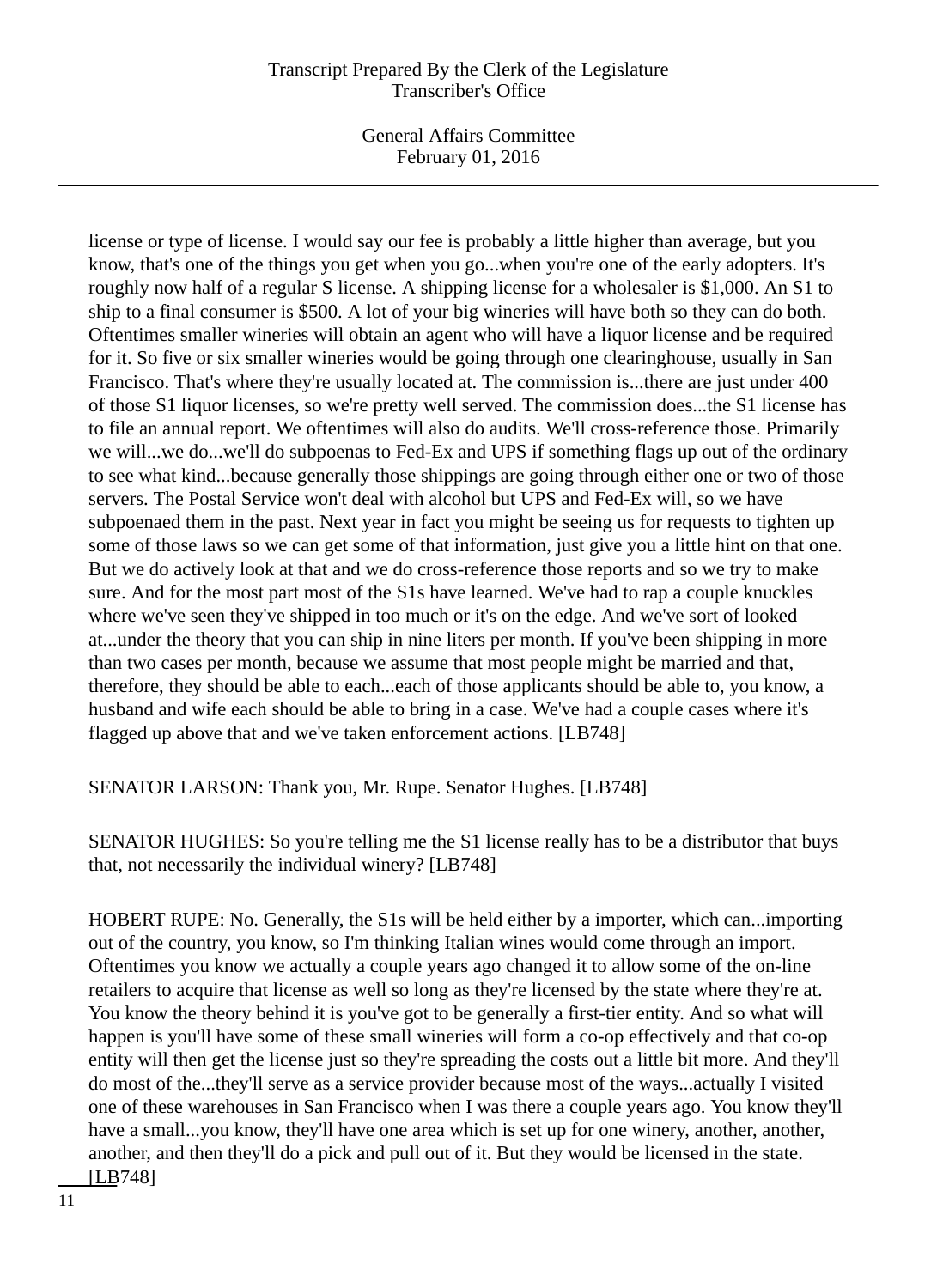SENATOR HUGHES: Okay. So then I think you said that occasionally you'll see a couple cases come in to the same address but different names where you kind of give some latitude. [LB748]

HOBERT RUPE: We give some latitude because the theory...the statute says you can't cause to be imported more than nine liters per month. [LB748]

SENATOR HUGHES: Right. [LB748]

HOBERT RUPE: And that would be an individual, right? And so generally if you're...you know, it's going to flag on our radar if it was over two cases, because we're assuming a spouse will be importing as well. [LB748]

SENATOR HUGHES: Okay. So when you talked about rapping the knuckles, are you coming after the individuals that are importing or the shipper? [LB748]

HOBERT RUPE: We go after the shipper... [LB748]

SENATOR HUGHES: Okay. [LB748]

HOBERT RUPE: ...for a couple reasons. One, we have a slightly bigger hammer; two, the standard of proof is lower than a criminal case. Because if you look at the bill which is being addressed, it actually has a criminal law provision. So you're looking at beyond a reasonable doubt. So from our perspective, our authority goes over the licensee, the holder of the license. [LB748]

SENATOR HUGHES: So what prevents me from getting the maximum amount from one shipper or distributor and the maximum amount from another shipper or distributor... [LB748]

HOBERT RUPE: Well, if that's... [LB748]

SENATOR HUGHES: ...without a penalty for the individual? [LB748]

HOBERT RUPE: Well, if that were the case, we would probably have the Nebraska Liquor Control come and give you a little discussion. [LB748]

SENATOR HUGHES: And then that's the individual. [LB748]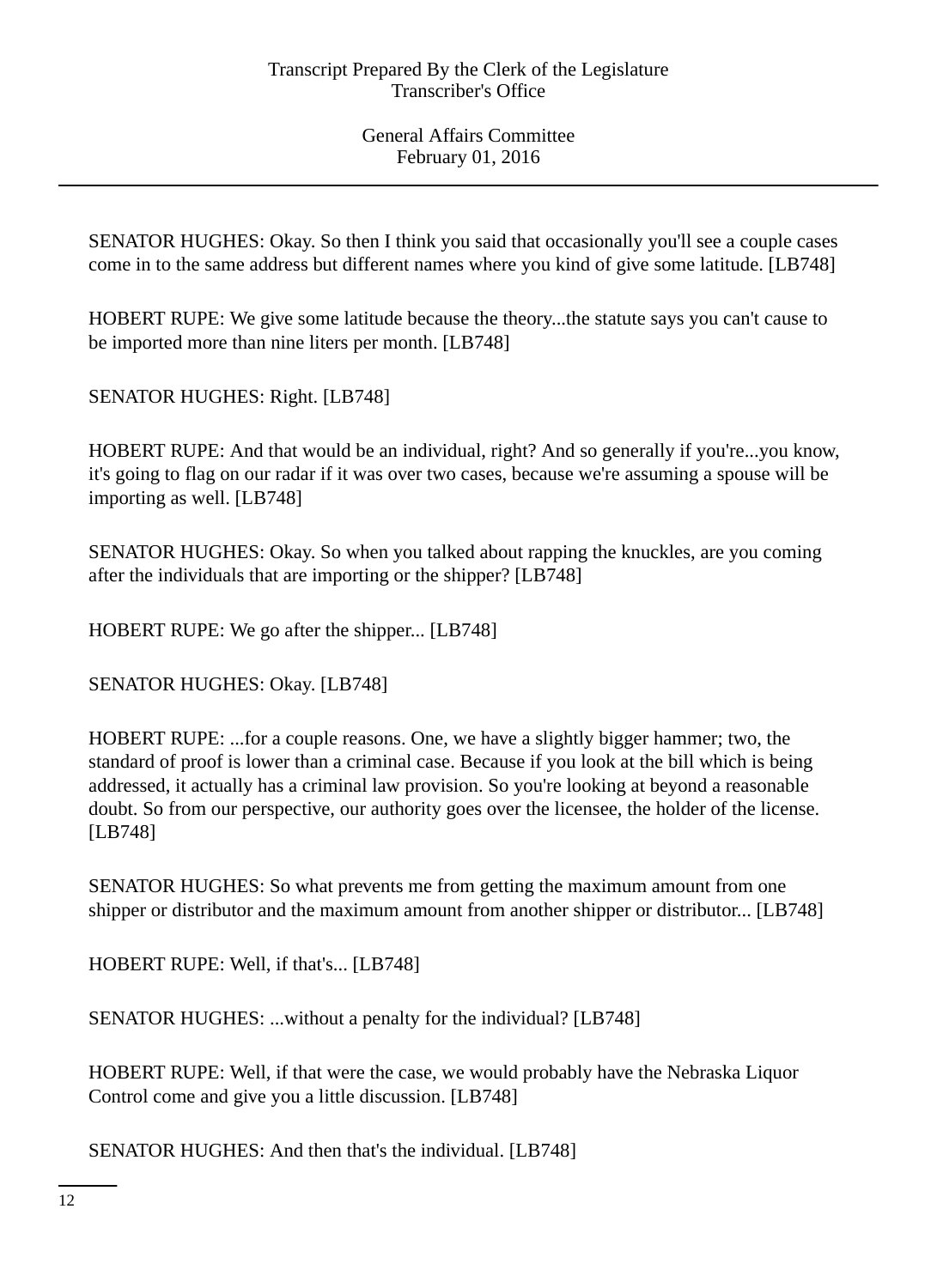HOBERT RUPE: Yeah, the individual. [LB748]

SENATOR HUGHES: Okay. Thank you. [LB748]

HOBERT RUPE: They could do that and then they would refer that to the local county attorney for criminal prosecution. (Inaudible.) [LB748]

SENATOR HUGHES: Okay. Thank you, Mr. Rupe. [LB748]

SENATOR LARSON: Thank you, Senator Hughes. Senator McCollister. [LB748]

SENATOR McCOLLISTER: Yeah, one more question, Mr. Chairman. I thank you for your testimony. Now is the volume limitation based on the co-op or would it be the individual vineyard that may be in that co-op? [LB748]

HOBERT RUPE: There's no limit upon the person shipping it in, okay? Let's say you're Chateau Ste. Michelle in Washington and you have an S1 license. You can ship in, you know, 500 cases. So long as those 500 cases are being spread amongst, you know, at least 250 addresses, you're probably not going to be in problems with us. [LB748]

SENATOR McCOLLISTER: I see. [LB748]

HOBERT RUPE: And so that's how we would look. You know, the limitation is designed on a person. The theory is that nine liters, which is amazing because it's the only place "liter" shows up in the act; everything else is "gallons," because it translates over to a case of 750s, the common wine liter size. The theory behind it is that that is sort of where the personal use level is, or below, and that beyond that there's a chance you're going to be doing it for retail purposes or for other issues. So Senator Lindstrom's bill basically allows those 108 liters over a year to be front or back-loaded in a month for special events. And so that's one reason with the amendment we think it probably still maintains it because the tax is being paid and it's still being used primarily for, you know, that's still the total amount for personal use. [LB748]

SENATOR McCOLLISTER: Thank you. Thank you, Mr. Chairman. [LB748]

SENATOR LARSON: Thank you, Senator McCollister. Seeing no further questions, thank you, Mr. Rupe. [LB748]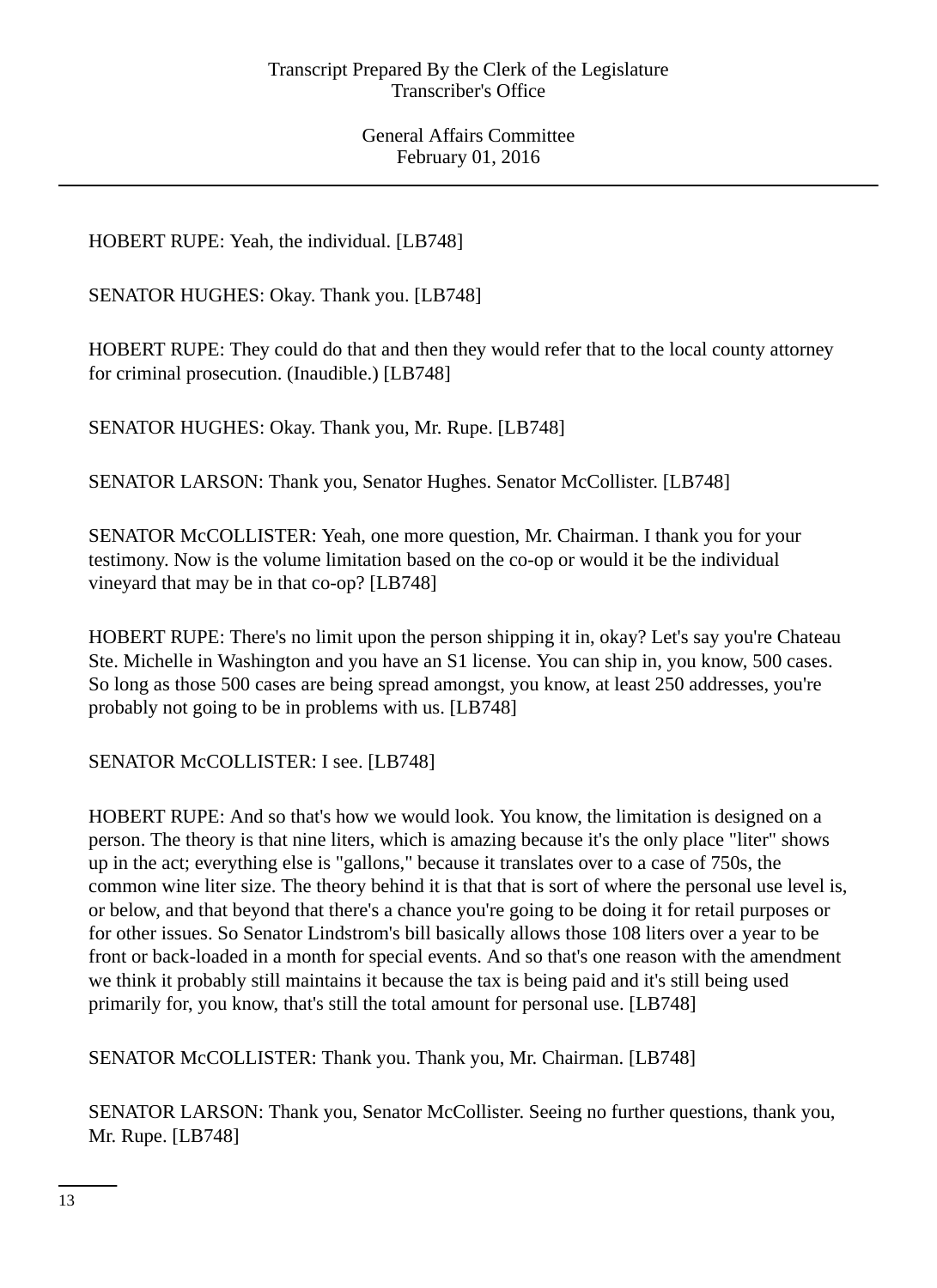### HOBERT RUPE: Thank you. [LB748]

SENATOR LARSON: Any further in the neutral capacity? Seeing none, Senator Lindstrom. Senator Lindstrom waives. And that will close the hearing. We will move on to LB1105, General Affairs, liquor omnibus. [LB748 LB1105]

JOSHUA EICKMEIER: Committee members, my name is Joshua Eickmeier, J-o-s-h-u-a E-i-ck-m-e-i-e-r, and I'm the legal counsel for the General Affairs Committee. I'm here to introduce LB1105 on behalf of Chairman Larson. If you want to follow along in the green copy, I'm going to give page references if it's helpful. Start with the first point is the creation of the Nebraska Craft Brewery Board. This is on pages 3 through 6 and 10. The Governor, on a nonpartisan basis, appoints the board's seven members. At least two shall be selected from a list of at least ten candidates provided by the Nebraska Craft Brewers Guild, and at least two shall be selected from a list of at least ten candidates provided by the Associated Beverage Distributors of Nebraska. The board members shall be Nebraska citizens, at least 21 years old, and have been or are involved in the beer industry. Each member serves a three-year term and is eligible for reappointment. The executive director of the Nebraska Tourism Commission shall be a nonvoting ex officio member of the board. The board serves as an advisory panel to the Nebraska Liquor Control Commission in all matters pertaining to the beer industry. The Nebraska Beer Industrial Promotional Fund is also created and consists of money credited from the beer manufacturers' shipping licenses under subsection (2) of Section 53-123.15. The fund also includes a \$250 annual fee for craft brewery licensees to pay, but they may opt out. The Nebraska Tourism Commission, at the direction of and in cooperation with the Nebraska Craft Brewery Board, shall use the fund to develop and maintain programs for the research and advancement of the beer brewing process, the marketing and promotion of the beer industry in Nebraska, and the marketing and promotion of agricultural products and their by-products grown and produced in Nebraska for use in the beer industry. The next item in the bill is on page 6 and this, LB1105, amends the definition of the term "club" by striking the requirement that a club has a suitable and adequate kitchen and dining room space and equipment and a sufficient number of servants and employees for cooking, preparing, and serving food and meals for its members and their guests. This is at the request of the Liquor Control Commission. The next item is on page 7 and 30. This is the Liquor Control Commission's legislative letter, Item 12(3), and this is a technical change asked by the commission. This provision pertains...contains an exception to requiring a retailer to purchase from a wholesaler. The Liquor Control Commission's letter stated that this exception has never been used and only served to confuse licensees, which is why the commission asked to have it stricken. The next item is also on page 7 to 8. This is the definition for hard cider, which is currently limited to apples and pears and no other fruit products or flavors. LB1105 strikes the prohibition of other fruit product or other...or any artificial product which imparts a fruit flavor other than apple. This is in response to the emergence of ciders made with fruits and other than apples and pears being utilized in hard cider. The next item on pages 8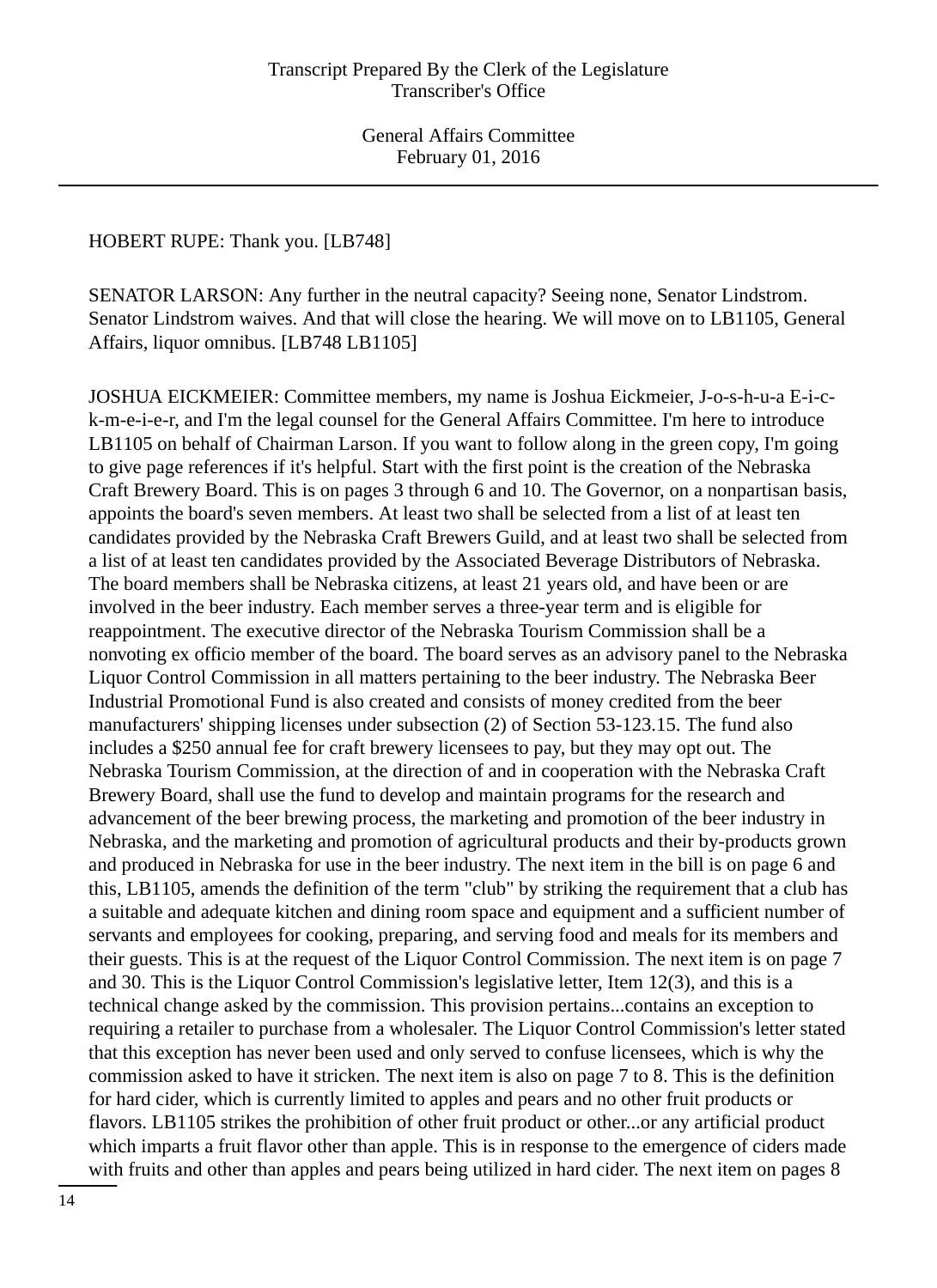General Affairs Committee February 01, 2016

through 9, this changes the craft brewery license to address the issues and concerns for when craft brewers exceed the 20,000-barrel limit. And it clarifies that a manufacturer may sell at retail its beer for consumption on the licensed premises, commonly referred to as a tasting room. A craft brewery licensee, who has held the license for a minimum of three years and operates a brewpub during that time or a microbrewery, will have to get a manufacturer's license once the licensee exceeds 20,000 barrels. At that time, the licensee may continue operating up to five retail locations that the licensee was operating at the time such manufacturer's license was issued. In other words, they would be grandfathered in. The licensee must divest from any additional locations. The licensee shall not begin operation at any new retail location, even if the licensee's production is reduced below 20,000 barrels per year. In other words, once the licensee reaches the 20,000-barrel limit, even if they only have three retail locations, they can't later drop below 20,000 for a year and add additional locations to get back up to five. Once you make the transition, then you are locked in and you grandfather in your existing locations. If you have more than five locations, then you will have to divest from those additional locations. The manufacturer's license holder under these circumstances may also obtain a catering license, special designated license, or entertainment district license. Page 19: This establishes a Class T alcoholic liquor license intended for small boutiques to sell a limited amount of alcohol, such as in gift baskets. The licensee's gross revenue from the sale of alcohol cannot exceed 20 percent of the licensee's total annual gross revenue from all retail sales. The Class T license is \$50, an annual \$50, and would be exempt from a local occupation tax. In reviewing the bill, I believe that exemption was the intent in the drafting process but it did not get into the green copy. So that would likely be an amendment, a committee amendment. The intent of this provision would be small boutiques, places that might have like made in Nebraska products or other small businesses that are not primarily selling alcohol but in a gift basket they might want to include a bottle of Nebraska wine or any kind of Nebraska alcohol as part of this, you know, gift package. This would allow them to do this at a much lower cost since they're not...it is limited in how much sales, gross sales, can come from the sale of alcohol. Page 27: Liquor Control Commission's legislative letter, Item 10, this eliminates the requirement that a licensee shall reapply for its license because the licensee's location was annexed by an adjacent municipality. I don't believe this occurs very often but instances where an area is annexed in, if that licensee already is a current licensee, then they would just renew at the normal time for renewal and would not have to reapply simply because they were annexed in. Item 20...or page 28, Item 11 of the Liquor Control Commission's legislative letter, this allows employees that are at least 16 years of age to ring up tickets, such as at a restaurant where the ticket includes alcohol purchases, as long as the employee doesn't handle the alcohol. In addition to what was in the letter, this bill also allows an employee between the ages of 16 and 19 to handle alcohol but only if they have already completed an approved server training course that is approved by the Liquor Control Commission. The next item is number 12 in the legislative letter, on page 31. This is another technical change. This harmonizes the section so that it not only prohibits retail activities but also manufacturing and wholesale activities in a building or a structure that allows access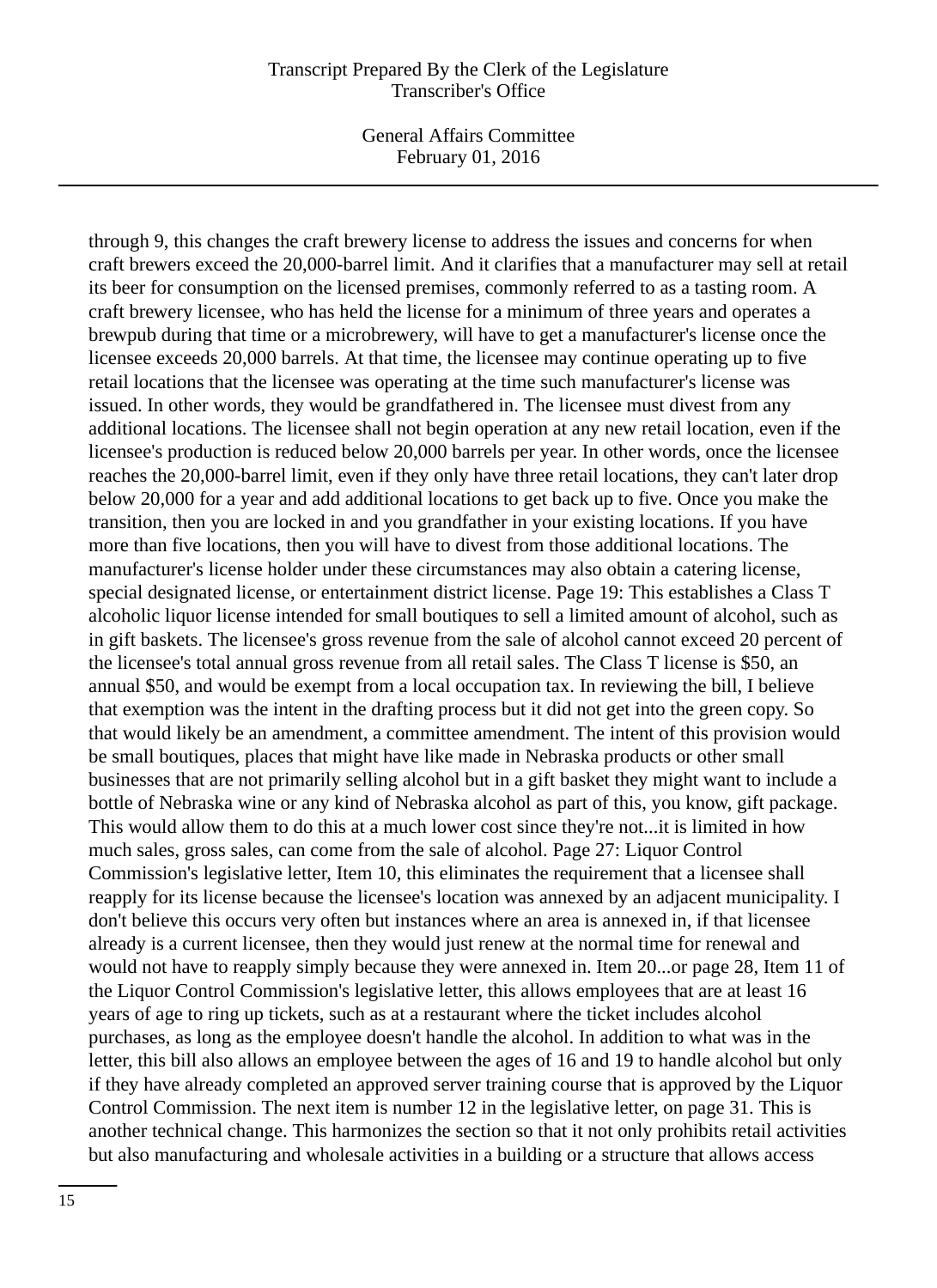General Affairs Committee February 01, 2016

from such premises to any other portion of the same building or structure used for dwelling or lodging purposes by the public. I believe some of these issues have come up before the commission, and the commission, I believe the executive director, will be able to follow and explain the need for these changes. Also on page 31, this is Item 12(2) in the letter. This is also a technical change that this is a section that covers violations by nonbeverage licensees, and then they're currently required to pay \$2.10 per gallon, but that should be \$3.75 per gallon in order to be consistent throughout the act. And this was an adjustment that was overlooked, and the commission has asked to have it corrected. On page 32, legislative letter Item 9 increases the penalty for the illegal manufacturing of spirits. Any person who manufactures spirits at any place within the state without having first obtained a valid license to do so under the act shall be guilty of a Class I misdemeanor for the first offense instead of a Class IV misdemeanor. Second and subsequent offenses would now be a Class IV felony. On page 33, this would repeal the prohibition on pull tabs, pull tops on soda and beer cans. You haven't seen a lot of products anymore but at one time you would be able to pull the tab off of your can. I think a lot of them were beer cans, and those tabs, those just pull completely off of the can. And there are some products now emerging where the entire lid or the entire top of the can pulls off, basically turning into a glass, or a tin glass, for lack of a better term. And so that's...so removing this prohibition would allow those products to be sold in Nebraska. Last two things: on page 32 there's a severability clause, and on page 33 there's an emergency clause. And that's all this little bill does, so. (Laughter) [LB1105]

SENATOR LARSON: Thank you, Mr. Eickmeier. Questions on the technicalities of LB1105? [LB1105]

JOSHUA EICKMEIER: There will be plenty of people to testify behind me, too, to give the policy arguments. [LB1105]

SENATOR LARSON: Senator Kolterman. [LB1105]

SENATOR KOLTERMAN: Yeah, this is a...there's a lot here. [LB1105]

JOSHUA EICKMEIER: Uh-huh. [LB1105]

SENATOR KOLTERMAN: I want to focus on 8, allows employees that are at least 16 years of age,... [LB1105]

JOSHUA EICKMEIER: Uh-huh. [LB1105]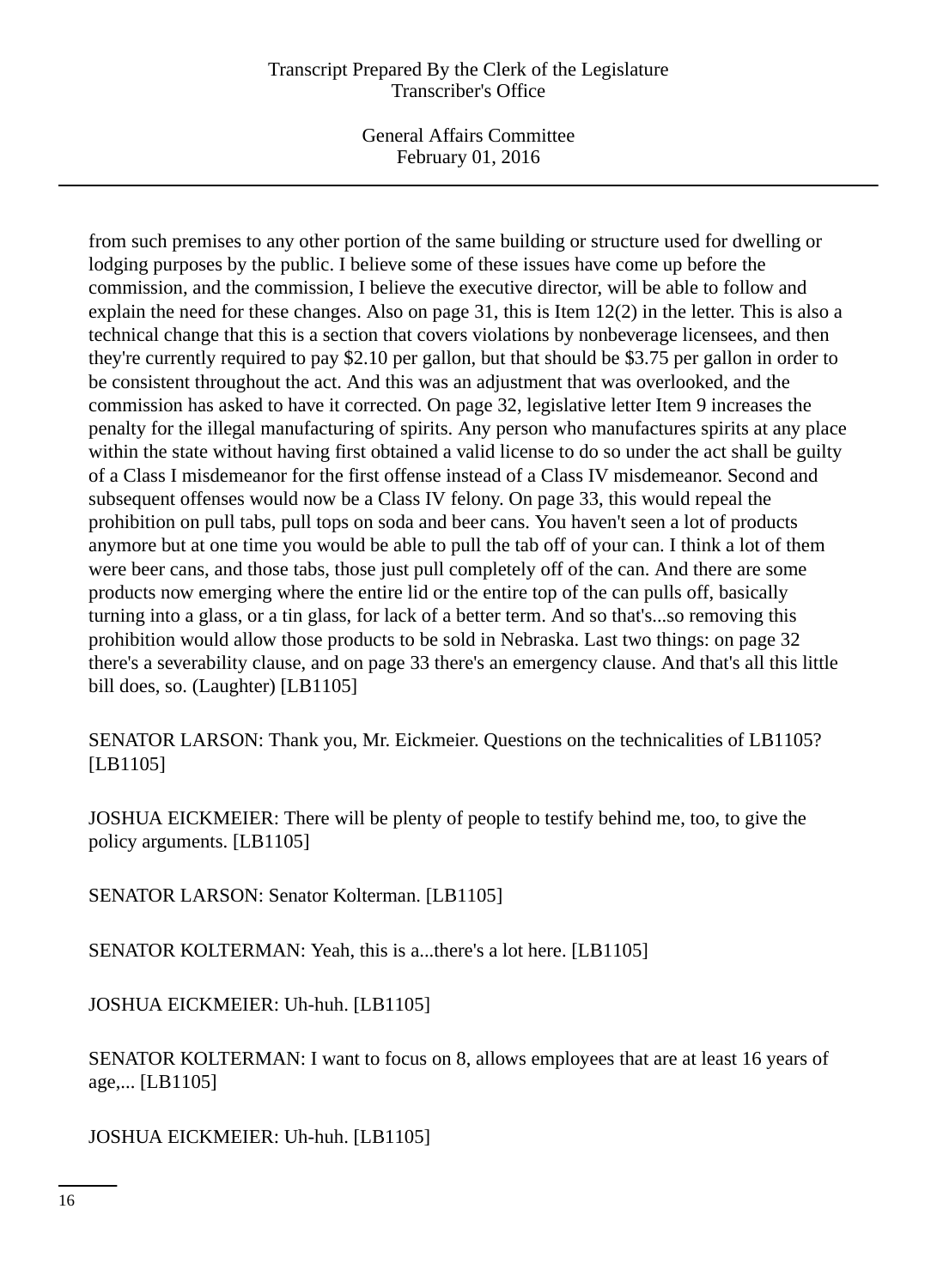SENATOR KOLTERMAN: ...16 to 19 to sell alcohol or distribute alcohol. [LB1105]

JOSHUA EICKMEIER: Yeah, other...yes. [LB1105]

SENATOR KOLTERMAN: Well, just out of curiosity, where did that come from? Did some consumer group bring that or is that something... [LB1105]

JOSHUA EICKMEIER: Sure. [LB1105]

SENATOR KOLTERMAN: ...that we just decided it's time for? [LB1105]

JOSHUA EICKMEIER: Well, the first part of that, that deals with being able to ring up the tickets, that was brought to us from the Liquor Control Commission. The second portion of that was just from internal discussions in our office about...and oftentimes you do hear about whether they're gas stations, grocery stores, especially in rural parts of the state, where finding employees can sometimes be a challenge. Allowing them to ring up the tickets would definitely help. In the case of being able to serve, that would be a policy decision as to whether that makes sense. Again, just by allowing it doesn't mean...if a business doesn't feel comfortable doing it, they wouldn't have to. It would just be...it would just give that business the option if they have a 16- to 19-year-old that they would, whether it's ringing it up at a grocery store, for example, that they would be able to if they completed the approved server training course. [LB1105]

SENATOR KOLTERMAN: So the course is in place already? [LB1105]

JOSHUA EICKMEIER: There are, and Hobie Rupe will be able to answer that more specifically, I believe. There are a number of courses that are available and I believe some of them are approved by the Liquor Control Commission. In some instances, when they discipline a licensee, they will require a server training course from their approved list. So, yes, those are already in place. But I would let the Liquor Control Commission add to that. [LB1105]

SENATOR KOLTERMAN: Then one last question. Is that fair? [LB1105]

JOSHUA EICKMEIER: Sure. [LB1105]

SENATOR KOLTERMAN: Thank you, Senator. At the present time, it's age 19, if I'm not mistaken. Is that correct? [LB1105]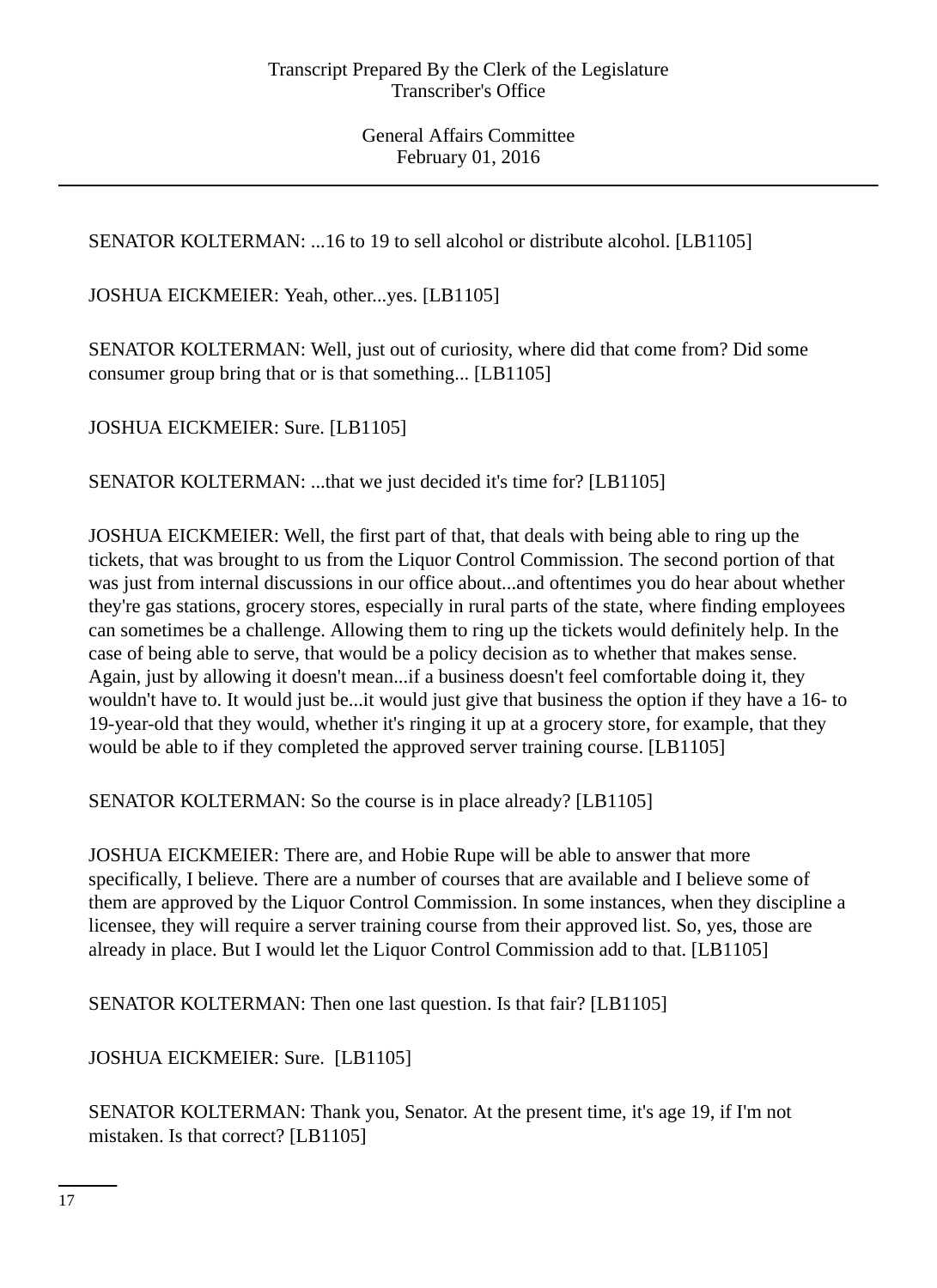# JOSHUA EICKMEIER: Yes. [LB1105]

SENATOR KOLTERMAN: So... [LB1105]

JOSHUA EICKMEIER: It's age 19 to...like at a gas...or at a supermarket to ring it up, it's 19, as well as serving, yes. [LB1105]

SENATOR KOLTERMAN: Gas station the same way? [LB1105]

JOSHUA EICKMEIER: I believe they're all,... [LB1105]

SENATOR LARSON: All of them. [LB1105]

JOSHUA EICKMEIER: Yeah, across the board, it's all 19. [LB1105]

SENATOR KOLTERMAN: So you're just lowering it to 16. [LB1105]

JOSHUA EICKMEIER: Lowering it to 16 with the caveat that if they're going to be handling the alcohol they would need to take a server training course. [LB1105]

SENATOR KOLTERMAN: Okay. Thank you. [LB1105]

JOSHUA EICKMEIER: Yeah. [LB1105]

SENATOR LARSON: Any further questions? Seeing none, thank you, Mr. Eickmeier. [LB1105]

JOSHUA EICKMEIER: Thank you. [LB1105]

SENATOR LARSON: We'll take the first proponent for LB1105. Welcome to General Affairs Committee. [LB1105]

TOM WILMOTH: (Exhibit 1) Good afternoon, Mr. Chairman, members of the committee. My name is Tom Wilmoth, spelled T-o-m W-i-l-m-o-t-h, and I'm testifying today as the president of the Nebraska Craft Brewers Guild in favor of provisions of LB1105. As Counsel noted, there are a number of provisions. The two that concern us primarily are the brewery board and the licensing revision. Our membership is quite diverse. We have members that are major producers.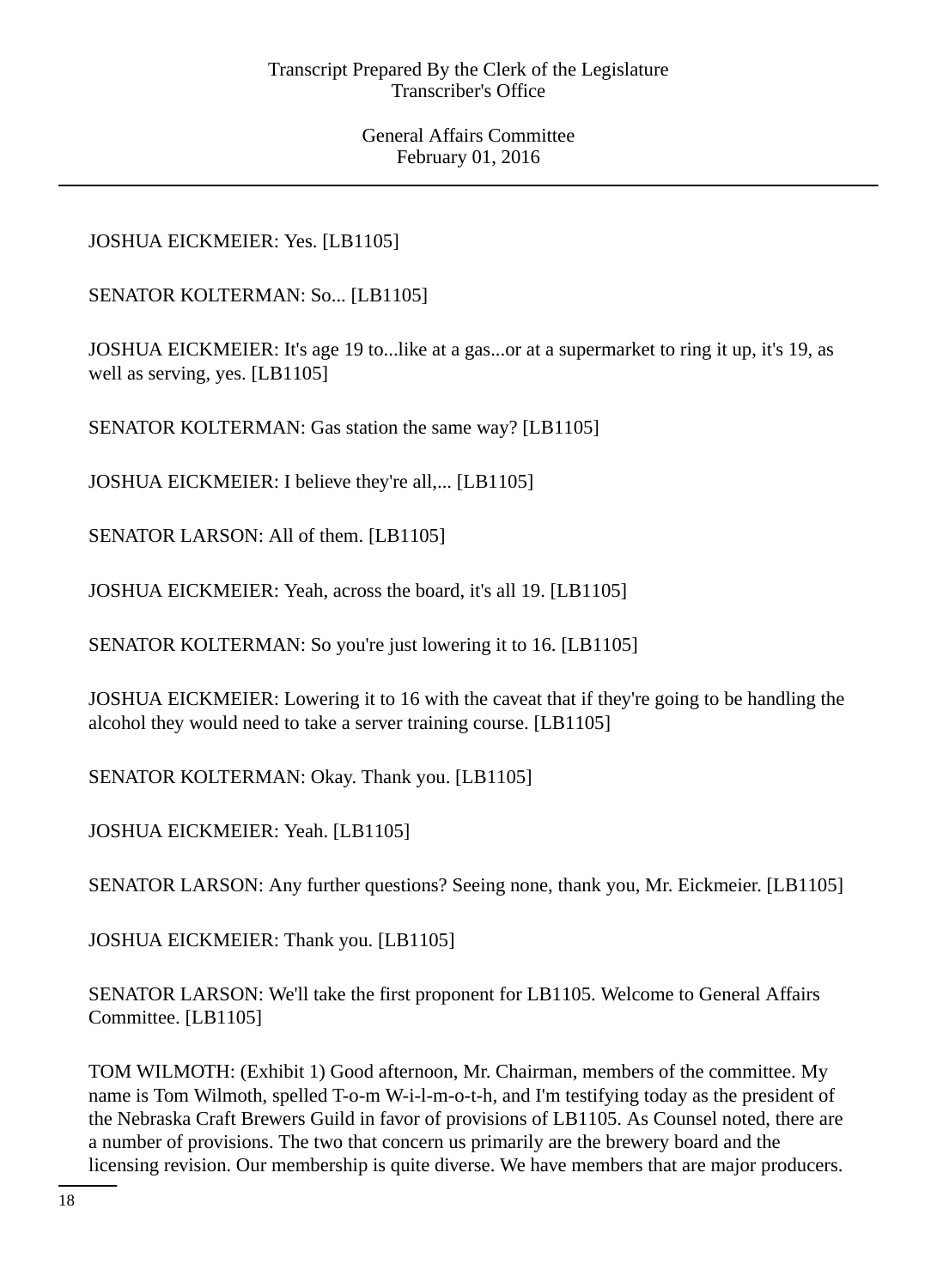General Affairs Committee February 01, 2016

We have members that are smaller brewpubs. These members range from the metropolitan areas of Lincoln and Omaha all the way out to smaller communities of Broken Bow and Ord. We have enjoyed great success as an industry thus far, particularly in the last few years. As craft brewing has taken off nationally, it has also taken off here in Nebraska. In fact, we have doubled our instate production and sales in the last five years as a whole brew. I think there are two provisions that are really necessary, to make sure that that growth continues, contained in LB1105 and those are, first, the brewery board provision. The brewery board is designed to help us grow smartly and to grow in a way that helps us recognize connections throughout the community in other industries that will help us grow together, for example, the agricultural community that produces products that we utilize in our brewing processes. So for example, the Hop Growers Association and folks like that have been instrumental in working with us to identify productive partnerships and we believe that the brewery board, for example, can help us continue to do that and grow not only our industry but those that support us. The second provision that is very critical to the continued success of the industry is the revision of the licensing requirements. As you have heard, under the current licensing provisions, once our members reach the 20,000 barrel production threshold, they are required to divest themselves of their retail licenses. Those retail licenses are the very foundation of our businesses and they have been built on those retail establishments: the taprooms, the brewpubs, etcetera. So this provision, although somewhat technical in nature, is very important to us because it will allow us to continue to grow and maintain a limited number of those licenses so that we don't have the fuel to our fire washed out. And again, I do want to emphasize you will hear, I think, from some other folks today that this is an interdisciplinary concept. The success of the craft brewing industry really spills over into a number of other industries, such as agriculture, manufacturing, marketing, design. All of these things are generally products and services that are sourced locally by our members. Thank you. [LB1105]

SENATOR LARSON: Thank you, Mr. Wilmoth. Questions for the committee? Senator Kolterman. [LB1105]

SENATOR KOLTERMAN: Thank you, Senator Larson. My question is more for just information. So when you talk about hops, as an example, I know there's organizations in the state that are growing hops to be marketed primarily to, I suppose, your craft brewers. Can you tell me if there's any kind of an organization that's growing wheat or barley specifically for your use? [LB1105]

TOM WILMOTH: Well, there are some folks that are looking into malting, I know, and brewers grains are something that are of interest to a number of entities. I think that the university is looking at some of those opportunities and I think those folks are working closely with the university to try and identify where those might lie. I think, just as a practical matter, the hop industry has progressed a bit more quickly and I think is something that, although it also requires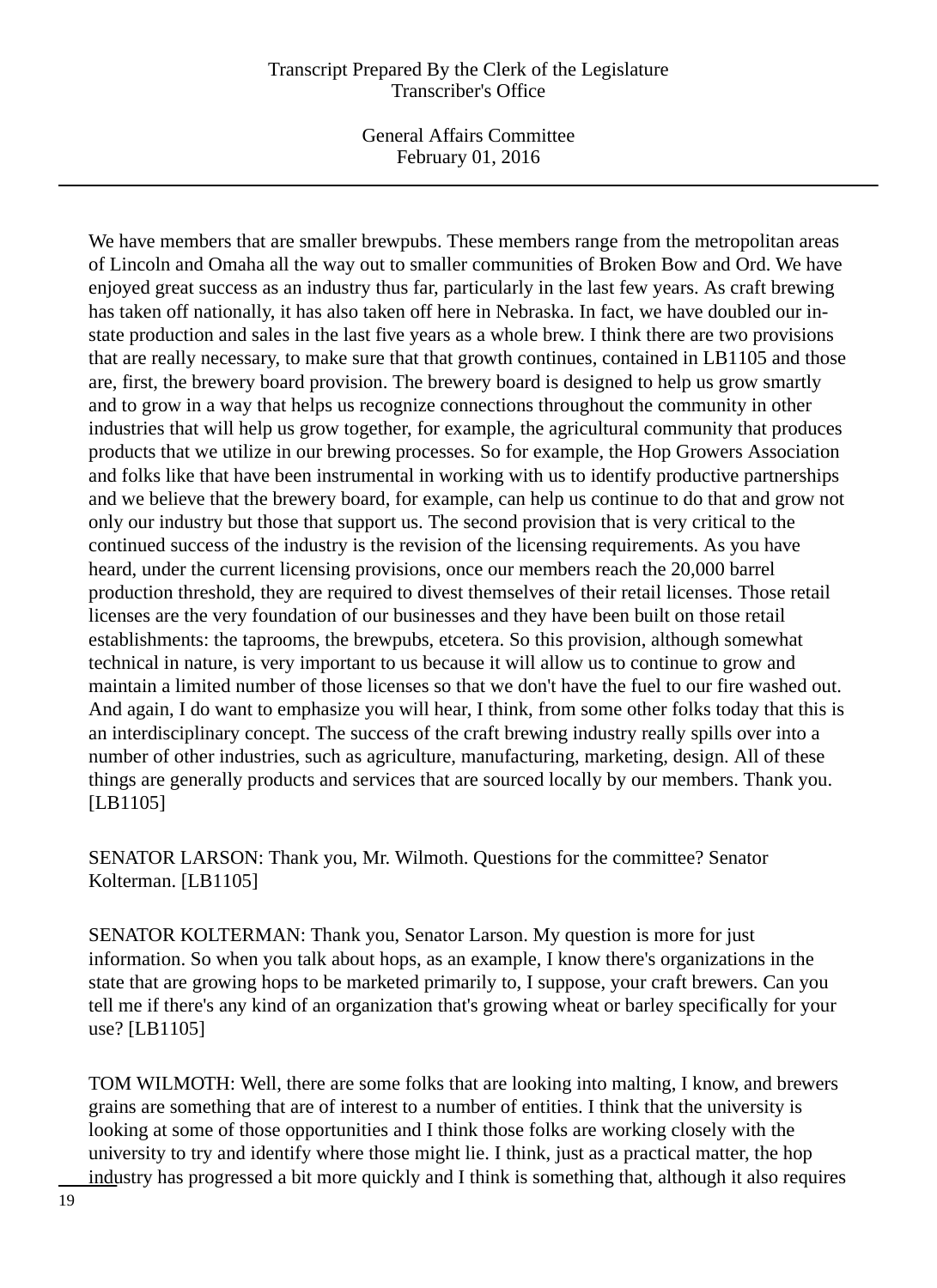a lot of capital intensive outlays, it's something that might be easier to kind of get started than developing a "maltery." [LB1105]

SENATOR KOLTERMAN: Okay. Can I ask one more question? [LB1105]

SENATOR LARSON: Of course, Senator Kolterman. [LB1105]

SENATOR KOLTERMAN: Thank you. The other question deals with several years ago, maybe it was just last year. Time flies when we're having fun, right? There was an article in the paper about distillers grain or getting rid of the after product and giving it to farmers to feed to their livestock. Is that still able to happen or was there a problem with that? [LB1105]

TOM WILMOTH: That's an issue that was very critical to us originally in the brewing community, and I can't speak to distilleries an distillers grains necessarily, but brewers grains were lumped in the same way. And the FDA revisited that rules application to us as brewers that would have required us to essentially dry and package our spent grains, our brewers grains. And then the only alternative to that would have been to put them in landfills. That, obviously, is not terribly useful. Almost all of our members effectively recycle those grains by providing them to local farmers to utilize as feed supplements. [LB1105]

SENATOR KOLTERMAN: Okay. [LB1105]

TOM WILMOTH: And that can continue under the current regulatory environment. [LB1105]

SENATOR KOLTERMAN: Okay. Thank you. [LB1105]

SENATOR LARSON: Thank you, Senator Kolterman. Senator Coash. [LB1105]

SENATOR COASH: Thank you, Senator Larson. Thanks for your testimony today. With regard to the provision of the bill creating a Craft Brewers Board, where did the, if you know, the idea of the structure of that board come from? [LB1105]

TOM WILMOTH: That was borrowed directly from the Wine and Grape Growers Board. And the structure, if you're familiar with that, probably looks awfully close to the Wine and Grape Growers. It is nearly identical. We do have a modification of that, which is that we would be working with the Tourism Commission to implement the program. And the fact of the matter is that a number of our members have become tourist destinations to date. And we've had a number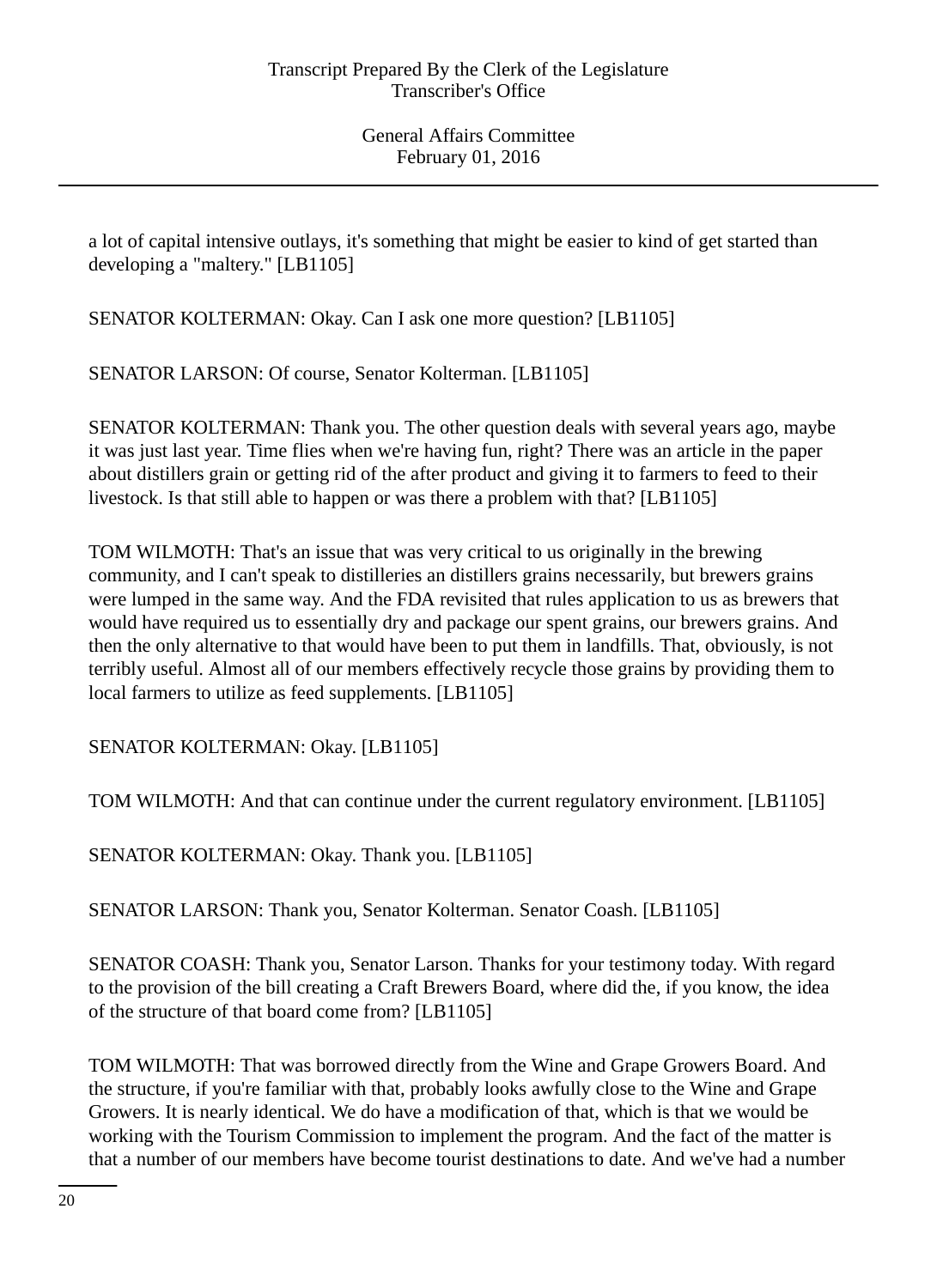of successful programs, such as the Passport Program and things like that, implemented that I think really leverage the connection between the industry and tourism. [LB1105]

SENATOR COASH: So this isn't new ground, so to speak, with promoting an industry that's tried to grow in Nebraska and... [LB1105]

TOM WILMOTH: No,... [LB1105]

SENATOR COASH: ...partnering with an entity and working to solidify funding and things of that nature? [LB1105]

TOM WILMOTH: Certainly not new in the sense that it hasn't been done. I think that the folks that I've spoken to who are active in the wine and grape growing industry are very complimentary of the efforts of their board and I think they would tell you that it has made a big difference in the success of their industry. So we're looking to achieve a similar result, of course. [LB1105]

SENATOR COASH: Thank you. [LB1105]

SENATOR LARSON: Thank you, Senator Coash. Seeing no other questions, thanks for attending the General Affairs Committee. [LB1105]

TOM WILMOTH: Thank you, Mr. Chairman. [LB1105]

SENATOR LARSON: Next proponent. Welcome to the General Affairs Committee. [LB1105]

KIM KAVULAK: Senator Larson, committee members, my name is Kim Kavulak, K-a-v-u-l-ak. I'm here today in a dual role as an executive committee member for the Nebraska Craft Brewers Guild as well as co-owner of Nebraska Brewing Company. LB1105 is important to us. It allows for two key items for us as a business. One is the creation of the Nebraska Craft Brewery Board. We see that being key to the growth of some of the industry across the state, the craft brewing industry across the state. It will include members that represent key parts of the industry, including wholesalers, retailers, manufacturers, in addition to having the Nebraska Tourism Commission as a partner to help in the administration of the board to help us promote the craft beer industry as it grows across the entire state. More importantly, as a business LB1105 provides for us the ability...my husband and I opened our brewpub nine years ago. We opened that first year I think with less than 500 barrels a year in growth. Now, nine years later, we have two locations. With those two locations, last year we finished 2015 with over 8,000 barrels in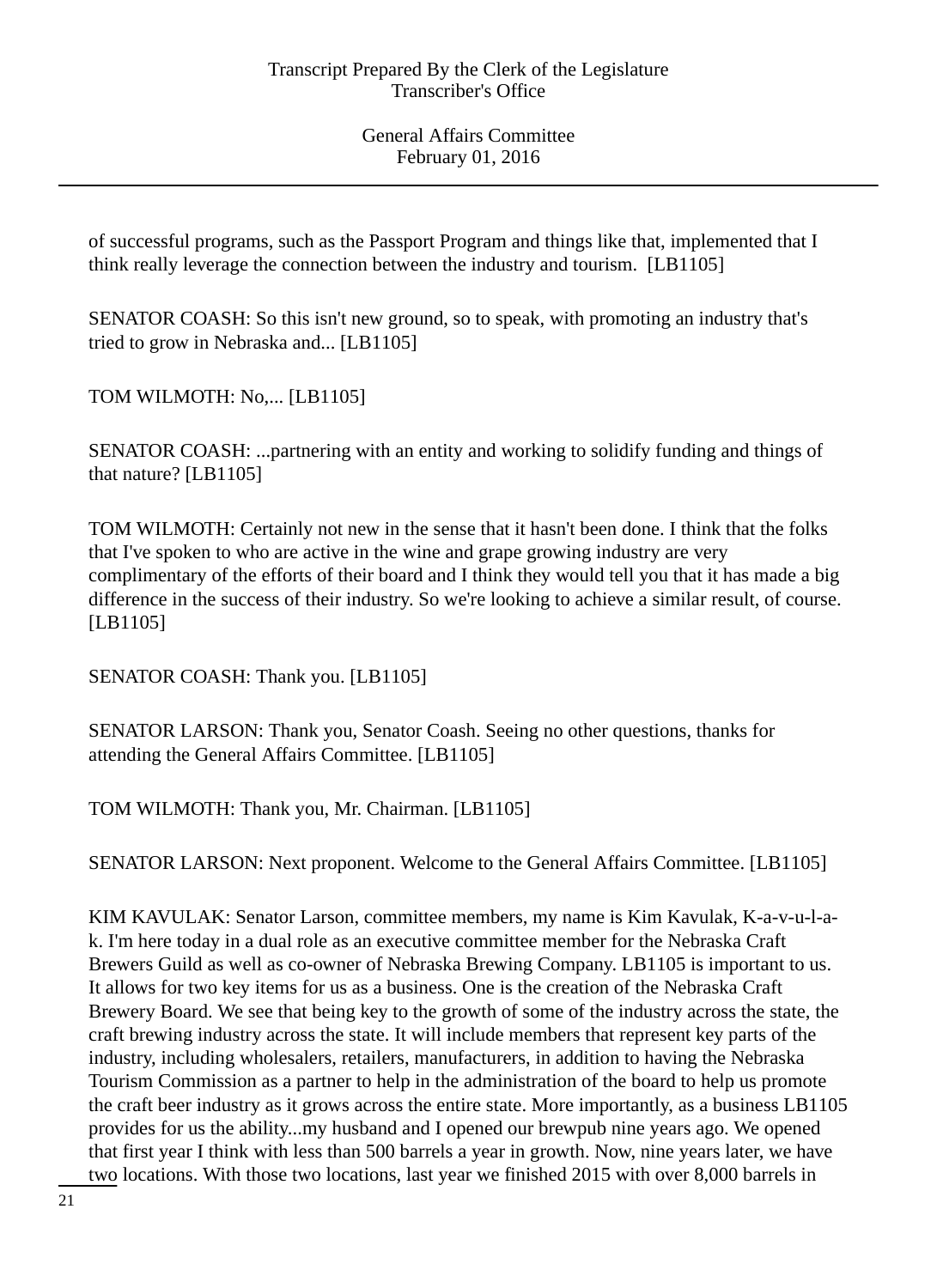General Affairs Committee February 01, 2016

production. Our projected growth over the next two years could easily see us exceeding that 20,000-barrel cap. Without the provisions that are contained in LB1105, if we exceed that 20,000 barrels, we will be forced to divest ourselves of any of our retail operations, effectively forcing us to close our brewpub, which was our dream when we opened it nine years ago. So that would be devastating. The industry has seen sustained growth for the beer industry and the state for the last six years so we don't see that slowing down. The continued growth helps not only us as an individual business in the craft beer industry but, again, those peripheral industries, including equipment manufacturers, wholesalers, retailers, local bars and restaurants that sell local products from the breweries across the state. We're creating jobs, increased tax base, and promoting tourism. We're really proud to have support of all of those organizations that I've referenced that we've dealt with and we hope that you...we urge that you'll advance LB1105. Thank you. [LB1105]

SENATOR LARSON: Thank you very much. Questions from the committee? Senator Kolterman. [LB1105]

SENATOR KOLTERMAN: Thank you, Senator. The only question I have, I understand you're supportive of several items in the bill. Are you equally supportive of the balance of the issues? [LB1105]

KIM KAVULAK: I don't know that we have a position. These particular items are what are important to the growth of our business. We've operated as is without those so I don't really have a position on those. [LB1105]

SENATOR KOLTERMAN: Okay. Thank you. [LB1105]

SENATOR LARSON: Thank you, Senator Kolterman. Senator Hughes. [LB1105]

SENATOR HUGHES: As a retailer,... [LB1105]

KIM KAVULAK: Uh-huh. [LB1105]

SENATOR HUGHES: ...the provision that we talked about earlier about the 16-year-olds and the 19-year-olds, do you have an opinion on that section? [LB1105]

KIM KAVULAK: I don't really have a position or an opinion on that. Right now, with...as exists with 19-year-olds, I mean we're nine years old so it's worked well for us. I don't really have a position or an opinion on that. [LB1105]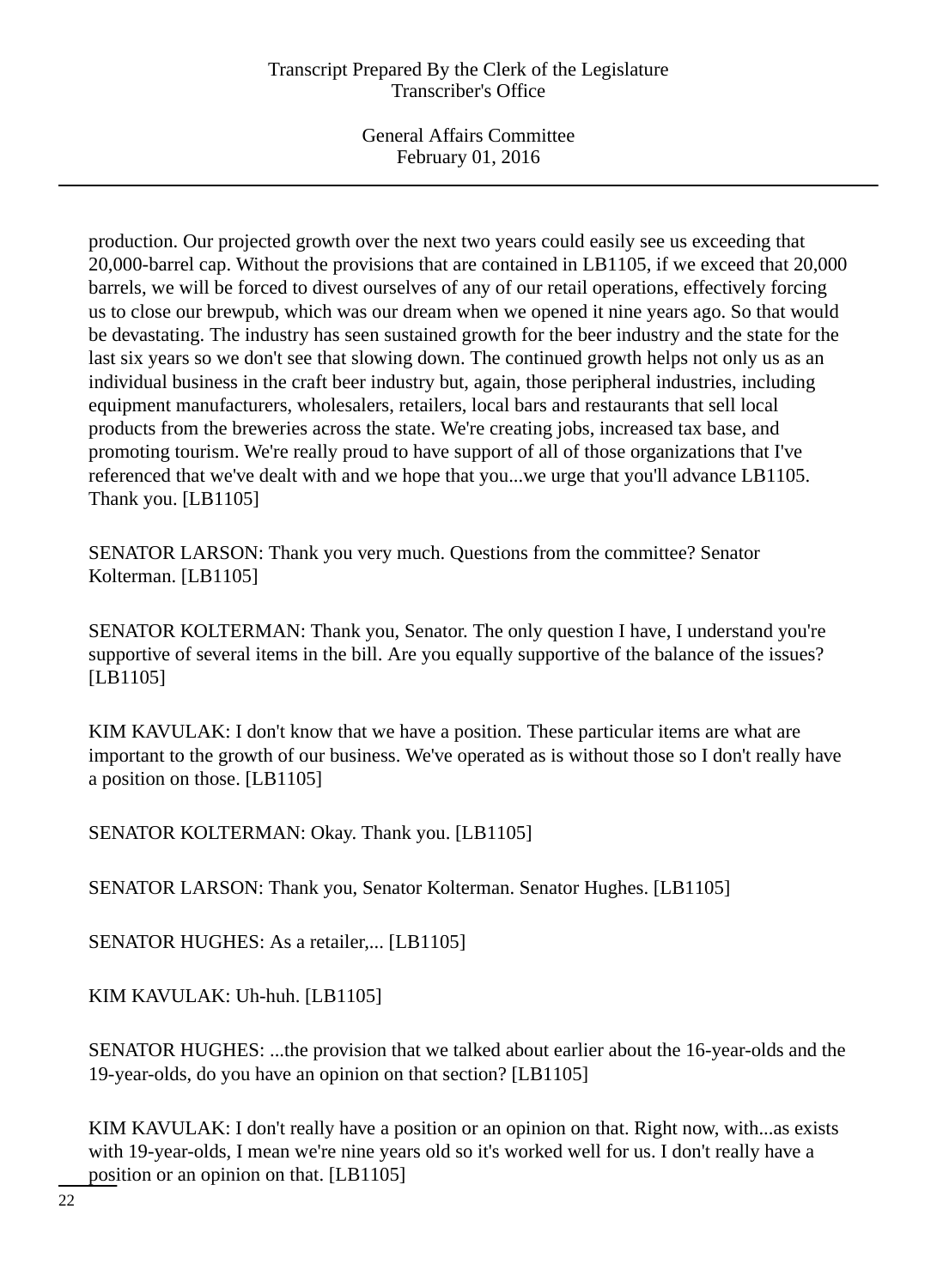SENATOR HUGHES: So your employees are all 19 or older? [LB1105]

KIM KAVULAK: Anybody who handles alcohol, yes. [LB1105]

SENATOR HUGHES: Okay. [LB1105]

KIM KAVULAK: So I have hosts that may be younger than that, but they don't handle or deal with alcohol in any way. [LB1105]

SENATOR HUGHES: Or ring it up on the cash register. [LB1105]

KIM KAVULAK: Correct. That's absolutely correct. [LB1105]

SENATOR HUGHES: Okay. Thank you for your testimony today. [LB1105]

KIM KAVULAK: Uh-huh. [LB1105]

SENATOR HUGHES: Thank you, Mr. Chairman. [LB1105]

SENATOR LARSON: Thank you for coming to the General Affairs Committee. Ms. Silke, welcome to the General Affairs Committee. [LB1105]

VANESSA SILKE: (Exhibits 2 and 3) Hello. My name is Vanessa Silke. It's spelled V-a-n-e-s-sa and my last name is spelled S-i-l-k-e. I'm an attorney and the registered lobbyist for the Nebraska Craft Brewers Guild. I want to thank the members of the committee and particularly you, Senator Larson, for your assistance with the portions of the bill that were drafted and proposed by the Craft Brewers Guild. As Ms. Kavulak and Mr. Wilmoth indicated, we're here today on behalf of two portions of LB1105. To help you with your review of this bill, in light of our testimony, I provided everybody a highlighted copy of LB1105. Only those provisions with the highlights deal with what the guild has asked for. They also track much of what we discussed in light of the hearing on LR287 back in October. And since that time, we've worked directly not only with Senator Larson and members of the committee but also members of the beer industry, in particular, the wholesalers in Nebraska, to work on the language to address these two big issues. So you'll see three main objectives that are accomplished with the highlights in that bill. One, we went line by line through the existing manufacturers and craft brewers' licenses with Mr. Rupe at the Liquor Control Commission to figure out the best way to tweak that language to provide a better form for him to regulate the craft brewers who have licenses in this state. We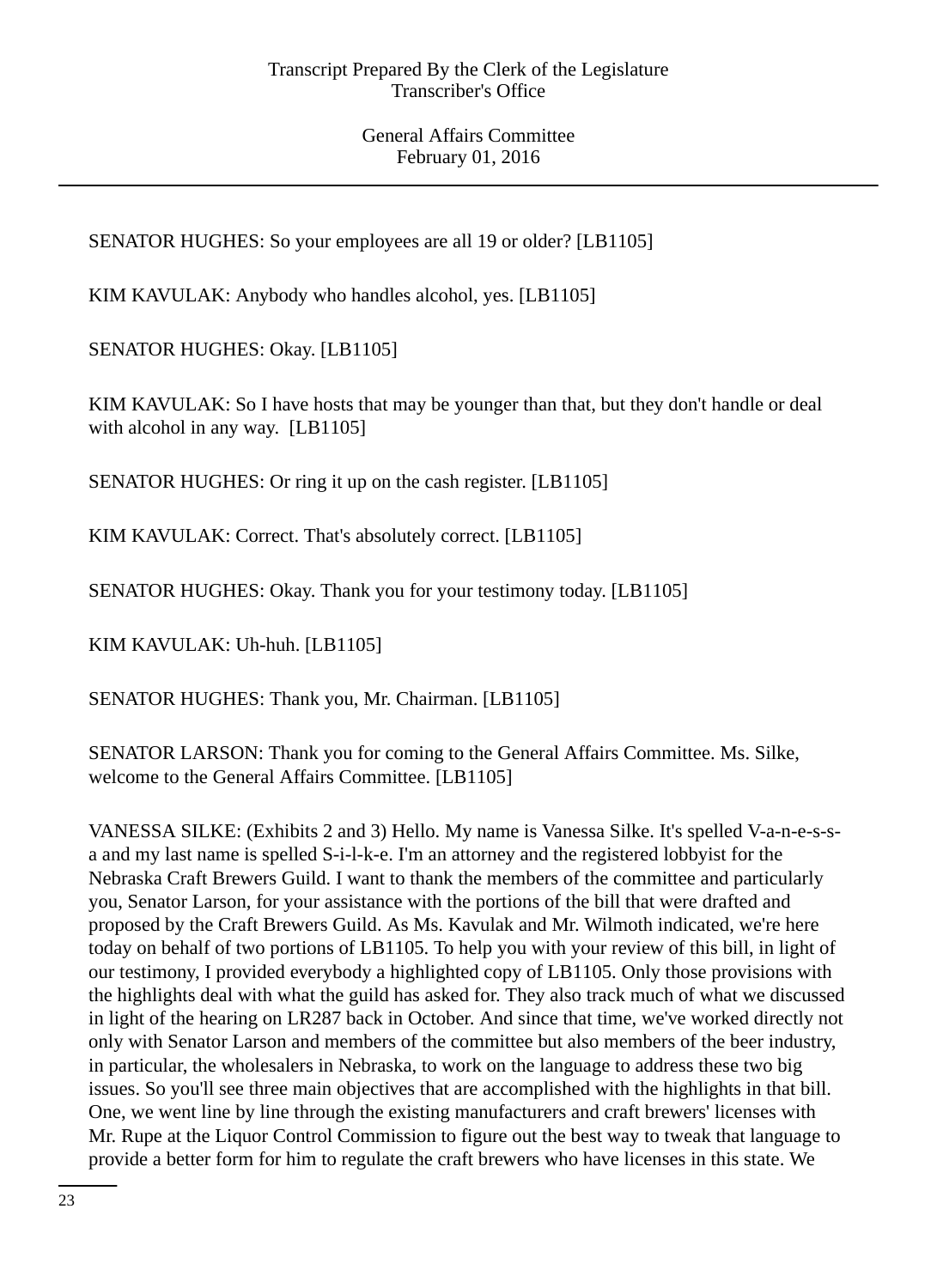also included specific requests from wholesalers and other stakeholders in the beer industry to improve the language. They specifically requested limits on the number of locations and the scope of benefits that a license holder has under the craft brewer's license and the manufacturer's license, and we've incorporated the language that they proposed. We've also clarified the path for growth into the manufacturer's license and incorporated that language, and also incorporated guaranteed representation from the stakeholders on the Craft Brewery Board. That all accomplishes the most important goal for the Craft Brewers Guild, which is to provide for the growth of the craft beer industry and also provide benefits for other members of the industry that just aren't accounted for at this point. So with that, I'll take any questions that you might have on the technical parts of those portions of the bill. [LB1105]

SENATOR LARSON: Thank you, Ms. Silke. Questions from the committee? Seeing none, thank you for visiting us today. [LB1105]

# VANESSA SILKE: Thank you. [LB1105]

SENATOR LARSON: Welcome to General Affairs Committee. [LB1105]

SILAS CLARKE: (Exhibit 4) Thank you. My name is Silas Clarke, S-i-l-a-s, Clarke is C-l-a-rk-e. I'm here today on behalf of the Nebraska Hop Growers Association. I've submitted written testimony with the Brewers Guild and I just want to reiterate a couple points here and add some additional context. The Nebraska Hop Growers Association started in 2012 with just four of us. It's now grown over 16 members in the state and those farms are progressively getting much larger. As you may be aware, hops are mostly grown in the Pacific Northwest. However, with the brewery growth in the United States, we are in need. I was at a conference in California just last week, the Hop Growers Convention, and they are saying that they need an additional 20,000 acres of hops in the United States, which is a 44 percent increase. Now in row crop language, that seems like a very small amount, but, again, that is a 44 percent production increase. With our water, labor, and fertile soil, we can really make a dent in the hop growing for our region. My point of me being here today is, first, in support of the Nebraska Craft Brewery Board. And again, we are like the Brewers Guild, and the two points in the bill was our most interest. We believe that this can really help our industry on the ag side and could go into the grain side also, which is not...I'm not here on behalf of but on the ag side. It's really an urban and rural issue for the agriculture and the brewing side on this. We're also here in support of the 20,000-barrel cap of being increased. And the reason that we care about that is most of our hops that are produced in the state, the larger breweries want to use them in a smaller batch of beer or test batches. And the allowance of those tasting rooms are allowing them to do those smaller batches and then get them out to the public so that they can do formulation and figure out what is really working with those hops in their products. We are also in support of that. I just want to thank all of you for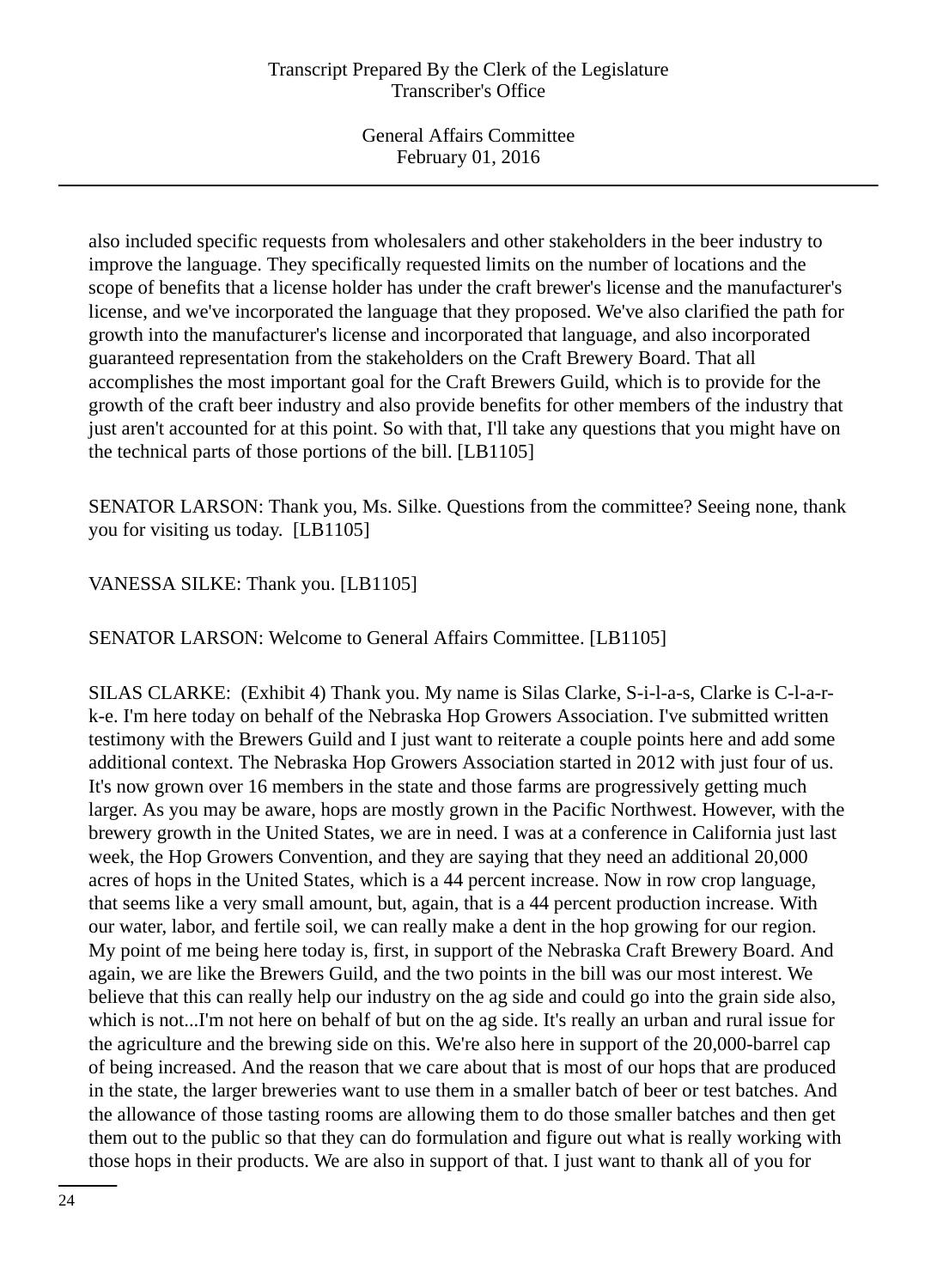having us here today and I would take any questions on the association. But again, I wrote the letter and just wanted to be brief today. So appreciate your time. [LB1105]

SENATOR LARSON: Thank you, Mr. Clarke. I appreciate you coming in the General Affairs Committee. Any questions from the committee? Seeing none, thank you. [LB1105]

SILAS CLARKE: Thank you. [LB1105]

SENATOR LARSON: Appears Mr. Hughes has a new industry to get into. You can be number 17. Next proponent. Welcome to General Affairs Committee, Mr. Pollock. [LB1105]

ANDY POLLOCK: Thank you, Chairman Larson and members of the General Affairs Committee. My name is Andy Pollock, that's A-n-d-y, Pollock is P-o-l-l-o-c-k. I will be appearing before you briefly today on behalf of the Nebraska Travel Association. It's a group of nonprofit and for-profit businesses from across the state that support the travel and tourism industry. And we support strongly Senator Larson, Senator Coash's LB1105. I've been asked to testify for the group in that regard. Mr. Wilmoth, who I've had some good conversations with about the bill and I'll talk a little bit more about that later, mentioned that this industry, the craft brewing industry, spills over into other industries. One industry that should definitely be mentioned and emphasized is the travel and tourism industry. It brings a lot of people out of their homes to travel across Nebraska. It brings a lot of people to our state. So that's why this issue is important for the Nebraska Travel Association and why we support really promoting and emphasizing this growing industry. It's pretty amazing to see what it's done. We had a couple concerns. They're both in Section 4 of the bill. I've spoken with Mr. Wilmoth about both of those concerns and we would simply like to work with Mr. Wilmoth and the committee to address those concerns. And I'll just address them briefly. We understand this kind of was modeled after the Wine and Grape Growers Promotion Fund, which is the fund there is administered by the Department of Ag. This fund would be administered by the Nebraska Tourism Commission, which our group supports and wants to make sure that we watch out for the integrity for, especially the financial integrity of that group. And the first question we would have and it's simply a question and there may be an answer. And, no, I'm not asking you this, but I think it's one that probably should be explored before this reaches its final stage, and that is how does the commission cover the administrative cost of managing this fund. I've checked in with Department of Ag and they said that approximately 20 percent of one of their staff person's time goes to managing the Wine and Grape Fund. I think the same question needs to be asked with respect to this fund as it's housed with the Nebraska Tourism Commission. Should the beer brewers be contributing to the administration of that fund so that lodging taxes, which make up a bulk of the Tourism Commission's budget, aren't being used to pay for one particular industry. The second question is, this is language in Section 4 and it's simply a question. It talks about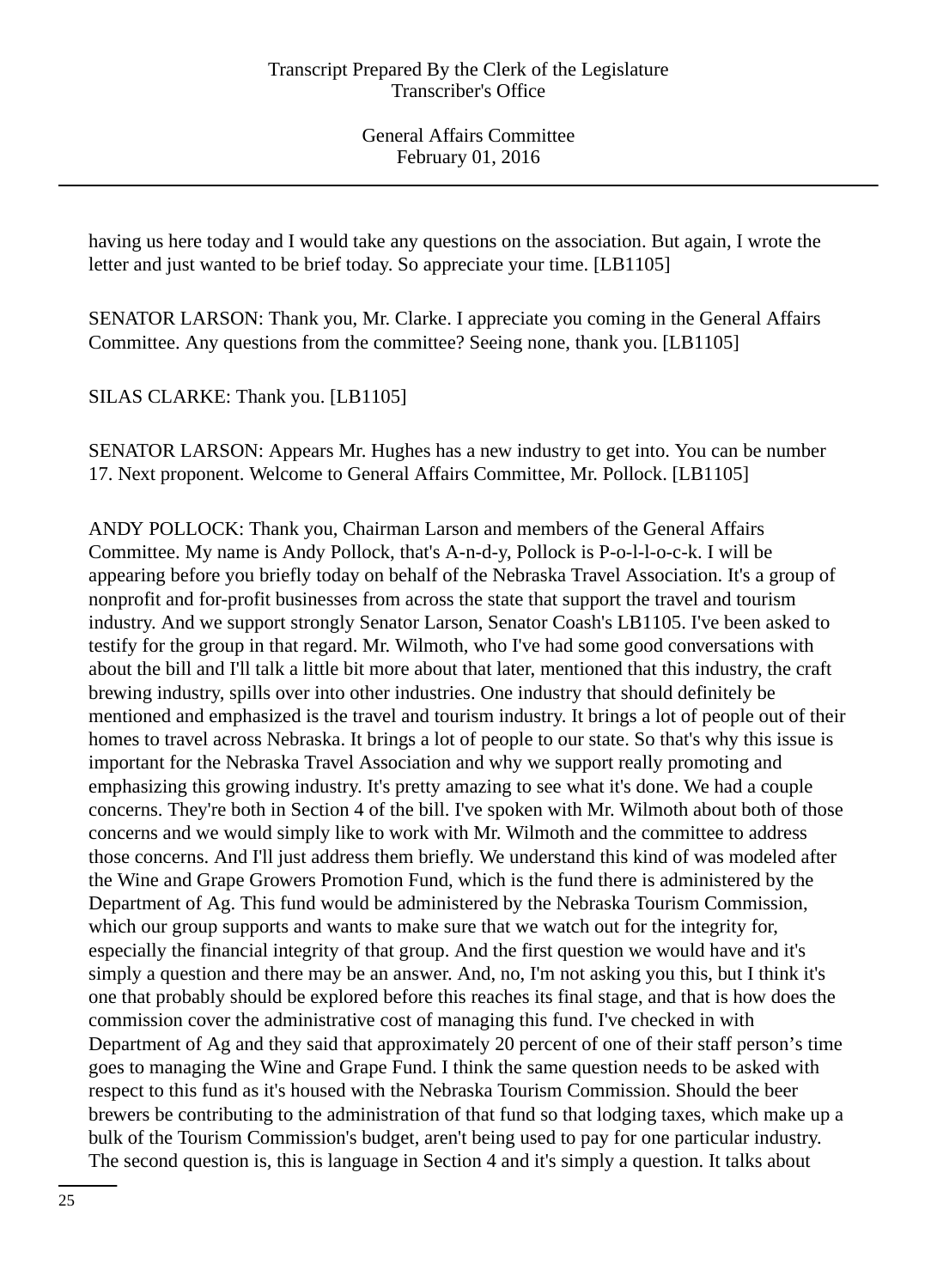employment of experts. I've talked with Kathy McKillip of the Nebraska Tourism Commission and she said her impression is that that's a reference to the board, the brewers board, hiring experts. I think some clarification language in the bill would be helpful in that regard. With that, I would conclude and I'd try to answer any questions you might have. [LB1105]

SENATOR LARSON: Thank you, Mr. Pollock. Questions from the committee? Senator Kolterman. [LB1105]

SENATOR KOLTERMAN: I have a question, Mr. Pollock, as it pertains to the 16- and 19-yearolds. Do you have a position on that as tourism? [LB1105]

ANDY POLLOCK: Our association has not taken a position on that issue nor have we even discussed it, Senator. [LB1105]

SENATOR KOLTERMAN: Okay. Thank you. [LB1105]

ANDY POLLOCK: Thank you. [LB1105]

SENATOR LARSON: Thank you, Mr. Pollock. [LB1105]

ANDY POLLOCK: Thank you. [LB1105]

SENATOR LARSON: Next proponent. Mr. Rupe, welcome back to the General Affairs Committee. [LB1105]

HOBERT RUPE: (Exhibit 5) Thank you, Chairman Larson, members. My name is Hobert Rupe, executive director of the Nebraska Liquor Control Commission, H-o-b-e-r-t R-u-p-e. I find I'm sort of in a weird position here. We support the bulk of LB1105. There are some issues where we're neutral on. There's one which we actually oppose. So which is the Chair's preference? Shall I just say it all at once now or as each come up? [LB1105]

SENATOR LARSON: Why don't...obviously, why don't we have you testify, since you came up in support, as support. And then if something comes up at the end, throughout the process, a committee member has a question or something of that nature, I'll use my discretion to pull you back up in the neutral testimony to answer any specific question if it needs to be answered. Are you comfortable with that? [LB1105]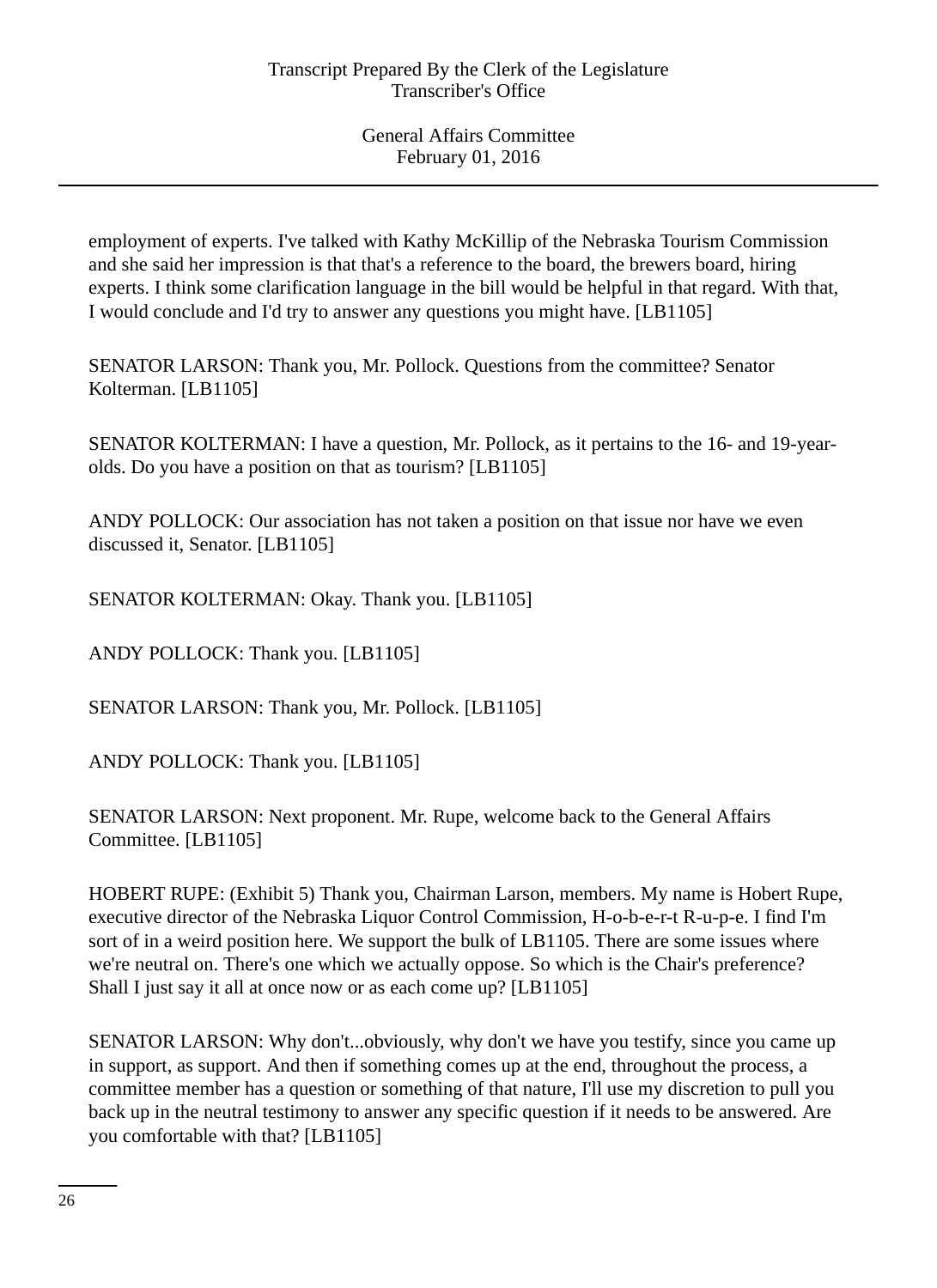General Affairs Committee February 01, 2016

HOBERT RUPE: I think so. Yeah. And also we sent a letter over which sort of set forth the issues so the senators know which ones we work on. That's sort of the problem when you have a big bill. Sometimes there's a lot of stuff in there that we don't take a position on and then some we support. You've heard a lot of support about the mechanism that transitions a craft brewery into a manufacturer. That was brought up in the interim study last fall. You know, as the growth has continued, you know, I was getting leery that if we get something close to 20,000 barrels we need to have a mechanism for that transition, orderly transition without having to throw the baby out with the bathwater. And so that's primarily why we support that. So as we've heard a lot about some of the other issues, the cider definition we support. I think we all thought we knew what cider was last year and didn't realize that cherry and strawberry and other flavors were also added into it, which caused a whole host of problems. So we appreciate Senator Larson for bringing that forward. One of the biggest ones actually is the elimination of existing licensee must submit a new application when it's annexed. That happens far more often than you would imagine, primarily in the Omaha area. And we feel it's somewhat a little bit...you know, because they're almost always pro forma but they've got to go through the hoops of a whole brand new \$400 application fee. The Patrol has got to go back out. They've got to fingerprint the people who have been licensed with no problems for ten years. We're basically under the theory that if a city is going to annex somebody, they know who they're annexing when they annex them without having to go through that. And if there's problems, they can always go through on the renewal process. The cities have rights where they can object and go through that process. We thought the idea of having everybody, just because they're annexed, have to go through the process again seemed to be somewhat of a waste of their time and of the state's time. One of the biggest ones, believe it or not, that we've seen and why we've asked for the increase in criminal penalty for the illegal production of spirits are one of my least favorite shows on the planet is "Moonshiners" on the Discovery channel. People have learned that, oh my gosh, you mean I can make moonshine? And they very much show you about how to do it and then the rest you can Google. It has become a problem in Nebraska. We...last year we canceled a liquor license which had over 30 gallons of moonshine in its retail establishment. We gave her a chance to roll over on the manufacturer to keep her license; she wouldn't do it. I have a still that was captured in Scottsbluff in my office. I would have brought it over but there's the prohibition against demonstrative evidence. See, I think you would like to see that small, little, personal-use copper still that was captured. The problem we've got about getting enforcement on it is it's a lot of effort, because you've got to catch them making it pretty much, and doing that background effort. And it's a Class IV misdemeanor. I mean it's a very small crime. Getting law enforcement, getting county attorneys involved with it at that level has been problematic. We think, as we're seeing the growth of it and the problems of it, and remember, there's a whole host of reasons why creating your own moonshine is bad before you (inaudible) tax problems. You also get the health problems. Unlike making home beer where the most dangerous thing to explode might be the bottle if you over carbonate it; stills, when they blow up, can be much more dangerous. And I see I've ran out of time, so. [LB1105]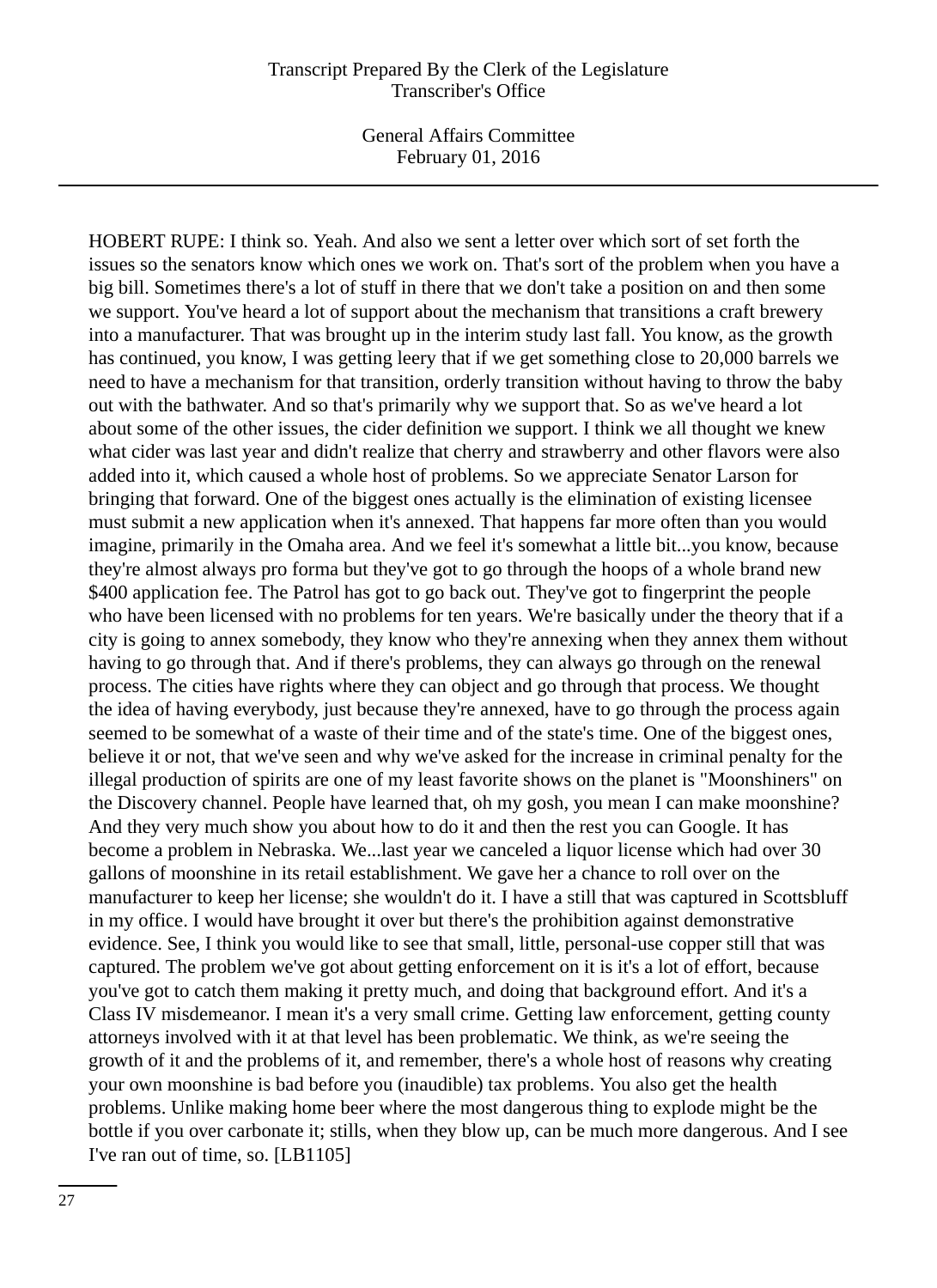SENATOR LARSON: I'll ask you what else are you in support of. [LB1105]

HOBERT RUPE: Okay. There were the obsolete provisions in there, clarifying what a club is. Since we got rid of the bottle club licenses, people have tried to say, well, maybe I don't need a liquor license by being in a private club. Hey, I don't fault any of the clubs that don't have a kitchen. That's why we're wanting to get rid of that. The residential quarters, we actually had somebody wanting to be a wine wholesaler out of his garage. We didn't really think that was a secure way to store alcohol. And we do support the...what I call the pizza parlor problem which was what happens if we all go and have pizza, we have a couple pitchers of beer, and instead of paying the server, who's 19 and IDed us, well, hopefully IDed us, but we're paying a common server on the way out or a cash register. And technically, that person could have been found guilty of selling alcohol because they're completing the transaction. We thought they had to...if they weren't touching it then it shouldn't be. And primarily, you'll see it in sort of that kind of a pizza restaurant association where the 19-year-old servers are doing it but they might have a hostess or somebody else handling it there. So we're in support of that position as well. So and...and then as, with the Chairman's... [LB1105]

SENATOR LARSON: I'll let you go on with the issue that you're opposed to. On the neutral stuff, I'll (inaudible). [LB1105]

HOBERT RUPE: Yeah. Okay. [LB1105]

SENATOR LARSON: So what are you opposed to? [LB1105]

HOBERT RUPE: We are opposed to lowering it to 16. You know, we've had for years the drinking age and the service age were linked, up until the 1970s where Nebraska like many other states went down. At that point when it went from 19 to 20, and then later 21, went from 19 to 20, that's where the disconnect happened because the industry said we've got a lot of people who are 19 employed so we don't want to have that. But at 19 you're still an adult. You're still out. I mean we believe you're able to make that cognitive decision. The commissioners expressed serious reservations about taking that down to somebody as young as 16. [LB1105]

SENATOR LARSON: Thank you, Mr. Rupe. Questions from the committee? Senator Hughes. [LB1105]

SENATOR HUGHES: Thank you, Mr. Chairman. Mr. Rupe, would you just give me a little background on the still portion of it as far as making your own beer or making your own wine versus moonshine or (inaudible). [LB1105]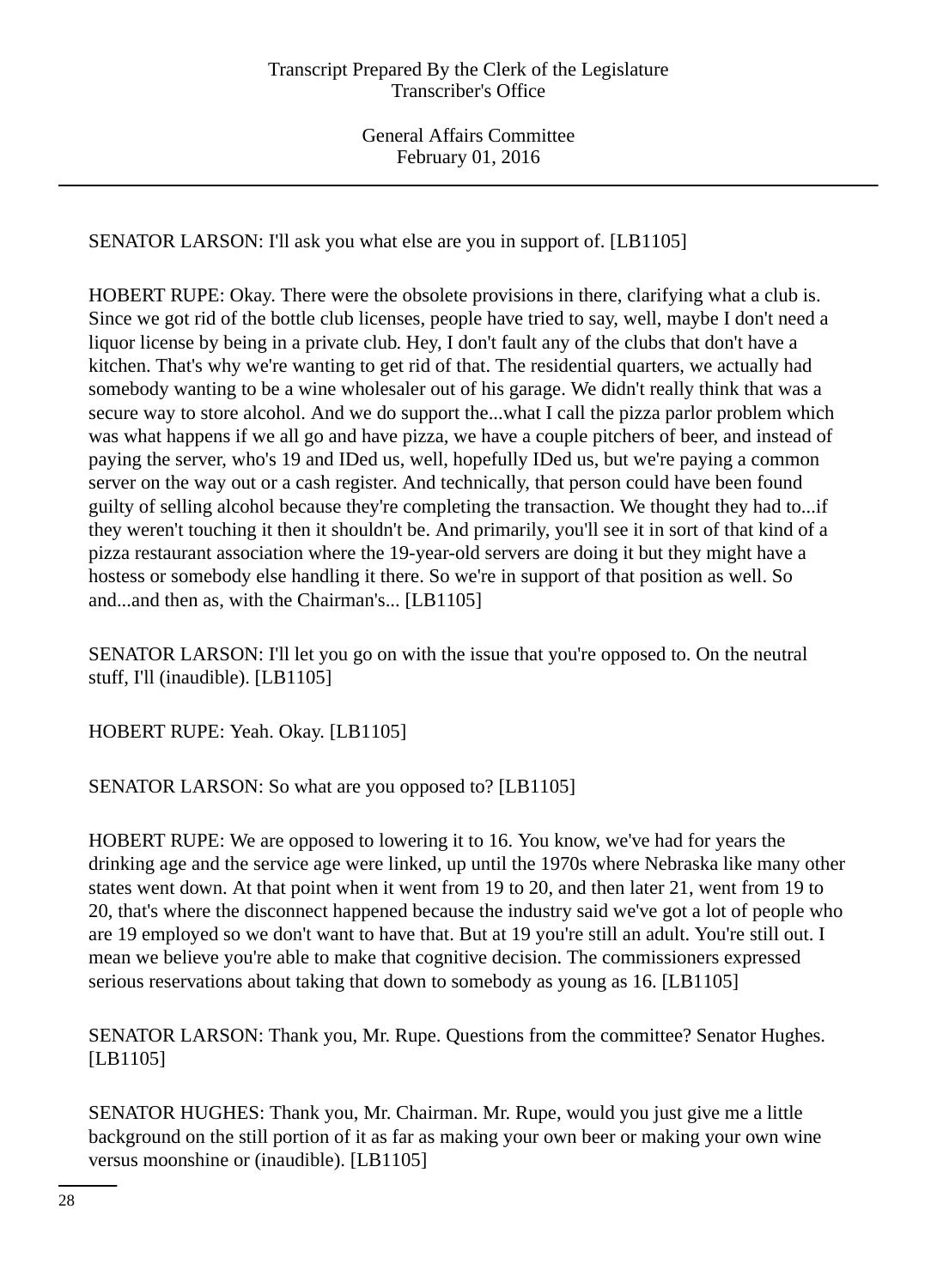General Affairs Committee February 01, 2016

HOBERT RUPE: Making your own beer and wine for the use of you and your guests is allowed under the act. It's also allowed under the federal TTB regulations. Spirits has also always been different. Remember, the first tax the federal government ever levied was on stills to pay for the Revolutionary War. It sparked the whiskey rebellion. They have always been considered differently because there's a tax...there's a federal and a state tax that comes out of those and that spirits were always seen as being more tightly regulated than beer or wine historically. There's also a couple other problems. You have an increase, I believe, in health and safety concerns with a still versus a home venting or a home brewing process. If you're not using the correct material or you're not using the correct way, instead of just making beer which tastes bad, you can actually create a poisonous product through the distillation process through the...by having the introduction of other chemicals or by not cooking it the right way and having other chemicals arise through the normal distillation process. So it's always been more problematic in that regard. It's always been more regulated. And we have been seeing an increase. Traditionally, moonshine was in Appalachia down in the southeast part of the country. But you're seeing more and more of it as people are exposed to it. And like I say, part of it I blame on that darn Discovery show. [LB1105]

SENATOR HUGHES: Okay. Thank you, Mr. Rupe. [LB1105]

SENATOR LARSON: Thank you, Senator Hughes. Senator Coash. Oh, we're good? [LB1105]

SENATOR COASH: I'm good. [LB1105]

SENATOR LARSON: Thank you, Senator Coash. Seeing no more... [LB1105]

HOBERT RUPE: Thank you. [LB1105]

SENATOR LARSON: ...I'll pull you up if I feel it's necessary. [LB1105]

HOBERT RUPE: Thank you, Senator. [LB1105]

SENATOR LARSON: Fair enough? [LB1105]

HOBERT RUPE: Yeah. [LB1105]

SENATOR LARSON: Thank you, Mr. Rupe. Any further proponents? Opponents? Welcome to the General Affairs Committee, Ms. Siefken. [LB1105]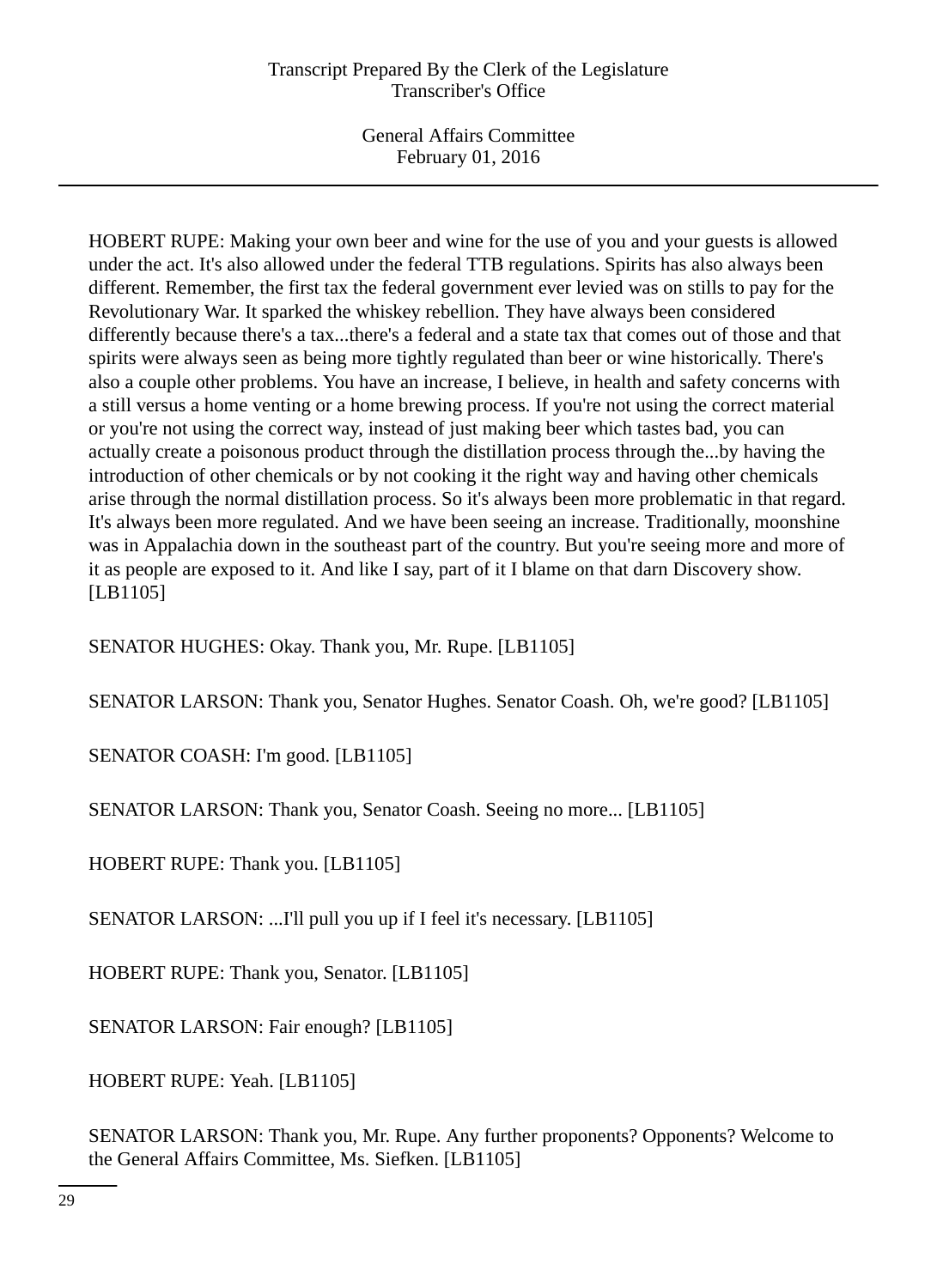General Affairs Committee February 01, 2016

KATHY SIEFKEN: Good afternoon, Chairman Larson and members of the committee. My name is Kathy Siefken, K-a-t-h-y S-i-e-f-k-e-n, here in opposition to LB1105. This is not a little bill. It's a big bill, and there are some parts of it that we like and there are a couple of parts of sections of the bill that cause concern or that we really dislike. We specifically like the annexation section on page 26. We specifically don't care for the fact that an advisory board is being established that says in the bill that it will deal with retail sale of beer. However, we're not part of that advisory committee. And so it causes us a lot of concern that an advisory committee to the Liquor Control Commission is being established. We are the people that sell that product, yet we are not in this bill included in that advisory board. So our ask is that if you do move forward with this bill that we are included and that we do have a seat at the table. We believe our industry, the retail industry, should have a voice in a product that we sell. And then another section of the bill that causes us a lot of concern is on page 28 and that deals with 16-year-olds selling alcohol if they have obtained certified training. However, that is a policy issue and it is not our job to set policy. That is the Legislature's job, so we do leave that decision to you. But we did want to make sure that you understood that we do have a concern about that section of the bill. If you have any questions, I would be more than happy to try to answer. [LB1105]

SENATOR LARSON: Senator Coash. [LB1105]

SENATOR COASH: Thank you, Senator Larson. Ms. Siefken, with regard to the advisory board, do the grocers have a seat at the table for the Wine and Grape Growers Board? [LB1105]

KATHY SIEFKEN: No, we don't. [LB1105]

SENATOR COASH: Are you on that? [LB1105]

KATHY SIEFKEN: No, we do not. [LB1105]

SENATOR COASH: Did you...I don't know if you were around but... [LB1105]

KATHY SIEFKEN: I wasn't around. [LB1105]

SENATOR COASH: Okay. As I read the bill, it says in a broad qualification of the board members, some interest in the beer process, whether it's manufacturing, distribution, or retail. [LB1105]

KATHY SIEFKEN: Um-hum. [LB1105]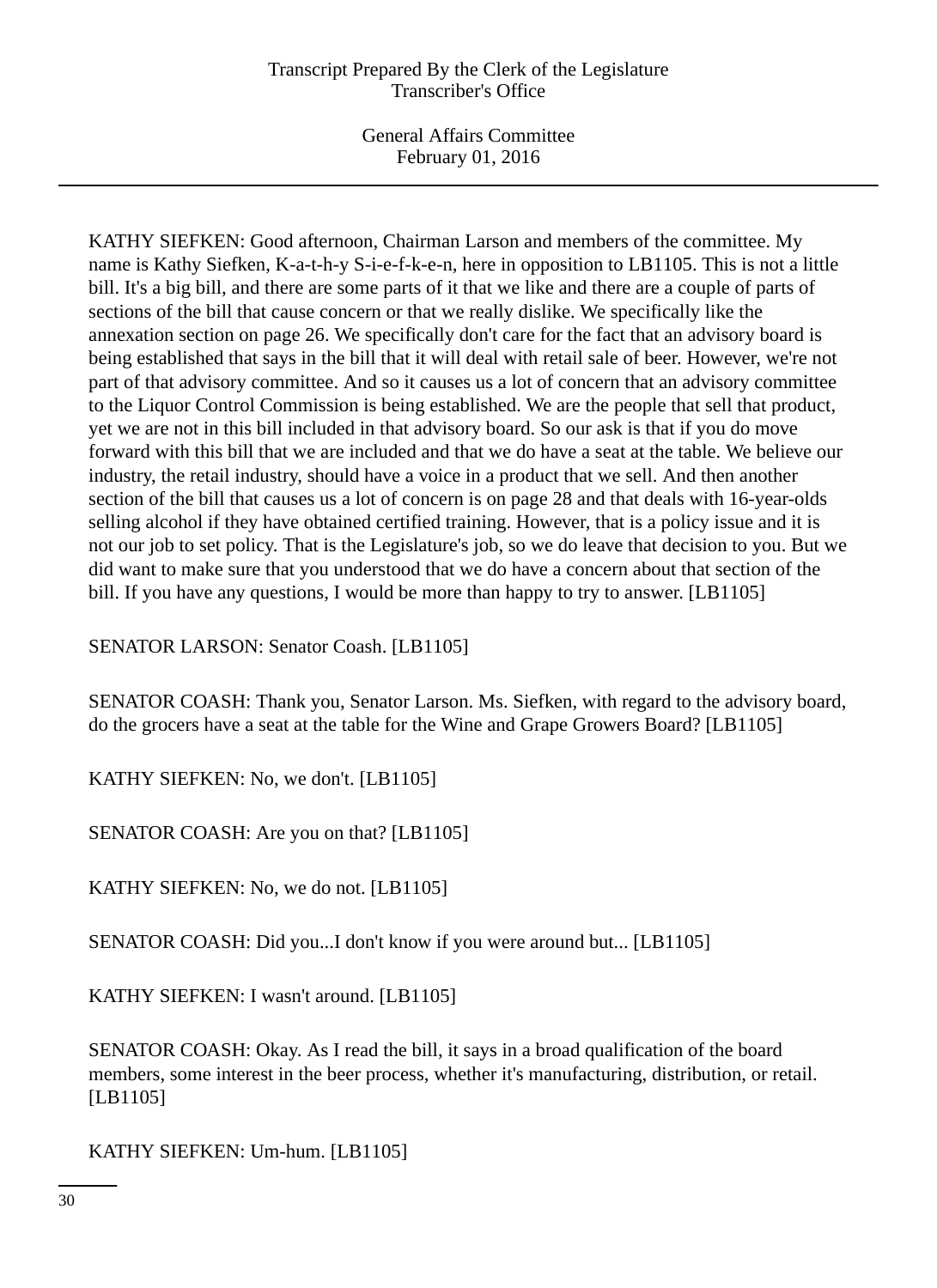SENATOR COASH: So as I read it, your members would qualify for membership on that board if they applied and if the Governor chose them. [LB1105]

KATHY SIEFKEN: Yet there are other segments of the industry that are specifically named. [LB1105]

SENATOR COASH: I understand that. You would prefer to be hard-wired in there? [LB1105]

KATHY SIEFKEN: I would prefer that our members are represented and hard-wired in there, yes. [LB1105]

SENATOR COASH: Would you like us to change the Wine and Grape Growers Board, hardwire a membership spot in that one as well? [LB1105]

KATHY SIEFKEN: If you so choose, we would accept that position. [LB1105]

SENATOR COASH: Okay. Okay. All right. Thank you. [LB1105]

SENATOR LARSON: Thank you, Senator Coash. Any further questions? Seeing none, thank you, Ms. Siefken. [LB1105]

KATHY SIEFKEN: Thank you. [LB1105]

SENATOR LARSON: Next opponent. Welcome to the General Affairs Committee. State and spell your name. [LB1105]

TRACY GRABER: My name is Tracy Graber, T-r-a-c-y G-r-a-b-e-r. And I want to primarily focus on the part of the bill that is on page 28 with the underage servers of 16, 17, and 18. I am somewhat in awe that LB1105 is even being proposed. From my understanding, we are wanting our 16-year-old children to be able to sell and serve alcohol because 19 is not yet young enough. Have we forgotten that just three years ago a 20-year-old waitress failed greatly at the responsibility of selling and serving alcohol? The minor that she served that night had even went home, being turned away by Amanda Heiman due to the better influence of adults in the bar that night. She even shared with them the fact that she wanted to serve them and she's at 20 years old. But when those adults were no longer there and she was to close the bar that night, she invited my son and his friends back to sell and serve them. Have we forgotten that 18-year-old Jacob Dickmeyer died that night due to the foundational fact that Amanda Heiman, 20 years old, gave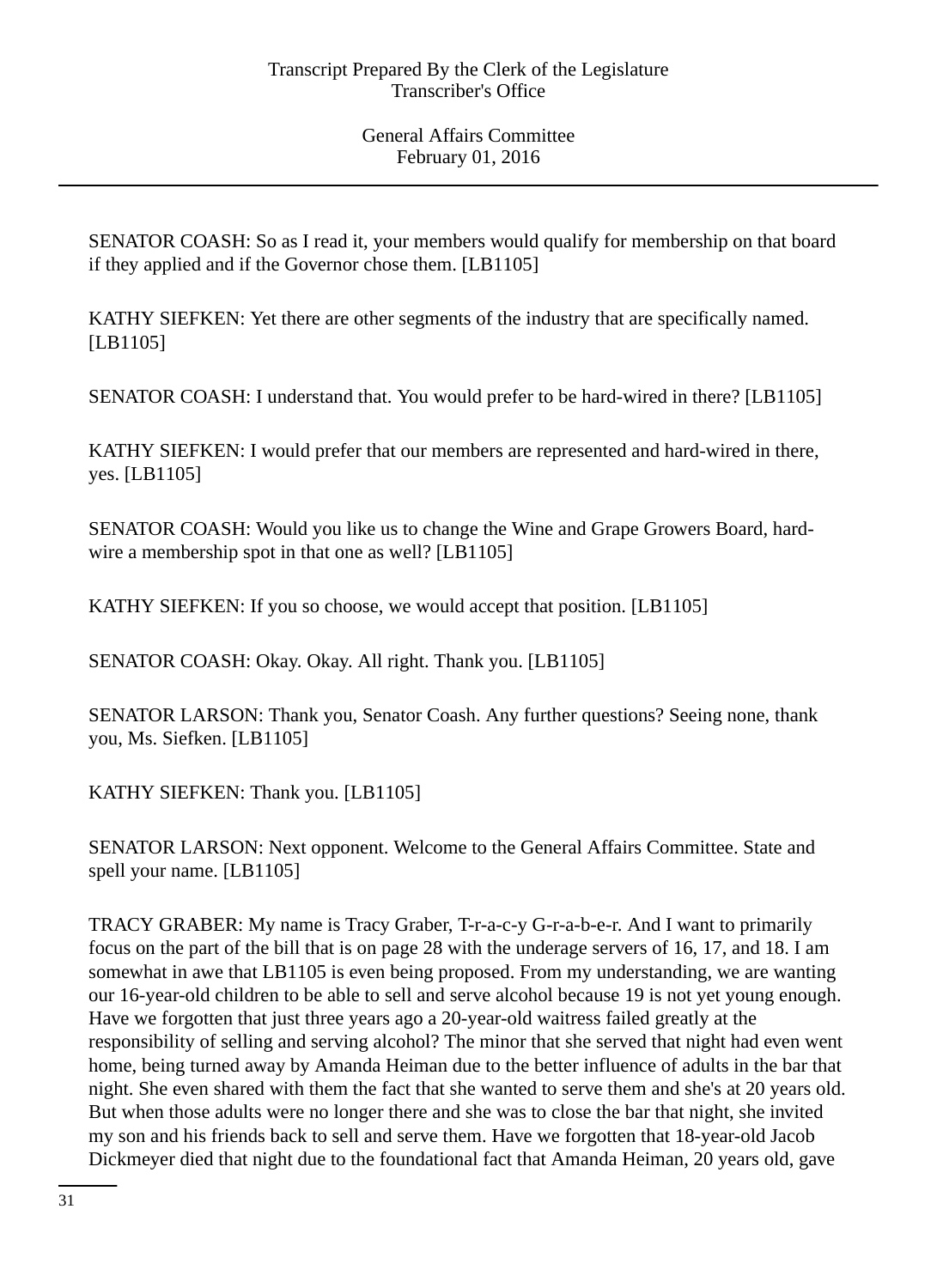into peer pressure and having the power to sell and serve alcohol did so? We are standing in the center of a city that ranks at the top of the charts for underage drinking, in the middle of a state that ranks equally as high for excessive alcohol consumption; and we want our children to be able to sell and serve alcohol. I'm not sure about you all, but I was under the impression that our laws and regulations were established to protect and serve a greater well-being. From what I gather, the argument is for the inconveniences of establishments to employ and staff adults to sell and serve alcohol. I want to remind such establishments that selling and serving alcohol is a privilege and a responsibility, not some simple right, hence the laws and regulations. We all seen who was on trial three years ago. The Fire Barn Bar and Grill had hid behind Amanda Heiman, pointing the finger at a 20-year-old girl. Is that what we want for our children? I propose that this section of the bill is killed and better yet that the age to sell and serve alcohol be lifted to 21. [LB1105]

SENATOR LARSON: Thank you, Ms. Garber. [LB1105]

TRACY GRABER: Graber. [LB1105]

SENATOR LARSON: Graber, I'm sorry. Just one second, see if any questions from the committee. Seeing none, I'm sorry for mispronouncing your name. [LB1105]

TRACY GRABER: That's fine. [LB1105]

SENATOR LARSON: Thank you. Next opponent. Seeing none, any neutral testifiers? Welcome to the General Affairs Committee. [LB1105]

KATHY McKILLIP: Thank you. Kathy McKillip, K-a-t-h-y M-c-K-i-l-l-i-p, and I'm the director with the Nebraska Tourism Commission. And I'm just here to be before the committee--thank you for that opportunity--and see if there's any questions that possibly I can maybe attempt to answer for you all. [LB1105]

SENATOR LARSON: Senator Coash. [LB1105]

SENATOR COASH: Thank you, Chairman Larson. Ms. McKillip, is the provision in the bill which adds some duties to the Tourism Commission something that your commission is used to doing? I mean are we...is this bill asking you to do something that's so far to the left or the right of the mission of the commission that it doesn't fall within that? Or is it an industry you're used to working with? Can you just comment on your commission's ability to do what this bill is purporting you do? [LB1105]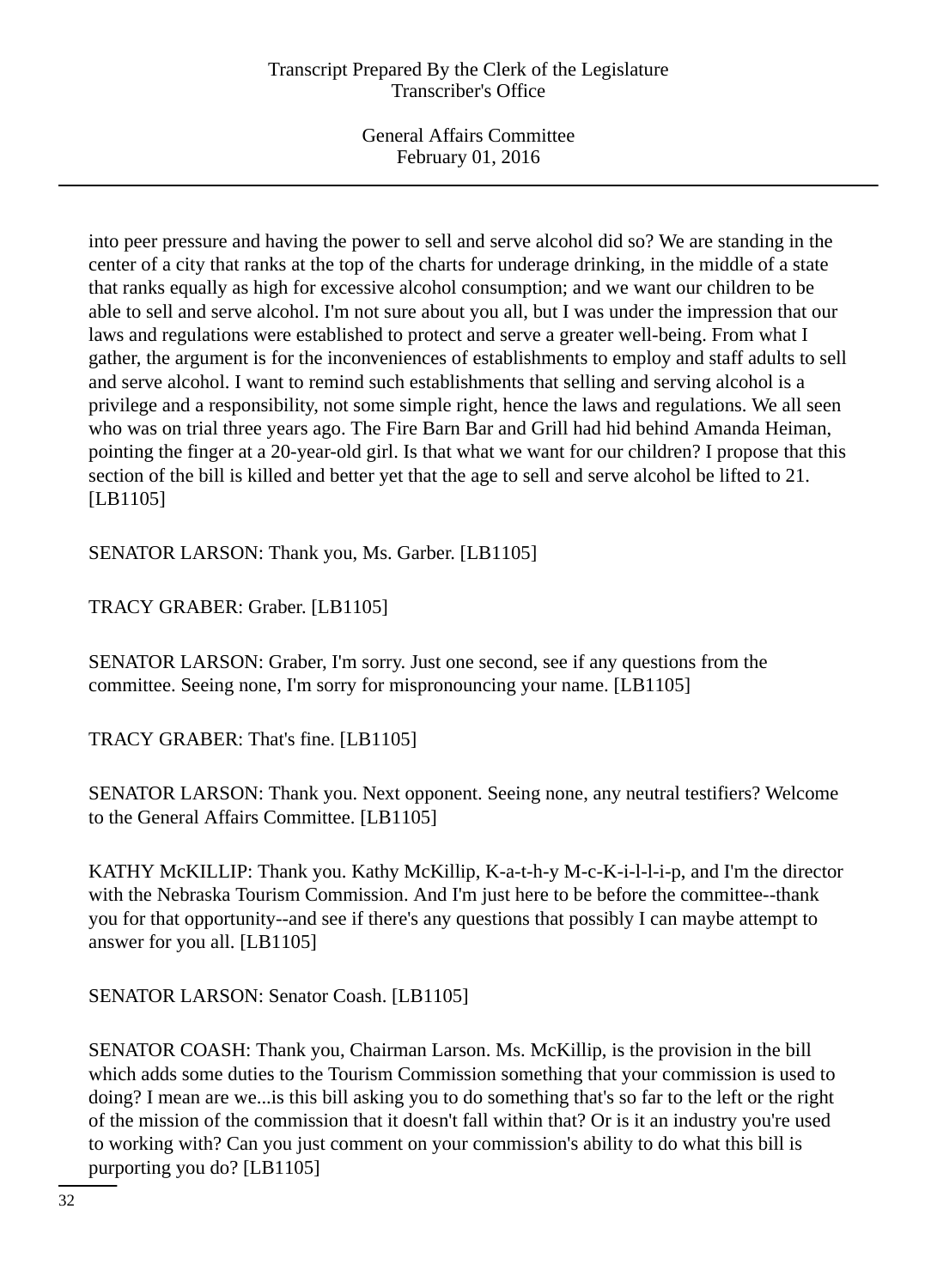General Affairs Committee February 01, 2016

KATHY McKILLIP: Certainly, Senator Coash, and thank you for the question. What we have been doing in working with the Nebraska Craft Brewers Association or the organizations are actually those that are just start-ups several years ago, five years ago, in working with them they have been very, very supportive of what we have annually--actually coming up this month, February 22 to the 24th in Grand Island--our annual agri-ecotourism conference. And they have been wonderful to work with in promoting a new type of product and a new type of alternative crop for industry. Now why us? Well, we have a field rep in Karen Kollars who has built a lot of great relationships and also serves on the national association. She's actually in Vancouver, British Columbia, right now at the national association of farm and ag relationships when it comes to tourism markets. So we're very interested not only in this field as well as the Nebraska Wine and Grape Growers who we partnered with last November for the first ever VitiNord conference held in Nebraska City where there were more than 270 attendees internationally. Nebraska City, international attendees, that doesn't often happen in the same sentence. So we are very, very proud to be a partner with that. And that was the first time that conference had ever been held on U.S. soil. So as far as our role here, Senator Coash, we look at this as that Karen has been doing a lot of this work already at the same time. And as far as my team goes, we always look that there's more above and beyond that we can do, and this is an opportunity to be a partner. In many ways, sure, we could easily come to the table and say we want money to do this. But quite honestly, we're already helping them. So I'm just saying I'm just being a responsible steward saying that we can process this because we're already partnering with the organization. As a matter of fact, coming up in March we are partnering with the organization to sponsor local Nebraska bands at South by Southwest in Austin where they will be having Nebraska products down there. So I think that's really what our goal is, is to leverage resources and partnerships to the point to where we are putting Nebraska on a more national map and being proud of what we're producing here as well as really seeing what's going to happen with this as an agricultural component. I hope that answered your question, Senator. [LB1105]

SENATOR COASH: Thank you. [LB1105]

KATHY McKILLIP: Thank you. [LB1105]

SENATOR LARSON: Senator Coash. Any further questions from the committee? Seeing none, welcome to the job. [LB1105]

KATHY McKILLIP: Thank you so much. Thank you. [LB1105]

SENATOR LARSON: Appreciate your coming to General Affairs. [LB1105]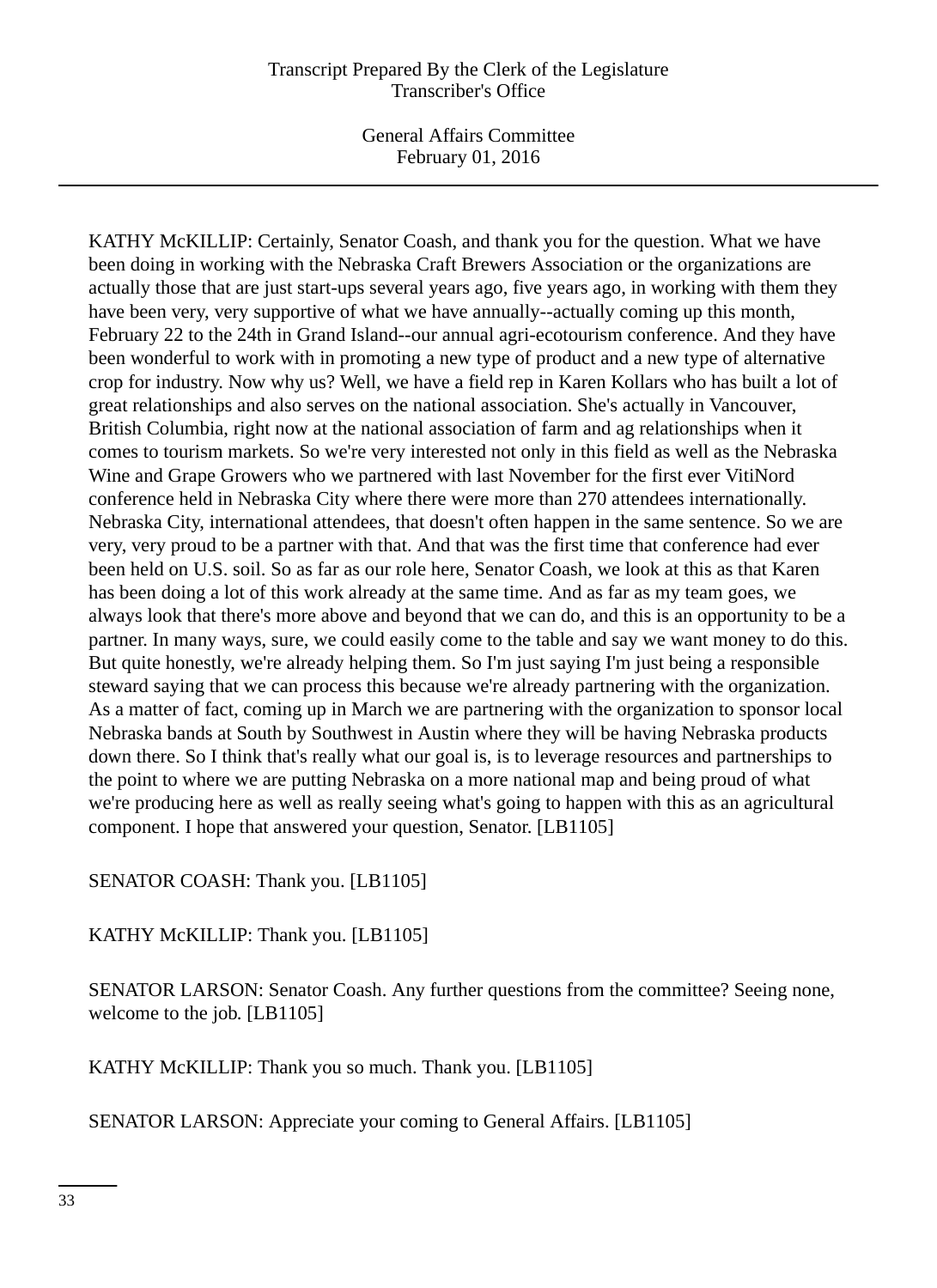KATHY McKILLIP: Yes. And if you have any other questions, we're happy to help address them. Thanks. [LB1105]

SENATOR LARSON: We will. Thank you. Mr. Brady, welcome back to General Affairs Committee. [LB1105]

JUSTIN BRADY: Senator Larson and members of the committee, my name is Justin Brady, J-us-t-i-n B-r-a-d-y. I'm appearing before you today as the registered lobbyist for the Nebraska Liquor Wholesalers Association in a neutral capacity. Sitting back there, I kind of feel like Switzerland today. I could come up here in a neutral capacity. But in all honesty, we wanted to...the members I represent wanted me to come forward and say, one, they appreciate the work that Senator Larson, Senator Coash, and the craft brewers did on coming up with a bill that was workable. But, two, as you all know, any bills that deal with alcohol always take a twist and turn. And if nothing else, I'm here registering our seat at the table or request that we be at the table as this bill moves forward and takes its twist and turns and don't want to be asked down the road, where were you when the public hearing was here? So that's truly why I'm here. So with that, I'll try to answer any questions. [LB1105]

SENATOR LARSON: Thank you for your presence. Any questions from the committee? Seeing none. [LB1105]

JUSTIN BRADY: Thank you. [LB1105]

SENATOR LARSON: (Exhibits 6, 7, 8, 9, 10, 11, 12, 13, 14, 15, 16, 17) Any further neutral testifiers? I have some letters to read into the record. As stated, Vanessa Silke with Nebraska Craft Brewers Guild; Tom Wilmoth, president of the Nebraska Craft Brewers Guild; Adam Kosmicki with American Beer Equipment; Silas Clarke, president of Nebraska Hop Growers Association; and Eric Schafer, president of Empyrean Brewing Company, all submitted letters of support. In opposition, Amanda Heiman, David Corbin with the Public Health Association of Nebraska; Lanette Richards with the Monument Prevention Coalition; Maritza Andrade; Rev. Lauren Ekdahl; Sandee Kroon and Greg Vandenberg with the Substance Abuse Prevention Coalition; Maureen Leathers; Kathy Becker with the Substance Abuse Prevention Coalition; Nicole Carritt, executive director of Project Extra Mile; and Michelle Schultz, all had letters of opposition to LB1105. With that, I'll close the hearing and welcome to the General Affairs Committee, Senator Schumacher for LB834. [LB1105]

SENATOR SCHUMACHER: Thank you, Senator Larson. It's good to be back before the committee. This was one of my first committees. It was. [LB834]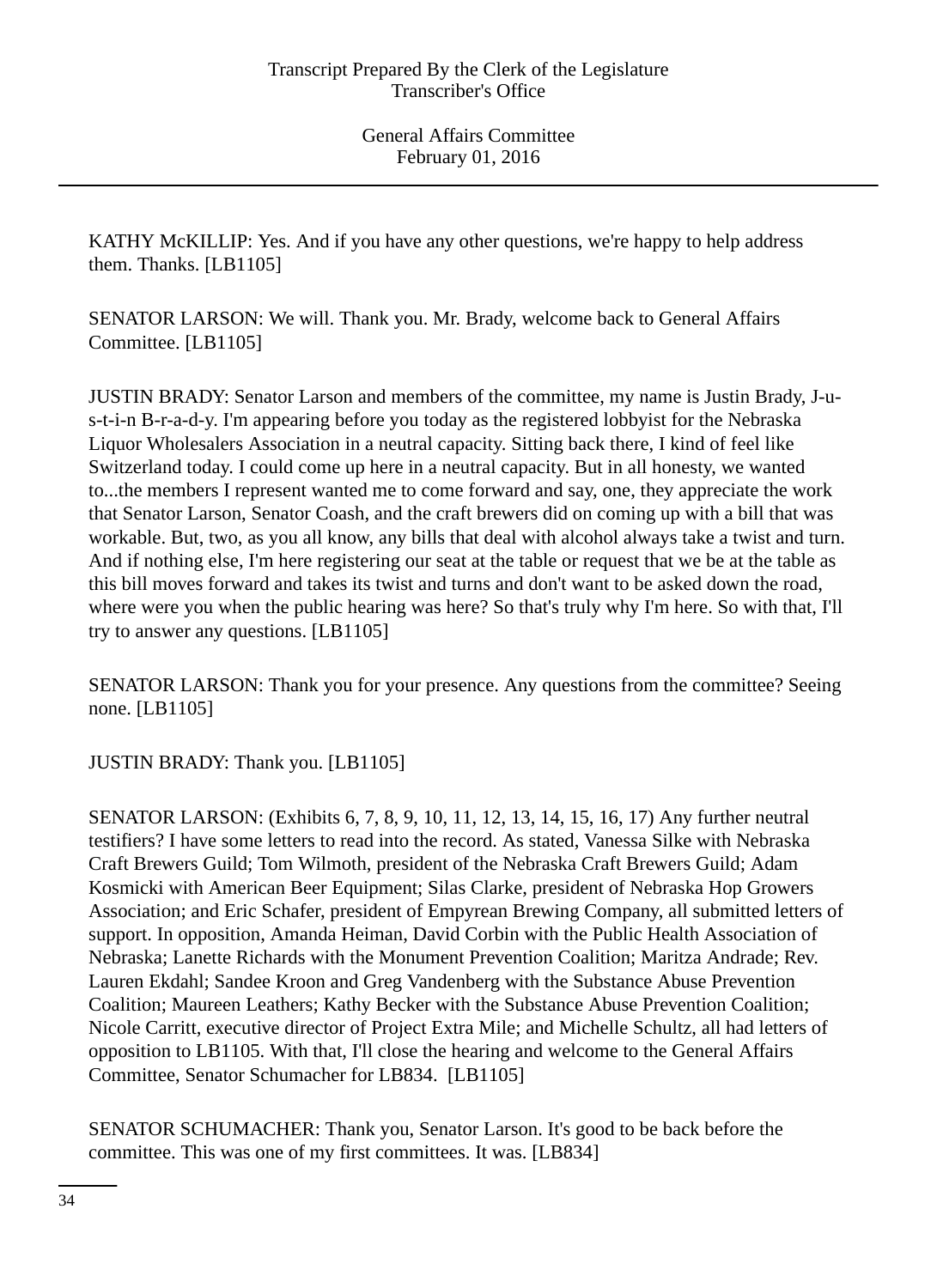SENATOR LARSON: It's a good home. [LB834]

SENATOR SCHUMACHER: I really thought I was going to be in for something good when I was appointed to it. The caucus leader on the Committee on Committees called me and said, say, how would you like General Affairs and Urban Affairs? And I thought, you know, this is a really racy place. (Laughter) My name is Paul Schumacher, S-c-h-u-m-a-c-h-e-r, representing District 22 in the Legislature, here today to introduce LB834. LB834 is actually fair trade legislation and in another era, perhaps long ago and far away, there was a concern in this country and in this state about big operations taking advantage of little operations unfairly. We had the Sherman Antitrust Act, the Clayton Antitrust Act, the Fair Trade Act, all those things at the federal level that have basically fallen out of vogue. And even if they weren't out of vogue, would be way too litigious and way too complicated for our small folks to deal with. So this is to address a problem that has been brought to me over the years and it at least deserves some thought and some sympathy. You have small bars, liquor stores. Their only source of living is off of the booze that they sell. And they are genuinely, in particularly most of our rural communities, they are the small business people. And they get extremely frustrated when the big box stores or even the mart stores can roll out cases of beer and alcoholic beverage at below what they can buy them for from the wholesaler, below. I mean there's no way they can compete and make money. Now the box stores and the larger stores are doing it as loss leaders. If they sell a case of Budweiser below cost, they figure they'll drag people in and they'll more than make it up on the other products they sell. And as such, you not only have a situation where you're putting alcoholic products on the market below cost, encouraging their use, but you are also putting these smaller establishments in the smaller towns, maybe a few miles away, in jeopardy. And those smaller establishments are part of the core of small rural Nebraska. You take the grain elevator out, you take the local school, you take the bar, and you take the church out of most small towns, you've just about eliminated them. Most of them don't have a grocery store anymore. And so to the extent you put a constriction on the livelihoods of those people, it probably accelerates the demise of the small town. This is a very simple bill with no fiscal cost and it simply says if you're a small business person and you've been hurt by your product being sold below what you can buy it for, you have a cause of action against the folks who are using your product in your segment of the market to simply be an advertising tool for their large wherewithal and their large resource base. It's a simple idea. I think it's...originates with the common man trying to beat out a living. And while I'm sure it's opposed by the bigger operations, at least in a former day it would been thought to be a just cause. That's all I have. [LB834]

SENATOR LARSON: Senator McCollister. [LB834]

SENATOR McCOLLISTER: Thank you, Chairman Larson. Welcome, Senator Schumacher. Do the prices in fact vary for retailers throughout the state? Is there tiered pricing or do all retailers have the same kind of cost? [LB834]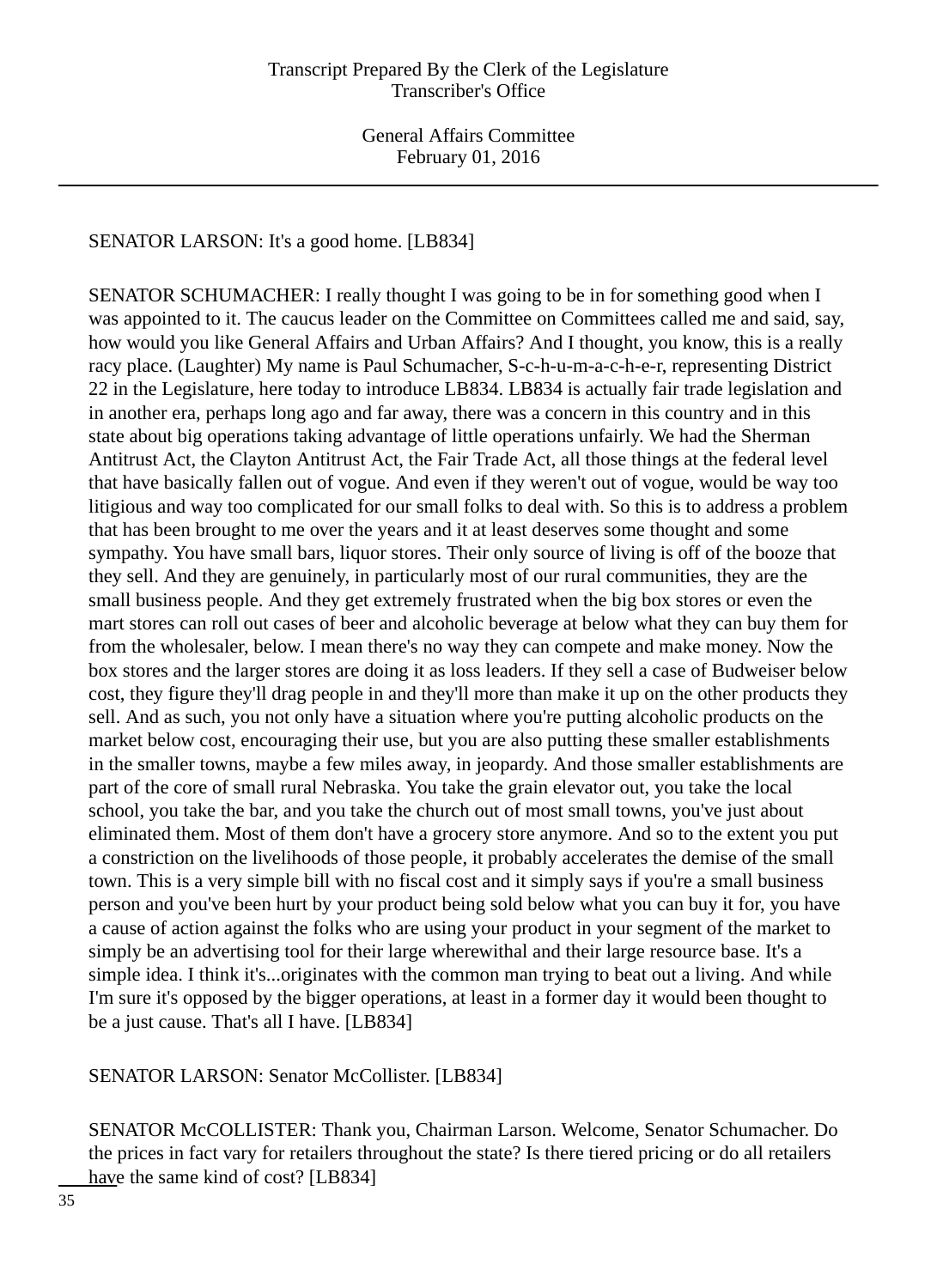SENATOR SCHUMACHER: I think there is some variation. I'm not familiar with exactly what it might be, whether that's quantity based or not. But the folks that suggested this bill and, in fact, cried for it say, look it, we're...they're selling it below what we can buy it for. And how that tier is set up, I don't know. [LB834]

SENATOR McCOLLISTER: What group asked you to sponsor this legislation? [LB834]

SENATOR SCHUMACHER: It wasn't any group. It was...I have some business interests and I have a lot of contact with ordinary bar owners across the state, and it has been a thing that they complain about and have complained about for years, and why doesn't somebody make a law? So what the heck, I introduced it. [LB834]

SENATOR McCOLLISTER: Will it be difficult, Senator, to establish what cost is? Will we be exposing any kind of secret relationships or proprietary relationships that may exist in the industry? [LB834]

SENATOR SCHUMACHER: I don't think so. We wouldn't be doing it because we, as a state, isn't involved in this game. We simple...that's a matter for litigation that will be brought by the person who believed themselves to be harmed, and their burden of proof to establish that the other party was selling, in fact, below cost. [LB834]

SENATOR McCOLLISTER: Did the trial lawyers have anything to do with this legislation? [LB834]

SENATOR SCHUMACHER: Nothing. [LB834]

SENATOR McCOLLISTER: Okay. [LB834]

SENATOR SCHUMACHER: No, not at all,...(laughter) [LB834]

SENATOR McCOLLISTER: Thank you. [LB834]

SENATOR SCHUMACHER: ...even though I hope maybe. Maybe I'll get somebody to support this. (Laughter) [LB834]

SENATOR McCOLLISTER: Thank you, Senator. Thanks, Chairman Larson. [LB834]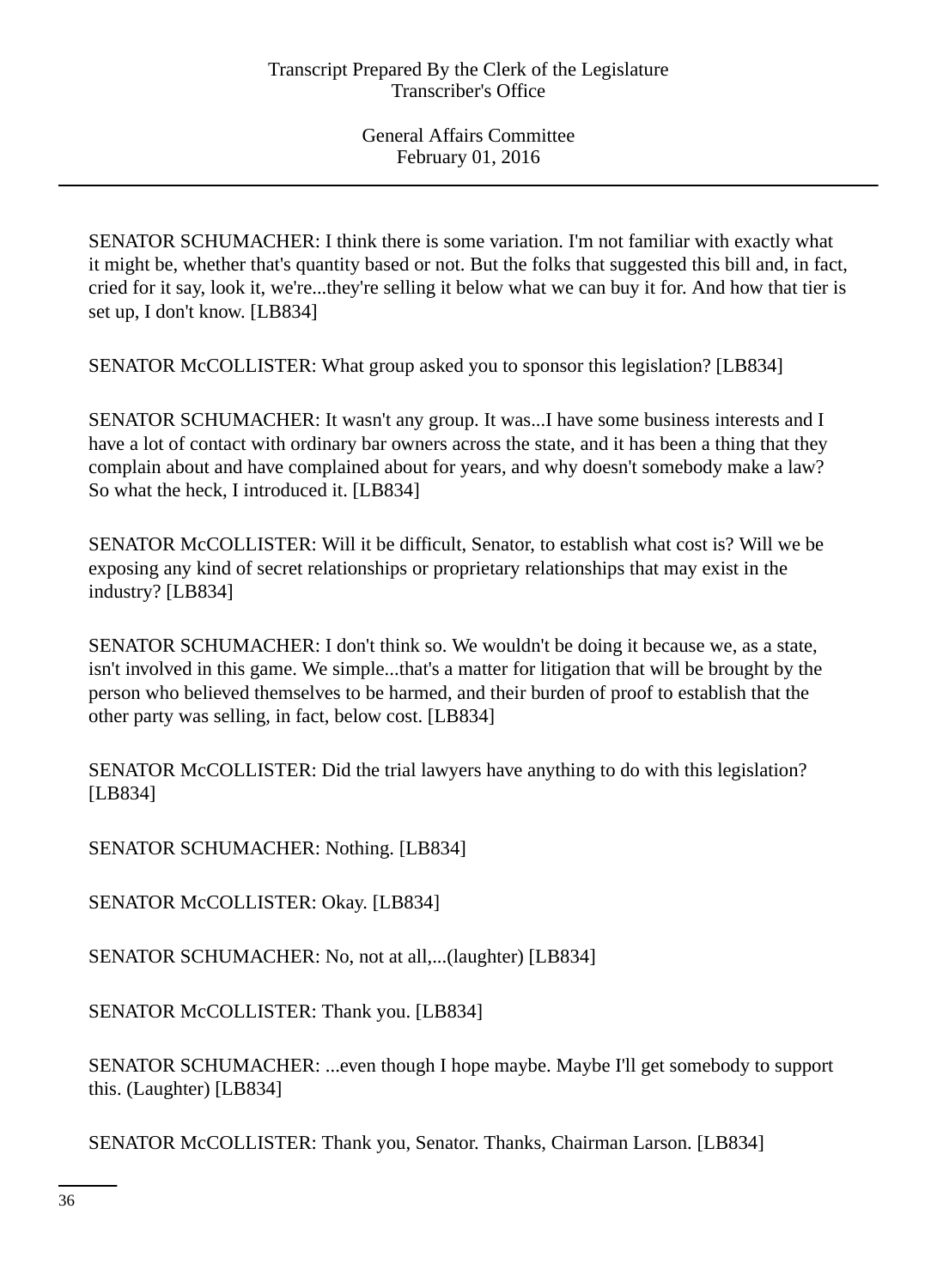SENATOR LARSON: Thank you, Senator McCollister. Senator Riepe. [LB834]

SENATOR RIEPE: Senator Larson, thank you. Senator Schumacher, thank you for being here. The question I have is, what's the extent of this? I mean how prevalent? Is it a major problem, minor problem? [LB834]

SENATOR SCHUMACHER: I don't know how you evaluate major/minor. If you're...in the big scheme of things, it's probably fairly minor. But if you're a little convenience store or bar owner in a town of 700 that's 15 miles away from a store selling below cost and you can't sell beer in the summer when you want to sell beer to be able to make up your overhead for the rest of the year, because they're buying it in quantity at the supermarket, it's a pretty big deal. And it's enough that it rose to my attention enough to bring it before this committee and say, listen, is this fair? And it is, if the only product you had and your business was centered around it, somebody else with greater resources and came in to simply sell your product below cost in order so they could attract people to buy their other products, I supposed you'd bellyache too. [LB834]

SENATOR RIEPE: Okay. Thank you. [LB834]

SENATOR LARSON: Thank you, Senator Riepe. Senator Coash. [LB834]

SENATOR COASH: Thank you, Senator Larson. Senator Schumacher, I just want to clarify. Your bill addresses the retail sale, not the on-site consumption? [LB834]

SENATOR SCHUMACHER: That's a...thank you for bringing that up. I meant to mention that. Apparently there are some of the stores that sell package liquor that also have Class C licenses and can sell on premises. And if this bill should progress, that probably should be covered, too, because not many stores that I go to sell for consumption on premises. But I understand that more and more of them in the metro area they maybe do. [LB834]

SENATOR COASH: In the smaller areas of the state--you would be able to speak to this better than I can--wouldn't it...don't you typically find a bar who sells primarily for on-site consumption that also has some off-sale rights through that license as well? [LB834]

SENATOR SCHUMACHER: In many rural communities, you're thankful to get it wherever you can. (Laughter) So, yes, that is natural to have a little package store off to the side of your bar. [LB834]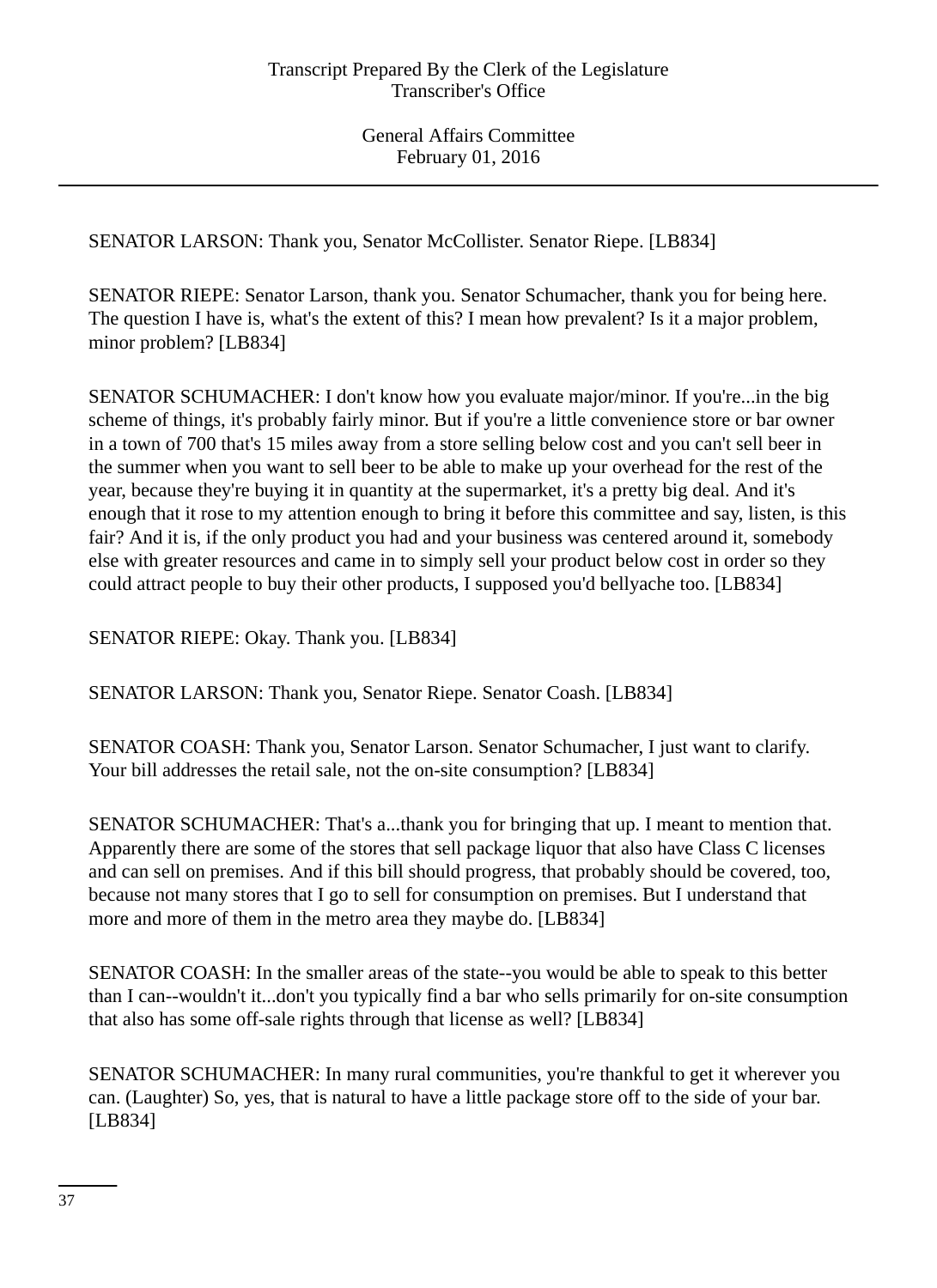SENATOR COASH: But...okay. And then I don't want to tread ground that's already been tread, but...and I don't know how you would know this or anybody would, but I'm just trying to get my hands around the scope of the problem you're trying to address through your bill. If this is one big box store in one community that's doing this or if this is so widespread that we... [LB834]

SENATOR SCHUMACHER: As I understand it, Senator, it's a fairly widespread package issue. And if it is no issue, no one will ever bring a case under this. If it is an issue, the fact that this exists will serve as at least some deterrence for abusing market power to the demise of a small operator. [LB834]

SENATOR COASH: Yeah. I'm just wondering if it's not a function, as Senator McCollister said, of somebody's buying power and ability to buy in scale and set their prices accordingly, that is at a different level than a smaller operator who doesn't...whose orders are very small and doesn't get as good of a deal. And I'm wondering if this bill became law if we might drive the top two tiers, you know, the manufacturer and the distributor, to drive down their prices based on economies of scale to be able to continue to sell at a lower price. I mean everybody is trying to get the lowest price to drive more traffic to their retail operation. So I just...I don't know if that will happen or not. Thanks for bringing it. [LB834]

SENATOR LARSON: Senator Kolterman. [LB834]

SENATOR KOLTERMAN: Thank you, Senator Larson. Senator Schumacher, I understand what you're trying to do here. The concern that I would have, I grew up in a retail business, Ben Franklin Store, and every small store in the state has loss leaders of some sort, whether it's milk or whether it's bread or whether it's beer. How do we get around all those issues because that's kind of...we're trying to do it here with beer or alcohol? You know, how do we get around...like ketchup is an example. Where to we start and where do we stop? [LB834]

SENATOR SCHUMACHER: There has been developed quite a bit of law, 30-40 years ago and before at the federal level, that when using loss leaders crosses over a line. And, you know, there's nobody that sells just ketchup. You don't have the ketchup store in the town or you don't have the pickle store in town. But you do have just the beer, you know, the beer and liquor store in town. [LB834]

SENATOR KOLTERMAN: Okay. [LB834]

SENATOR SCHUMACHER: That's the core of their business. And so this is just a little bit different. And what it does, it's social decision to a certain extent that whether or not these core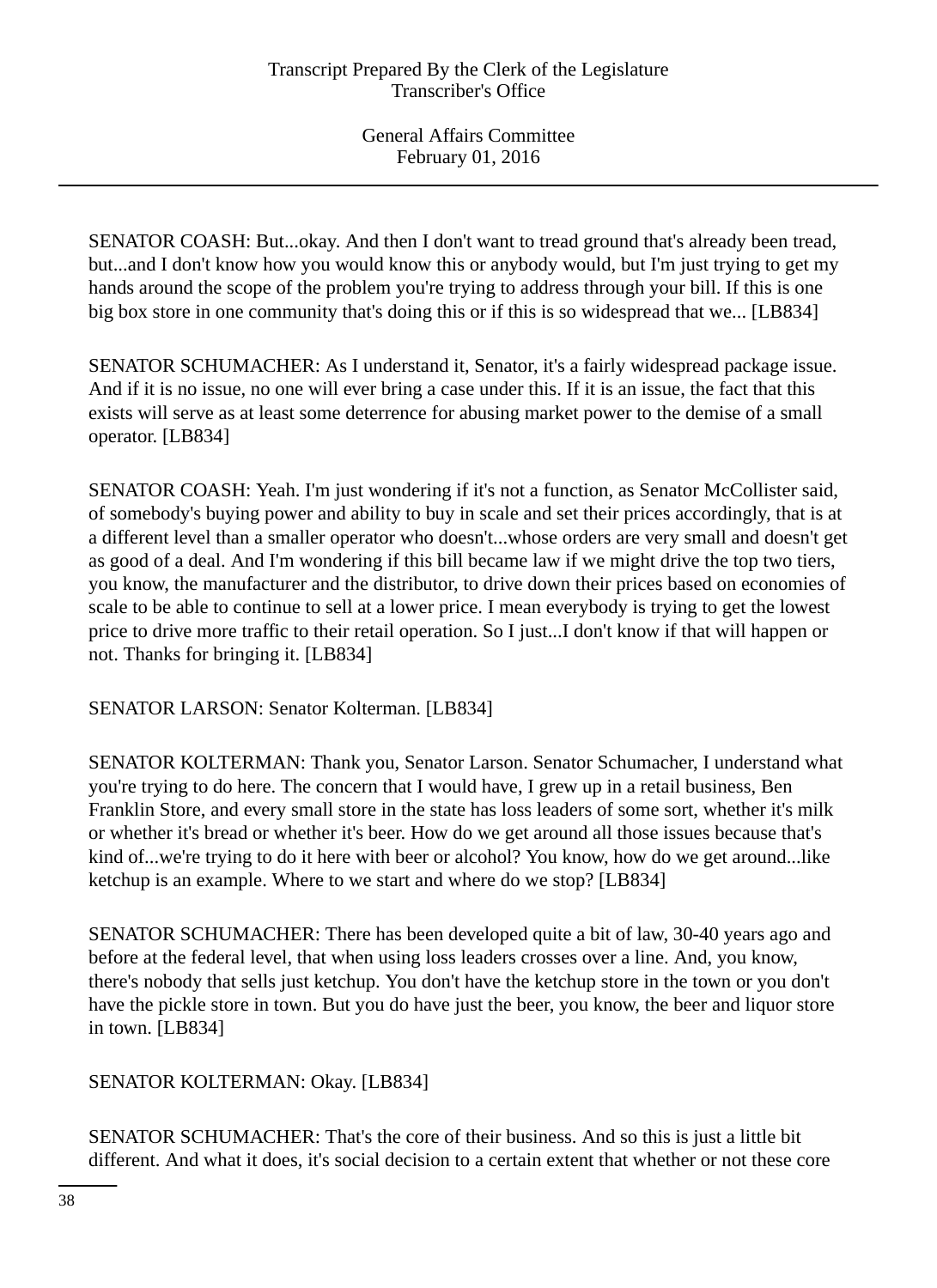facilities in a town, sometimes the only place you can get a hamburger, the only place that has a big-screen TV that pays for the boxing match to come in over it is that local bar. And that guy leaves, invariably, and it's kind of an odd phenomena,... [LB834]

SENATOR KOLTERMAN: Town leaves. [LB834]

SENATOR SCHUMACHER: ...the church leaves. And the school is already gone in many of these towns. And so what this basically does is...there will be very few lawsuits brought under it because what are the damages in a small...and you wouldn't pay for the attorney fees. But there would be some deterrent effect to the larger operators taking advantage of the situation too much. I think kind of the old rule, pigs get fat, hogs get slaughtered, would come into play. [LB834]

SENATOR KOLTERMAN: All right. Thank you. [LB834]

SENATOR LARSON: Thank you, Senator Kolterman. Senator Schumacher, I have the last question here today. I guess you talk early in the concept of free trade was your argument for this. And being a strong advocate of free trade, I think that this is skewing that concept. The concept of free trade is no tariffs, no taxes. It is freely traded at what they see the value or any individual sees the value as. So if someone were to use this as a loss leader, isn't that the true concept of free trade instead of saying that everything has to be equal? Because, I mean, that's the concept of a tariff, which is no longer free trade. Do you know what I'm saying, kind of? [LB834]

SENATOR SCHUMACHER: Not really. [LB834]

SENATOR LARSON: Okay. Maybe fair trade might be the better one that you were looking for instead of free trade. Fair trade is everything has a value and should be stuck at that value. So I guess I would disagree with, you know, free versus fair trade. I do have a couple questions on just the processes in it. What happens if, you know, let's say for O'Neill St. Patrick's Day we had a bar that severely overpurchases or buys too much of the green beer, and Budweiser or whatnot put it in cans, and it rains. You don't have the turnout. And all of a sudden, you know, beer does have a "please refresh by" date usually, a "best by" date that they can't...they, this small retailer has all these thousands of cans. How can...and they want to get rid of them but they would like to use them as a loss leader. Do we address that or are they just going to have to sit on that and lose the money because they can't, you know, get something for it? Do you get what I'm saying there? [LB834]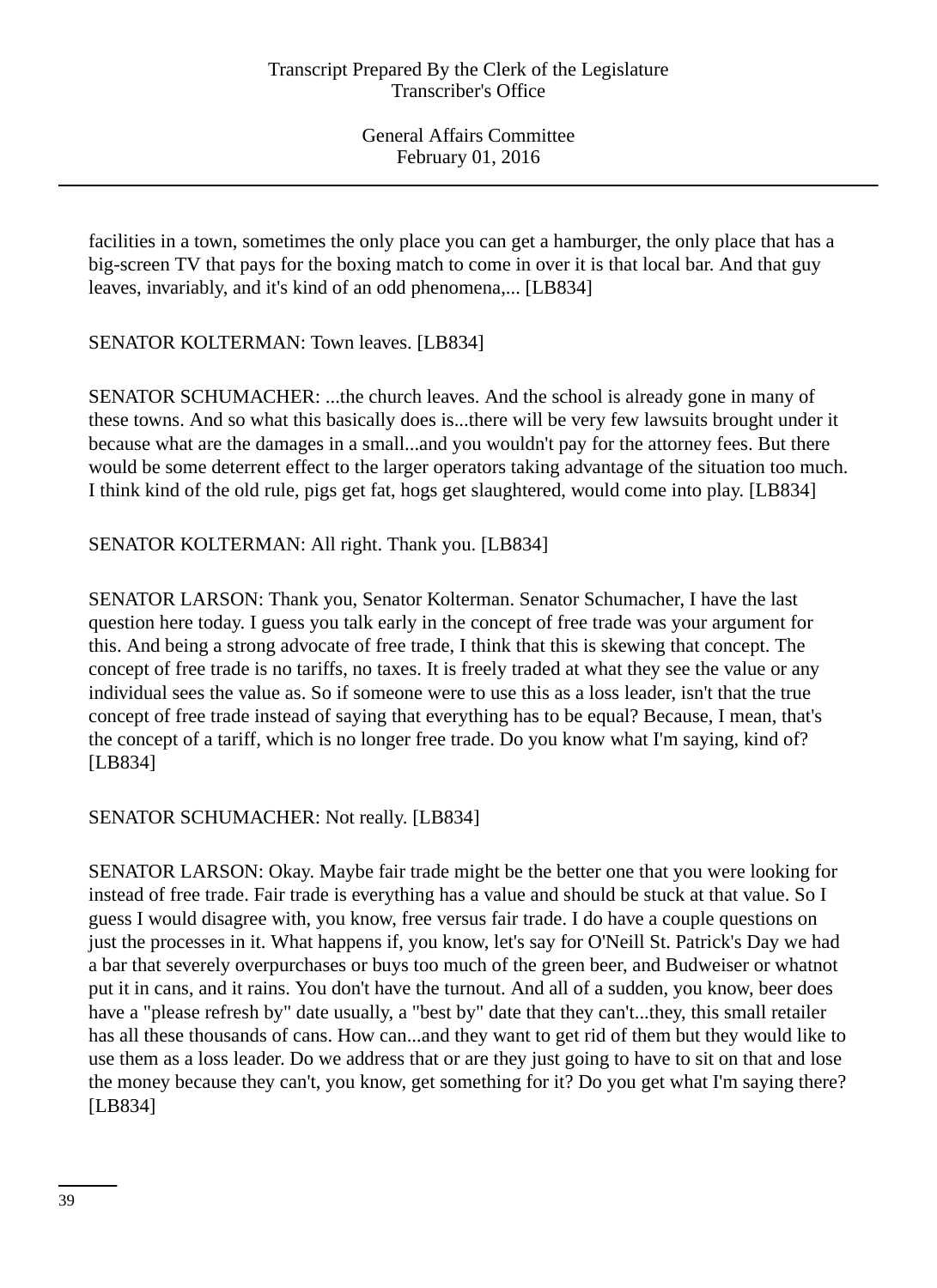SENATOR SCHUMACHER: So you're saying a liquor store in O'Neill or a bar in O'Neill... [LB834]

SENATOR LARSON: Right. [LB834]

SENATOR SCHUMACHER: ...buys too much beer and he wants to dump it. [LB834]

SENATOR LARSON: And wants to dump it at a lower price. You're essentially banning that, correct, because he needs to dump it by a certain time? [LB834]

SENATOR SCHUMACHER: Well, think about that, Senator. So you've got this one time surge in the market following St. Peter...St. Peter...St. Patrick's Day (laugh) and... [LB834]

SENATOR LARSON: We view it as a patriot day in O'Neill. It's a big deal. (Laughter) [LB834]

SENATOR SCHUMACHER: And so you've got one surge in the market and maybe there's a thousand bucks of beer involved, okay? In what you're describing, you're not talking huge amounts. You aren't going to get a lawsuit off the ground for that because you couldn't pay the filing fees off of what you're going to make off it and the damages that you could prove. But when you have a consistent pattern that goes on as a matter of course of business, you do have enough of a possibility of recovery and of attorney fees to at least have a deterrent value on that kind of predatory behavior. [LB834]

SENATOR LARSON: The problem...I guess I can understand the, you know, the conceptual...you saying that there won't be that lawsuit, but we are essentially making that small town grocery store that may have overpurchased or that bar overpurchased, saying that they cannot use this as a loss leader by making that illegal for them to even do that. Which, yeah, there might not be a lawsuit but we are creating a you do this and it is illegal with this bill. Do you understand what I'm saying? [LB834]

SENATOR SCHUMACHER: We're creating a cause of action on the part of somebody who is harmed by that practice and harmed to a big enough extent that it's worthwhile to file a lawsuit. [LB834]

SENATOR LARSON: But the concept comes back that small town, that same small-town retailer that might be hung by a Walmart still won't have the option to do this themselves if they needed to, correct? In your bill, in your bill they like...the small-town retailer that... [LB834]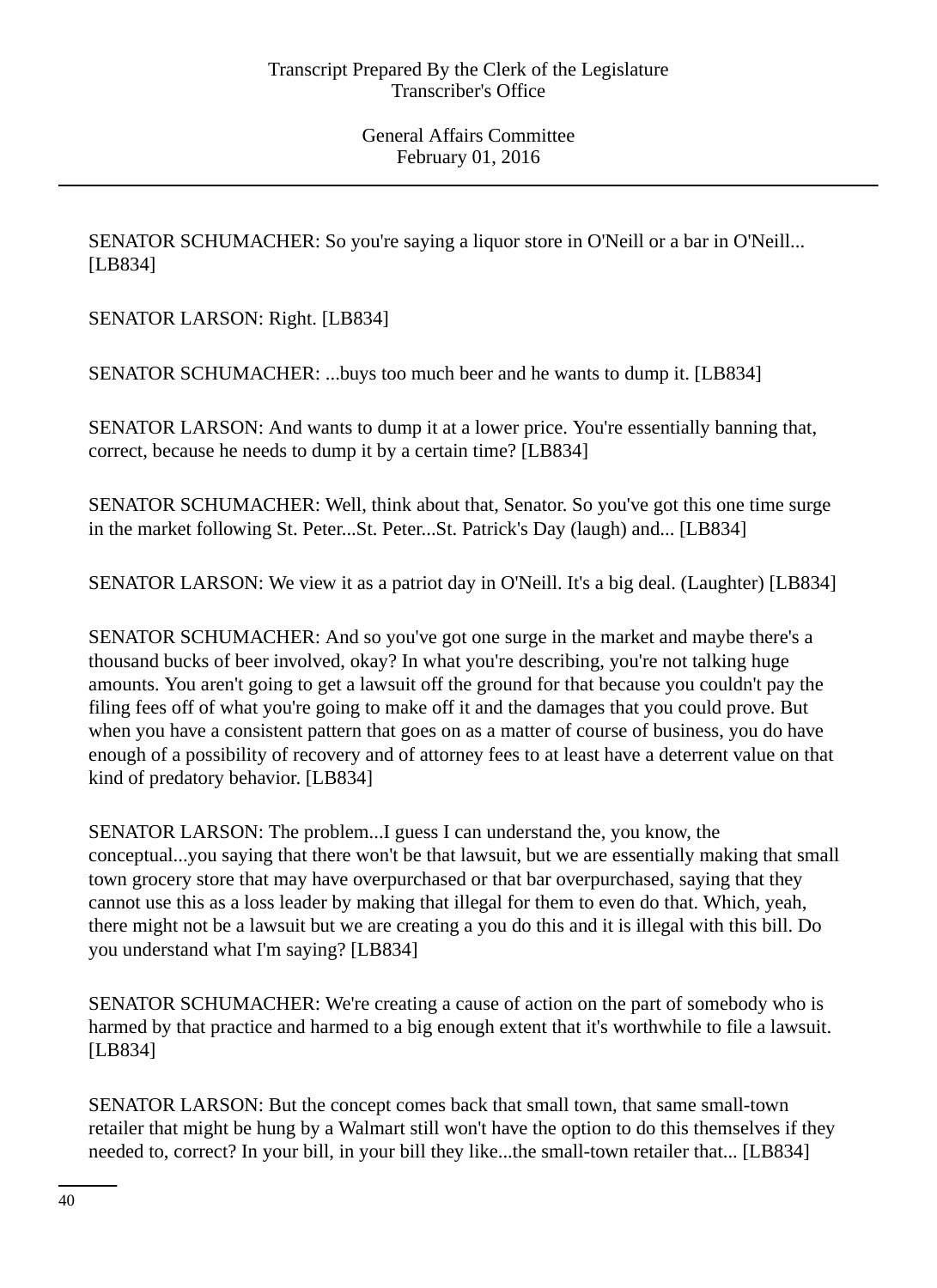SENATOR SCHUMACHER: Theoretically, somebody would have a cause of action against them for 300 bucks. [LB834]

SENATOR LARSON: I'm not saying theoretical...that like they won't even be able to do this in their own business... [LB834]

SENATOR SCHUMACHER: They can do it... [LB834]

SENATOR LARSON: ...and they would have to...they want to be able to use it as a loss leader (inaudible). [LB834]

SENATOR SCHUMACHER: The language is that it creates a cause of action, not a liquor department violation, nothing, just a civil cause of action. There's no jail time, no fines, no liquor violation. But if you can show that somebody is, to an extent worthwhile to bring a lawsuit, harming your business by this particular practice you could bring the action. [LB834]

SENATOR LARSON: Right. Would we, with this, in terms of keeping track of it, are we going to require the distributors--because that would be the most logical people to do this--are we going to require the distributors to turn over every sale to the Liquor Control Commission to ensure that those individuals aren't using these as loss leaders essentially? Because they, the Liquor Control Commission, has to make sure that, you know, if you want to use the Walmarts or whatnot, aren't using these as loss leaders, how do we ensure that that isn't happening? [LB834]

SENATOR SCHUMACHER: The Liquor Control Commission has nothing to do with this. This is a civil course of action brought by one party against another in court. Doesn't...you know, they have nothing to do with it. They're not in the middle of it. [LB834]

SENATOR LARSON: So, essentially, you're saying if a small retailer thinks that they're using it as a loss leader, you're giving them the ability to sue them, whether or not they have any evidence or not if they are using it as a loss leader. [LB834]

SENATOR SCHUMACHER: If I think you allowed ice to form in front of your business and I slipped and fell and that I think you did it negligently, I can sue you. And if I can prove it, I can win. Otherwise, I'm just out of pocket some attorney fees and a lot of my time. And so this is a civil remedy for a civil issue. [LB834]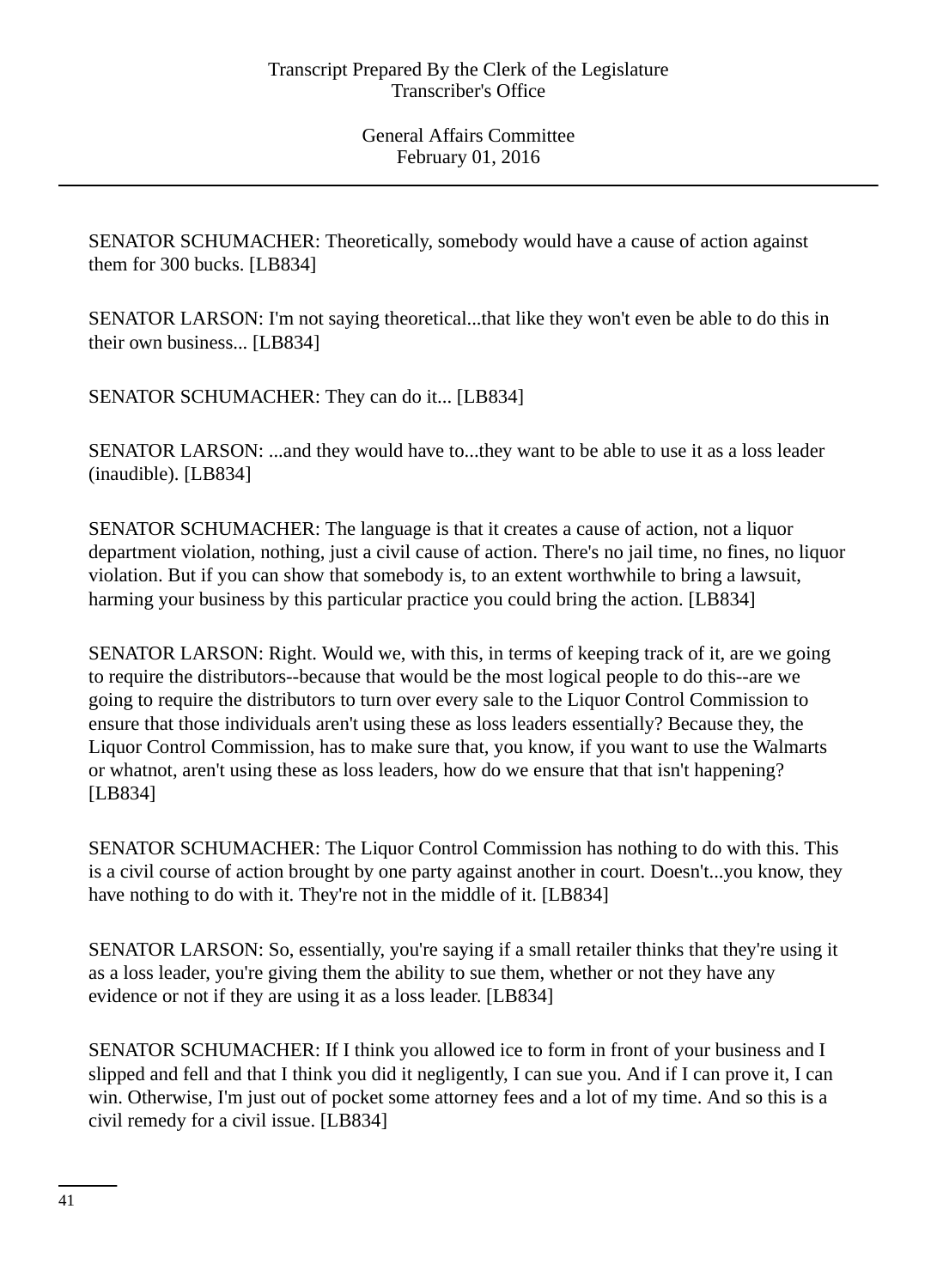SENATOR LARSON: It's not just a civil issue when you're asking them to...you're banning a certain practice and that practice is using alcohol as a loss leader, correct? [LB834]

SENATOR SCHUMACHER: The ban is creating a civil right of action between two private parties to squabble out whether or not it's below cost and whether or not there was any damage of any meaningful nature. That's what it is. It doesn't create a crime. [LB834]

SENATOR LARSON: It's my understanding this would still be a Class IV misdemeanor and a violation of the Liquor Control Act, correct? There's a catchall within the Liquor Control Act. [LB834]

SENATOR SCHUMACHER: Well, then that would have to be denoted here. The intent of this is simply a civil cause of action, not a crime, not a fine. And if there's some catchall umbrella provision somewhere else, then apparently Bill Drafters didn't catch it. [LB834]

SENATOR LARSON: Thank you, Senator Schumacher. Any further questions? Seeing none, thank you. [LB834]

SENATOR SCHUMACHER: Thank you. [LB834]

SENATOR LARSON: We'll take our first proponent to LB834. Seeing none, in opposition. Welcome back to the General Affairs Committee, Ms. Siefken. [LB834]

KATHY SIEFKEN: Chairman Larson and members of the committee, my name is Kathy Siefken, K-a-t-h-y S-i-e-f-k-e-n, representing the Nebraska Grocery Industry Association here today in opposition to LB834. You have pretty much discussed the reasons for our opposition. We use loss leaders as inventory control and, frankly, every once in a while you get something that you've ordered in and it's a dog and it doesn't move. And the only way you can get rid of that is to mark it down, get it off your shelf, and put something there that sells so that you can continue to make money. So we use loss leaders in the grocery industry as a way to get those products off our shelves. In addition to that, we have a lot of damaged product, where you have a 12-pack of beer and you go...one of your customers goes to pick it up and they rip the handle off and nobody wants to buy that because it's too hard to carry it to the car. So they'll go...that 12 pack will just sit there and your customers will go pick up a 12-pack that they can carry that the handle isn't ripped on. And so a lot of times, we have to mark those down to get those things out of our store because we can't return them to the distributor. So our option is to make at least break-even or a loss leader or put it in the dumpster. And frankly, I don't think anybody wants us to put alcohol in the dumpster because then suddenly you're going to have dumpster divers going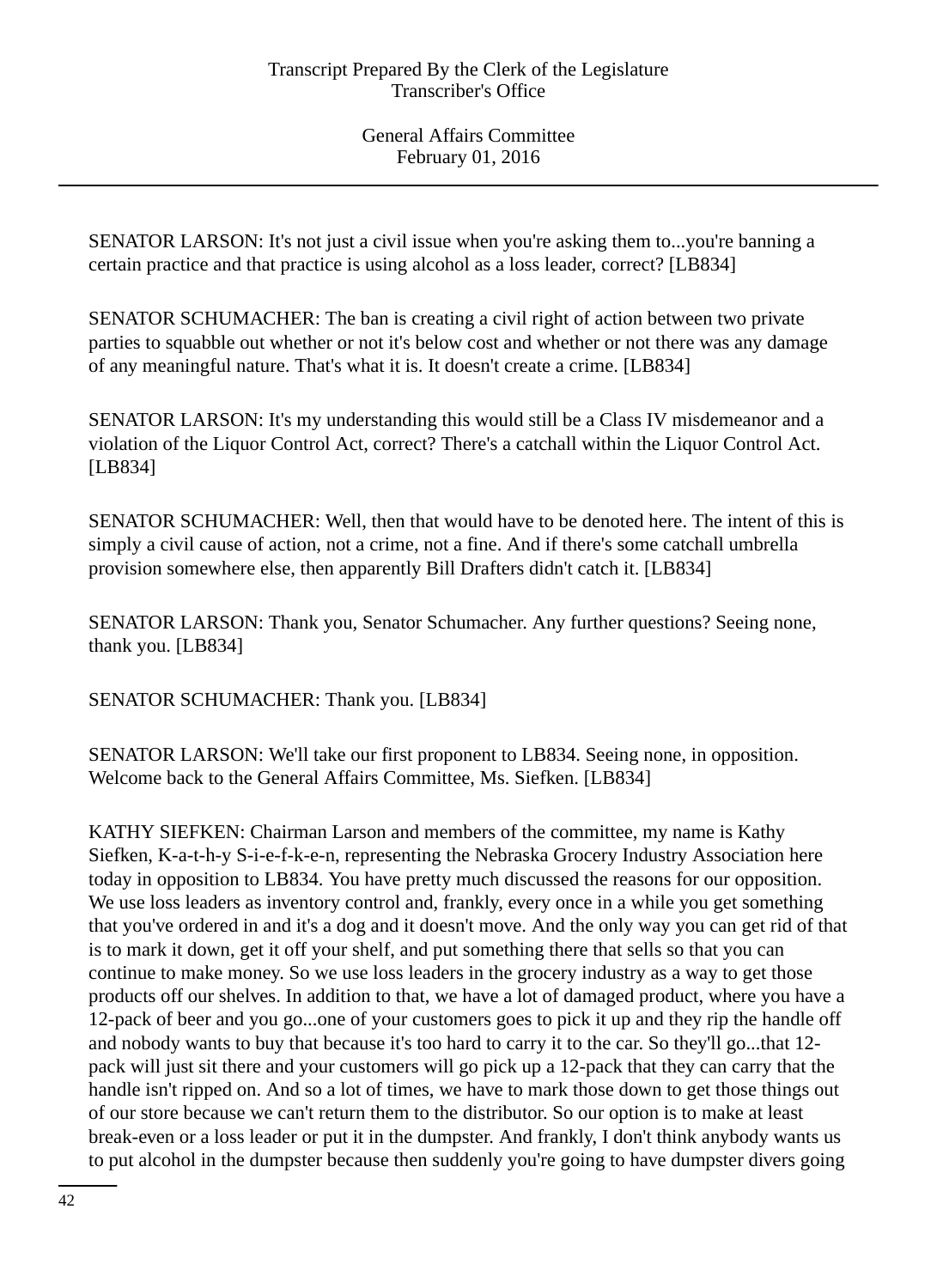after what potentially could be in your dumpster--alcohol. It's a huge problem. And as was pointed out a little bit earlier that this is only...the bill is written for B and D licenses, and most of our grocery stores, no matter what size, have Class C because they do tastings. So what happens is this doesn't fix the problem as it is because it doesn't...those larger...well, any of the retailers that have Class Cs would be able to continue to sell below cost and those that do only...well, B is a beer off-sale only, and D is a beer, wine, spirits off-sale. So those licensees that hold only a B or a D would be at a disadvantage. So with that, if you have any questions, I'd be happy to answer. [LB834]

SENATOR LARSON: Thank you, Ms. Siefken. Any questions from the committee? Seeing none, thank you. [LB834]

KATHY SIEFKEN: Thank you. [LB834]

SENATOR LARSON: Next opposition. Neutral testimony. If you feel it's necessary, Mr. Rupe. [LB834]

HOBERT RUPE: Well, just a trifle, but I'll clarify the markup bit. Thank you, Chairman Larson. Hobert Rupe, executive director of Nebraska Liquor Control Commission, H-o-b-e-r-t R-u-p-e. We're neutral on this bill. A couple years ago we were in support of a bill which was introduced by then-Chairman Karpisek. It was introduced, it was vetted, didn't go anywhere. Once that happens, they usually fall off our legislative letter. So philosophically, in the past we supported it but this particular one we've...the commissioners haven't really had a chance to weigh in on. Ms. Siefken did notice there are a couple drafting problems. Most of your larger off-sale people do hold Class C liquor licenses because of the ability to do catering and also tastings. The B is the direct sale...the off-sale beer; D is your traditional liquor store; C is sort of everything, just so people know, because I think they were getting confused. And we'll just talk about beer because I think that was supposed to be brought up earlier. The way it currently works is if I'm a beer wholesaler, I have to offer the same price per case to all similarly situated licensees in my area. So if I'm offering it to the Bs at one point or the Ds or the Cs, I have to offer that same price point. That's based upon an Attorney General's Opinion from years ago written by then-deputy Attorney General Laurie Smith Camp, now federal Judge Laurie Smith Camp. So I'm going to stay on that until I'm told otherwise. What happens, the only way you can get a discount on the price product is there is a quantity discount which is factored into the act, but it has to be made available. So in other words, if, you know, so that's sort of where a larger person who's able to carry more inventory can get a price benefit that perhaps a small mom-and-pop can't. I can tell you, you don't see as much of that as you used to because if you go to your normal new big mega retailers, their backrooms are a fraction what they used to be. Almost all that's based on delivery during the week. Especially, you know, let's be honest, if you're Budweiser and you're delivering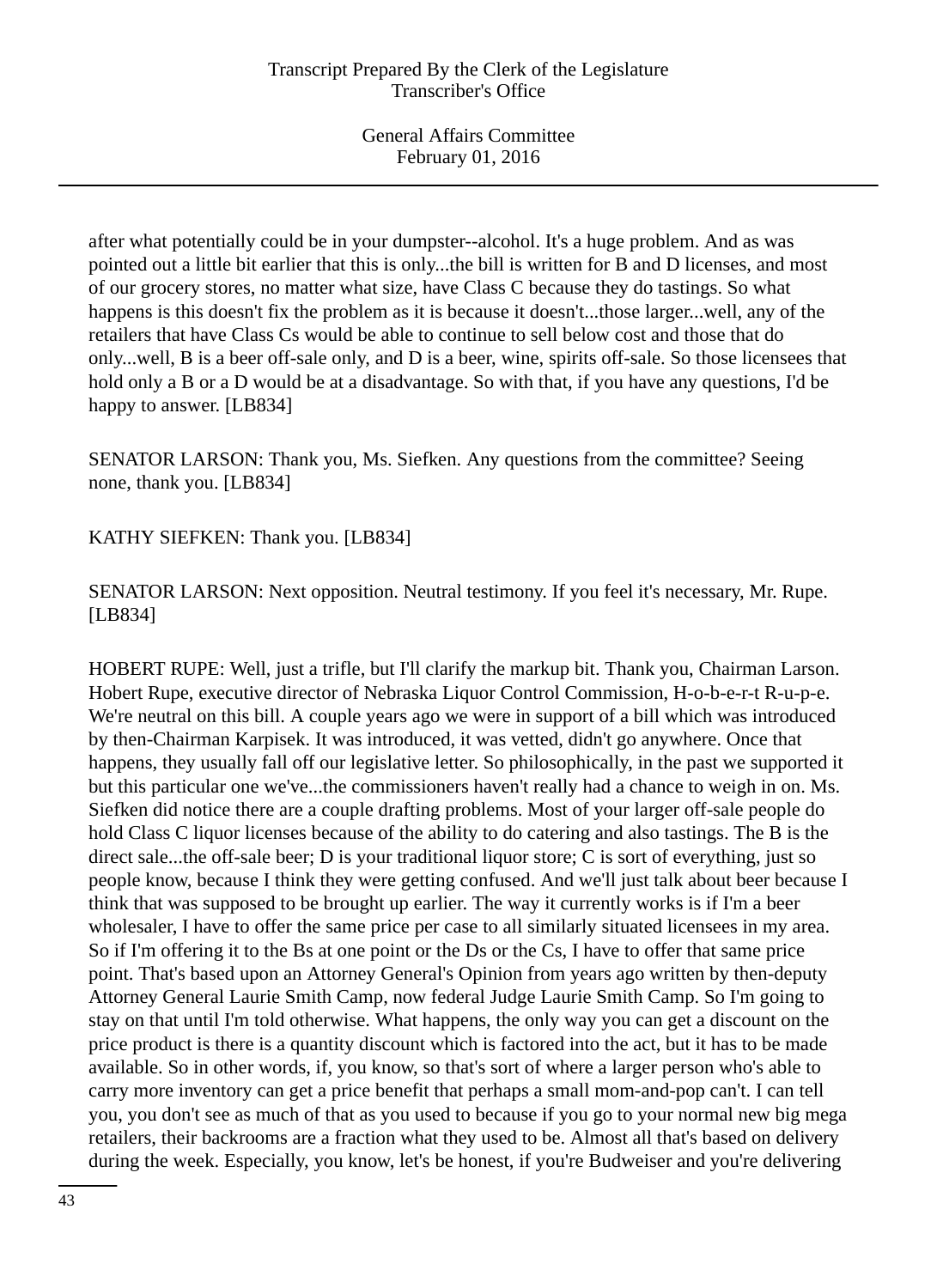to a Walmart or to Super Saver, to a Hy-Vee during...in July, going up to July 4th, you're probably making daily stops if not, you know, sometimes multiple stops a day, you know, replenishing their stock. So I (inaudible) sort of the business of how it works is that...and that also goes to the liquor guys. They have to offer the same case point, the quantity discounts, but they have to send that...make everybody aware of that price point, of that quantity discount, and make sure it's available to everybody. So there are certain controls are in place on the prices and that's primarily because alcohol is not the same as milk or eggs where...because it's a regulated product as opposed to a totally free market. So there are certain provisions that are in there now. I just want to make sure everybody understood sort of the way the marketplace is currently situated. I'd be happy to answer any questions. [LB834]

SENATOR LARSON: Thank you, Mr. Rupe. Senator Coash. [LB834]

SENATOR COASH: Thank you, Chairman Larson. So, Senator (sic) Rupe, is... [LB834]

HOBERT RUPE: Thank you for the promotion. [LB834]

SENATOR COASH: Jeez! (Laughter) [LB834]

HOBERT RUPE: It's only day, Senator. [LB834]

SENATOR COASH: Oh my gosh. Hobie, so if I'm a distributor and I'm going to sell Budweiser cases, I have to sell it the same price to Walmart who's going to buy several pallets of that, as I would to the main street liquor store... [LB834]

HOBERT RUPE: Yep. [LB834]

SENATOR COASH: ...that's only going to buy ten cases? [LB834]

HOBERT RUPE: Unless there is a quantity discount plan in play, they would be the same price point. [LB834]

SENATOR COASH: Okay. But does the commission regulate that quantity discount? [LB834]

HOBERT RUPE: No, but the quantity discount has got to be available to everybody in that same area. So they might not be able to have the resource but they have the opportunity to buy at that level too. [LB834]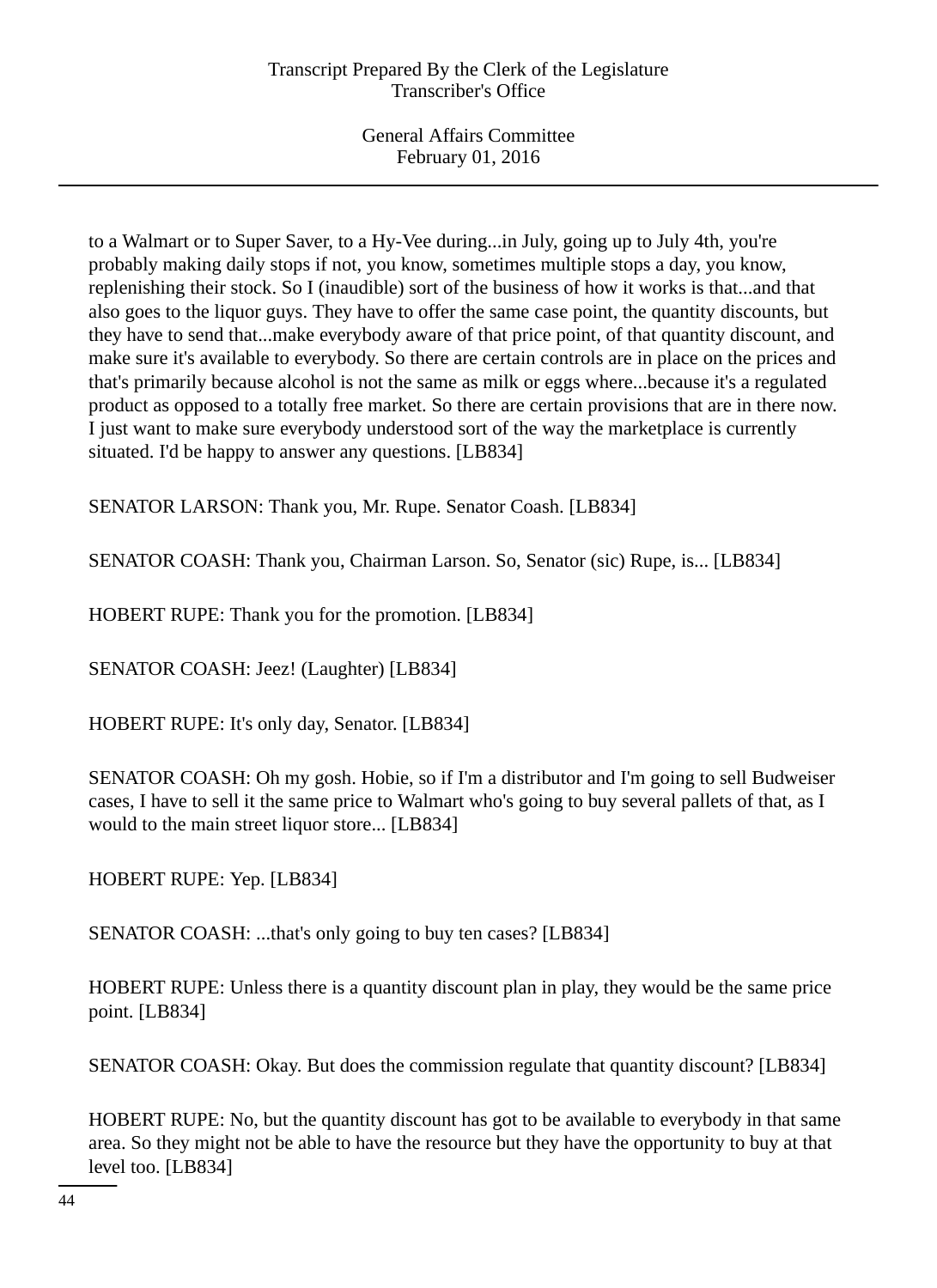SENATOR COASH: Okay. So it's not unlawful then to sell at a different price point as long as that small main street retailer in this example can get the same discount if he or she buys the three pallets that the big box store can buy. [LB834]

HOBERT RUPE: That's correct. Remember, that's only at the wholesale to retailer exchange. There is nothing which regulates the retail price of that. And I think that's why we brought it up a couple years ago. We were seeing people were using it as loss leaders. And honestly, we were getting a lot of complaints about it. People were saying how can this be happening? And we reached out to beer wholesalers and we got their records. You know, they're...you know, some places were just...there was...I know at least one place we looked at was losing 4 bucks a case and it was on new product. He just wanted to turn it over. That was his July 4th loss leader. He was...you know, and the beer guy, I think that's one of the reasons why Senator Karpisek back in the day introduced the bill was, you know, they were hearing the angry retailers as well, even more than I was. But we investigated and that was the rules of the marketplace were being...taking place. And they were using it purely as a way to generate traffic by offering it at a lower price. [LB834]

SENATOR COASH: Thanks, Director Rupe. [LB834]

SENATOR LARSON: Senator McCollister. [LB834]

SENATOR McCOLLISTER: Yeah. Director, thank you for your testimony. Nothing in this bill will outlaw or prohibit the use of loss leaders. Isn't that correct? [LB834]

HOBERT RUPE: The way I read this bill, I mean there is a catchall which would probably have to be addressed through an amendment process because it's sort of a catchall that anything otherwise defined falls into. The way I read this bill is primarily a legal cause of action for somebody who believes they're damaged by this practice, to sue the person who's damaging them. [LB834]

SENATOR McCOLLISTER: In your intimate knowledge of the industry, what is the gap or the spread between the lowest discount level and the highest discount level? [LB834]

HOBERT RUPE: I would have to look into it. Believe it or not, they don't use the quantity discount nearly as much as they used to and it's primarily because the idea of the quantity discount would be is that one-time purchase. And without the backroom space, these newly designed stores, they don't have like they used to. They can't buy 30 or 40 pallets. They're buying three pallets. Now they're buying three pallets four times a week so there might be that point. It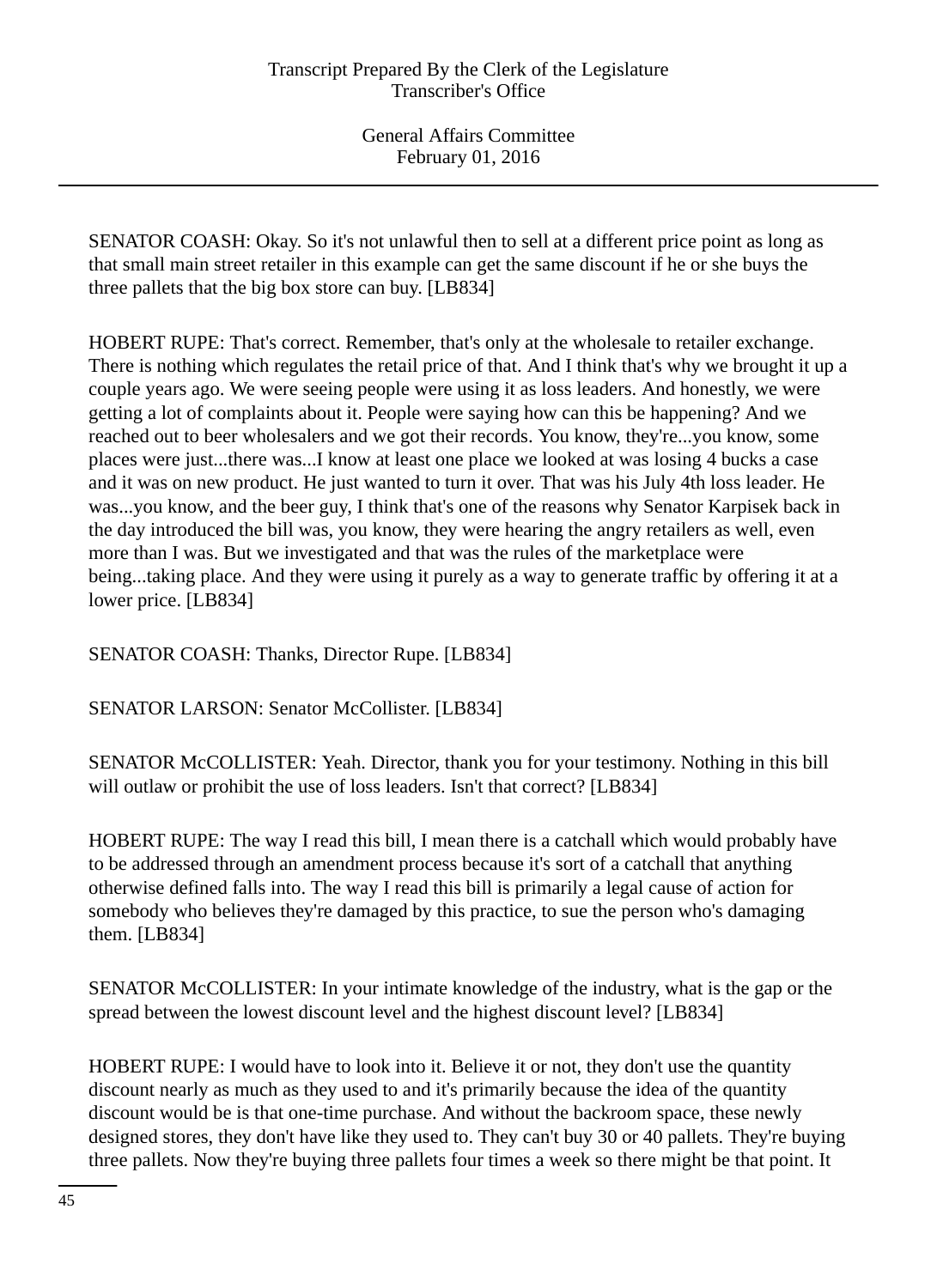usually doesn't move a lot. You see probably more of a discrepancy in the prices between on-sale and off-sale. Your on-sale places, which traditionally buy fewer and are sold and priced differently than your off-sale, I think you probably see more of a difference in the prices in that way rather than you do amongst pure off-sale. [LB834]

SENATOR McCOLLISTER: Let me just follow up. So is it a matter of a few percent or could it be as much as 10 percent difference between the highest category and the lowest? [LB834]

HOBERT RUPE: It's been a while since I looked at what it is. I would have to look into it and get back to you. I think you're probably in the ballpark. Probably it's somewhere around 5 percent maybe, but I would have to double-check with some of the wholesalers and get back to you on that one, Senator. [LB834]

SENATOR McCOLLISTER: Thank you, Director. Thank you, Mr. Chairman. [LB834]

SENATOR LARSON: Thank you, Senator McCollister. Any further questions? Seeing none, thank you, Mr. Rupe. [LB834]

HOBERT RUPE: Thank you. [LB834]

SENATOR LARSON: Anyone else in a neutral capacity? Senator Schumacher to close. [LB834]

SENATOR SCHUMACHER: Thank you, Chairman Larson. Members of the committee, I've heard beer called a lot of things but never a dog before. And so when the stores buy a lot of dogs, it must be around July, middle of summer, and they stack them up high and they sell them really cheap. What this bill is about is not what...the price that the retailer pays to the distributor. Yes, they have markdowns and maybe some quantity discounts that aren't used as much as before. That's not what they're crying about. They're crying about when that store goes in and its cost for a six-pack is whatever, 2 bucks, and they're selling it for a dollar. That's what they're crying about. What they are basically doing is completely undercutting that little operation. And if they do that to the extent that it causes economic harm to that little operation, that guy should have some room to say, look it, you are selling me short and you are doing this harming my business, as we always used to think of in terms of fair trade practices, in order to promote people coming to your store instead of the store down the street who's, in return, going to lowball it too. So you're shifting the focus of competition between two larger stores to how cheap can we sell beer instead of how we can sell something else. And in the process of that cat fight, you're putting a little guy out of business. And this is just to put a little bit of deterrent to that behavior. Take any questions. Thank you for your listening to me. [LB834]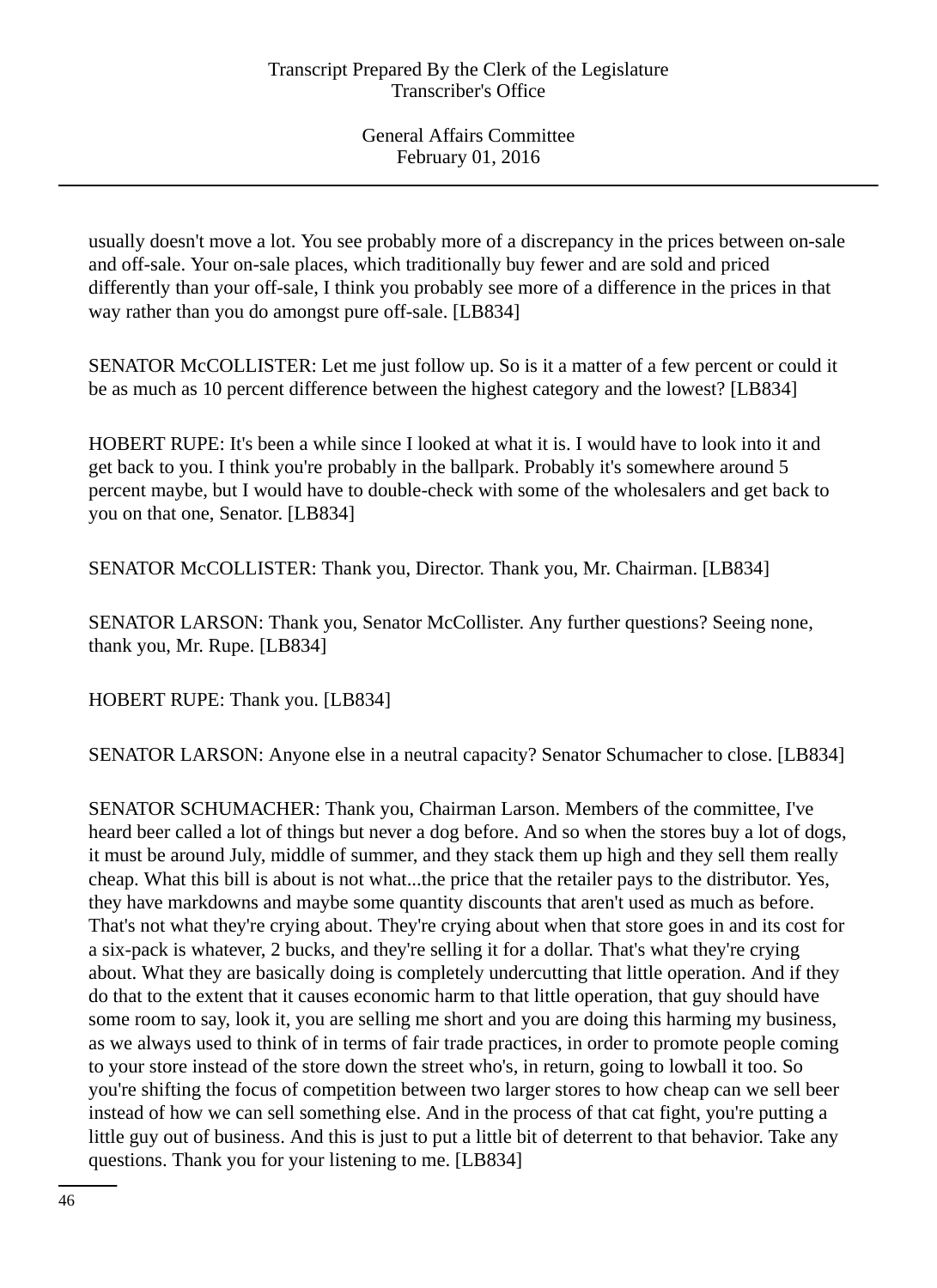SENATOR LARSON: Thank you, Senator Schumacher. Any further questions? Seeing none,... [LB834]

SENATOR SCHUMACHER: Thank you very much. [LB834]

SENATOR LARSON: ...thank you for coming and visiting us. (Exhibit 1) I have one letter of opposition from Jim Otto, president of the Nebraska Retail Federation. And with that, I'll close the hearing on LB834 and we'll move on to our last hearing of the day, LB969. [LB834]

JOSHUA EICKMEIER: Good afternoon, committee members. My name is Joshua Eickmeier, Jo-s-h-u-a E-i-c-k-m-e-i-e-r, and I am the legal counsel for the General Affair Committee here representing Chairman Larson and introducing LB969. LB969 clarifies and harmonizes the various statutory provisions regarding the governance authority cities and villages have over its libraries. A city of the metropolitan class and a city of the primary class currently have a more limited authority over its libraries than a city of the first class, which may decide whether its libraries are to be separate from the city or advisory boards to the city. A city of the second class or village does not have either provision afforded to the other classes of cities. LB969 harmonizes the provisions to apply the same to all classes of cities and villages. The cities and villages would be required to establish a library advisory board and all the necessary policies. However, while the governing body may purchase books and other materials, the determination of which materials should be included in the library would be the sole responsibility of the library advisory board. The bill, as you can tell from its length, is so because it basically created this new language that incorporates some of the issues raised by the League of Nebraska Municipalities. And then that section was placed in each of the various sections including metropolitan class which is Omaha, primary class which is Lincoln, cities of the first class which is more than 5,000; and then you've got cities of the second class and villages. And I believe in your committee summary there is that breakdown for your reference. And so I'd be happy to answer any questions. I would say that I know we have received a lot of correspondence on this bill. And the part...the tricky part of this particular bill is that each classification of city handles it differently. And so trying to find language that would address the concerns that our office has heard from constituents, primarily cities that...in dealing with their local library. And while this does make it mandatory for the cities to operate them in this manner, there is a model that the current cities of the first class use which has that choice. And maybe that is something to be considered as well so that the cities could decide. If they have a great relationship, maybe they could continue that relationship. If they would rather be an advisory board, then they would have that option. But at least they would some of that control. I believe the League of Nebraska Municipalities has representation here this afternoon that can help answer some of the questions and perhaps mention anecdotally what some of these concerns are that they've been hearing from their members. [LB969]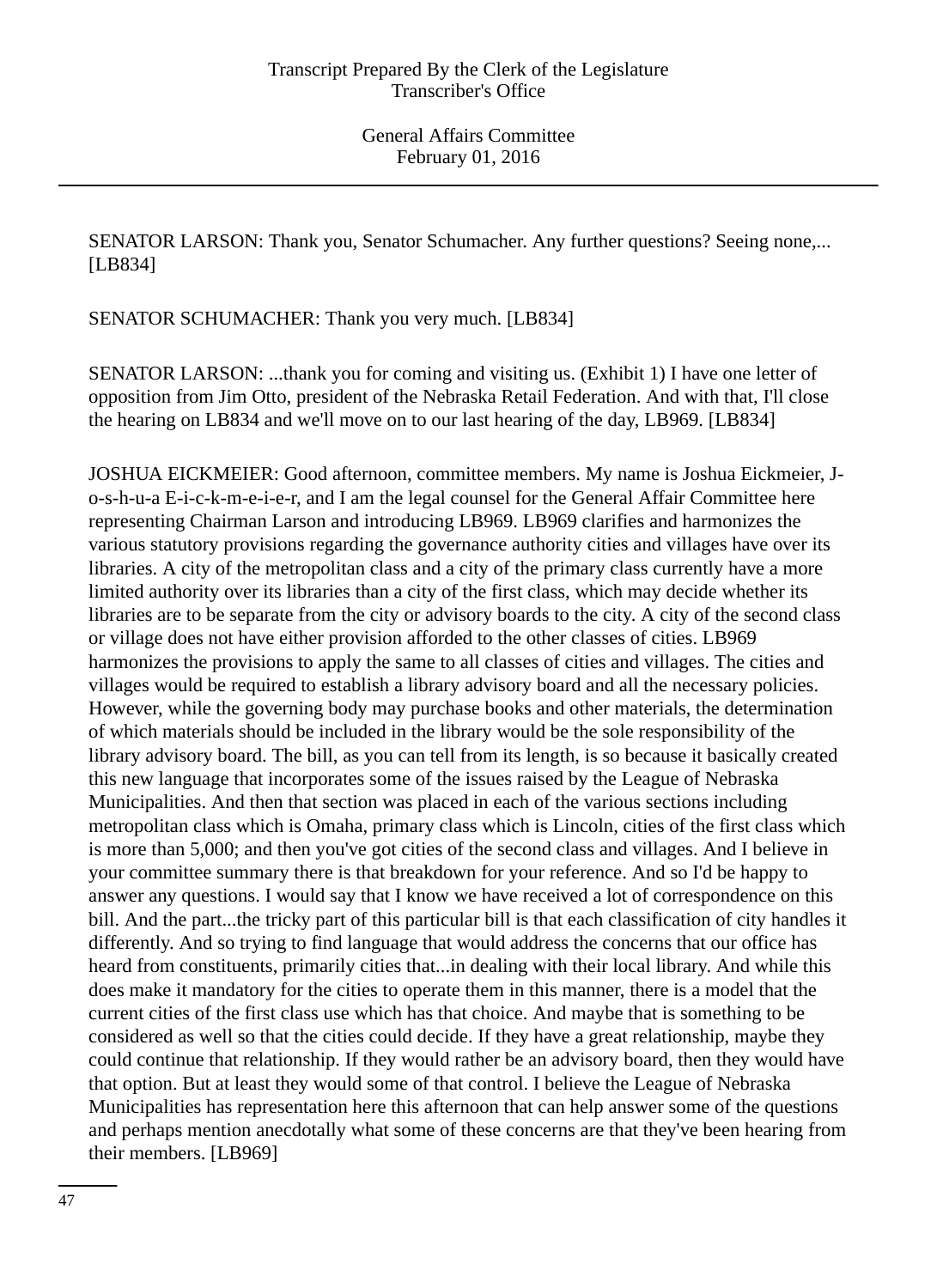SENATOR LARSON: Thank you, Mr. Eickmeier. Real quick, you stated cities of the first class already have an option to make it city controlled or library board controlled. [LB969]

JOSHUA EICKMEIER: Yes, yes. [LB969]

SENATOR LARSON: But second-class cities and villages do not and there's a bit of unclarity in the statutes on primary and metropolitan class, whether or not they have the authority. [LB969]

JOSHUA EICKMEIER: Yes, and I have no idea why each classification is treated so differently. But there isn't any language with regard to the cities of the second class and villages. And that's where some of the consternation comes from in working those relationships out because, yes, they are a part of the city in the sense that when a library gets sued, the city is probably going to get sued, yet the city council and mayor or board does not have control. [LB969]

SENATOR LARSON: So it's second-class cities and villages and then first-class cities have the option to either have it city controlled or library board controlled. Primary class, which is only Lincoln right now, and metropolitan, there's just a little ambiguity on whether or not they... [LB969]

JOSHUA EICKMEIER: They are...yes, they are authorized to establish and operate. But as far as the ability to pass any ordinances or resolutions or bylaws, while cities of the first class language allows for that, it's absent in the other... [LB969]

SENATOR LARSON: It's more explicit in the first-class cities. [LB969]

JOSHUA EICKMEIER: Yes. And so there is some...and that's what the point of clarification that was asked by some of the cities is to...making it clear what it is they can and can't do so they can move forward on sound legal ground. [LB969]

SENATOR LARSON: Thank you, Mr. Eickmeier. Senator McCollister. [LB969]

SENATOR McCOLLISTER: Thank you, Chairman Larson. You indicated that in some classes of cities it's permissive or there's an option. Who decides? What city body or governmental body decides whether it's...the organization is directly under the city or whether that library board has authority? [LB969]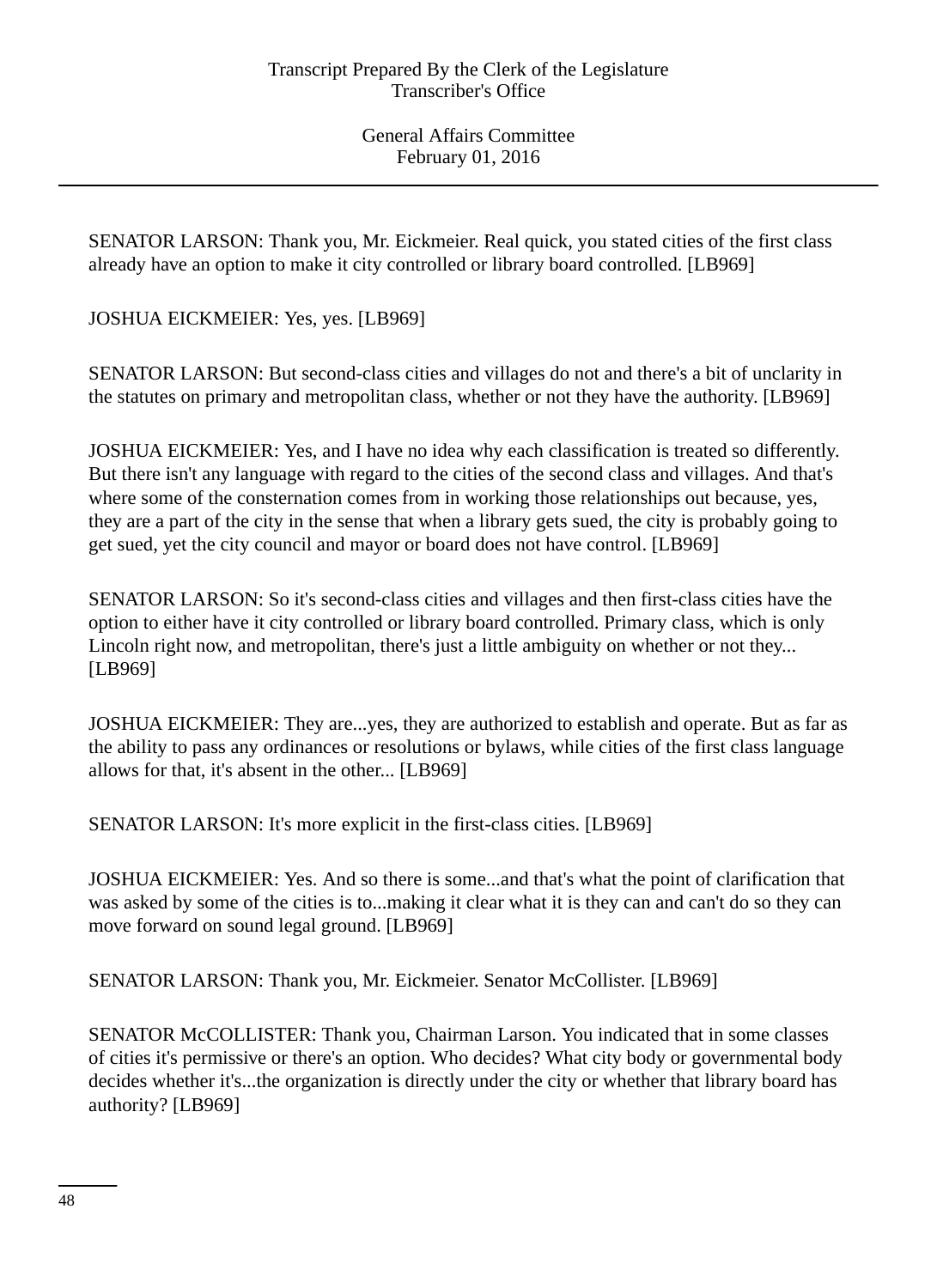JOSHUA EICKMEIER: So for example, let's say you are a city of the first class. So you have more than 5,000 people but you're smaller than Lincoln. And so that city council and mayor would be the ones to decide whether the public library, which is taxpayer funded, whether that would fall under an advisory board role, in other words be treated like any other department within the city. Or would it be a separate autonomous board in which case the city council would likely...they would still have budgetary control in the sense that they would approve the budget. But they would not have necessarily specific line-item control, depending on how that relationship works. But that would be the choice of the city council on how they would want to move forward. And some have transitioned to advisory boards and some are still autonomous in that nature. [LB969]

SENATOR McCOLLISTER: So that decision is essentially made by the city council. [LB969]

JOSHUA EICKMEIER: In cities of the first class because they're the only ones with the option at this time. [LB969]

SENATOR McCOLLISTER: And will the bill provide for that same stipulation in all the other classifications? [LB969]

JOSHUA EICKMEIER: This bill would require the advisory board governance structure. What I was saying at the end is that one possible amendment could be to give them the same option that cities of the first class currently have if that creates more comfort within the cities and the relationship between cities and their libraries. So this bill would...in instances of...this would change all of the cities and villages in the sense that even first-class cities which have the option of advisory or autonomous library boards, they would then have to take control in the sense that they would then be an advisory board. It would make it an advisory board with the one caveat that in...in regards to which materials would be in the library, that would still be the decision of the library board even if it's an advisory board. And that goes back to concerns of, you know, if you have an elected official, comes in and says, you know, Harry Potter is a witch and we don't want Harry Potter books in our library. I'm going to go and pull them all. Well, this would prevent that because it would be a decision of the board. [LB969]

SENATOR McCOLLISTER: Yeah, one more question, sir, and that is would the city of Omaha then have the authority or at least the option to decide by the city council whether or not to go under the governance structure that you're advocating in this bill? [LB969]

JOSHUA EICKMEIER: Yes, they would under this bill as drafted they would have that control. And those library boards would be advisory boards. And the example of Omaha, they would then be...they would be responsible for passing the necessary ordinances and resolutions and policies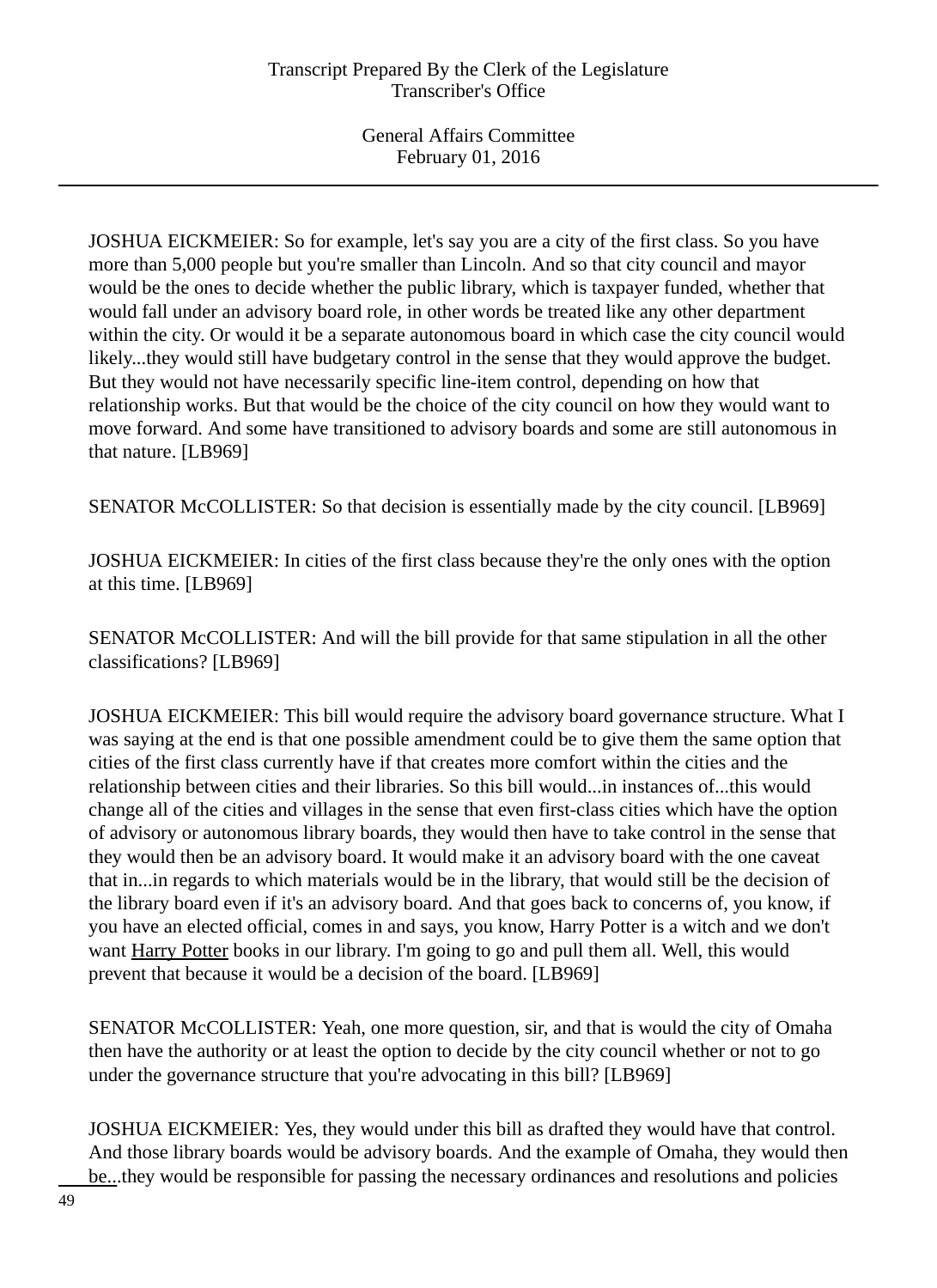to govern that, with of course that one caveat of who decides the materials that actually are in the library. [LB969]

SENATOR McCOLLISTER: Thank you. Thank you, Chairman Larson. [LB969]

SENATOR LARSON: Senator Kolterman. [LB969]

SENATOR KOLTERMAN: Thank you, Senator Larson. So, Mr. Eickmeier, if I understand this correctly, you're going to regulate everybody the same and it would be up to the municipality to decide whether or not they wanted to have advisory boards or what their rationale, even firstclass cities. [LB969]

JOSHUA EICKMEIER: As drafted, everyone would...every city and village would have control over their library as an advisory board. This would take away even the option for cities of the first class and it would move them...for the other classes it would move them independent boards to be under the city as an advisory board, as drafted. But I did mention that the committee could consider an amendment to give them that option if that is something that the committee would be more comfortable with. [LB969]

SENATOR KOLTERMAN: Okay, I understand the premise then and my question is do we have a lot of conflicts out there in the state right now where this isn't...where the library boards and the cities or the municipalities or the...Omaha or Lincoln are not getting along? What prompted the bill? [LB969]

JOSHUA EICKMEIER: Sure, yeah. Absolutely. Well, in our office it was a constituent who had contacted our office with concerns in that city. And I believe that was O'Neill, and I believe there is a representative here from O'Neill who will follow me, if she's going to testify, could give anecdotal experience. And Omaha also had expressed some concerns with clarifying their library relationship. And this all came out of the interim study hearing that was held this summer...this fall as well. So that's...and I think the League of Nebraska Municipalities can also provide some anecdotal examples. But there have been instances that I have dealt with whether the library had policies that would run afoul of the law or issues where, basically, just not getting along for various reasons. But I'll let them give you more details on that. [LB969]

SENATOR KOLTERMAN: Okay. Thank you. [LB969]

JOSHUA EICKMEIER: I don't want to steal all their thunder. [LB969]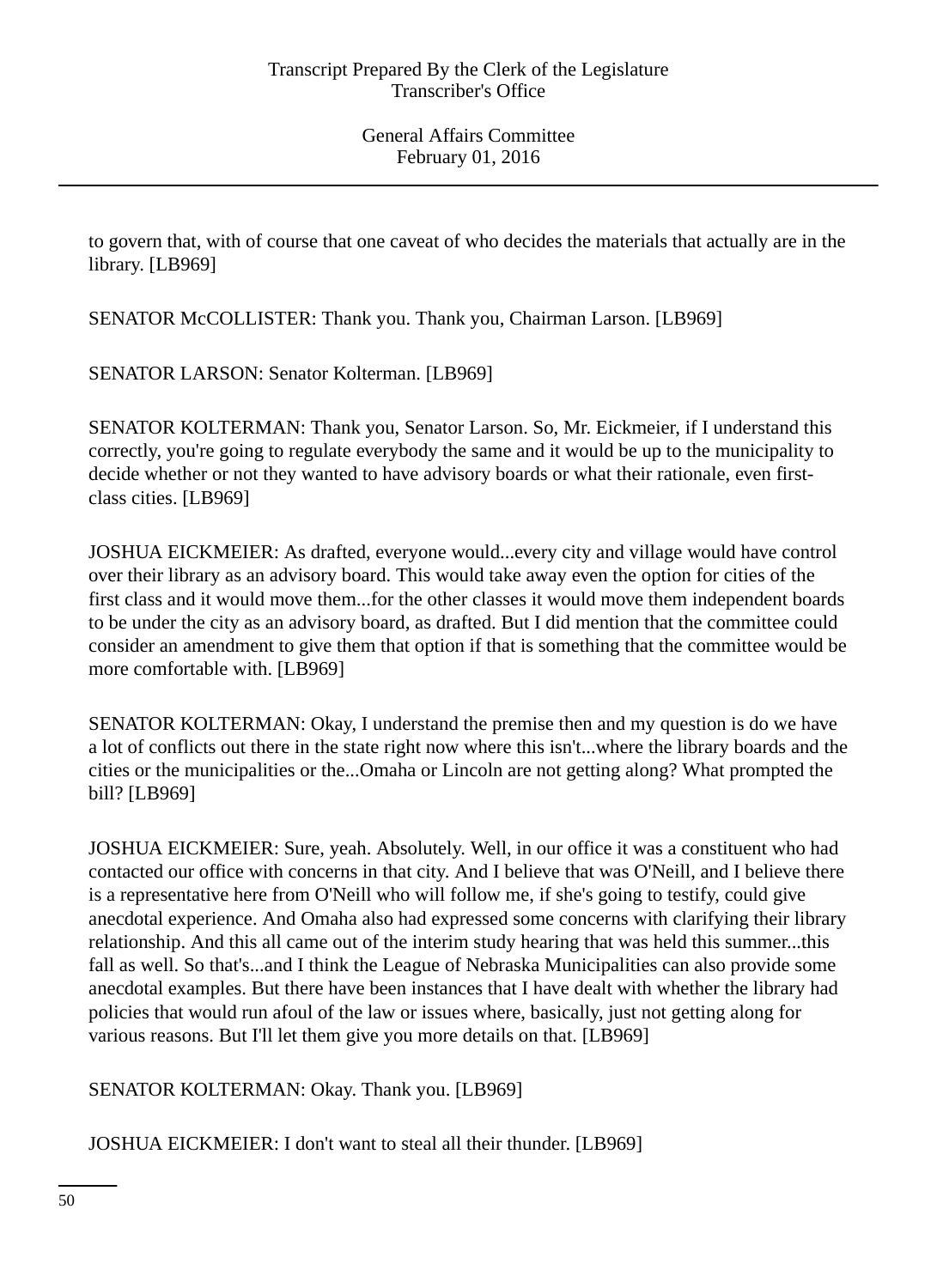SENATOR LARSON: Thank you, Senator Kolterman. One quick, Mr. Eickmeier. [LB969]

JOSHUA EICKMEIER: Yes. [LB969]

SENATOR LARSON: Just for the record, LB969 does not get rid of any library advisory board, correct? There will always be a...to advise on content and materials, correct? [LB969]

JOSHUA EICKMEIER: Yes, this... [LB969]

SENATOR LARSON: All right. [LB969]

JOSHUA EICKMEIER: ...would require it for all classes and villages and cities. [LB969]

SENATOR LARSON: Yep. But there will always be a library...there still will be a library board and they will be responsible for content, programming, things like that, that the city council provides in the budget, correct? [LB969]

JOSHUA EICKMEIER: Yes, yes. [LB969]

SENATOR LARSON: All right. Thank you. Senator Riepe. [LB969]

SENATOR RIEPE: Thank you, Senator Larson. My question is that if we allow the libraries to decide if they want to separate from the city and then tax on their own, why not? I mean if they want independence financially, go for an authorized levy. [LB969]

JOSHUA EICKMEIER: I think...I can't speak to that. I think that opens up a whole nother avenue of taxing authority. There are examples within the city with the airport authority has taxing authority and their lid gets included into the city's lid when it comes to their total property tax lid. I don't...that's a policy question that's above my pay grade. [LB969]

SENATOR RIEPE: But it's...it could be offsetting taxes only it's greater accountability because people then vote. Rather than having it be a hidden tax within the city, it's a very much upfront stand on your own. If people levy it, they'll vote for you. If they don't, obviously you're going to have to resize, if you will. [LB969]

JOSHUA EICKMEIER: Yeah, I can't speak to that. The only thing I would caveat is if you don't...if the concern is having elected officials on city councils or mayors getting involved in the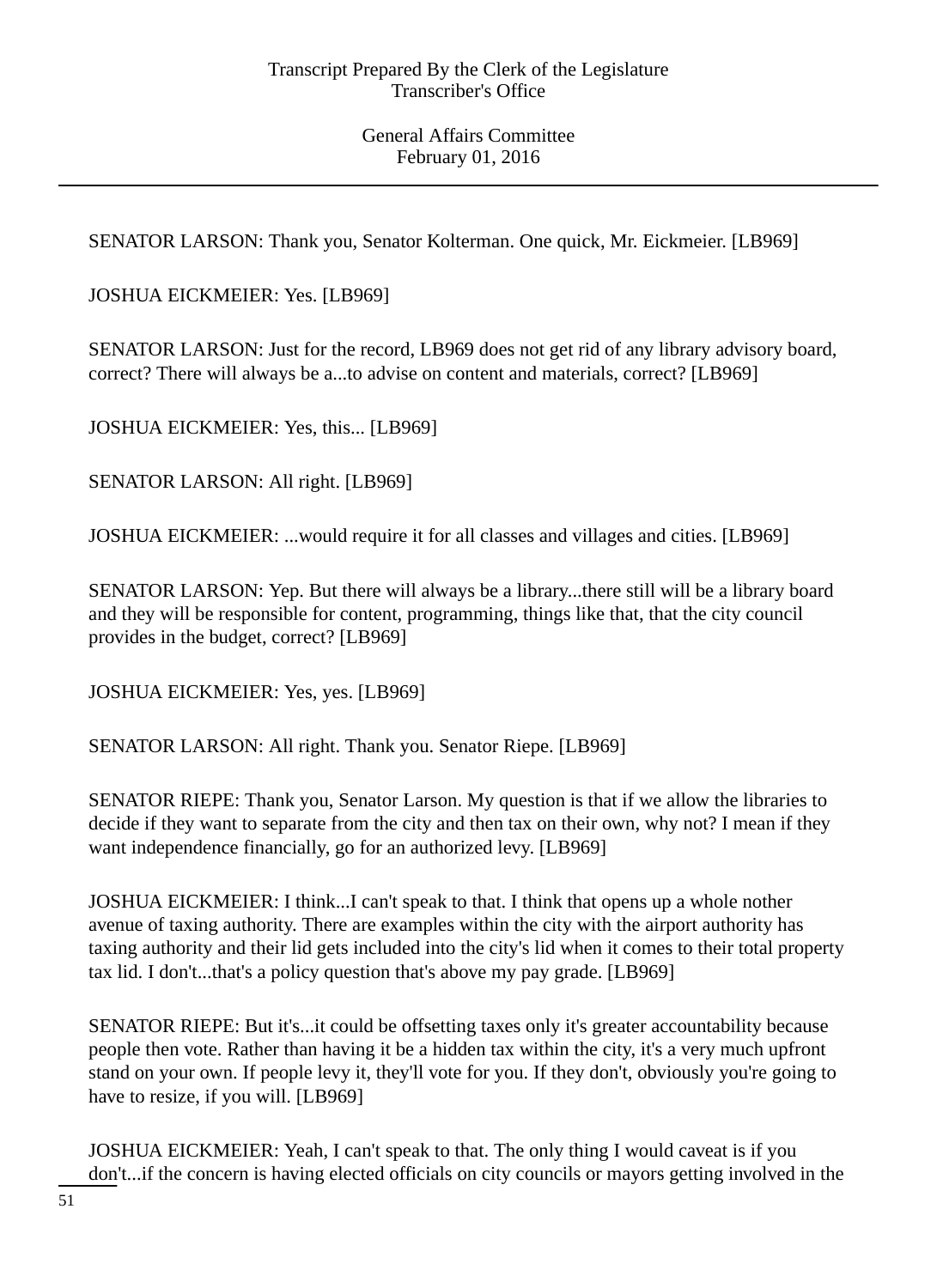content of library materials, having the library board elected doesn't necessarily solve that issue. [LB969]

SENATOR RIEPE: I'm talking more about taxing authority than I am elected authority. [LB969]

JOSHUA EICKMEIER: Oh, okay. Yeah, I would leave that up to the committee to decide before I get in trouble. [LB969]

SENATOR LARSON: Thank you, Senator Riepe. [LB969]

SENATOR RIEPE: Thank you. [LB969]

SENATOR LARSON: Any further questions? Thank you, Mr. Eickmeier. [LB969]

JOSHUA EICKMEIER: Thank you. [LB969]

SENATOR LARSON: We'll take the first proponent to LB969. Welcome to the General Affairs Committee. [LB969]

MARTY BILEK: Thank you. [LB969]

SENATOR LARSON: Welcome back I should say. [LB969]

MARTY BILEK: Thank you, Senators. My name is Marty Bilek. I'm the chief of staff for Omaha Mayor Jean Stothert and I'm speaking today as a proponent of this particular bill. The city of Omaha has an \$800 million annual budget from which it funds ten city departments. The voters elected a mayor and city council to make decisions on their behalf regarding how their taxpayer dollars are to be spent. For all practical purposes, the library is currently a city department. The library staff are city employees with city benefits. The library administration uses city support services including legal, financial, and human relations. The library director attends cabinet meetings and city council meetings. The libraries are city-owned facilities. However, current state law gives the library board control over library policymaking, budgeting, and hiring. For the sake of consistency and accountability to the taxpayers, the library board should instead assume an advisory role similar to the many other city boards who are in existence to advise the mayor and the city council. The library board would also make the ultimate decisions regarding library content. Previous legislation has adopted this arrangement as an option for first-class cities in Nebraska. I think it would work well for Omaha too. Otherwise,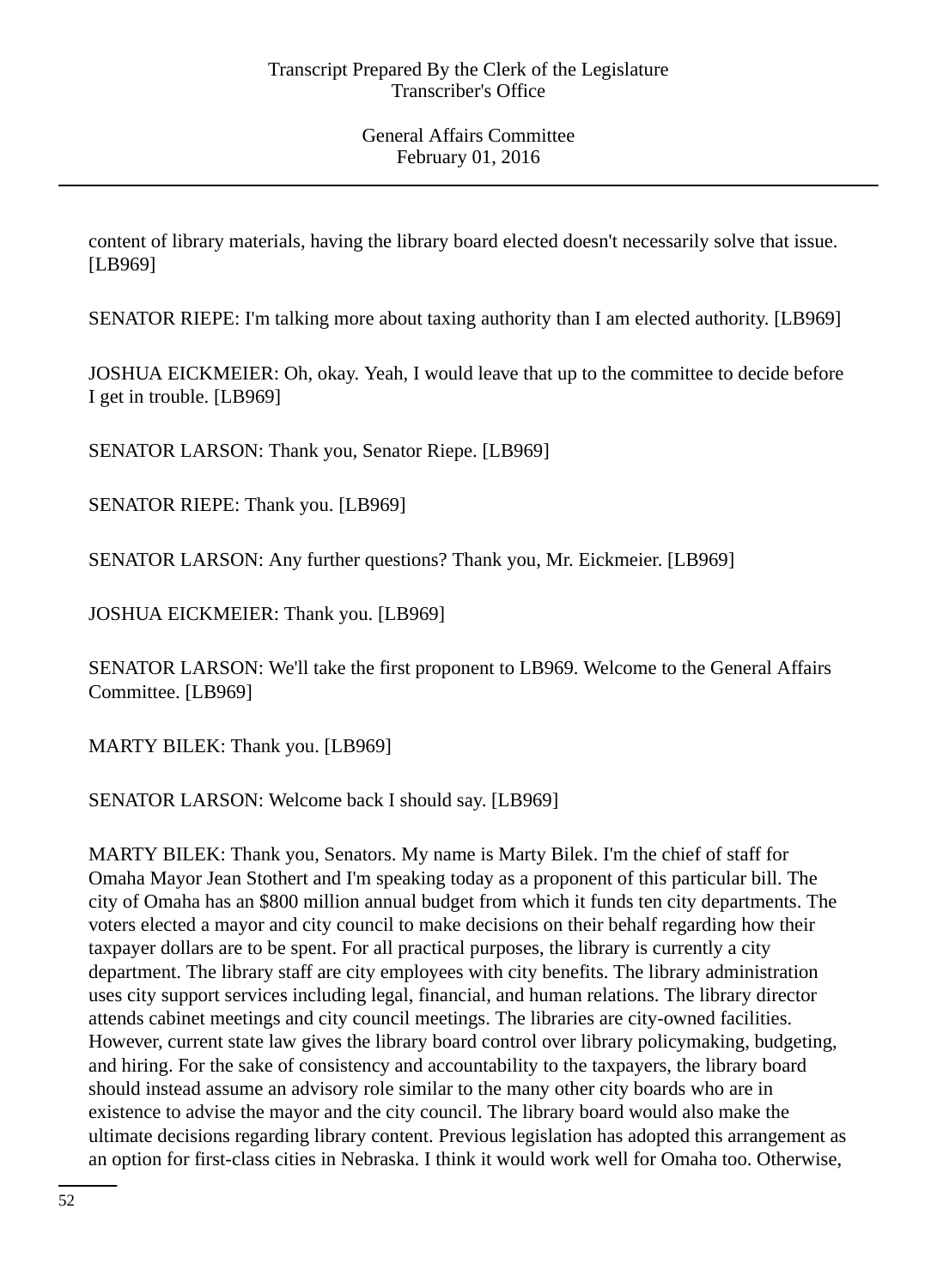#### Transcript Prepared By the Clerk of the Legislature Transcriber's Office

General Affairs Committee February 01, 2016

dual oversight of the libraries creates an unnecessary controversy when the library director becomes torn between two entities that both have authority over library operations. Omaha has a good library system and it is becoming better as we adopt modern computer technologies for our libraries. I believe taking the ambiguity out of the library management will improve our library system and facilitate future advancements. Thank you, Senators. And I do want to...there were a couple of things brought up that I do want to address while I'm sitting here, and then I'd be glad to take your questions. Initially, I imagine a hundred years ago, having an autonomous library was very important because it ensured impartiality and objectivity. It took the politics out of it. But a hundred years later in 2016 you have so much access to information otherwise that that integrity is...well, it's not like the libraries are the only show in town anymore. Now you have a newspaper, not on-line but also...not only on-line but also delivered to your home. You have television. You have bookstores. You have the Internet. So quality information is available all around us so the concern about the integrities of our library isn't the same as it would have been a hundred years ago. And, Senator Kolterman, I think you were looking for examples. I did have one while I was sitting there. Last summer, the city of Omaha had to hire a library director. The library board went through a selection process. They decided who they would like to hire. And then what they do is they not only simply inform us of their decision, but then they also decide upon a salary without any involvement from the Mayor's Office or the city council, or in other words, from the body that actually pays their salaries. And it creates a very awkward situation. It's frustrating for us because if there's going to be a department head that's hired you'd at least like to have some input in it and we didn't. And if there's going to be decision making about the salaries, we'd like to have some say in that as well because we look for parity amongst the department directors. So there is an example that we had to suffer through last summer. And I think, Senator Riepe, you mentioned having a separate taxing authority. You know, we did discuss that. That would give them...that would solve a lot of problems for us. But what it would do is it would make...it would be sort of a Pontius Pilate approach to this by what it would do is it would pass the responsibilities for the libraries off on to somebody else basically, or possibly an elected body or someone else. But the real problem is I don't know that the taxpayers would care to entertain the fact that a new taxing authority was going to be created in Omaha. So I don't know how popular that would be. Anyway... [LB969]

SENATOR LARSON: Thank you, Mr. Bilek. I'm going to let them ask questions. [LB969]

MARTY BILEK: Yes, please. [LB969]

SENATOR LARSON: I know that was your opening statement and so if they want to address some of those specific questions I'll let them do that. Senator Kolterman. [LB969]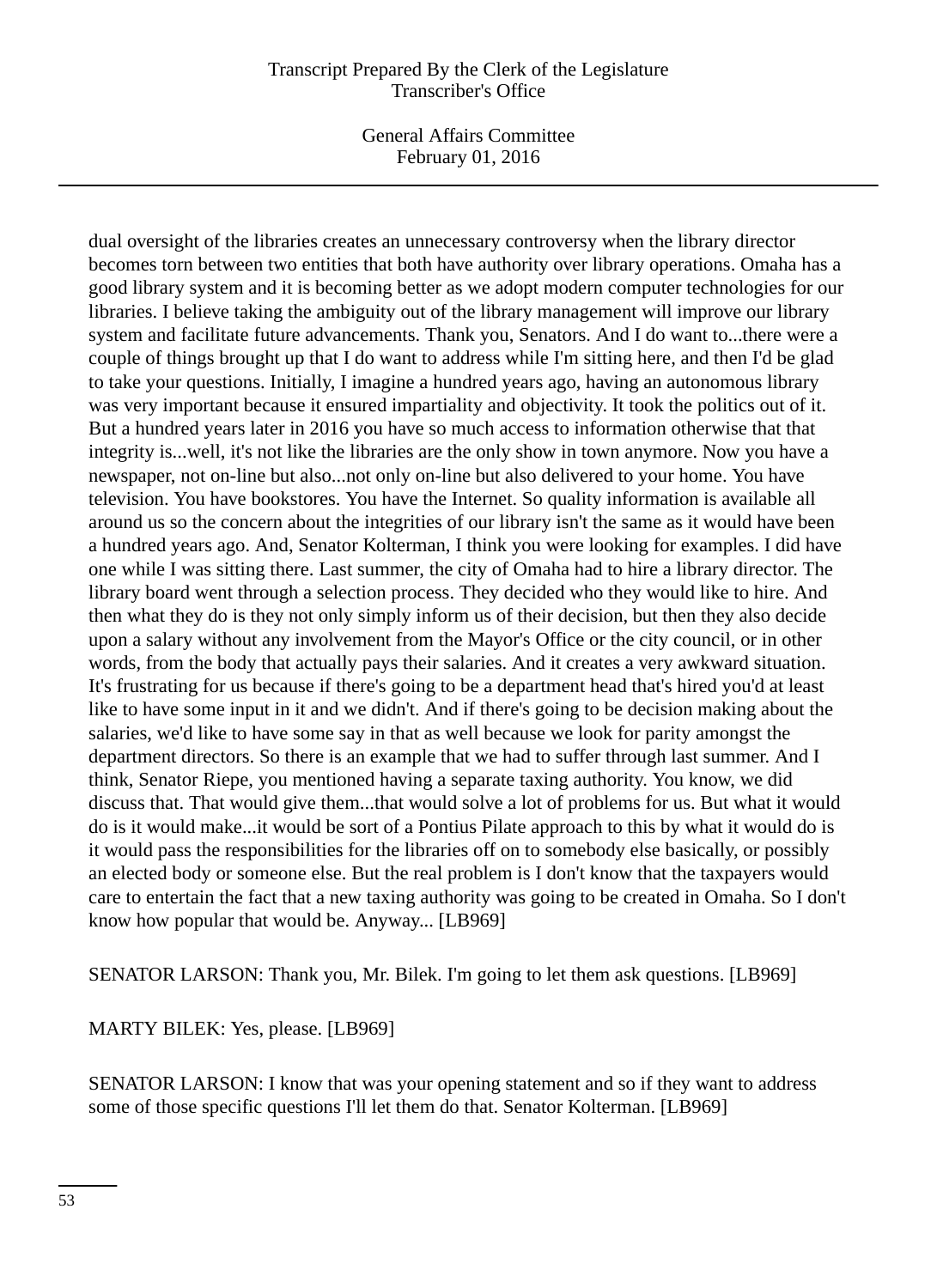SENATOR KOLTERMAN: Thank you, Senator Larson. So on last year, let's use last year as an example, when you had to hire a new library director. Has the library got a budget that it has to follow? [LB969]

MARTY BILEK: It has a big number, but then after that it can make decisions on how it wants to spend that. In other words, the library budget I think is \$14.3 million. [LB969]

SENATOR KOLTERMAN: Okay. [LB969]

MARTY BILEK: We bless them with that amount of money each year, or at least this year. And then they make decisions themselves on who gets a raise, who doesn't, how much they want to spend on this, that, and the other thing. And that's not the case with other city departments where we have a little bit more control, influence maybe, or at least we have...we're part of the decision making, where in the case of the library we're not. [LB969]

SENATOR KOLTERMAN: But in the example that we used last year, did the director come in under budget that they hired? [LB969]

MARTY BILEK: I believe so. [LB969]

SENATOR KOLTERMAN: Okay. Second question, has the city council of Omaha taken a position on this bill? [LB969]

MARTY BILEK: To my knowledge there are two of the city councilmen that are opposed to this bill. A matter of fact, I have their letter. And one of their primary concerns was just the fact that the libraries need to be autonomous because they would like to ensure that its contents aren't tampered with. But in this bill, Senator Larson will tell you, and others, there are safeguards against that. [LB969]

SENATOR KOLTERMAN: But have they taken a position as a council and as a city? [LB969]

MARTY BILEK: No, not as a council wholly speaking. As a seven-member council, they have not taken a position, but individuals have. [LB969]

SENATOR KOLTERMAN: Okay. Thank you. [LB969]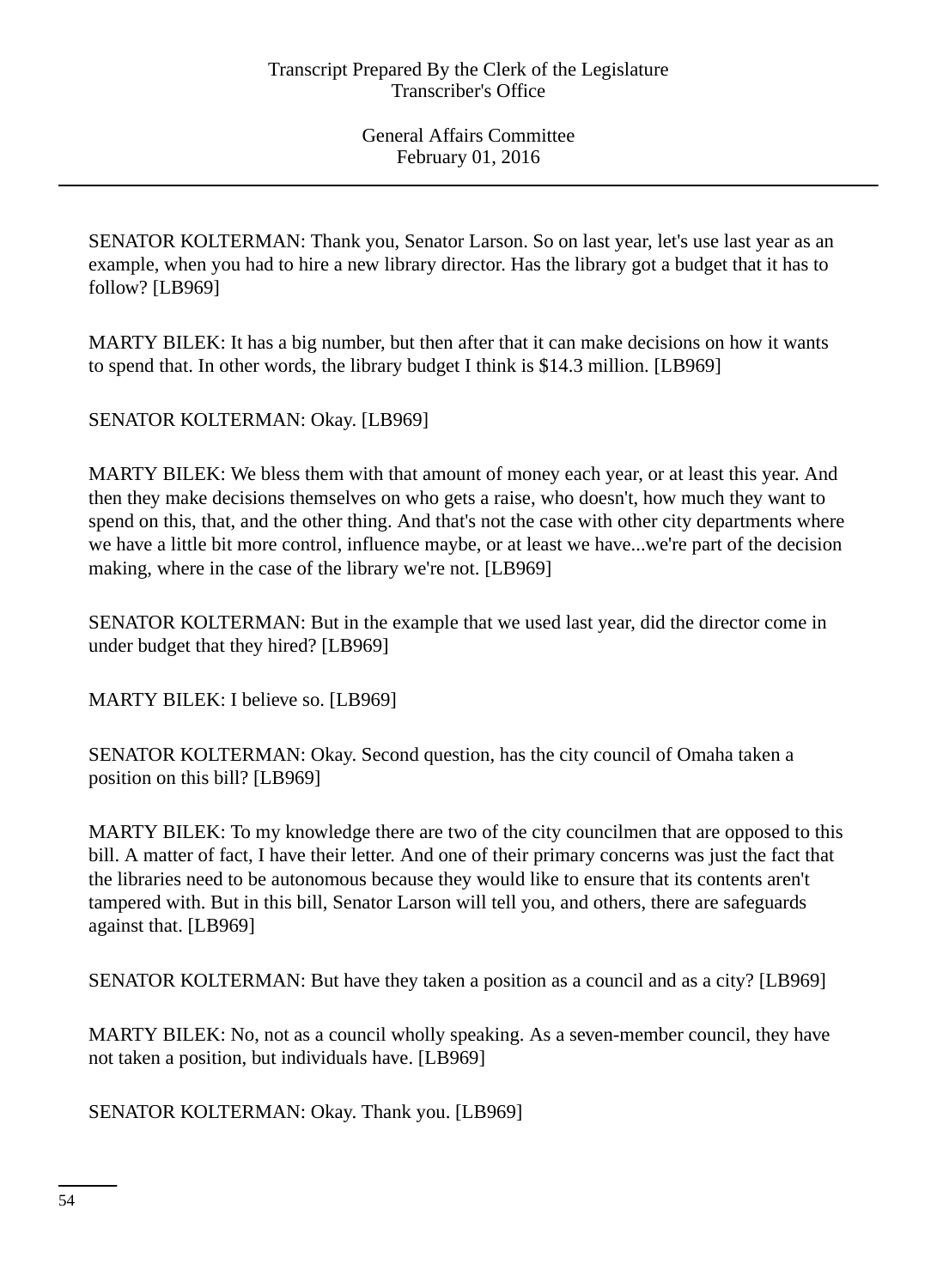SENATOR LARSON: One quick question and then I'll move to you, Senator McCollister. You made the comment they had a \$14.3 million budget. So essentially you give them that \$14.3 million but you have no discretion in terms of how they spend that \$14.3 million, correct? [LB969]

MARTY BILEK: Exactly. [LB969]

SENATOR LARSON: And I guess I come at this from a more legislative point of view having served on Appropriations, I don't know how familiar you are with how we operate when we direct to a state agency--and you can answer yes or no if you don't know--it's your understanding that when we tell a state agency or one of our code agencies, we give them a budget, we direct specifically how they spent that money as a Legislature. And you want as a city that same ability. So you know, if we tell Department of Roads we want you to spend money at X, Y, and Z, we aren't just giving them \$14.3 million. You kind of want that same authority that the Legislature uses when we appropriate money. [LB969]

MARTY BILEK: You know, it makes sense. I think we owe it to the taxpayers because that's the elected officials are there to do. And in the case of the police department, for example, we'll give them \$125 million and then we'll tell them, or at least discuss with them, how many police cars do we want, how many uniformed patrol officers, do we want to continue with the canine unit, etcetera. [LB969]

SENATOR LARSON: Thank you. And I think that's just that clarity that they operate...the library board is operating differently than all the other code agencies, and using state government as an example, outside of what even we do. We direct our spending to our code agencies how we want them to spend money. And you just want that more explicit authority to... [LB969]

MARTY BILEK: That's exactly right, Senator. [LB969]

SENATOR LARSON: ...to work with the library board and not just be able to be told, no, we can spend it however we want. [LB969]

MARTY BILEK: Exactly. [LB969]

SENATOR LARSON: Senator McCollister. [LB969]

SENATOR McCOLLISTER: Thank you, Chairman Larson, and welcome, Mr. Bilek. [LB969]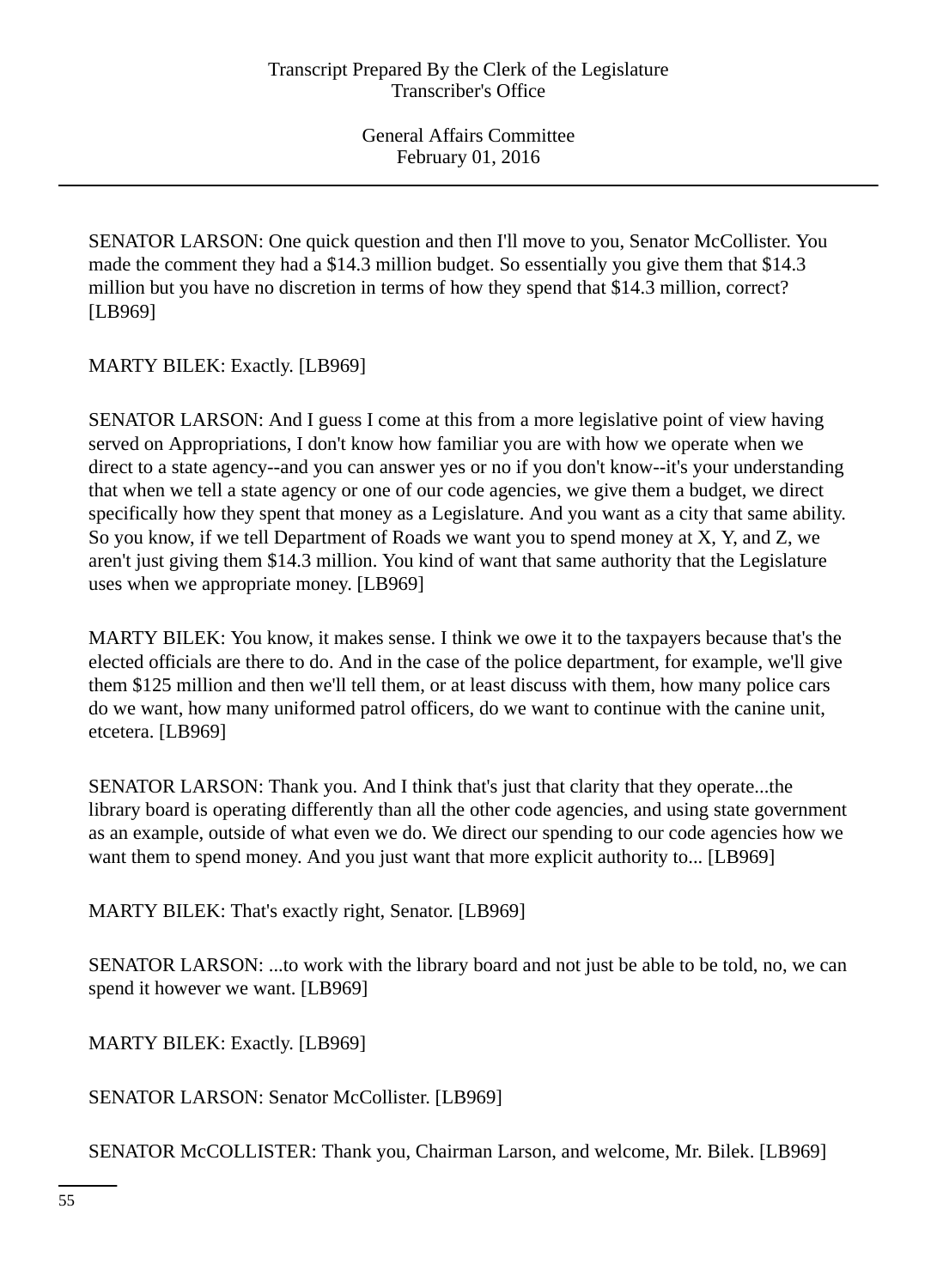MARTY BILEK: Senator. [LB969]

SENATOR McCOLLISTER: Of the budget at the library, does the city contribute the entire amount of the operating cost of the library? [LB969]

MARTY BILEK: The lion's share of it. There's some donations. [LB969]

SENATOR McCOLLISTER: Does the county contribute any money to the operation of the library? [LB969]

MARTY BILEK: They do as well, yes. But I don't have the numbers, I'm sorry. [LB969]

SENATOR McCOLLISTER: So would it be fair to say that the city contributes, what, 80 percent, 85 percent of the library's budget? [LB969]

MARTY BILEK: I'll use the approximate number of 85 percent. [LB969]

SENATOR McCOLLISTER: Eighty-five percent, with the county and private subscriptions providing the balance. [LB969]

MARTY BILEK: Exactly. [LB969]

SENATOR McCOLLISTER: Okay. And remind me who appoints the library commission members. [LB969]

MARTY BILEK: The mayor does. [LB969]

SENATOR McCOLLISTER: The mayor. So she has that authority to provide...to select that. Now, is there an approval process whereby the appointments go through the city council? [LB969]

MARTY BILEK: The library board members are appointed by the mayor and I think there's an approval process that goes through the city council. [LB969]

SENATOR McCOLLISTER: So they ratify the appointment. [LB969]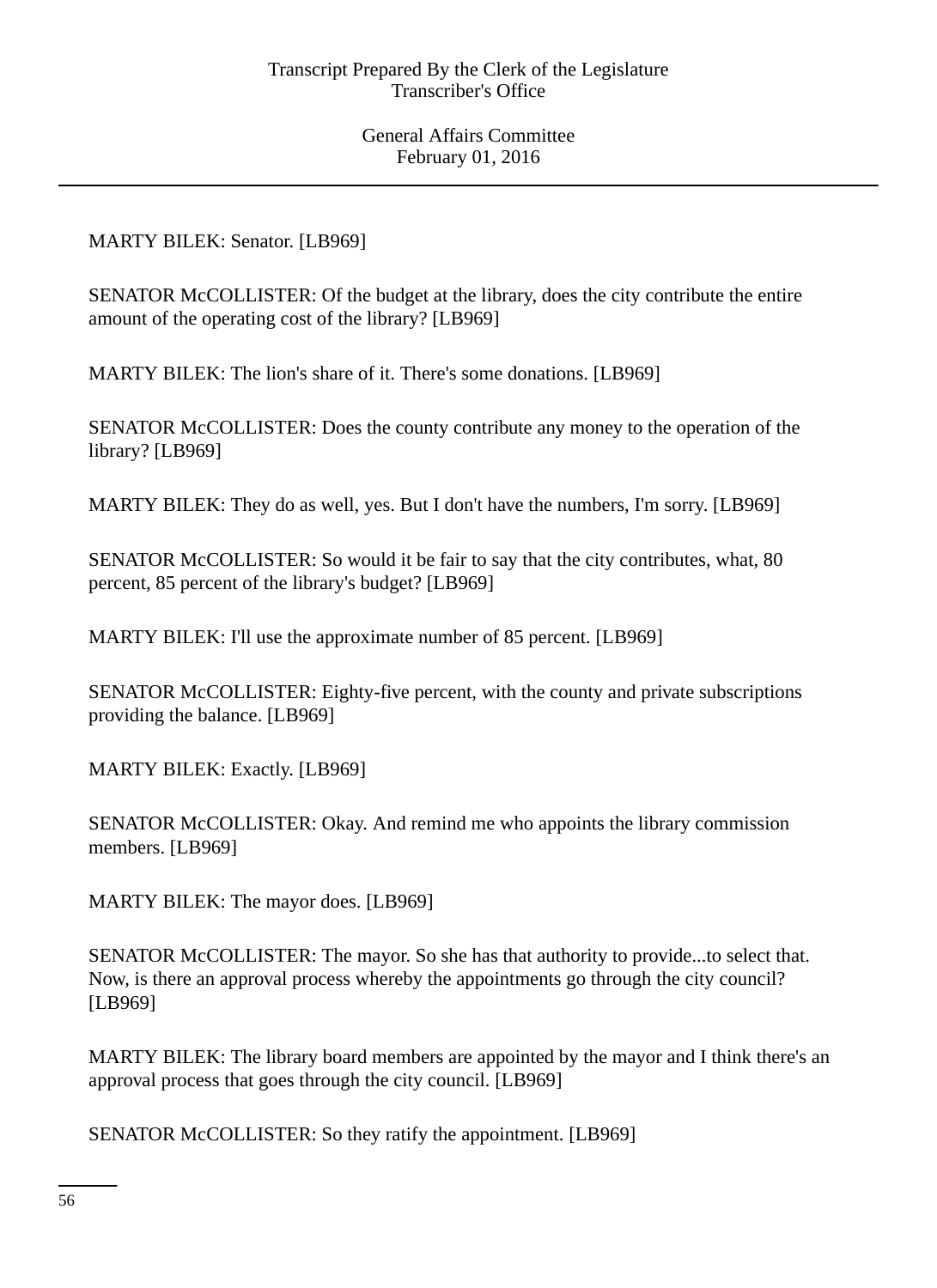MARTY BILEK: Right. [LB969]

SENATOR McCOLLISTER: I understand. So the mayor has full control over who's on that board? [LB969]

MARTY BILEK: Yes. [LB969]

SENATOR McCOLLISTER: Thank you very much. [LB969]

SENATOR LARSON: Thank you, Senator McCollister. Senator Riepe. [LB969]

SENATOR RIEPE: Thank you. Thank you for being here. My question would be kind of a follow up question, too, is on the salary, annual salary for the director of the library, does the mayor have approval authority, either yes or no on that, wherever that salary is set, or is that set independently by the library board? [LB969]

MARTY BILEK: The library board sets the salary. The mayor last time was rather insistent on the number she wanted so it would be in line with the other directors. I think the library foundation ended up making up the difference. [LB969]

SENATOR RIEPE: Okay. The other question that I have is I'm trying to figure out how close it parallels with other department directors, pretty much the same benefit package, same...so it's virtually everything that all of the other directors have except a direct reporting relationship? [LB969]

MARTY BILEK: Yes. [LB969]

SENATOR RIEPE: Okay. But they don't attend any directors meetings, or does the library director attend management meetings? [LB969]

MARTY BILEK: Yes. [LB969]

SENATOR RIEPE: Okay. So they're the only one at the table... [LB969]

MARTY BILEK: That wasn't always the case, but the library director does now. [LB969]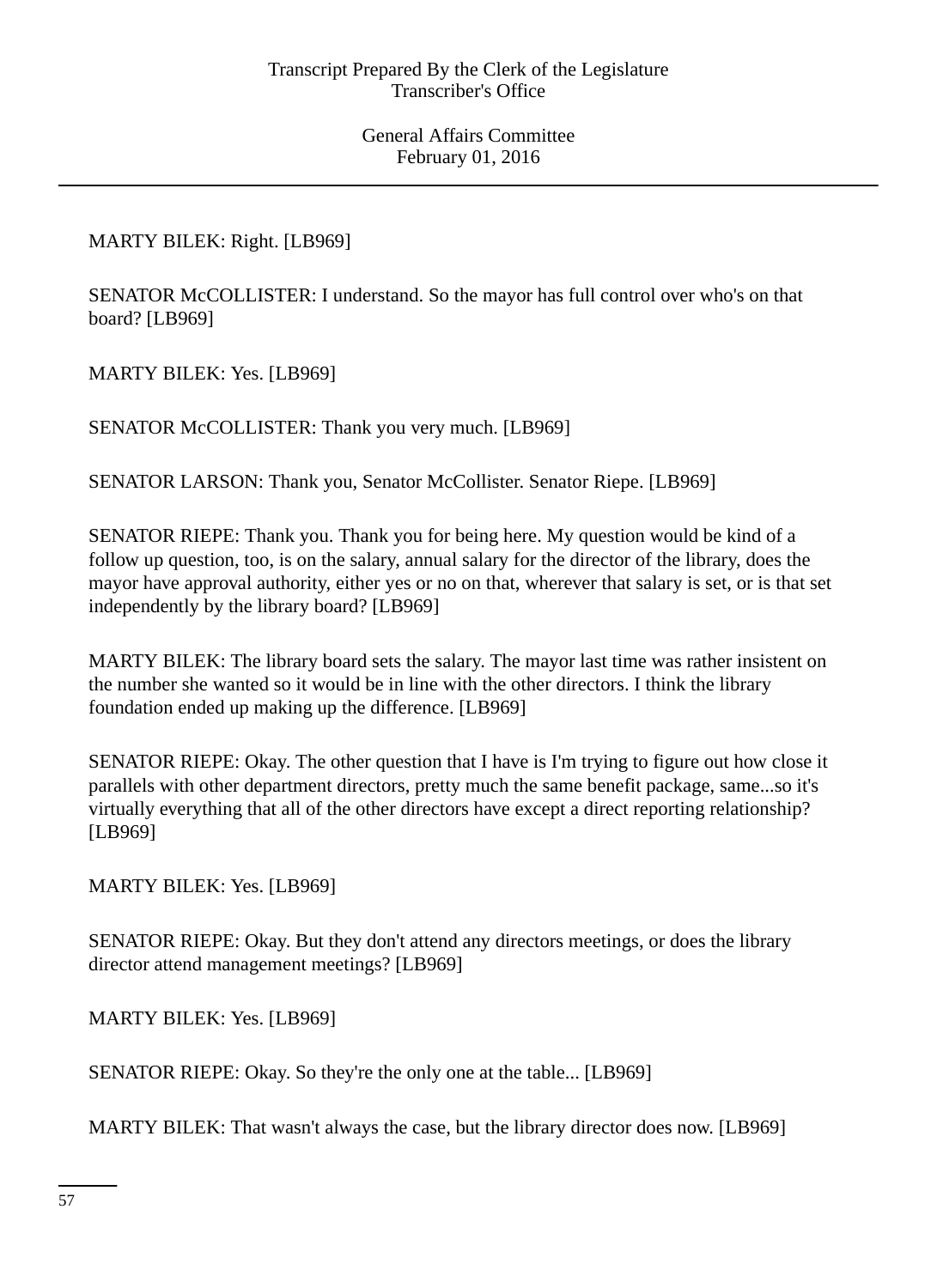SENATOR RIEPE: They're the only one at the table that is not direct reporting relationship. [LB969]

MARTY BILEK: That's correct, yes. [LB969]

SENATOR RIEPE: Okay. Thank you, Mr. Bilek. [LB969]

SENATOR LARSON: Thank you, Senator Riepe. Any further questions? Seeing none, thank you for joining us today, Mr. Bilek. [LB969]

MARTY BILEK: Okay. [LB969]

SENATOR LARSON: Give the mayor my kind regards. [LB969]

MARTY BILEK: I will. [LB969]

SENATOR LARSON: Next proponent. Welcome to General Affairs Committee. [LB969]

JEFF KOOISTRA: (Exhibit 1) Good afternoon, Chairperson Larson and members of the General Affairs Committee. My name is Jeff Kooistra, K-o-o-i-s-t-r-a, and serve as city administrator for the city of Gretna. I am here today to speak in support of LB969 primarily on behalf of Gretna. I also represent the United Cities of Sarpy County which includes the cities of Papillion, La Vista, and Springfield who also support this legislation. I first want to thank the senator for submitting this bill and working with our senator, Senator Murante, on this bill. The purpose of this bill is we feel would be proposing that it be given an option for different way to govern and operate and manage local library via more participation and control by the elected officials along with the new library advisory board. This option is needed in case the local citizens request it or in case the library board is not functioning smoothly. Not functioning smoothly could be from any reason such as not enough persons to serve on the board, lack of skill, misjudgment, mismanagement of operation, etcetera. If or when that happens, library function can become dysfunctional and even come to a stop and there's no option in state law for cities to correct things by opting another way for governance. Some cities will want to stay with the library board and some may want or need to change to what this LB969 would allow, and that's a local decision of selecting the proper option. But without an option, the local libraries can have poor operations and the city does not have the ability to repair the situation because the current law provides just a single way to govern and operate our local libraries. Having an option thus serves the local public interests and allows for local control. The city of Gretna is a city of the second class. We have two library facilities. One is the Main Adult Library and the is the Children's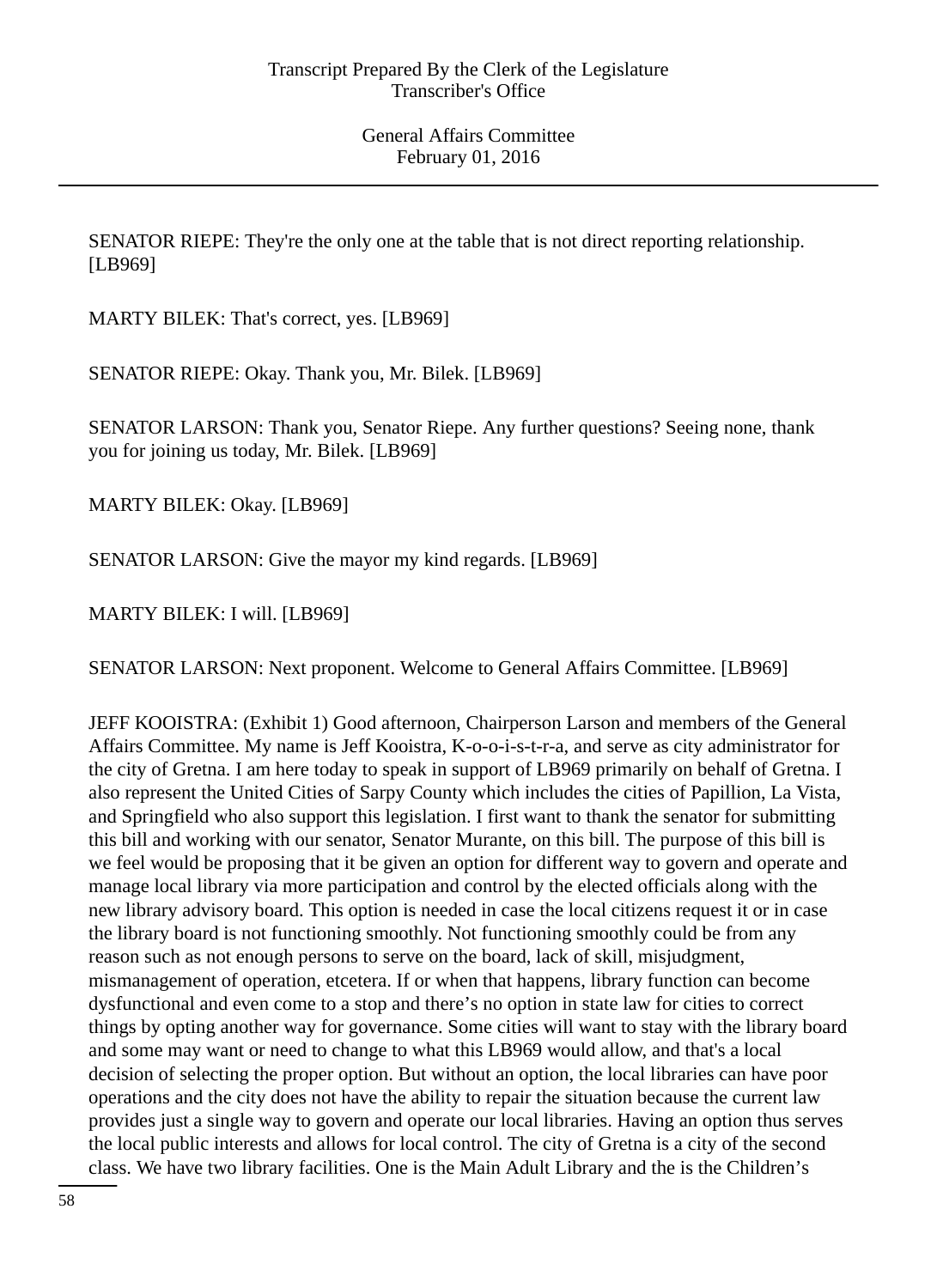Library. The mayor and city council presently have only two areas of oversight for the library's operations. One is the approval of the budget and second is appointments to the library board. In the case of the budget, the only oversight available to the mayor is the bottom total expenditures. In the past couple years, these oversight options have not been adequate to manage the library's activities in the areas of efficiency and effectiveness. Staffing has become one of the major concerns. The Gretna library presently has four full-time staff, six permanent part-time staff. For the hours open and programming that they offer, they are overstaffed. Their employee schedules have many hours a week when multiple employees are working but the facilities are not open to the public. I'll jump down. Okay, I'm sorry. [LB969]

SENATOR LARSON: Yeah, I try to be fair to everyone... [LB969]

JEFF KOOISTRA: No, that's fine. [LB969]

SENATOR LARSON: ...when they're...let them finish their thought. [LB969]

JEFF KOOISTRA: You bet. [LB969]

SENATOR LARSON: I'm sorry to cut you off. Senator Riepe. [LB969]

JEFF KOOISTRA: That's fine. [LB969]

SENATOR RIEPE: Thank you, Senator Larson. I guess my question might be one of naivety, but it seems to me that Omaha and possibly Lincoln that have, you know, several millions of dollars in play is a different situation than Class A schools...or cities. So what happens if the committee had an amendment that said category a which is the larger urban center like Omaha and Lincoln can do it this way and all the rest of you folks can do it the other way? [LB969]

JEFF KOOISTRA: Well, all I can do is speak for our class of city. The United Cities and if you look at the list, there's two of those are first-class cities and two of us are in second class. We feel that for our purposes we need that somewhat control. Talking about budget, our budget is about \$450,000 and the library generates about \$13,000, a little over \$13,000 of that. So most of it is on the taxpayers to pay for, which is not a problem. I think that's what it's for. It's a public service. But the council sets that tax rate too. [LB969]

SENATOR RIEPE: I'm curious then, is the library board the only one in the state that has an association that people are feeding money into? I assume the other department directors that the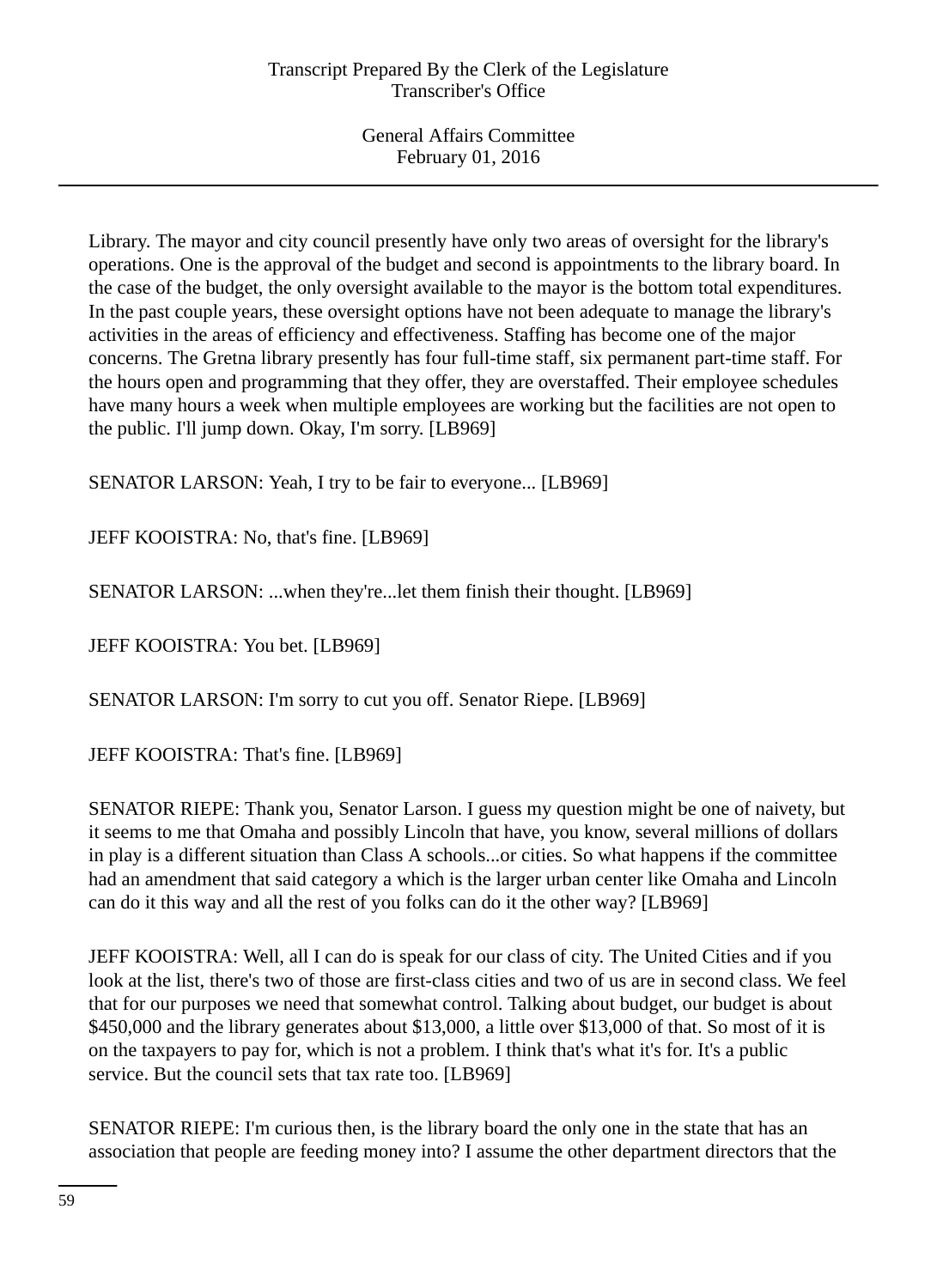city of Omaha has don't have associations. I mean is that...I don't mean to be unkind but is it an association that maybe has outlived its usefulness? [LB969]

JEFF KOOISTRA: I'm not aware of the other associations. I know there's groups that meet for public works purposes and utilities, water, sewer, and things like that. But I don't know how active, if any, that they are lobbying. [LB969]

SENATOR RIEPE: And you are the executive director of the foundation, is that right? [LB969]

JEFF KOOISTRA: No, I am the city administrator of Gretna. [LB969]

SENATOR RIEPE: Oh, okay. I was just curious how much in this school (sic) boards across the state, how much money...what's their budget look like? [LB969]

JEFF KOOISTRA: I couldn't tell you. I'm not privy to that information. Sorry. [LB969]

SENATOR RIEPE: Oh, okay. Okay, thank you. [LB969]

SENATOR LARSON: Thank you, Senator Riepe. Senator Kolterman. [LB969]

SENATOR KOLTERMAN: Yeah, thank you, Senator. You indicated that there's four organizations inside of your...Sarpy County. What are the towns? We're talking about Gretna and who else? [LB969]

JEFF KOOISTRA: It's Gretna, La Vista, Papillion, and Springfield. And there's only one other community (inaudible). [LB969]

SENATOR KOLTERMAN: So the two first class would be Papillion and... [LB969]

JEFF KOOISTRA: La Vista. [LB969]

SENATOR KOLTERMAN: La Vista. [LB969]

JEFF KOOISTRA: Yeah. [LB969]

SENATOR KOLTERMAN: Okay. [LB969]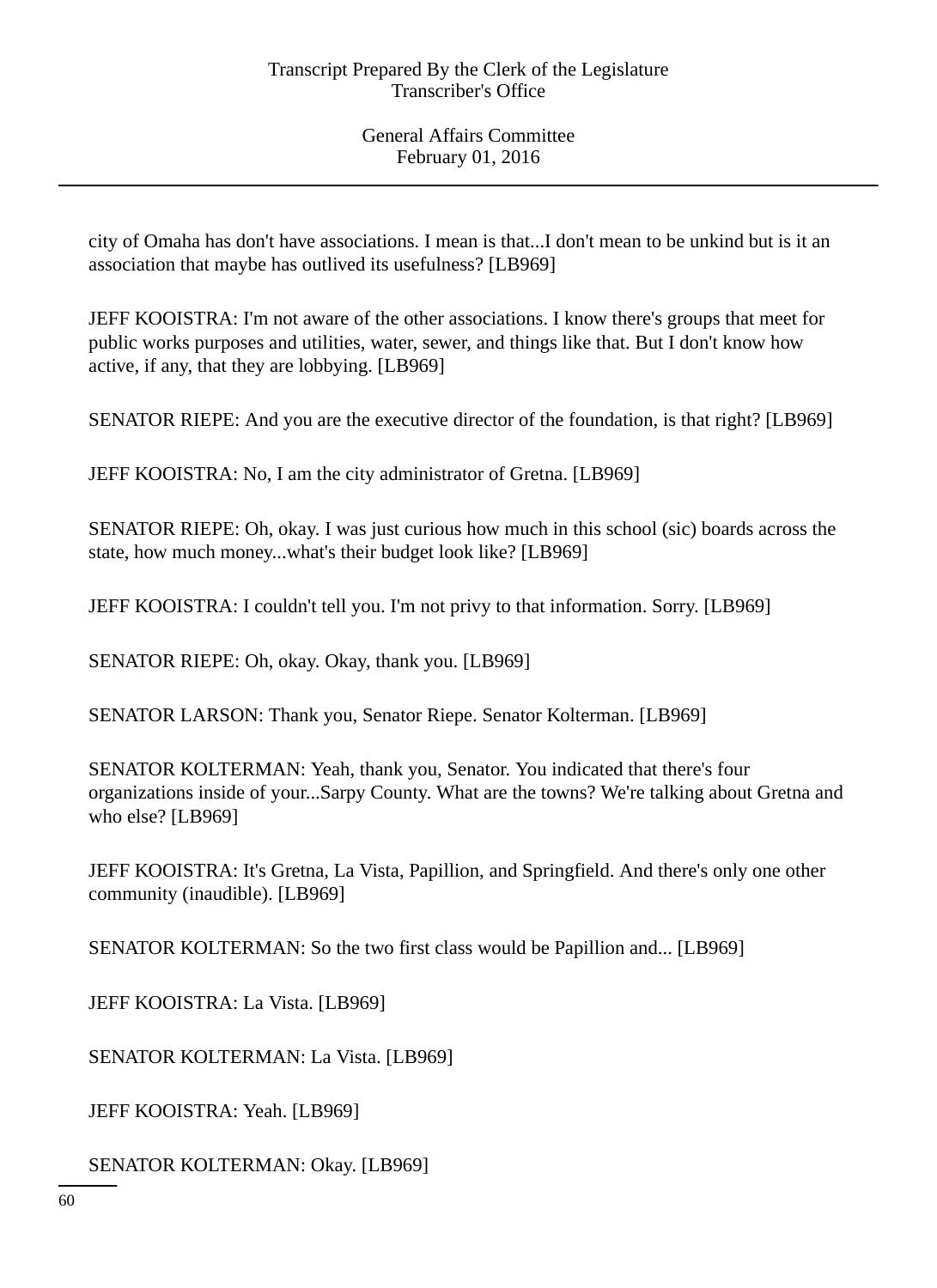JEFF KOOISTRA: But we work together as a lobbying group and we only propose bills through United Cities that all four communities agree upon. [LB969]

SENATOR KOLTERMAN: So you're called United Cities? [LB969]

JEFF KOOISTRA: Of Sarpy County. [LB969]

SENATOR KOLTERMAN: And is that an interlocal agreement that you have? [LB969]

JEFF KOOISTRA: Yes, it is. [LB969]

SENATOR KOLTERMAN: Okay. Thank you. [LB969]

SENATOR LARSON: Senator McCollister. [LB969]

SENATOR McCOLLISTER: Thank you, Chairman. Now, you are the administer or the city director at Gretna. [LB969]

JEFF KOOISTRA: Yes. [LB969]

SENATOR McCOLLISTER: The city administrator is the proper term? [LB969]

JEFF KOOISTRA: Correct, correct. [LB969]

SENATOR McCOLLISTER: Okay. And do you ever receive e-mails from constituents, from the people you serve in Gretna? [LB969]

JEFF KOOISTRA: All the time. [LB969]

SENATOR McCOLLISTER: You do? [LB969]

JEFF KOOISTRA: Oh, yeah, I'd say that. [LB969]

SENATOR McCOLLISTER: So you kind of understand the political process. [LB969]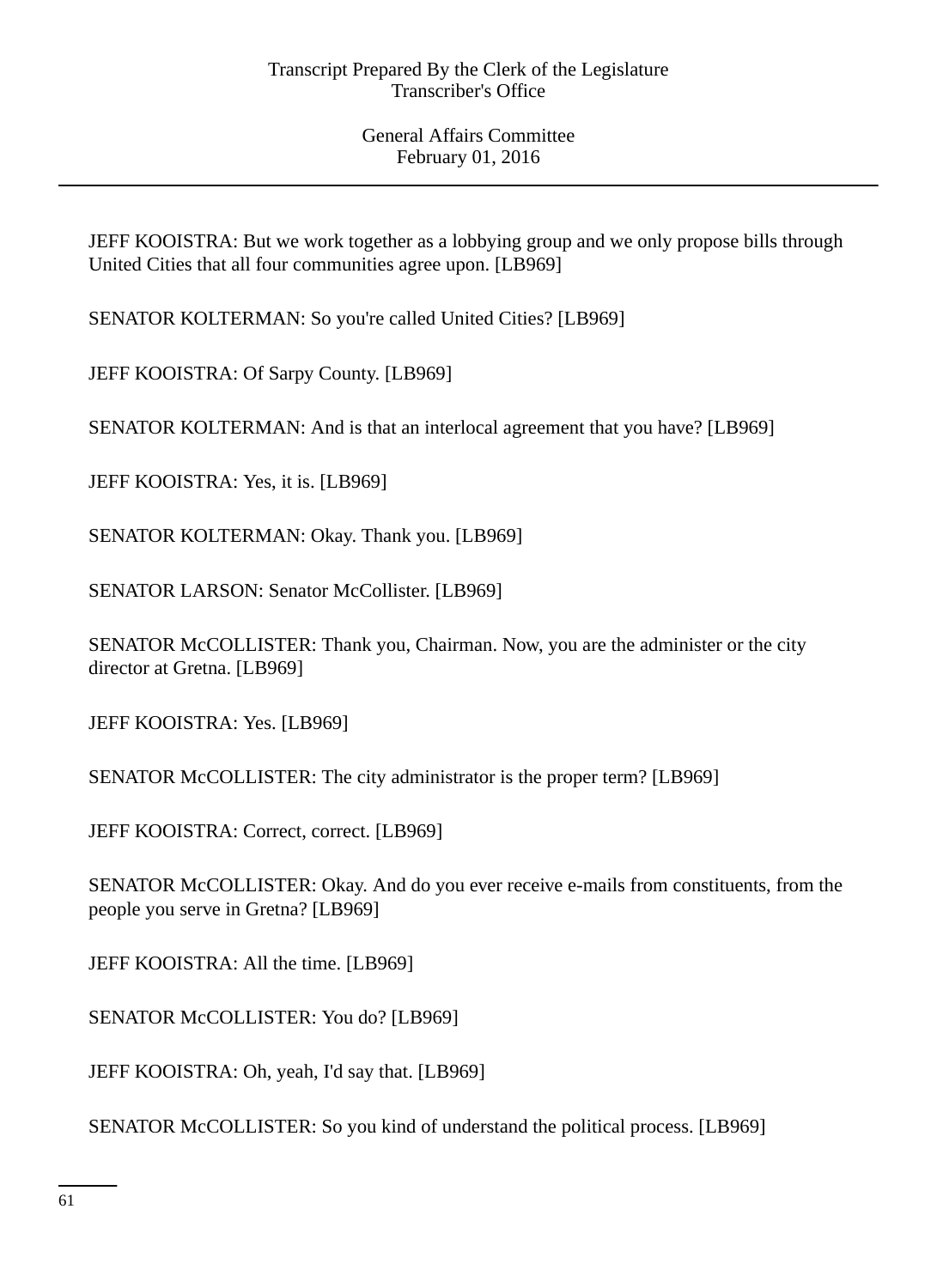JEFF KOOISTRA: Yes, I do. [LB969]

SENATOR McCOLLISTER: If you receive 150 e-mails as I have done on this particular issue with nary a one in support, what would be your conclusion? [LB969]

JEFF KOOISTRA: I at least look at all sides, I try to. I think in many cases there's always two sides to every story. And I'm always fairly empathetic to at least look at all sides of any situation because sometimes it...there's always a chance you can fill the ballot box, if you could say that, but not necessarily see the whole picture. [LB969]

SENATOR McCOLLISTER: I understand and I'm grateful. Thank you for your testimony. [LB969]

JEFF KOOISTRA: Thank you. [LB969]

SENATOR LARSON: Thank you, Senator McCollister. Any further questions? Seeing none, thanks for joining us today. [LB969]

JEFF KOOISTRA: Thank you very much. [LB969]

SENATOR LARSON: Welcome to General Affairs Committee. [LB969]

NIKKI SCHWANZ: Thank you. Good afternoon, Chairman Larson and committee. My name is Nikki Schwanz and that's N-i-k-k-i S-c-h-w-a-n-z, and I'm the city clerk treasurer for the city of O'Neill. The city of O'Neill's main concern at this point with current legislation is that when faced with disciplinary issues, the statute is holding the library board, which is comprised of volunteers, responsible for disciplinary action that could lead up to termination of employment. In a city of our size, I think that you can understand it is almost impossible on an annual basis to get volunteers to cover all of our boards. For the past few years, the city council, the mayor, and the library board had all been receiving various complaints and concerns about the library director. The mayor, when our office would receive those complaints, would take those back and say you need to address those with the library board as the current statute states. Several offenses that came to the mayor's attention and the city council's attention that in all other departments would have...could have led to immediate termination needed to be carried out through the library board. When the library board understood their full duties, we had library board members resign. We had library board members that were being pressured by the citizens at their homes, at their place of employment, at church. And this is what we're concerned about. The elected officials are choosing to put themselves in the decision to make hard decisions like this. The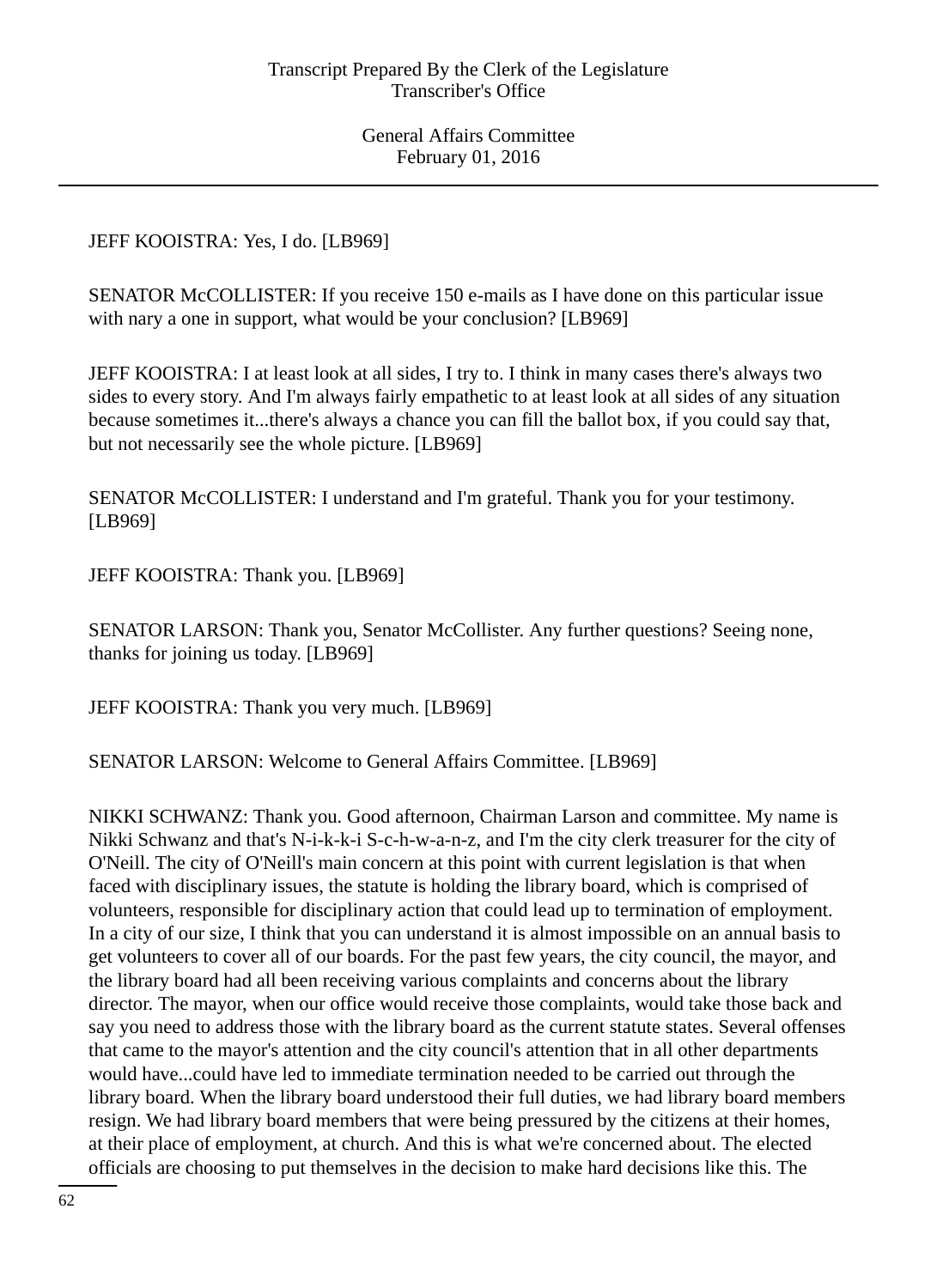volunteers are not. And when it came to this process, the library board members were not even aware that it was their vote that was needed to carry out the disciplinary action that was required. So that was a concern to us as well. Moving to an advisory board capacity would afford the city the opportunity to address employment and disciplinary issues and deal with them as we would with all of other municipal departments. We're just asking for continuity throughout our municipal departments that we fund. Thank you and I would entertain any questions. [LB969]

SENATOR LARSON: Thank you for making the drive. [LB969]

NIKKI SCHWANZ: Yes. [LB969]

SENATOR LARSON: I do it often. Any questions from the committee? Senator Riepe. [LB969]

SENATOR RIEPE: Senator Larson, I don't know that I have as much a question. I was going through my opposition. I know Senator McCollister talked about the 150 that he had. I'm going through mine and I'm probably at least 50 or 100. I don't have one from Omaha. I have Grant. I have towns that I've never heard of. But I don't have one that's affected by the largest library. And so, you know, Beaver City, Nebraska City, on down and on down and on down. I don't have one from Omaha. I just wanted to make that point because 150 sounds like a big protest but if they're all from...to me it's a significant difference between what I would call small towns and villages versus an urban area like Omaha. [LB969]

SENATOR LARSON: Thank you, Senator Riepe. [LB969]

SENATOR RIEPE: Thank you. Thank you for the opportunity. [LB969]

NIKKI SCHWANZ: Thank you. [LB969]

SENATOR LARSON: Thank you for joining us. Safe travels. [LB969]

NIKKI SCHWANZ: Thank you. [LB969]

SENATOR LARSON: Next proponent. Welcome to the General Affairs Committee. [LB969]

MELISSA HARRELL: (Exhibit 2) Good afternoon, Senator Larson, Committee members. My name is Melissa Harrell, M-e-l-i-s-s-a H-a-r-r-e-l-l, and I am the city administrator for the city of Wahoo. I've been in that capacity for about the last ten years. I'm here to speak about Wahoo and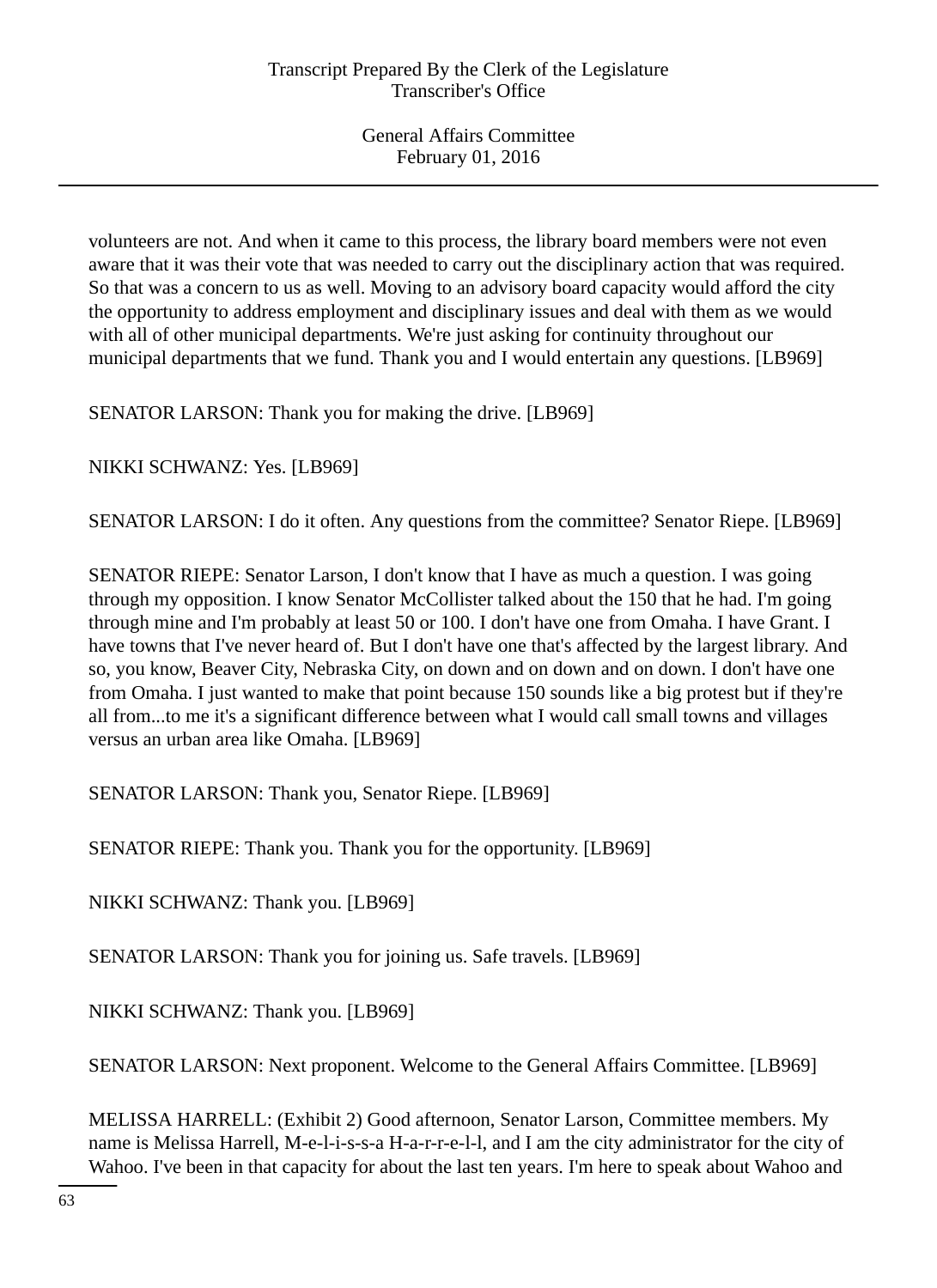# Transcript Prepared By the Clerk of the Legislature Transcriber's Office

General Affairs Committee February 01, 2016

the success that we've had with the setup that we have presently. We're a community of 4,500 people so we're just at 500 population away from being a first-class city. We have a brand new library constructed in 2006, a collection of over 32,000 items. And in 2014-15 fiscal year, there were 50,000 visitors in and out the door. So what we're doing is working. We're serving our population well. The problem that we have, and it's not really a problem, is that we're not...we are created under the Chapter 51 which is a true library board. But that's not essentially how we operate. We operate more under the advisory form even though that's not an option that's available to us. Our librarian does attend all of the council meetings and is treated very much like a department head, which essentially goes against the things that Chapter 51 states. I know that I've been part of a testimony in the past trying to get this effort, I guess the option available to cities of the second class and villages before us. And I know that the libraries have a very good grass-roots network and respond very well to any changes. I guess I would just ask that you consider offering this change to specifically second-class cities and villages--I can't speak to Omaha--because I think that there are communities out there that would fair better under this option rather than the library board that's created under Chapter 51. So with that, if you have any questions I'd entertain them. [LB969]

SENATOR LARSON: Thank you, Ms. Harrell. Any questions from the committee? [LB969]

MELISSA HARRELL: Thank you. [LB969]

SENATOR LARSON: Seeing none, thanks for joining us today. [LB969]

MELISSA HARRELL: Thank you. [LB969]

SENATOR LARSON: Welcome to the General Affairs Committee, Mr. Krumland. [LB969]

GARY KRUMLAND: Senator Larson, members of the committee, my name is Gary Krumland; it's spelled G-a-r-y K-r-u-m-l-a-n-d, representing the League of Nebraska Municipalities appearing in support of LB969. Libraries are a very important function of local governments and we're supportive. So we're not here opposing libraries. We do think, however, though that the ultimate responsibility, the ultimate authority is with the elected officials, the mayor and city council, the village board. And they are the ones who should have the ultimate decision on how the departments within the city are governed, including the library. As you've heard, libraries can be organized under Chapter 51 which designates a library board and gives the library board authority. Cities of the first class, however, have specific authority to determine how libraries are governed. And so they basically have a choice of creating their own governance, usually with an advisory board or creating a library under Chapter 51. And most of them do use the Chapter 51. So I don't know that a bill like this would really change things a lot, but it would give the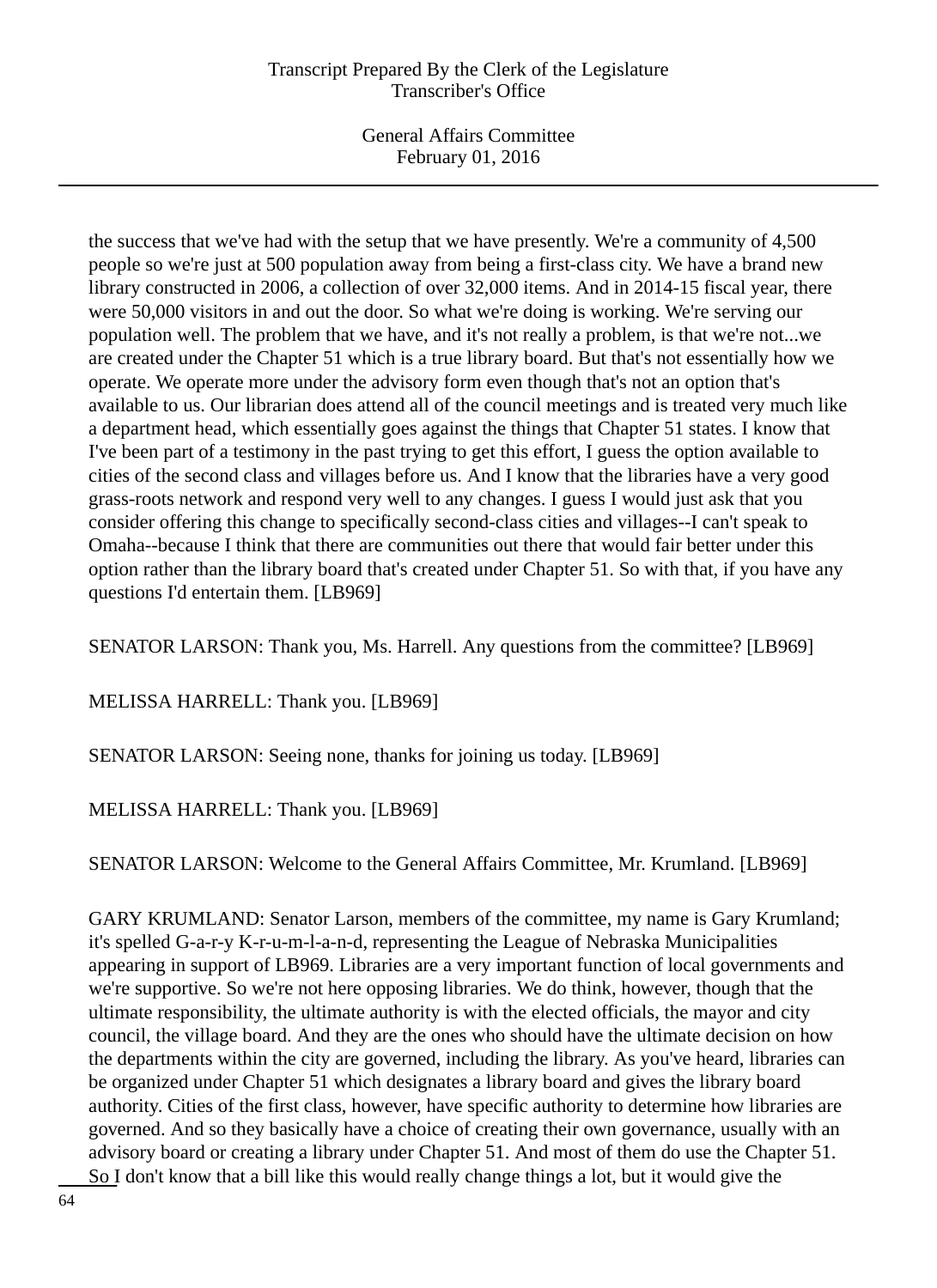ultimate authority to the elected officials who have the responsibility and ultimately the liability for decisions that are made within the city. And we do think that they are the ones who should have that authority. The bill does put in protections so that a city council isn't choosing materials, censorship, those sorts of things, and we support that. But we think the ultimate determination of how the library is governed should be with the elected officials who are elected to make those decisions by the citizens. [LB969]

SENATOR LARSON: Thank you, Mr. Krumland. Questions from the committee? Seeing none, thanks for joining us. [LB969]

GARY KRUMLAND: And I, just as an aside, if you would like to get 150 e-mails on the other side, we probably could arrange that. But we haven't. (Laughter) [LB969]

SENATOR McCOLLISTER: Bring them up. [LB969]

SENATOR LARSON: Senator McCollister would like that, so direct them towards him. Any more proponents? Seeing none, I'll take my first opponent to LB969. Welcome to the General Affairs Committee. [LB969]

ROD WAGNER: (Exhibit 3) Thank you. Good afternoon, Senator Larson and members of the General Affairs Committee. I am Rod Wagner, Director of the Nebraska Library Commission. My name is spelled Rod, R-o-d, Wagner, W-a-g-n-e-r. I am here today on behalf of the Nebraska Library Commission, and we ask you as a committee not to advance LB969. The Library Commission opposes actions which would reduce the authority and responsibilities of public library boards. And I will give you a few reasons why we believe that is the position that remain as it has for many decades. And I have submitted written testimony which I will refer to in part. The Library Commission's statutory responsibility involves statewide promotion, development, and coordination of library services in Nebraska. We work with all types of libraries, public school, academic special libraries. In this instance, I want to emphasize that we do work extensively with the state's public libraries. Nebraska has 264 public libraries. And quite naturally those libraries reflect the nature of Nebraska, that is, the great majority of them are in towns of 2,500 and fewer. Those 264 public libraries have among them over 1,300 library board members. And those board members represent some of the best people in communities across our state. They come from all occupations. They do an outstanding job. We do recognize that there are some situations where there have been difficulties and issues and problems and conflicts between local elected officials and library boards. But we contend that those are a minority. There are not that many of those situations and we think that there are remedies to deal with those issues as they come up. And usually that is the case. And we'll also say that there are adequate, I believe, arrangements in place in statutes. And that is library board members are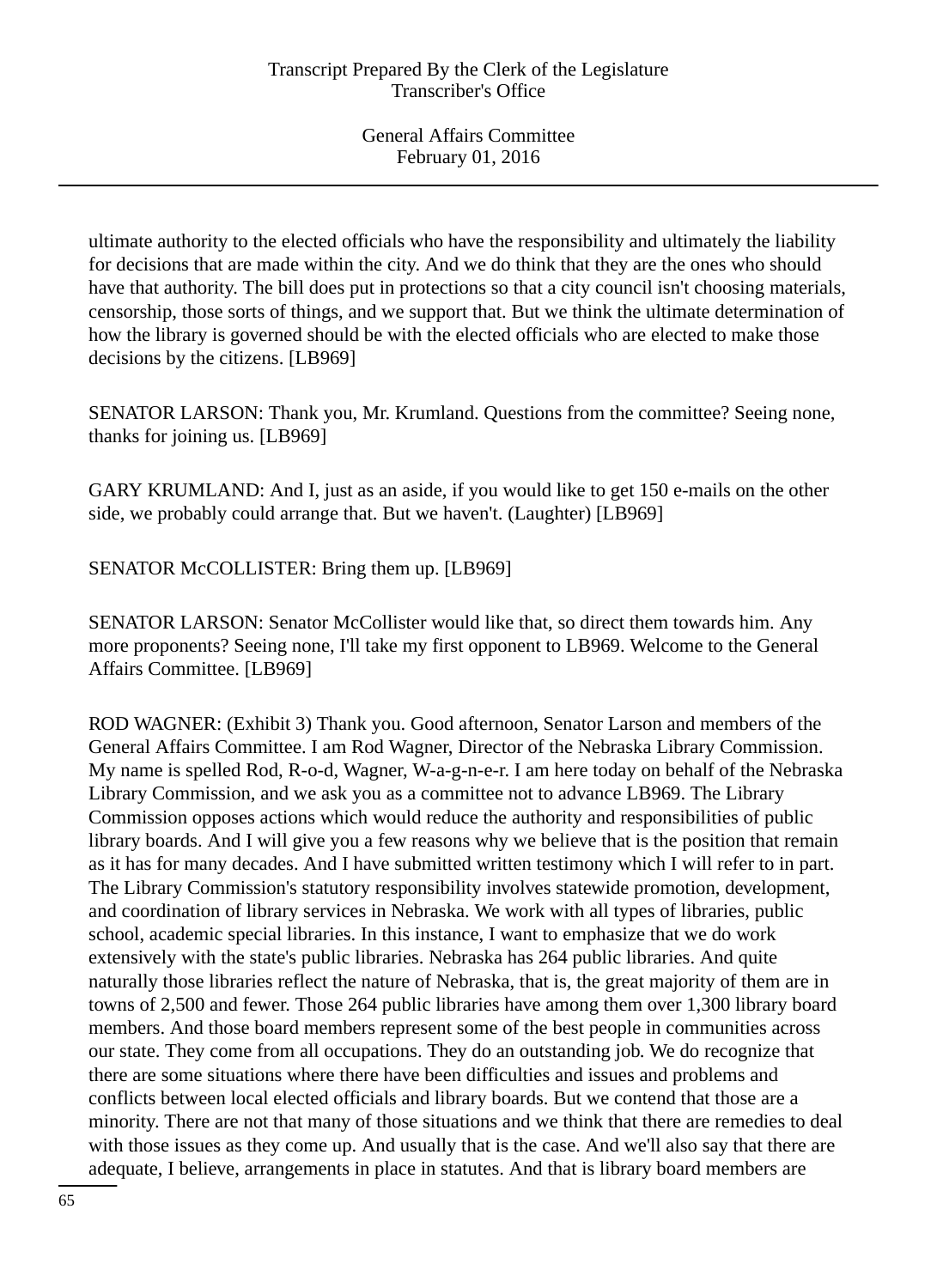appointed by their city councils and their village boards. Those city councils and village boards do determine the library's budget. And they do...and this is significant and this is a more recent change in state law, there is a provision that library personnel policies including compensation must be approved by local governing boards. That is, city councils and library boards. [LB969]

SENATOR LARSON: Mr. Wagner,... [LB969]

ROD WAGNER: My time is up. Could I have just one more statement? [LB969]

SENATOR COASH: I'll give you... [LB969]

SENATOR LARSON: Senator Coash is going to give you... [LB969]

SENATOR COASH: I'd like to know what your next statement is. [LB969]

ROD WAGNER: Thank you very much, and my apologies for running on. I just wanted to say that the Library Commission would welcome an opportunity to work with the League of Nebraska Municipalities as we do on occasion to address issues that arise where there are problems, whether they be employment related, liability issues, and so forth, through education, through information, and so forth. We are aware of situations in local communities. We're there. We're ready, willing, and able to help find resolutions to those issues. Thank you. [LB969]

SENATOR LARSON: Senator Riepe. [LB969]

SENATOR RIEPE: Thank you, Senator Larson. I guess when did the commission, when did that originate? [LB969]

ROD WAGNER: 1901. [LB969]

SENATOR RIEPE: 1901. Are the university libraries under the commission? [LB969]

ROD WAGNER: They're not under the commission. The commission is more of a service agency. We provide a range of services from subscribing to databases that libraries can offer through their libraries. We do training, advising, consulting. We provide some grants through our federal program that we administer. So we do work with universities, special libraries, and so forth. [LB969]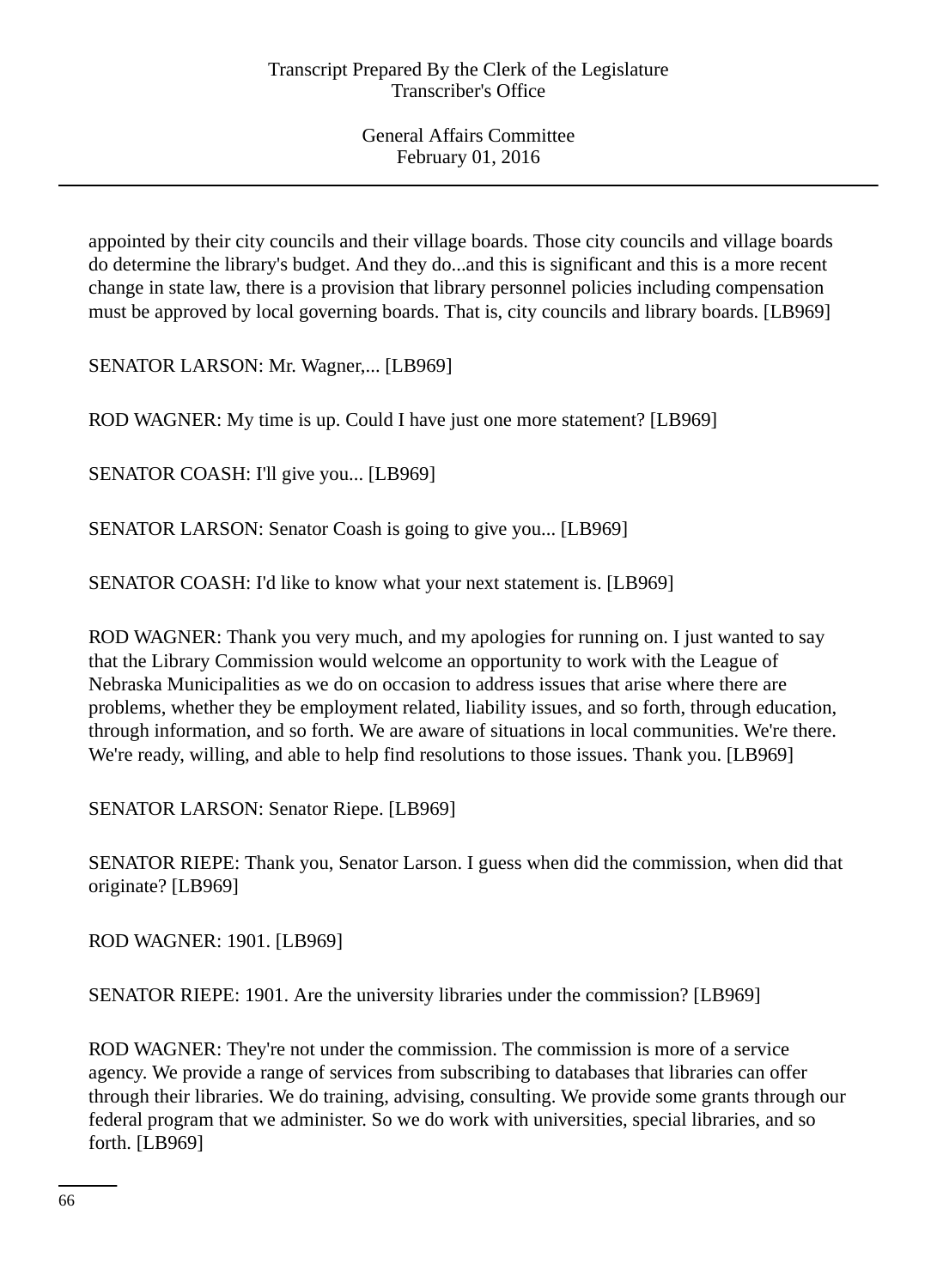SENATOR RIEPE: What's the source of you for funding, please? [LB969]

ROD WAGNER: The Library Commission's funding is about 75 percent state and about 25 percent federal. [LB969]

SENATOR RIEPE: And the total aggregate budget is? [LB969]

ROD WAGNER: In the neighborhood of \$5 million annually. [LB969]

SENATOR RIEPE: Five million dollars. Okay. Thank you, Mr. Chairman. [LB969]

SENATOR LARSON: Senator Hughes. [LB969]

SENATOR HUGHES: Thank you, Chairman Larson. Thank you for coming in today, Mr. Wagner. [LB969]

ROD WAGNER: Thank you. [LB969]

SENATOR HUGHES: The reason we're all here today is there's been some friction apparently between city councils, city boards, and library boards. How long have you been in your position? Did you state that? [LB969]

ROD WAGNER: Twenty-eight years. [LB969]

SENATOR HUGHES: Okay. So you've been around the block a couple times. [LB969]

ROD WAGNER: Sure have, yeah. Thank you. [LB969]

SENATOR HUGHES: So in your tenure, is there any particular group or size or pattern that sticks out that normally the friction is predominant in between city councils and library boards? [LB969]

ROD WAGNER: Largely it would be budget related or employment related, perhaps; sometimes differences over maybe the facility itself, the library facility; perhaps need for repair, renovation, and maybe a lack of money or something of that nature. So budget and personnel would be largely the issues that I can think of that would be most common. [LB969]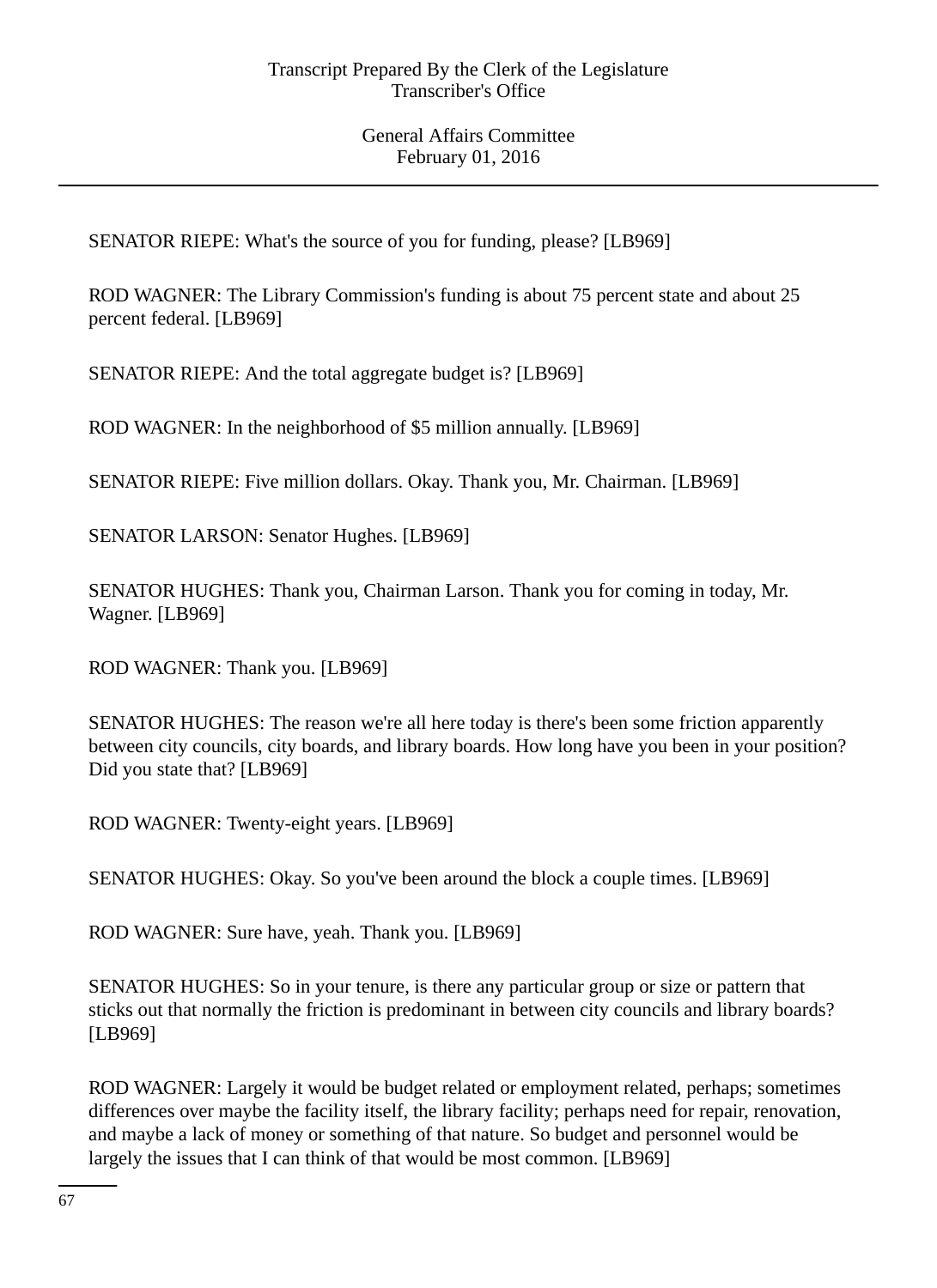SENATOR HUGHES: Is there a predominance in the size of the, you know, urban, primary, first, second, and village? I mean, understand there's a lot more village than urban, but do you see more problems come across your desk in any of those categories? [LB969]

ROD WAGNER: Well, it probably does reflect the number of libraries that we have and the fact that so many of them are rural, small libraries. So commonly it's usually those smaller communities where we do have issues that come up that we help address. [LB969]

SENATOR HUGHES: Do you have many problems with the first-class cities? [LB969]

ROD WAGNER: Generally not, no. A great advantage of our first-class cities is that they have enough size and they have budgets such that they are able to employ full-time professional staff. Those people are experienced, knowledgeable, and skilled, do a great job of programming and directing services. [LB969]

SENATOR HUGHES: Okay. Thank you, Mr. Wagner. Thank you, Chairman Larson. [LB969]

SENATOR LARSON: Senator Riepe. [LB969]

SENATOR RIEPE: Thank you, Senator Larson. I had a follow-up question. How many full-time equivalents do you have in your... [LB969]

ROD WAGNER: At the commission? [LB969]

SENATOR RIEPE: Yes, sir. [LB969]

ROD WAGNER: 45. [LB969]

SENATOR RIEPE: 45. [LB969]

ROD WAGNER: About a fourth of those are in our talking book and Braille service which supplies services to our state's people who have visual impairments. [LB969]

SENATOR RIEPE: How dependent upon you...are you for contributions, I'll call it that, from the Omaha with its...is that a percentage? And what I'm trying to look... [LB969]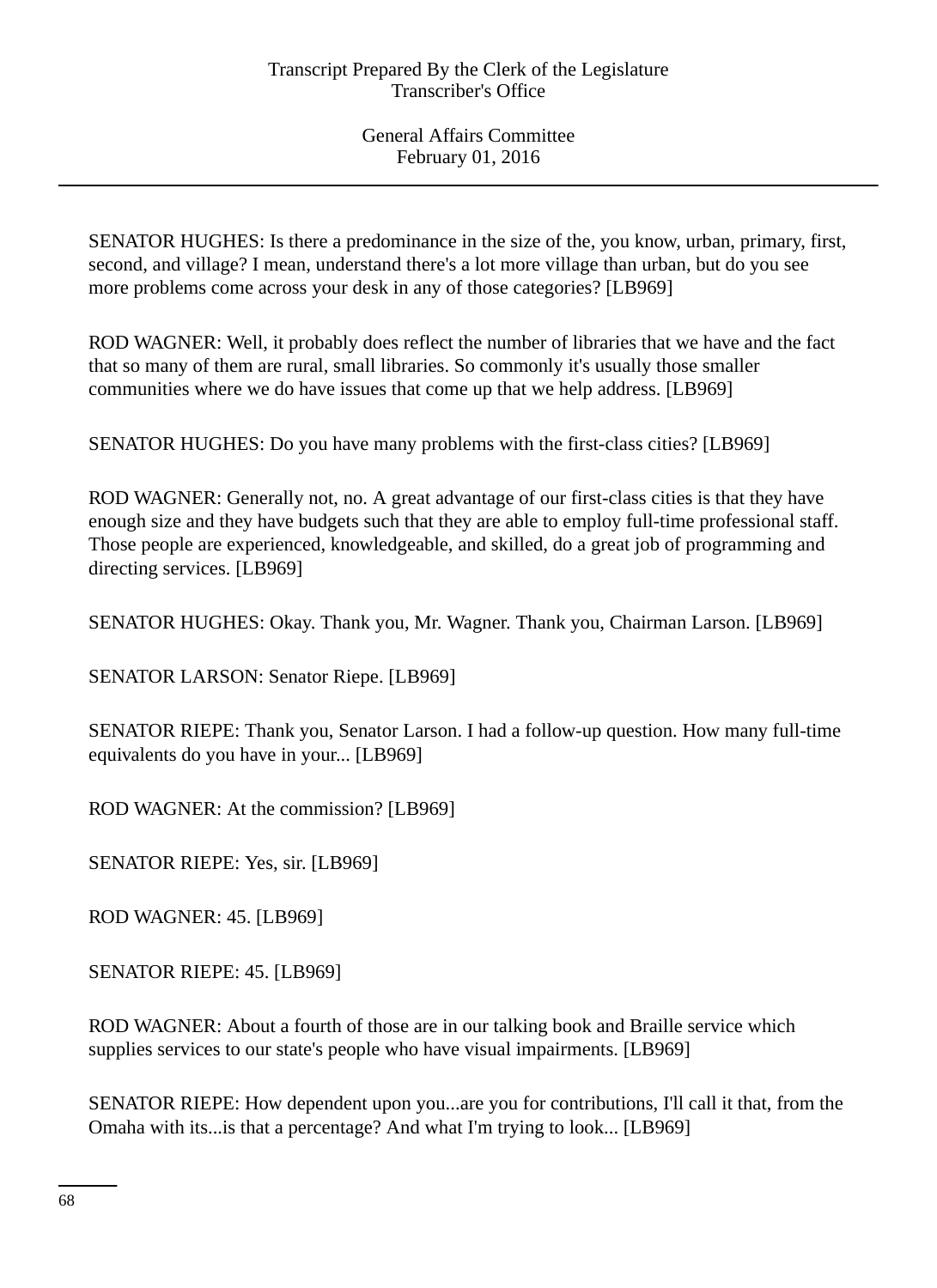ROD WAGNER: Contributions? [LB969]

SENATOR RIEPE: ...is there a redistribution of wealth going on here between the \$14.3 million and Omaha and some smaller community libraries? [LB969]

ROD WAGNER: Yeah, small community libraries have pretty small budgets. I'm not entirely sure what the question is. I would say that a portion of the Library Commission's budget is distributed in the form of state aid payments to public libraries and Omaha receives a portion of that in part based on their population. There's also a program that we administer to contribute to the purchase of e-books and audio books, the OverDrive service that 170 public libraries including Omaha and Lincoln participate in. So that's a form of state aid, too, that's part of our budget. [LB969]

SENATOR RIEPE: I'm just trying to look at it and say what's the impact if--let me just pick Omaha alone--if Omaha said we're going to manage together...this is going to report to the mayor. And quite frankly if they said, by the way, we have enough critical mass on our own then we're not going to be part of the commission. What's the financial impact to your organization, a million? [LB969]

ROD WAGNER: There's no financial impact. [LB969]

SENATOR RIEPE: They don't pay dues? [LB969]

ROD WAGNER: No, no, no. [LB969]

SENATOR RIEPE: Okay. [LB969]

ROD WAGNER: Our funding is through state appropriations and the federal program that we administer in Nebraska. [LB969]

SENATOR RIEPE: Okay. Thank you. Thank you, very much. [LB969]

SENATOR LARSON: Senator McCollister. [LB969]

SENATOR McCOLLISTER: Thank you, Chairman Larson. We're grateful for your testimony. You indicated that the kinds of problems you typically see are related to the budget, personnel issues, is that correct? [LB969]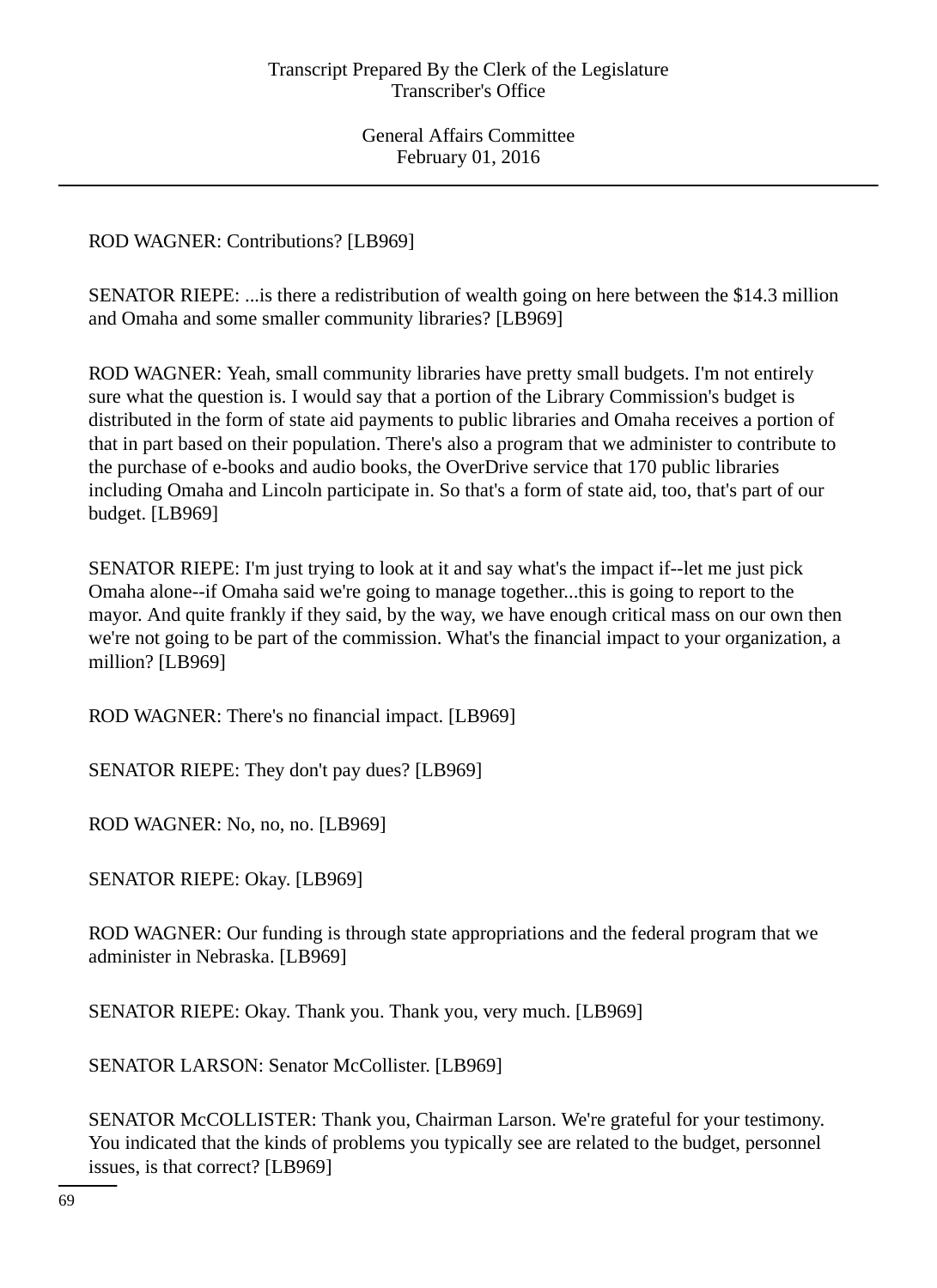ROD WAGNER: Um-hum, yes. [LB969]

SENATOR McCOLLISTER: Has book selection or those kinds of policies in the libraries, do they come up frequently? [LB969]

ROD WAGNER: Book selection? [LB969]

SENATOR McCOLLISTER: Book selection, what's in the library that people could object to? [LB969]

ROD WAGNER: Mostly we deal with that in relation to the training that we provide. We do a lot of training related to collection development, collection management. There are lots of sources of recommendations that go to libraries that help them make selections for items they acquire for their libraries. [LB969]

SENATOR McCOLLISTER: Well, that's good to know. Thank you very much. Thank you, Chairman Larson. [LB969]

ROD WAGNER: There are occasional issues that come up regarding challenges of books. And they are dealt with pretty well at the local level. [LB969]

SENATOR McCOLLISTER: Is there an established process to do that, to deal with that that you recommend? [LB969]

ROD WAGNER: Libraries will, and we strongly encourage this, they adopt a process for situations where a book is challenged or some item in the library where there may be some objection. And they go through a process to consider those challenges and make decisions about them. [LB969]

SENATOR McCOLLISTER: So who ultimately makes the decision? Is that the city council or the...? [LB969]

ROD WAGNER: No, it up through the library board and would be resolved at that level. [LB969]

SENATOR McCOLLISTER: But there's rare instance that that's been shifted to the city council or the city itself? [LB969]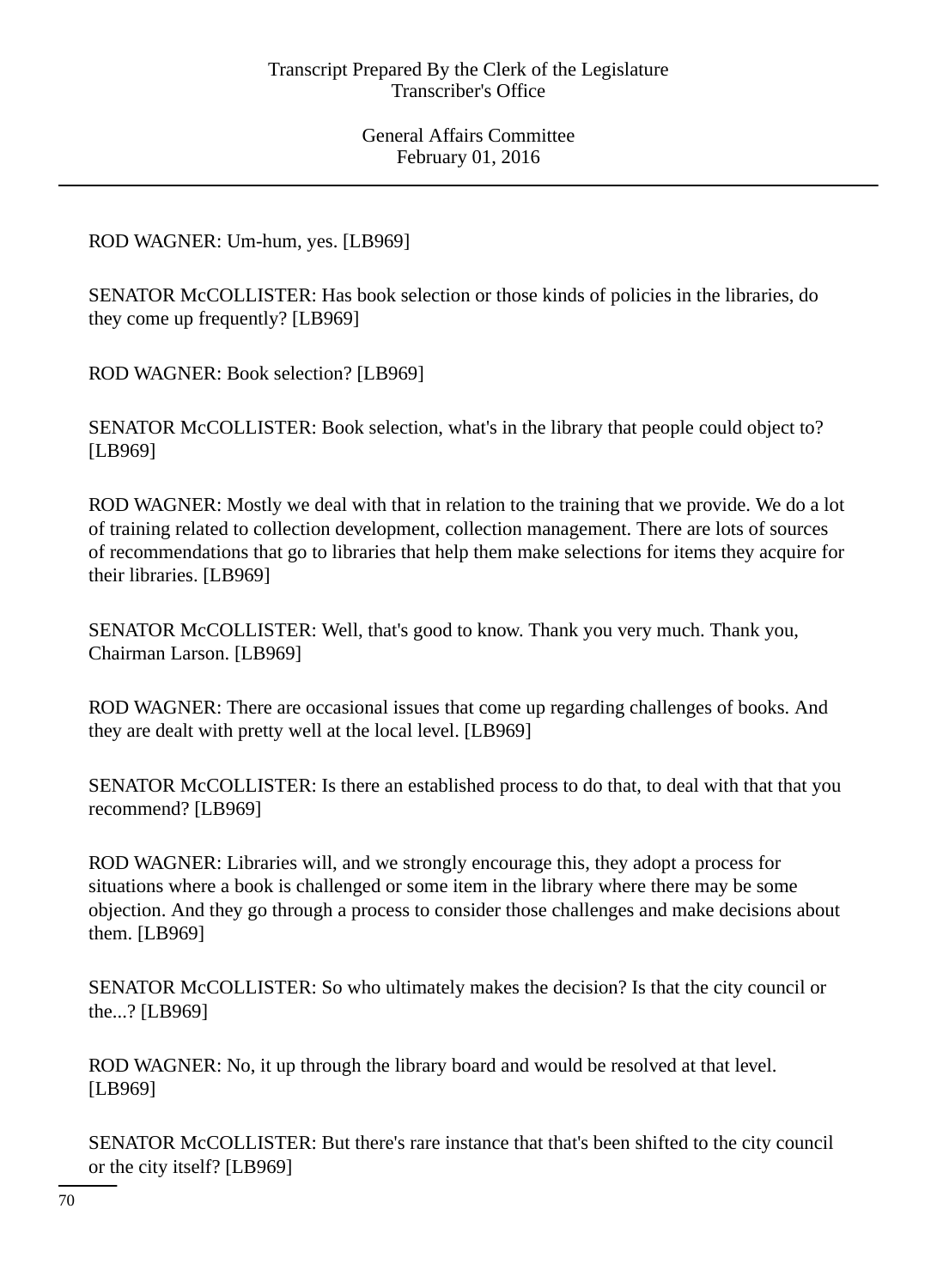ROD WAGNER: That would not happen except perhaps...I don't know of any circumstances where that's happened. But there are a couple of other people behind me to testify that may have a better answer... [LB969]

SENATOR McCOLLISTER: Thank you very much. [LB969]

ROD WAGNER: ...and likely will have a better answer. [LB969]

SENATOR McCOLLISTER: Thank you, Chairman Larson. [LB969]

SENATOR LARSON: Thank you, Senator McCollister. A few things, Mr. Wagner. First, LB969 puts all content and programming within the library advisory board, correct? The city council wouldn't be involved at all in that process essentially under LB969, correct? [LB969]

ROD WAGNER: That's how I read it, yeah. [LB969]

SENATOR LARSON: Good. With your budget, and I think Senator Riepe might have been trying to work towards this to a certain extent, you're 75 percent state funded and 25 percent federally funded. Those federal funds I would guess come with specific strings attached in terms of what you have to do with that money, correct? [LB969]

ROD WAGNER: Yes, to an extent. [LB969]

SENATOR LARSON: To an extent. And then on the state side of the budget, having served on Appropriations, I understand that process. And you do have some flexibility with growth and whatnot to move. But the state could...the Appropriations Committee or this Legislature in essence could come in and direct you specifically on how to spend all of your funds, correct? [LB969]

ROD WAGNER: Well, our situation is that we have two programs. One is for operations, which would be our staff, facilities, all those kinds of expenses. And then we have a program for state aid. And those state aid monies can only be used for that, payments we make to libraries. [LB969]

SENATOR LARSON: And the Legislature can designate in those two programs specifically. [LB969]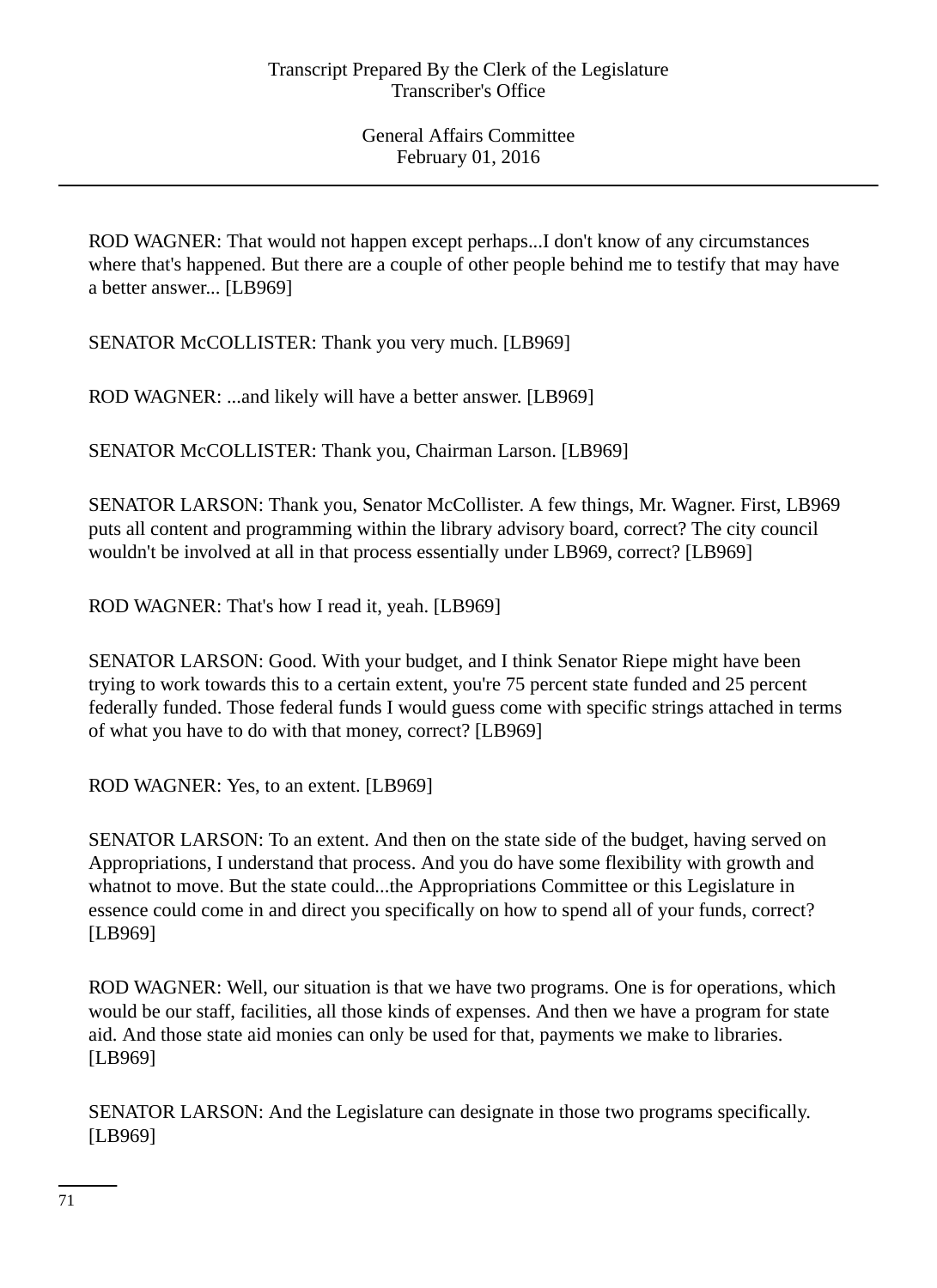# ROD WAGNER: Right. [LB969]

SENATOR LARSON: And I think you've touched the point exactly what the cities would like. My understanding is they would like that concept of kind that same two programs that the Library Commission has. You have the program for personnel, facilities, operations that the city runs, and that's what LB969 does. And then the second program for content in which the library advisory board would run. And you probably have a little more flexibility in terms of the state's budget... [LB969]

ROD WAGNER: We do, we do. [LB969]

SENATOR LARSON: ...when it comes to the advisory. So I just wanted to make sure that we have a little bit of self-reflection on how the Library Commission operates in terms of...and the state coming down on how we dictate to you. And I actually would make the comment as well that we haven't seen the problems within the first-class cities because there is that give and take and we understand that a first-class city might be able to have more control. So I appreciate the Library Commission coming in opposed, but we also have to have that self-reflection how you're set up and how the state's set up. And you know, the cities just kind of want that same flexibility the state has. So I appreciate your time. Any further questions? Seeing none. [LB969]

ROD WAGNER: Thank you. [LB969]

SENATOR LARSON: Next opponent. Welcome to the General Affairs Committee. [LB969]

SCOTT CHILDERS: Senator Larson, committee members, my name is Scott Childers. [LB969]

SENATOR LARSON: Can you spell it, please. [LB969]

SCOTT CHILDERS: (Exhibit 4) S-c-o-t-t C-h-i-l-d-e-r-s. I'm the current executive director of the Southeast Library System, a nonprofit organization which supports libraries in a 20-county area in southeast Nebraska through training and consultation. I'm also a former president of the Nebraska Library Association and have been involved in library work in Nebraska in some way or another for almost 25 years. While I could easily repeat or reiterate the testimony that you've received already through e-mails or will receive later today, I will instead share something I learned with the opportunities I've had to talk with library staff, library board members, and various city administrators, clerks, attorneys, city council, and village board members across the state. What I've learned is that the problems between the city councils and administrations and library boards that have been in the press recently and mentioned during LR288, the hearing in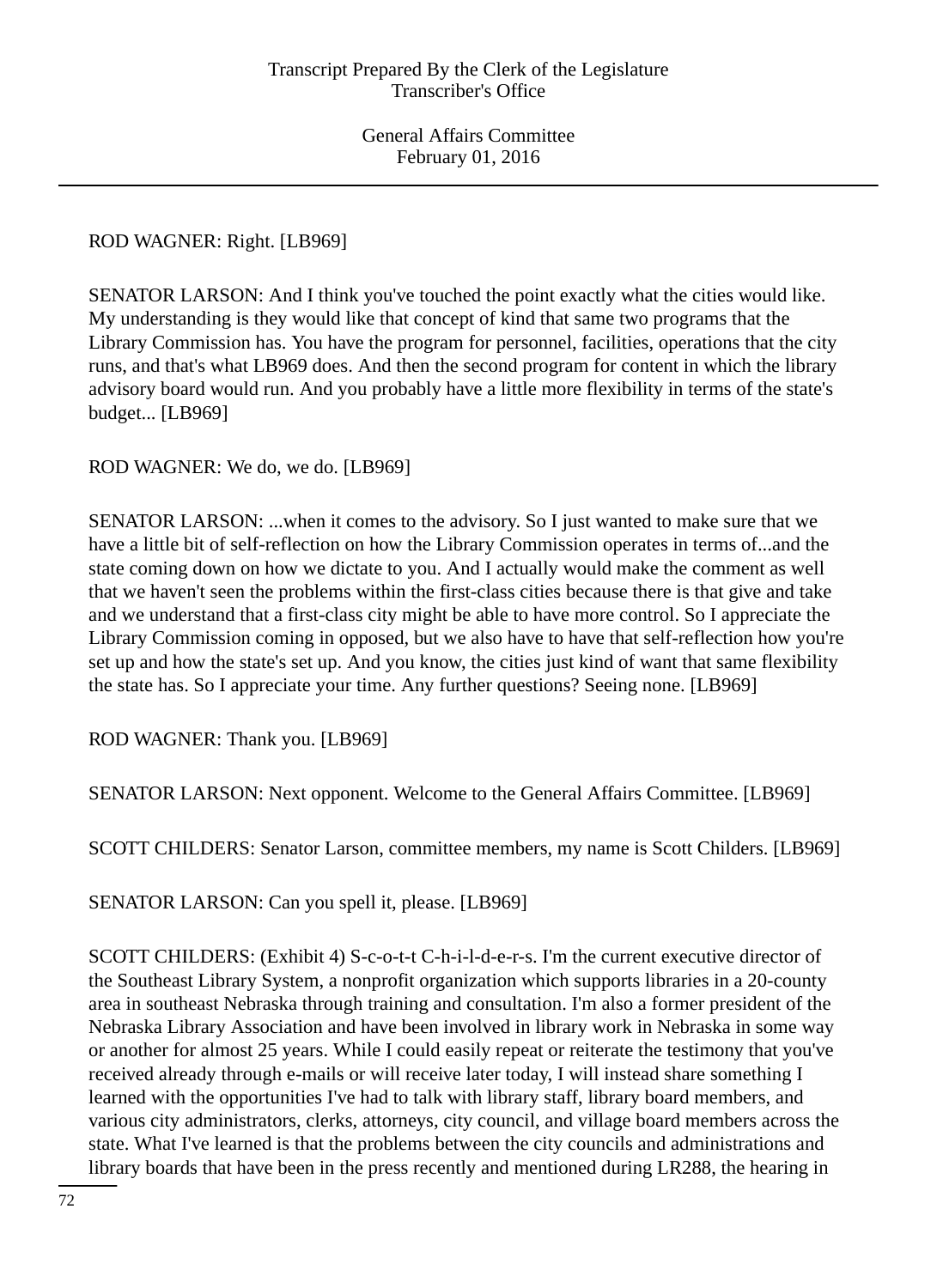General Affairs Committee February 01, 2016

September, are a very small set of exceptions and the vast majority of cities have good working relationships between these entities. There have been matters where I been brought in to advise where there was some question between the city and the library and after a couple hours with both sides talking with each other, a reasonable has been found. The example, in Pawnee City where the city wanted to set up a sinking fund for the library just like all the other city departments. In state statute there was that issue where the library board had to weigh in. Well, at a meeting with city council representation, talked it over, came up with wording that got the city what they needed and also fit in Chapter 51. The whole process took very little time and both sides worked towards the common good. LB969 was introduced to clarify and harmonize statutory provisions regarding library governance in Nebraska. Clarification and harmonization has its place but LB969 takes the approach that takes provisions that are in place for only around 30 communities and forces them to try to fit over 230 other communities that currently have public libraries and over 250 other cities and villages who may introduce public libraries to their communities in the future. I respectfully ask that this committee not take this big government approach to library governance, especially over what amounts to be local problems in management and communication in a small number of communities. I'm willing to answer questions that you have. [LB969]

SENATOR LARSON: Thank you, Mr. Childers. Any...Senator Riepe. [LB969]

SENATOR RIEPE: Senator Larson, thank you. Thank you very much. I'm trying to...now is there duplication between your organization and the commission here? It sounds to me like...this might be friendly, it just sounds to me like it's some overlap here. Is that true? [LB969]

SCOTT CHILDERS: We work together on things. We've been partners. And we are more of a regional areas. We are able to go to the communities and talk with both the library board, staff, and city representation. [LB969]

SENATOR RIEPE: What's your funding? [LB969]

SCOTT CHILDERS: A series of grants and donations, a good chunk of the grants are coming through state. [LB969]

SENATOR RIEPE: May I ask why...how long have you been in existence? [LB969]

SCOTT CHILDERS: The systems have been in place for over 30 years. [LB969]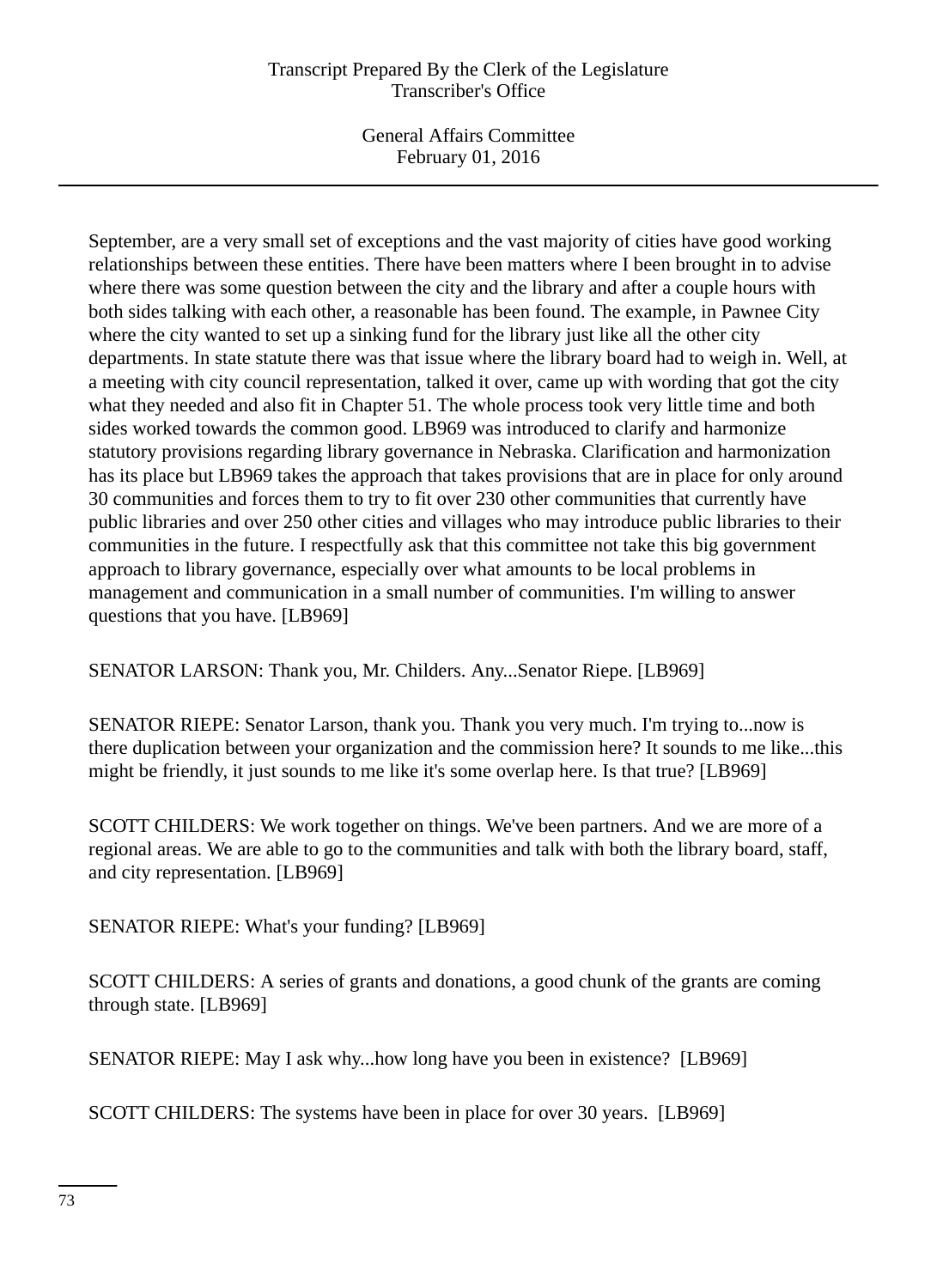SENATOR RIEPE: So is there some sense of shortcoming on the commission part that made you say we're going to do it on our own? I mean I'm just trying... [LB969]

SCOTT CHILDERS: No, no. [LB969]

SENATOR RIEPE: It sounds to me like needless duplication is where I'm coming from. [LB969]

SCOTT CHILDERS: No, I think you could consider us where we're able to get out to communities faster because we serve a smaller area. And then we communicate with the commission what we have been hearing and then if they have initiatives that we can help bring that forward. It's a very cooperative type of agreement. [LB969]

SENATOR RIEPE: Okay. Thank you, Mr. Chairman. [LB969]

SENATOR LARSON: Thank you, Senator Riepe. Seeing no other questions, I appreciate you coming today. [LB969]

SCOTT CHILDERS: Thank you very much. [LB969]

SENATOR LARSON: Next opposition. Welcome to the General Affairs Committee. [LB969]

STUART CHITTENDEN: (Exhibit 5) Good afternoon, Senator Larson and members of the General Affairs Committee. My name is Stuart Chittenden, S-t-u-a-r-t C-h-i-t-t-e-n-d-e-n. I am here as a member of the public, but I served as a trustee on the Omaha Public Library Board of Trustees between 2008 and 2014, including two years as president. I also served on the committees responsible for appointing Gary Wasdin, the former executive director of the library, and also the most recent executive director, Laura Marlane. And I can add any clarity that you have on that. I'm also willing to clarify, let me say, some misunderstandings about the level of Omaha Public Library's budget. I oppose LB969 and ask that you do not support moving this bill out of committee. Amongst many reasons, I'd like to offer two specific perspectives on why this bill should be opposed. First, this bill promotes government overreach into the lives of Nebraskans. Rather than recognizing and supporting the existing structures that encourage public-private collaboration, this bill grows government and its intrusion. I led the Omaha Public Library's last strategic planning endeavor. During that time, one of the key findings was that our libraries are trusted, safe, independent spaces. That is true whether we are talking about a physical place to be or an intellectual place for our minds. Citizens have faith in the library as a place for economic development, social growth, independent thought, and civic engagement precisely because it is not an arm of government. Nebraskans prefer not to have their private and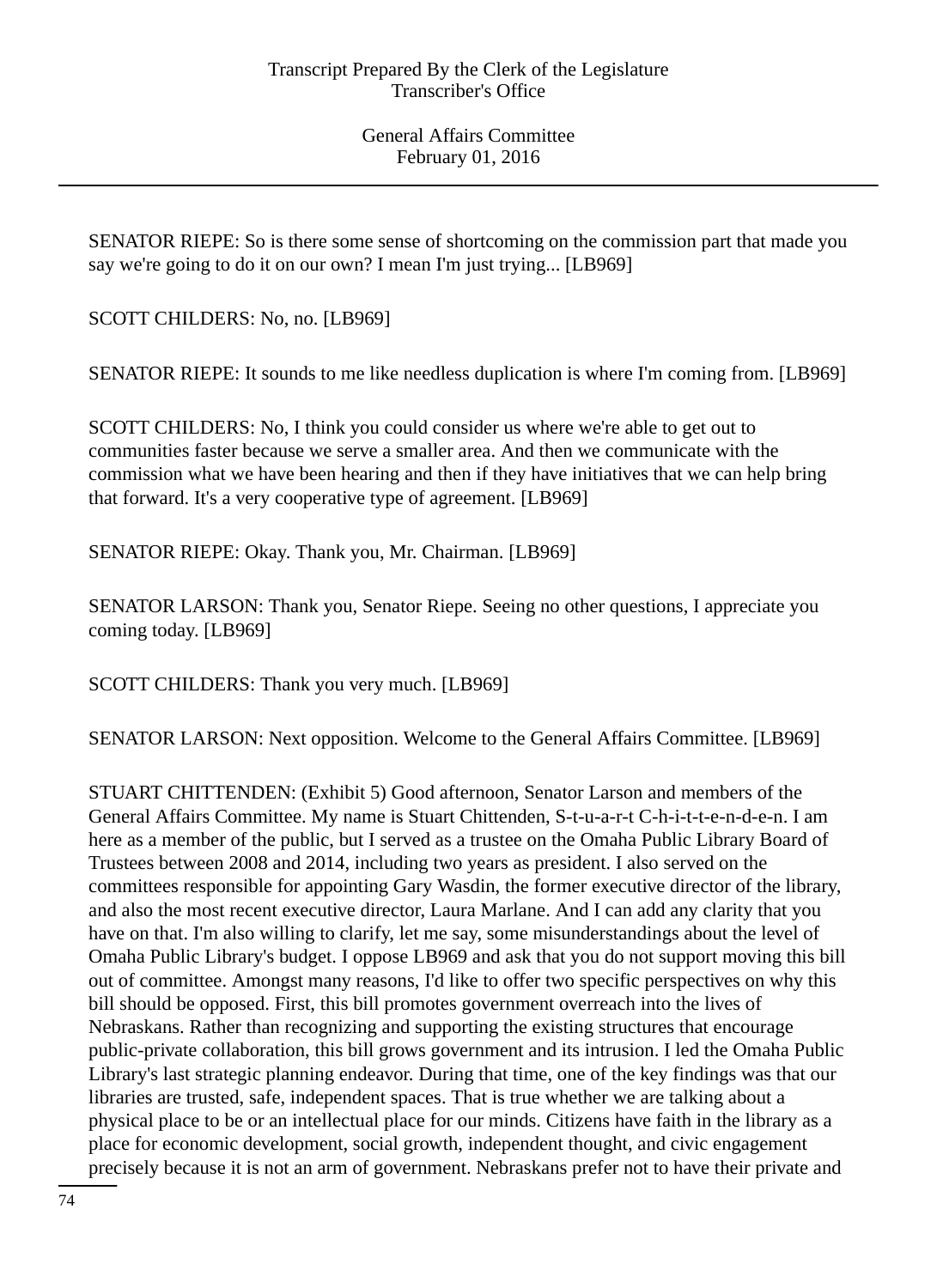General Affairs Committee February 01, 2016

social affairs increasingly subjected to government oversight and management. This takes me to my second point regarding the damage done by this bill to public-private partnerships with libraries. It is because of the unique independent position the library holds in the community that it is able to partner with so many governmental, nonprofit, and business organizations. One example in Omaha is the new Do Space, the multimillion dollar twenty-first century technology hub, which would not have been possible without public-private collaboration and funding. There are many such powerful, positive illustrations. If this bill moves forward and libraries become city departments, I have been told by local business leaders and philanthropists that their interest in current public-private collaboration and support will wane. The inevitable result of that withdrawal of support is that simply to maintain existing library activities, cities will have to increase their current budgetary allocations. The only alternative is to cut library services. These two points regarding this bill's growth of government overreach and harm to currently thriving public-private partnerships along with several other observations you have no doubt heard in opposition to this bill will persuade you, I hope, not to move the bill forward. Thank you for your time and attention. And I'm happy to answer any questions. [LB969]

SENATOR LARSON: Thank you, Mr. Chittenden? [LB969]

STUART CHITTENDEN: Yes, thank you. [LB969]

SENATOR LARSON: Trying to make sure I get them all correct. Any questions from the committee? Seeing none, I appreciate you making the time. [LB969]

STUART CHITTENDEN: Thank you. [LB969]

SENATOR LARSON: Next opposition. Welcome to the General Affairs Committee. [LB969]

REBECCA McCORKINDALE: (Exhibit 6) Thank you. My name is Rebecca McCorkindale; that's R-e-b-e-c-c-a M-c-C-o-r-k-i-n-d-a-l-e, and I am the assistant library director and creative director at Gretna Public Library. I'm also the current chair of the school children's and young persons' section of the Nebraska Library Association. And today I'm speaking on behalf of Gretna Public Library and we are firmly opposed to LB969. On September 25, 2015, Gretna city administrator Jeff Kooistra clearly stated his opinion to this committee concerning our library and how it should be run. This is really a matter between him and the library's management team and not relevant to the topic at hand. So I prefer to report to you what our library has done on our own for the betterment of our community. For the past six months, our Friends group has grown to ten members as well as gained a following of over 100 supporters on Facebook. We also revitalized our disbanded foundation. Our library board and library director surveyed the community, looked at library traffic patterns, and compared peer libraries to adjust our library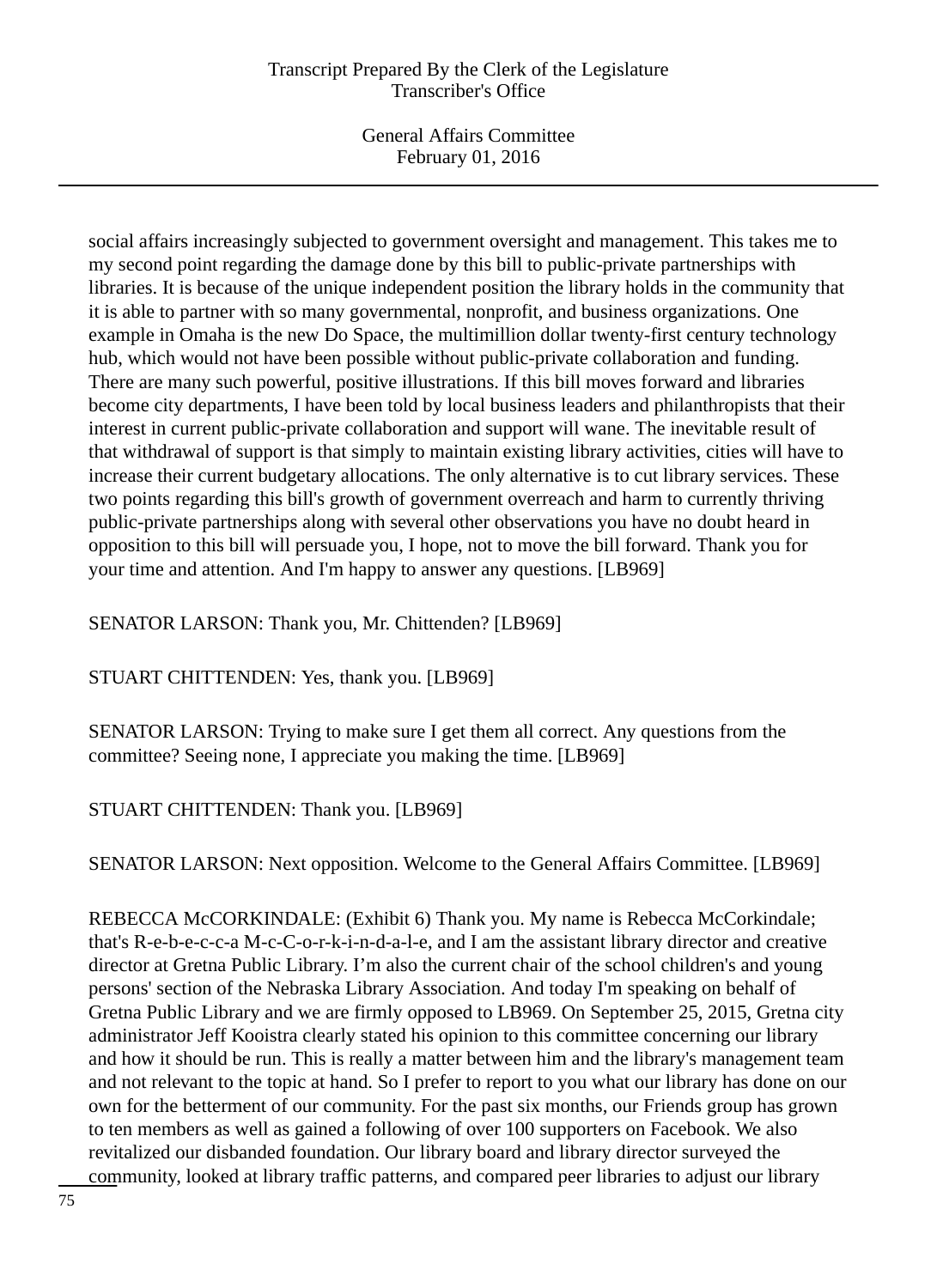General Affairs Committee February 01, 2016

hours to both better serve our public while keeping our staff both safe and supported, as well as assuring our city that decisions regarding our hours were being handled in a thoughtful manner. We not only serve the 4,905 people in Gretna but also the 19,000-plus members in our school district. Currently, we have 4,713 patrons. In fiscal 2015, 50,876 patrons visited our library. Since our library split into two buildings almost four years ago, the number of events we held has increased by 70 percent while attendance increased by 77 percent. In fiscal 2015, we had 14,861 reference questions; 3,990 people used our computers or free Wi-Fi; 43,012 Web site visitors; and 115 early literacy programs. We saved our community over \$1.6 million in fiscal 2015. Our return on investment for the same time frame was conservatively estimated at 361.75 percent for our community. Furthermore, our library and its programs are recognized on the national level. Our library's Young Entrepreneurs Club caught the eye of the American Library Association's program coordinator. As a result, we wrote a program model that was published in the ALA's programming library and Web site. Our partnership with the Nebraska Humane Society was featured on the Association for Library Service to Children's blog. We have also become a national leader in transforming summer reading programs into community-centric events. Ultimately, I hope that the committee recognizes that LB969 puts stress on the city, library employees, and library volunteers. I believe that these relationships should be worked on together with considerate management and teamwork, not with legislation. After all, we strive to make our library a first class in a first-class community of Gretna. Thank you. [LB969]

SENATOR LARSON: Thank you joining us, Ms. McCorkindale. [LB969]

REBECCA McCORKINDALE: Sure. [LB969]

SENATOR LARSON: Do we have any questions? Senator Riepe. [LB969]

SENATOR RIEPE: Thank you, Senator Larson. I want to go back a little bit. I think that you said that you had saved the city of Ralston... [LB969]

REBECCA McCORKINDALE: Gretna. It's all good. [LB969]

SENATOR RIEPE: Everything is about Ralston. (Laughter) In Gretna, \$1.6 million savings. I'm curious, do you have a source of revenue, or how...what (inaudible)? [LB969]

REBECCA McCORKINDALE: We're basing that on the American Library Association's library value calculator. So they take basically what it would cost for a paperback or hardbound book on Amazon. And for every book that's checked out, you know, we can assign that a price. It also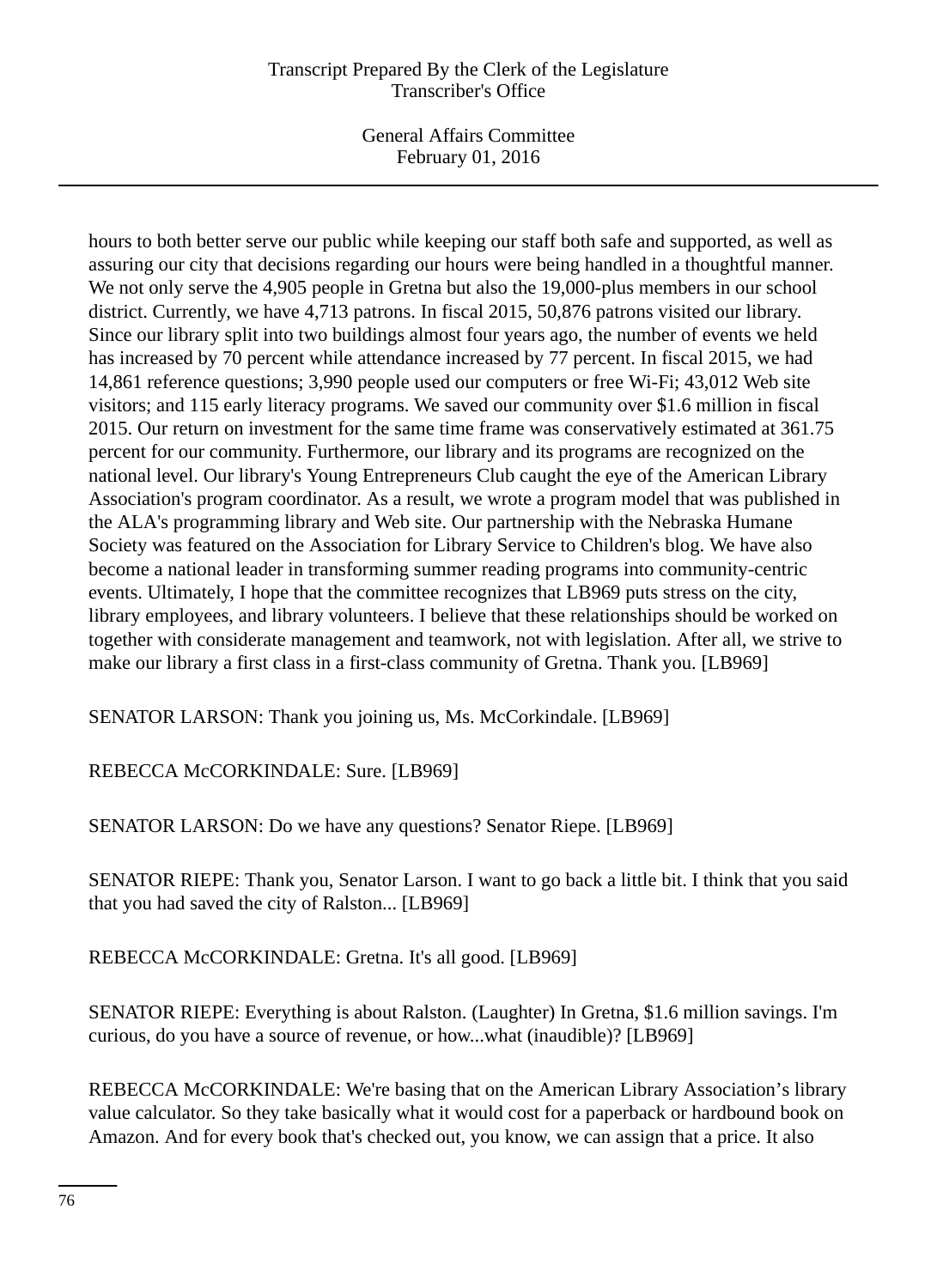includes events; movies are a good example. They look at the cost of maybe renting it through Netflix or Redbox and equate that to a number. So, we're not a for-profit... [LB969]

SENATOR RIEPE: I thought maybe you a had Starbucks in there or something like. [LB969]

REBECCA McCORKINDALE: Oh, man. (Laugh) [LB969]

SENATOR RIEPE: Okay. Thank you very much. [LB969]

REBECCA McCORKINDALE: You're welcome. [LB969]

SENATOR LARSON: Thank you, Senator Riepe. Seeing no other questions, I appreciate you joining us. [LB969]

REBECCA McCORKINDALE: Thank you very much. [LB969]

SENATOR LARSON: Have a nice day. [LB969]

REBECCA McCORKINDALE: You too. [LB969]

SENATOR LARSON: Welcome to the General Affairs Committee. [LB969]

STEVE FOSSELMAN: (Exhibits 7, 8) Thank you. Good afternoon, Chairman Larson and members of the committee. My name is Steve, S-t-e-v-e, Fosselman, F-o-s-s-e-l-m-a-n, and I'm speaking in opposition to LB969 on behalf of the Nebraska Library Association. And I have included our, in your packet, I've included our official position statement and I've included some other attachments. I also have the testimony in your packet, so I'll just highlight a couple parts of that. But first of all, yes, I am part of the advocacy committee. And our advocacy committee does have a brand new vehicle that we're still trying out so that we can help libraries and board members and citizens understand a little bit more about what's going on with the association. And so you've been receiving some letters. And I'm the one that helped set that up, so just to let you know. Also let you know that I'm the director of the public library in Grand Island and I'm speaking today for the association. The public library of the city of Grand Island doesn't have a position on this, so I will not talk about that. But I am talking a little bit about an opportunity ahead of us here. While tempting, cities eyeing the restructuring of a library board and sometimes taking a look at other libraries in cities of the first class that have already done that, and it is pretty tempting to them, they're taking precious time from the more important work to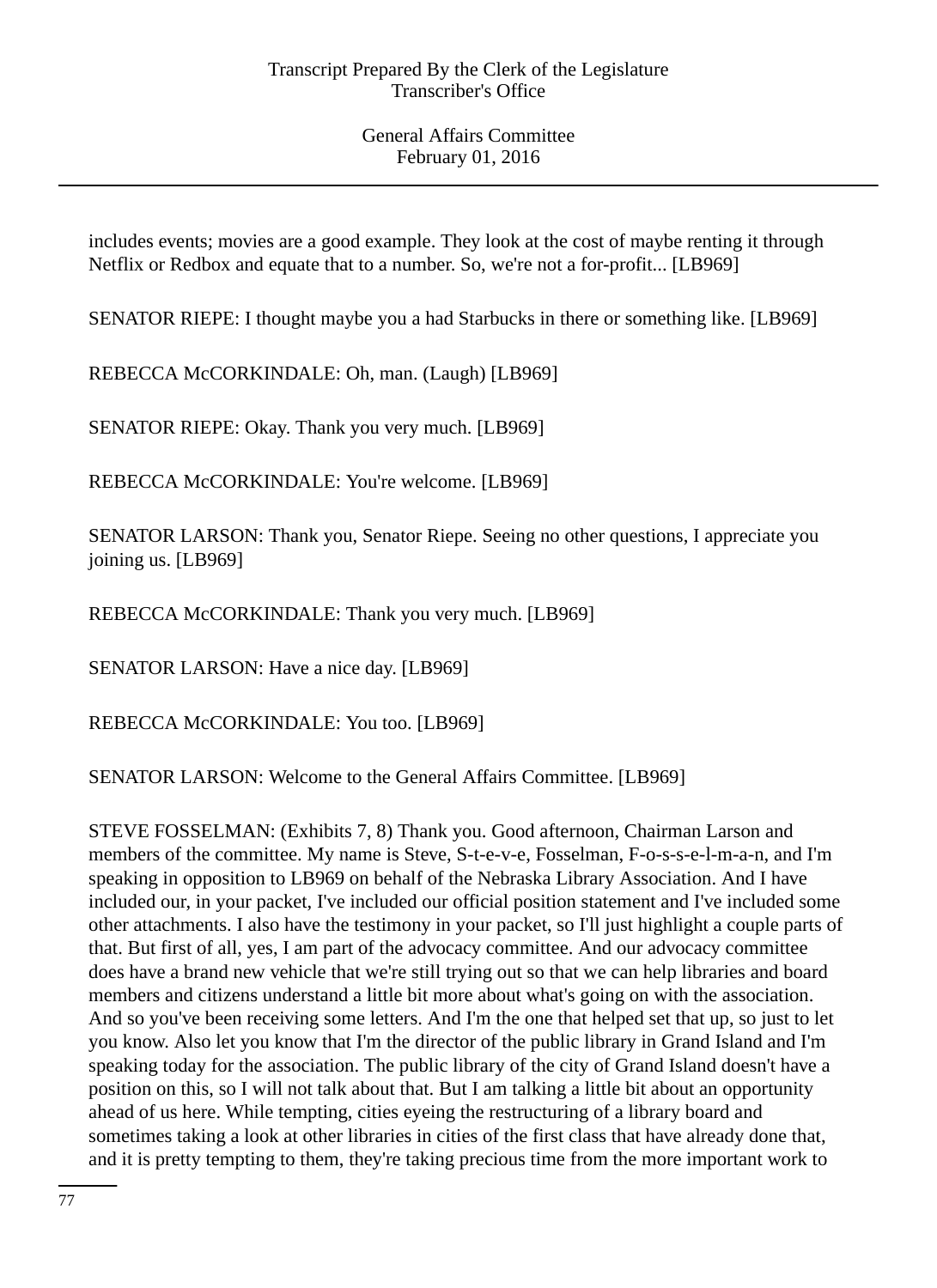General Affairs Committee February 01, 2016

be done on mutual goals and exploring the ways in which libraries can expand their impact and reach. And I'm quoting from the International City/County Management Association which says that that structure, that's kind of an artificial barrier. We should really be working instead knowing that this library has a governing board. We should really not be working so hard on dismantling the board. We should be working on our mutual goals and strengthening the wonderful services that we have. And it brings a new appreciation, a different attitude, and a full measure of support toward a library board of trustees entrusted to make tough library decisions. And I know that we've talked about this selection of books, that that's in this bill. But there are so many other things that are not in this bill that are just the tip of the iceberg of what a library board is entrusted to do in community free of politicizing collections, confidentiality, equal access, public access Internet, hours, priorities of service, long-range planning, selecting the next director, yes, censorship, enforcement of our behavior policies, and much more. And what I believe is that if this authority that the library board has entrusted to it is kept in place, it really does clear the chalkboard for really good, honest discussions about how different libraries and different cities do budgeting, finances, and personnel and can come to some really good solutions. So today, I'm in opposition to LB969. But along with the commission, with the League of Municipalities which we have started having some really good earnest talks about, with many others in the state, I believe that we have some really good opportunities and I'm happy to answer any questions you have. [LB969]

SENATOR LARSON: Thank you, Mr. Fosselman. Senator Riepe. [LB969]

SENATOR RIEPE: Thank you, Senator Larson. I'm simply asking I guess for a little clarification, which had...there's been sort of unintended consequences I guess, that we have the Nebraska Library Association, we have the Nebraska Library Commission, and we have the third organization that is something in either southwest or southeast Nebraska. My fear is that if one group doesn't necessarily agree with another, they start their new...their organization and you end up with a lot of...in state with a population of 1.9 million, that's a lot of commissions and associations and bureaucracy, if I may use the term, over a small population. Can you help me clarify what the difference between even just the association and the commission? I'm not sure about this other group that's out there, the southeastern... [LB969]

STEVE FOSSELMAN: Sure. I can do that based on... [LB969]

SENATOR RIEPE: Thank you. [LB969]

STEVE FOSSELMAN: ...on 40 years of being in the business and seeing all the other side, I'm not over the hill yet but I sure see how far I've gone, that in almost all instances in every state I've ever seen, there is a library commission or a state library. It is state funded and it is a service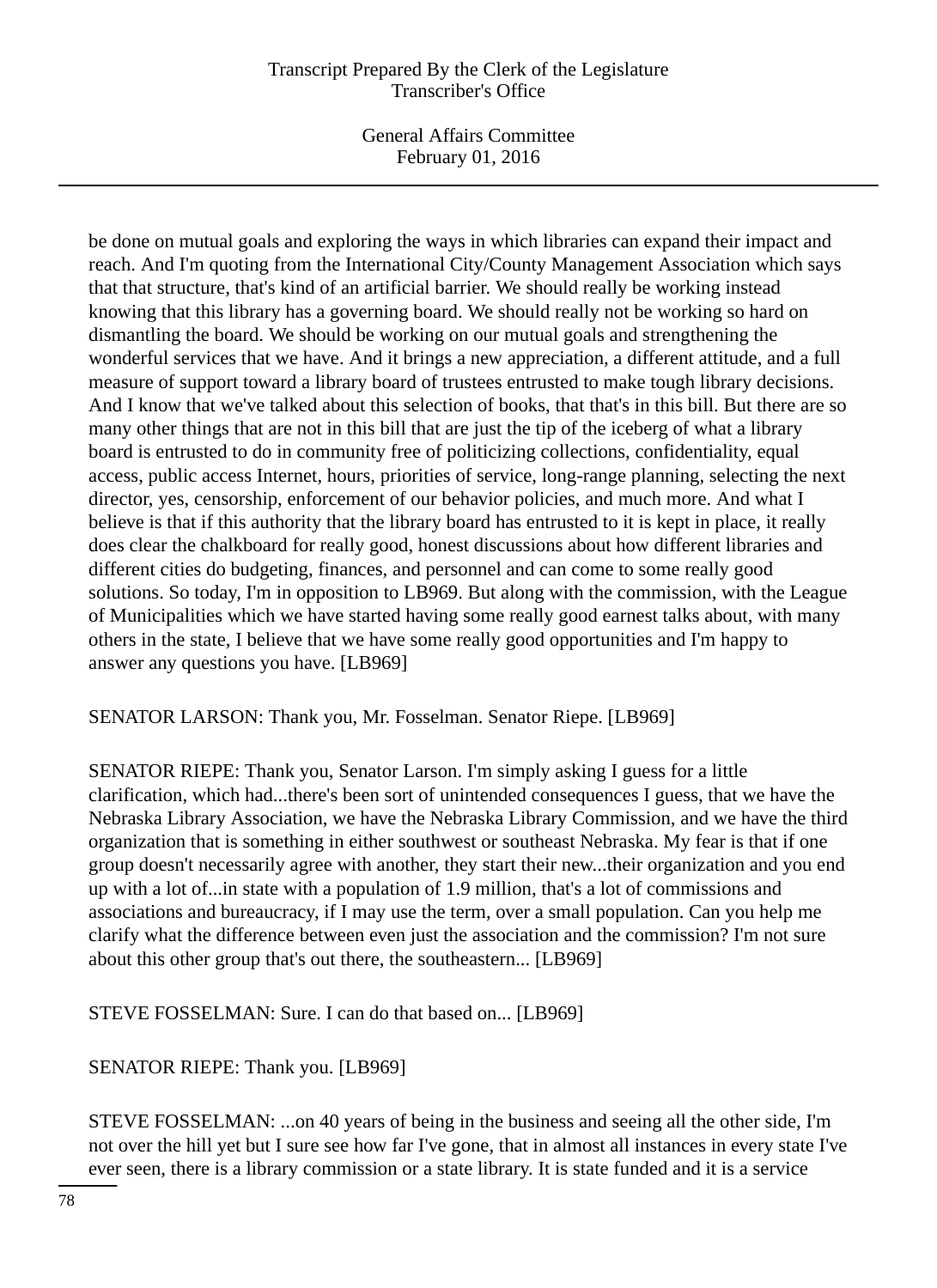commission and it is empowered to do services for libraries and have regulations for libraries. So our library is an accredited library. Our library board is a board that has to have 20 hours of continuing education in order to get reaccredited and so we have certain standards to meet through the commission. We also work with the central plains...is that what it's called? The Central Plains Library Service (sic--System). They recently reorganized. [LB969]

SENATOR RIEPE: Add that to my list. [LB969]

STEVE FOSSELMAN: Yes, um-hum. There are four of them. They are providing continuing education and supplemental services on a more field level. And they are a really valuable and well-respected group in the state that will help libraries in order for them to...large or small. But I think a lot of the work they do is with smaller libraries, making sure that they're well run, that their collections are up to date, that their policies are firm, that their open access is not compromised. It's very easy in a situation where we're talking about LB969, where even inadvertently a city could say that open access is not for all. And that's not dealt with in this bill. There are so many things that are not dealt with in this bill. But we have a system whereby we have aids through the state library and through the regional systems so that we can handle these things and make it so that we have impartial policies. Now, the Nebraska Library Association, that's who I represent today and I've been affiliated with the advocacy committee for a couple of years now. We're a member organization and we are not given any state funds. But I can tell you, number one, the library community, whether it's the commission or the systems or the Nebraska Library Association, we are...there's no split. We are completely united on this. The...I don't believe that there's really an urban-rural split either. What I do believe is that any library, anytime. And its city could have a little tension going on. That's what a natural tension is in terms of how laws are created and can stay on the books for 150 years and can have an impact today that they had back when we were forming our towns that far ago, that long ago, can have that impact because they are so consciously derived at so that you will have a tiny little tension every once in a while. I get paid good...well. I get paid really well, and so does my city administrator, in order for us to make decisions even though we may not always have the same idea about things. That's what every city should be doing. And I believe every city has that capacity to do that. But sometimes a little temptation can be too much and the temptation of a city being able to reform a library board so that it is advisory is not a...it's something that, in my 40 years, does not solve any problems. It can create even more problems. So thank you very much for your question. [LB969]

SENATOR RIEPE: Thank you. [LB969]

SENATOR LARSON: Senator McCollister. [LB969]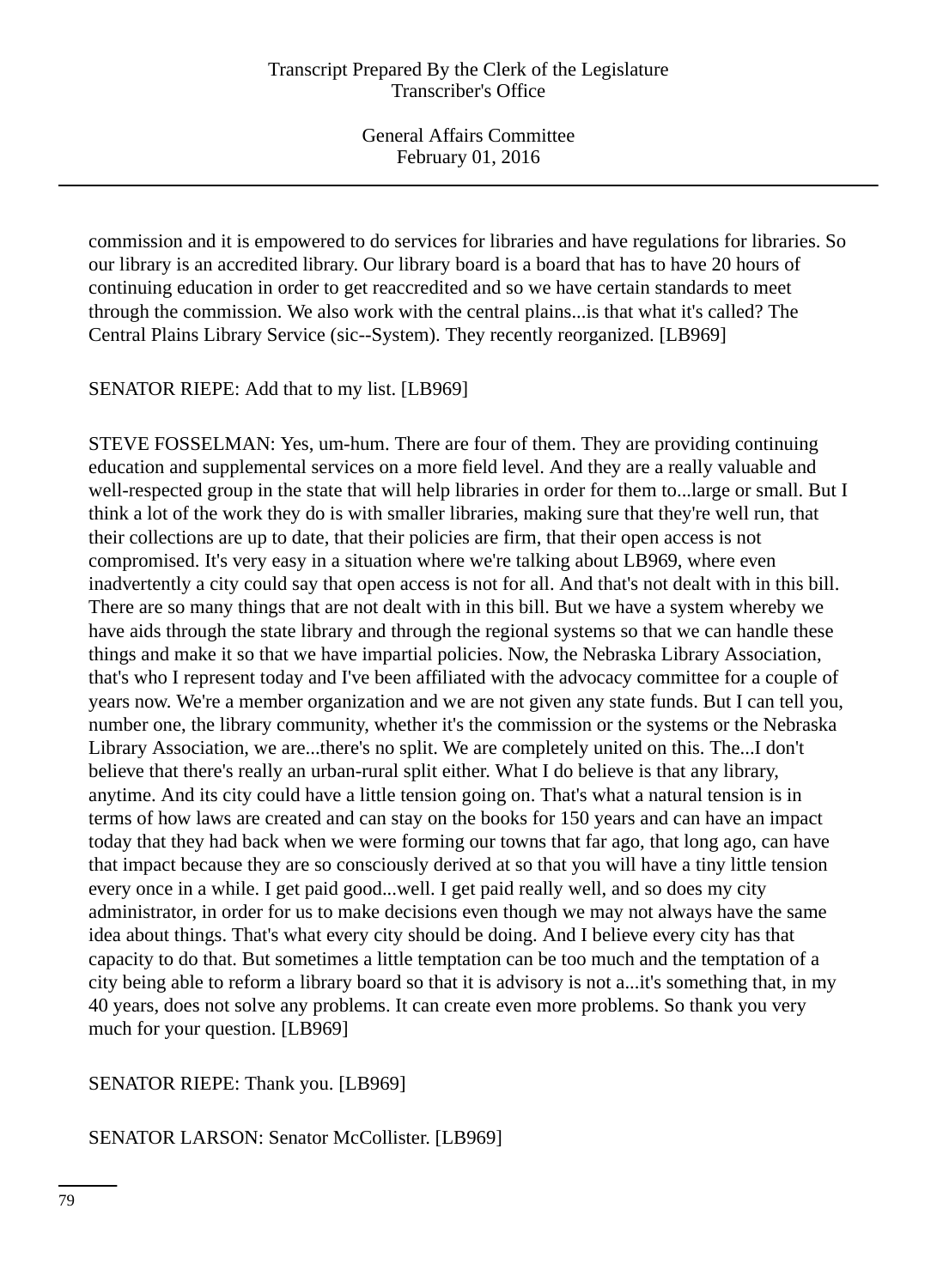SENATOR McCOLLISTER: Thank you, Chairman Larson. You indicated there's a process under which certain libraries can be accredited, is that correct? [LB969]

STEVE FOSSELMAN: Correct, yes. [LB969]

SENATOR McCOLLISTER: Grand Island is an accredited library? [LB969]

STEVE FOSSELMAN: Right. We're a gold library. That's a... [LB969]

SENATOR McCOLLISTER: Gold (inaudible). [LB969]

STEVE FOSSELMAN: ...pretty darned good measure. It really is something. [LB969]

SENATOR McCOLLISTER: Not platinum, but gold. [LB969]

STEVE FOSSELMAN: Bronze, silver, gold. We got it. We got the gold, yes. [LB969]

SENATOR McCOLLISTER: If I understood you correctly, your board members have accreditation process as well. [LB969]

STEVE FOSSELMAN: That's right. And even for us as a library to be accredited, our board has to take continuing education hours for their certification, and I have to be certified as well. And so even as much as I've learned over the past 40 years, I got more to learn. [LB969]

SENATOR McCOLLISTER: That's good to know. Wouldn't you say that if we envision any kind of change in this bill, that we should require mayors and city councilmen to have those same kind of accreditation standards? [LB969]

STEVE FOSSELMAN: Oftentimes I answer questions that I shouldn't, I suppose. (Laugh) But it is a very good point in that we did 150 years ago and we still do entrust library boards to have certain skills, to bring certain value and leadership to the table. And it's still happening so well. In a few cases, I encourage people to work a little harder. [LB969]

SENATOR McCOLLISTER: Thank you for your testimony, Mr. Fosselman. [LB969]

STEVE FOSSELMAN: You're welcome. [LB969]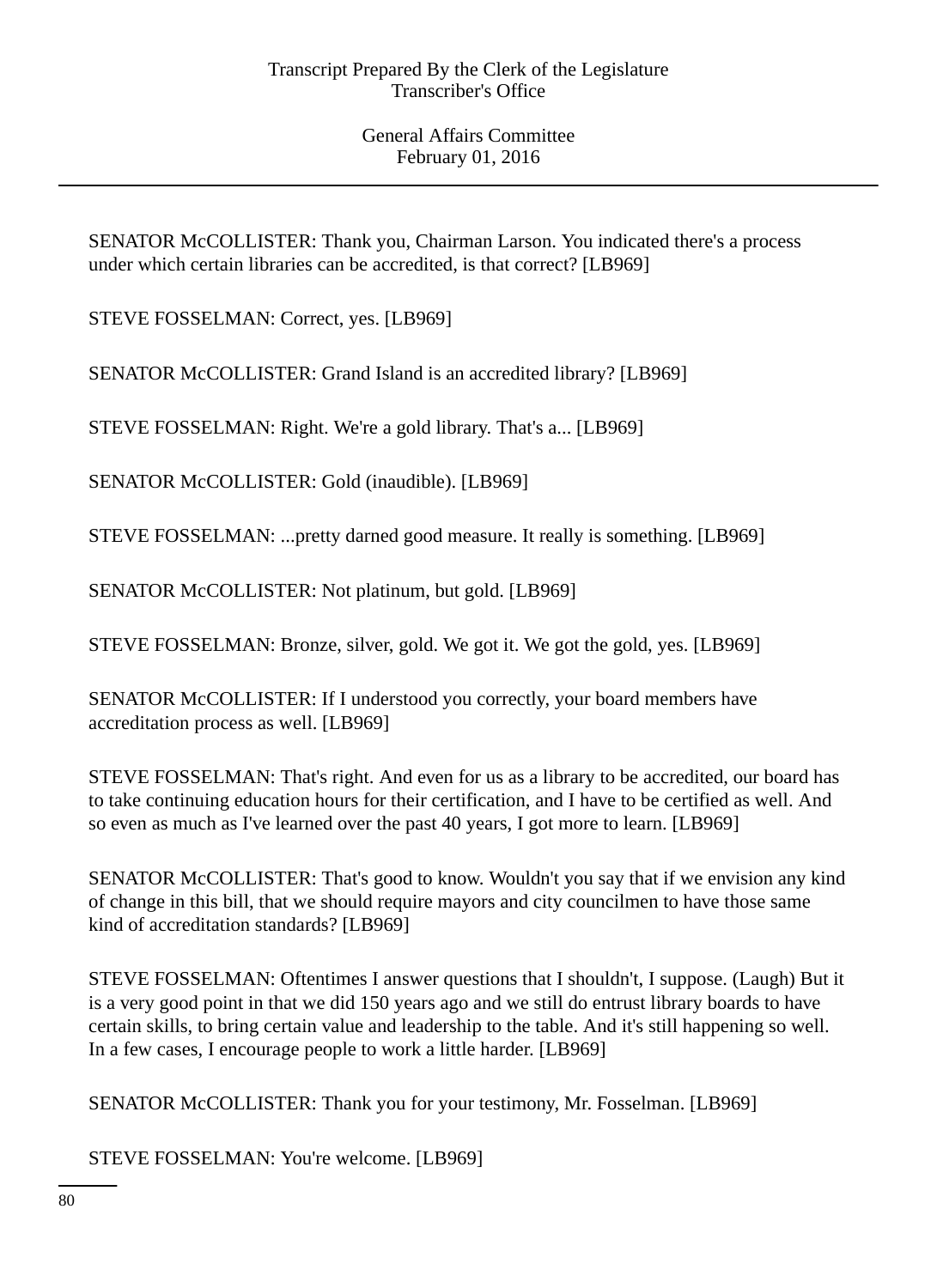SENATOR McCOLLISTER: Thank you, Mr. Chairman. [LB969]

SENATOR LARSON: Thank you, Senator McCollister. Real quick, just I have a few comments. Are you insinuating those first-class cities then which the cities do control library board aren't serving their constituents or cities well right now? [LB969]

STEVE FOSSELMAN: Oh, I'm sorry. Could you...? [LB969]

SENATOR LARSON: Are you implying that the first-class cities that currently do have...are controlling their libraries under current statute aren't serving their communities well? [LB969]

STEVE FOSSELMAN: Oh, no. My testimony has nothing to do with that. [LB969]

SENATOR LARSON: Okay. You just kind of had that comment. [LB969]

STEVE FOSSELMAN: Oh, I'm sorry. [LB969]

SENATOR LARSON: Well, not specifically. [LB969]

STEVE FOSSELMAN: Oh, I'm so sorry. [LB969]

SENATOR LARSON: It was just...I just wanted to clarify that there are first-class cities right now that do have the provisions in which the city controls. And I just wanted to make sure, clarify for the record that that's not where you were standing... [LB969]

STEVE FOSSELMAN: Yes, definitely. [LB969]

SENATOR LARSON: ...in those cities that operate like that. [LB969]

STEVE FOSSELMAN: I would like to make sure that everybody understands that I'm not testifying for or against any city of the first class today. [LB969]

SENATOR LARSON: Thank you. Any further questions? Thank you for joining us, Mr. Fosselman. [LB969]

STEVE FOSSELMAN: Thank you very much. [LB969]